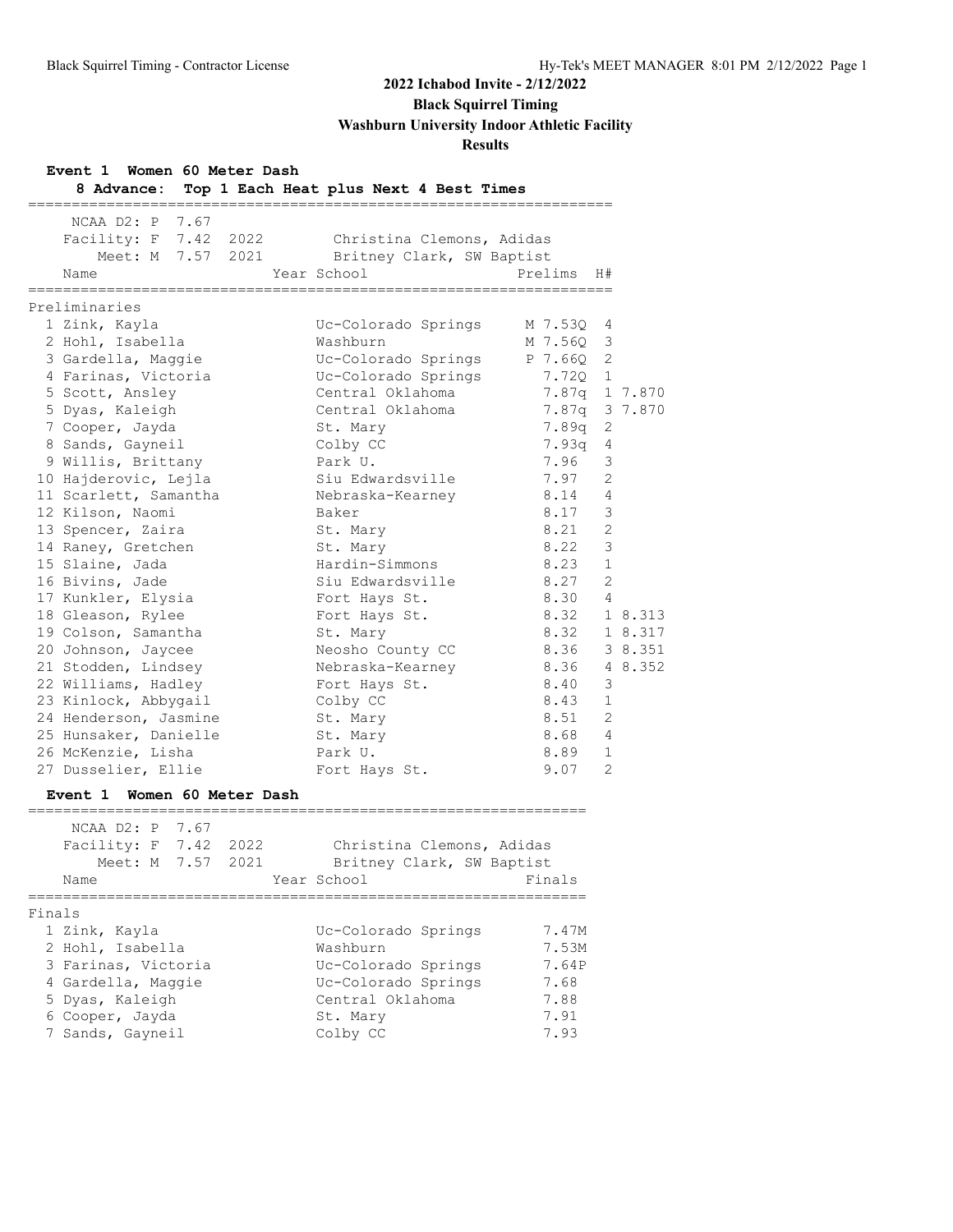**Black Squirrel Timing**

**Washburn University Indoor Athletic Facility**

## **Results**

**Event 2 Men 60 Meter Dash**

| 8 Advance:<br>============== | Top 1 Each Heat plus Next 3 Best Times |                        |         |
|------------------------------|----------------------------------------|------------------------|---------|
| NCAA D2: P 6.87              |                                        |                        |         |
| Facility: F 6.59<br>2021     | Benjamin Azamati, West Texas A&M       |                        |         |
| Meet: M 6.76 2021            | Cameron Linville, Missouri South       |                        |         |
| Name                         | Year School                            | Prelims<br>H#          |         |
| Preliminaries                |                                        |                        |         |
| 1 Sol, Donte                 | Colby CC                               | 6.91Q<br>4             |         |
| 2 Moore, Justin              | Baker                                  | 6.980<br>1             |         |
| 3 Patterson Jr., Eric        | Washburn                               | 7.030 3 7.025          |         |
| 4 Sterling, Kymani           | Uc-Colorado Springs                    | 7.03Q                  | 5 7.028 |
| 5 Mendoza, Justice           | Uc-Colorado Springs                    | 7.11Q                  | 2 7.105 |
| 6 Nuzzo, Robert              | Siu Edwardsville                       | 7.07q<br>5             |         |
| 7 Konah, Edashall            | Hardin-Simmons                         | 7.11q                  | 1 7.108 |
| 8 Noel, Mark                 | St. Mary                               | 3<br>7.13q             |         |
| 9 Gutekunst, Ben             | Baker                                  | 2<br>7.14              |         |
| 10 Haggerty, Dominic         | Uc-Colorado Springs                    | 7.15                   | 5 7.142 |
| 11 Nichols, Michael          | Uc-Colorado Springs                    | 7.15                   | 4 7.145 |
| 12 Thorn, Josh               | Uc-Colorado Springs                    | 7.16<br>2              |         |
| 13 Warren-Fruge, Daelen      | Hardin-Simmons                         | 3<br>7.23              |         |
| 14 Clausen, Jackson          | Nebraska-Kearney                       | 7.25<br>$\overline{4}$ |         |
| 15 Armatys, William          | Nebraska-Kearney                       | 7.26                   | 4 7.259 |
| 16 wright, tanner            | Usa Paralympic Team                    | 7.26                   | 1 7.260 |
| 17 Domkpo, Ingrid            | Nebraska-Kearney                       | 7.27<br>3              |         |
| 18 John, Omari               | Pratt CC                               | 7.28<br>4              |         |
| 19 Pratt, Malik              | Hardin-Simmons                         | 7.31<br>$\mathbf{1}$   |         |
| 20 Richards, Dylan           | Fort Hays St.                          | 2<br>7.34              |         |
| 21 Brown, Trevyne            | Fort Hays St.                          | $\mathbf{1}$<br>7.35   |         |
| 22 Brass, Brock              | Nebraska-Kearney                       | 5<br>7.36              |         |
| 23 Carter, Teondre           | Washburn                               | 7.37                   | 2 7.362 |
| 24 Regier, Rex               | Baker                                  | 7.37                   | 3 7.366 |
| 25 Watkins, Mailik           | Colby CC                               | 7.38<br>$\mathbf 1$    |         |
| 26 McIntyre, James           | Hardin-Simmons                         | 3<br>7.47              |         |
| 27 Signs, Anthony            | Neosho County CC                       | $\overline{2}$<br>7.48 |         |
| 28 Mayfield, Brandon         | Hardin-Simmons                         | 5<br>7.51              |         |
| 29 Wiltshire, Malcolm        | Fort Hays St.                          | $\overline{2}$<br>7.54 |         |
| 30 Martinez, Luke            | Hardin-Simmons                         | $\overline{2}$<br>7.56 |         |
| 31 Rehm, Jeffrey             | Unattached                             | 7.65<br>4              |         |
| 32 Wheelington, Nathan       | Hardin-Simmons                         | 3<br>7.68              |         |
| 33 Evans, Tyler              | Neosho County CC                       | $\overline{4}$<br>7.76 |         |
| 34 Arpia, Erkki              | Neosho County CC                       | 5<br>12.30             |         |

|        | NCAA D2: P 6.87<br>Facility: F 6.59<br>Meet: M 6.76 2021<br>Name |  | 2021 | Benjamin Azamati, West Texas<br>Cameron Linville, Missouri So<br>Year School | Finals |
|--------|------------------------------------------------------------------|--|------|------------------------------------------------------------------------------|--------|
|        |                                                                  |  |      |                                                                              |        |
| Finals |                                                                  |  |      |                                                                              |        |
|        | 1 Sol, Donte                                                     |  |      | Colby CC                                                                     | 6.90   |
|        | 2 Sterling, Kymani                                               |  |      | Uc-Colorado Springs                                                          | 6.94   |
|        | 3 Mendoza, Justice                                               |  |      | Uc-Colorado Springs                                                          | 6.95   |
|        | 4 Patterson Jr., Eric                                            |  |      | Washburn                                                                     | 7.05   |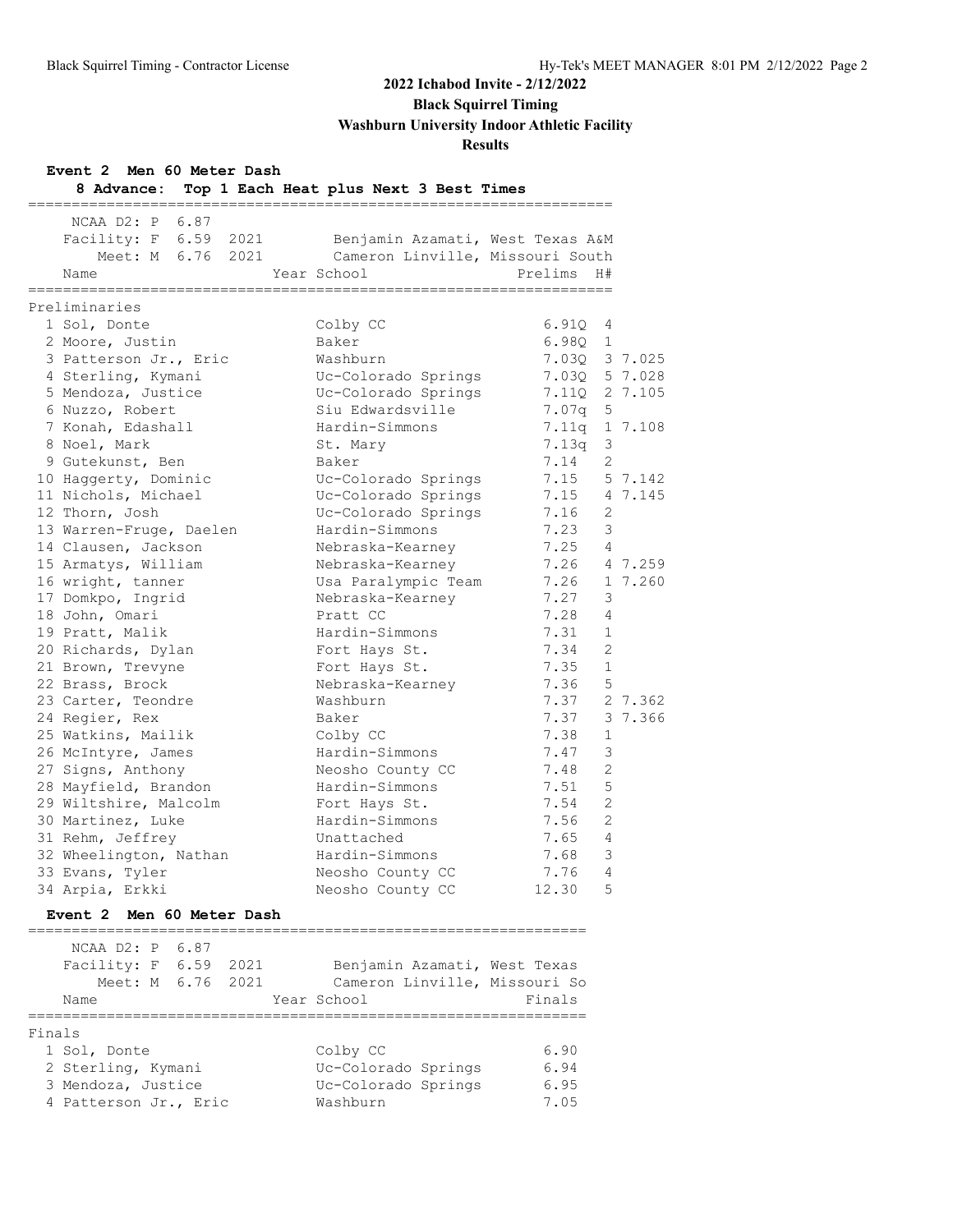#### **....Event 2 Men 60 Meter Dash**

| 5 Nuzzo, Robert   | Siu Edwardsville | 7.07       |
|-------------------|------------------|------------|
| 6 Konah, Edashall | Hardin-Simmons   | 7.08       |
| 7 Gutekunst, Ben  | Baker            | 7.12 7.113 |
| 8 Noel, Mark      | St. Marv         | 7.12 7.120 |

#### **Event 3 Women 200 Meter Dash**

===================================================================

| NCAA D2: P 24.85<br>Facility: F 23.61 2022<br>Meet: M 23.82 2021 | Paula Garcia, Wichita St<br>Hiba Mahqoub, Unattached |                |                |          |
|------------------------------------------------------------------|------------------------------------------------------|----------------|----------------|----------|
| Name<br>======================================                   | Year School<br>=============================         | Finals         | H#             |          |
| 1 Zink, Kayla                                                    | Uc-Colorado Springs                                  | 24.79P         | 7              |          |
| 2 Fuchs, Brittany                                                | Uc-Colorado Springs                                  | 25.11          | 7              |          |
| 3 Gardella, Maggie                                               | Uc-Colorado Springs                                  | 25.29          | 6              |          |
| 4 Bolton, Keyanda                                                | Uc-Colorado Springs                                  | 25.31          | 7              |          |
| 5 Scott, Ansley                                                  | Central Oklahoma                                     | 25.39          | 6              |          |
| 6 Farinas, Victoria                                              | Uc-Colorado Springs                                  | 25.92 4        |                |          |
| 7 Poe, Tori                                                      | 25.98<br>Fort Hays St.                               |                | 7              |          |
| 8 Hajderovic, Lejla                                              | Siu Edwardsville                                     | 26.15          | 5              |          |
| 9 Brown, Kinley                                                  | Fort Hays St.                                        | 26.25          | 5              |          |
| 10 Carter, Kailah                                                | Siu Edwardsville                                     | 26.30          | $\overline{4}$ |          |
| 11 Thomure, Reagan                                               | Southwest Baptist 26.34                              |                | 5              |          |
| 12 Downing, Jasey                                                | Fort Hays St.                                        | 26.38          | 3              |          |
| 13 Scarlett, Samantha                                            | Nebraska-Kearney                                     | 26.87          | 2              |          |
| 14 Stodden, Lindsey                                              | Nebraska-Kearney                                     | 26.97          | 3              |          |
| 15 Kilson, Naomi                                                 | Baker                                                | 27.01          | 3              |          |
| 16 Wardlow, Lexi                                                 | St. Mary                                             | 27.05          | 4              |          |
| 17 Hopkins, Jasmine                                              | Central Oklahoma                                     | 27.15          | 6              |          |
| 18 Dyas, Kaleigh                                                 | Central Oklahoma                                     | 27.19          | 6              |          |
| 19 Gleason, Rylee                                                | Fort Hays St.                                        | 27.55          | 2              |          |
| 20 Spencer, Zaira                                                | St. Mary                                             | 27.61          | 2              |          |
| 21 Colson, Samantha                                              | St. Mary                                             | 27.64 4        |                |          |
| 22 Kunkler, Elysia                                               | Fort Hays St.                                        | 27.97 1 27.967 |                |          |
| 23 Cumberbatch, Sheena                                           | Siu Edwardsville                                     | 27.97          |                | 2 27.970 |
| 24 Edwards, Jacie                                                | Central Oklahoma 28.36                               |                | 1              |          |
| 25 Boyce, Yoland                                                 | Southwest Baptist                                    | 28.37          | 3              |          |
| 26 Henderson, Jasmine                                            | St. Mary                                             | 28.38          | $\mathbf{1}$   |          |
| 27 Hunter, Alyssa                                                | Neosho County CC                                     | 28.58          | $\mathbf{1}$   |          |
| 28 Rodgers, Rebekah                                              | Southwest Baptist                                    | 29.71          | $\mathbf{1}$   |          |

## **Event 4 Men 200 Meter Dash**

| NCAA D2: P 21.69<br>Facility: F 21.33 2021<br>Meet: M 21.57 2021<br>Name                                                   | Corey Lyons, St. Mary's<br>Jonah Vigil, Adams St<br>Year School                                          | Finals                                             | H#                                      |
|----------------------------------------------------------------------------------------------------------------------------|----------------------------------------------------------------------------------------------------------|----------------------------------------------------|-----------------------------------------|
| 1 Mendoza, Justice<br>2 Patterson Jr., Eric<br>3 Moore, Justin<br>4 Pratt, Malik<br>5 wright, tanner<br>6 Nichols, Michael | Uc-Colorado Springs<br>Washburn<br>Baker<br>Hardin-Simmons<br>Usa Paralympic Team<br>Uc-Colorado Springs | 21.88<br>22.14<br>22.26<br>22.49<br>22.67<br>22.68 | 9<br>9<br>8<br>7<br>$\overline{4}$<br>7 |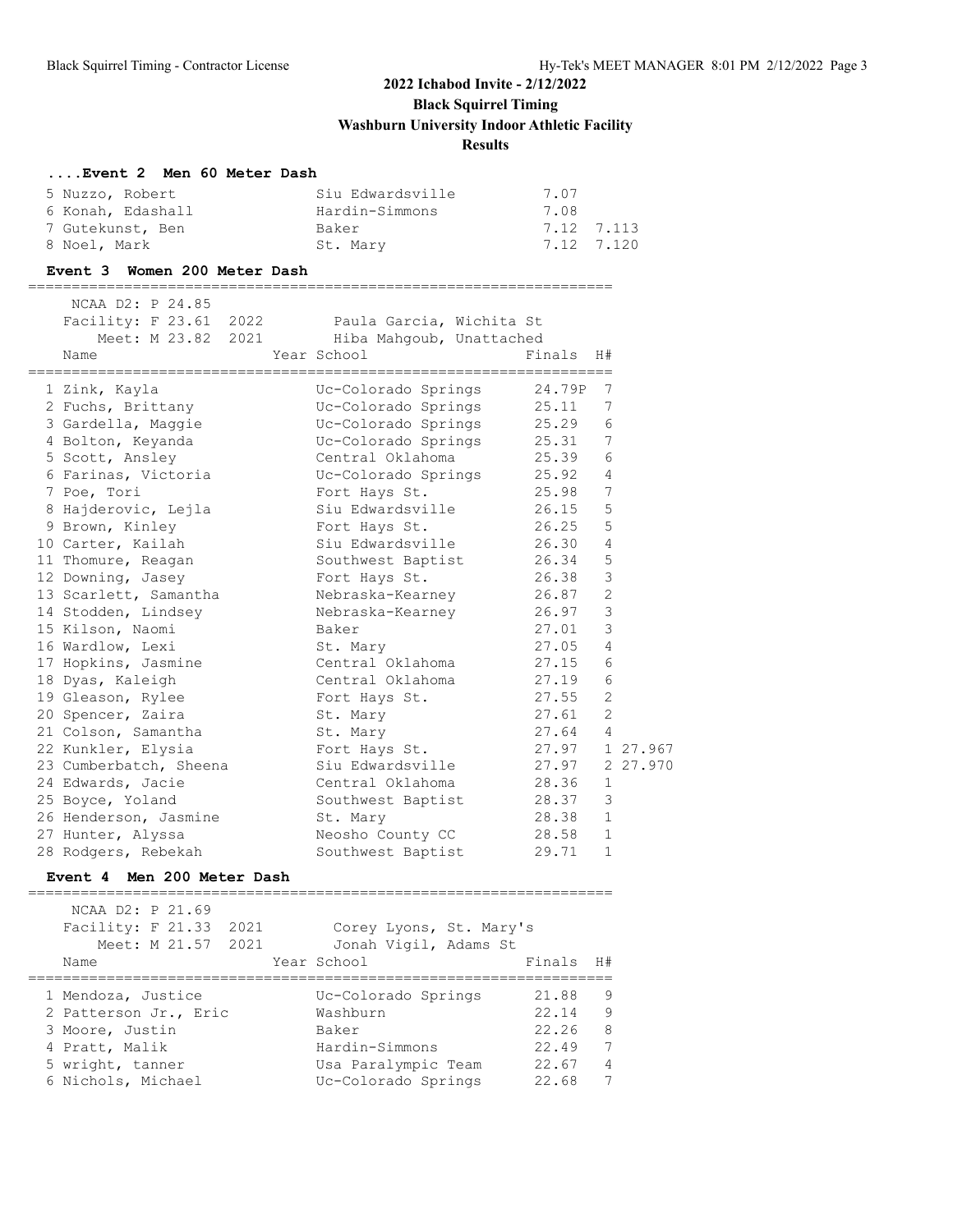#### **....Event 4 Men 200 Meter Dash**

| 7 Noel, Mark                                              | St. Mary         | 22.72 |                | 7 22.711 |
|-----------------------------------------------------------|------------------|-------|----------------|----------|
| 8 Nuzzo, Robert                                           | Siu Edwardsville | 22.72 |                | 9 22.716 |
| 9 Bohannon, Peterson CC-Colorado Springs                  |                  | 22.83 | 8              |          |
| 10 Sonnier, Tyler<br><b>Pratt CC</b>                      |                  | 22.84 | 2              |          |
| 11 Haggerty, Dominic                  Uc-Colorado Springs |                  | 22.86 | 7              |          |
| 12 Smucker, Noah                                          | KC Smoke         | 22.87 |                | 6 22.861 |
| 13 Gleue, Jama                                            | Fort Hays St.    | 22.87 |                | 6 22.865 |
| 14 Brass, Brock                                           | Nebraska-Kearney | 22.94 |                | 4 22.934 |
| 15 Konah, Edashall                                        | Hardin-Simmons   | 22.94 |                | 8 22.938 |
| 16 Bolden, Trevor                                         | Baker            | 23.02 | 3              |          |
| 17 Warren-Fruge, Daelen Mardin-Simmons                    |                  | 23.10 | 6              |          |
| 18 Bertrand, Lane                                         | Nebraska-Kearney | 23.23 | 5              |          |
| 19 Clausen, Jackson                                       | Nebraska-Kearney | 23.27 | $\mathsf S$    |          |
| 20 Carter, Teondre                                        | Washburn         | 23.28 | 5              |          |
| 21 Creamer, Taivian by Fort Hays St.                      |                  | 23.29 | 5              |          |
|                                                           |                  | 23.30 | $\mathsf 3$    |          |
| 23 Wilson, Andrew                                         | Pratt CC         | 23.35 | $\mathbf{1}$   |          |
| 24 John, Omari                                            | Pratt CC         | 23.41 | $\mathfrak{Z}$ |          |
| 25 Strawn, Zack                                           | Baker            | 23.51 | $\mathcal{E}$  |          |
| 26 Domkpo, Ingrid                                         | Nebraska-Kearney | 23.55 | $\mathbf{1}$   |          |
| 27 Martinez, Luke                                         | Hardin-Simmons   | 23.67 |                | 1 23.662 |
| 28 Regier, Rex                                            | Baker            | 23.67 |                | 2 23.668 |
| 29 Signs, Anthony                                         | Neosho County CC | 23.73 | 2              |          |
| 30 Ramos, Wlices                                          | St. Mary         | 24.00 | $\overline{4}$ |          |
| 31 Wheelington, Nathan                                    | Hardin-Simmons   | 24.12 | $\mathbf{1}$   |          |
| 32 Evans, Tyler                                           | Neosho County CC | 24.66 | $\mathbf{1}$   |          |
| -- Armatys, William                                       | Nebraska-Kearney | DNF   | 4              |          |

#### **Event 5 Women 400 Meter Dash**

| NCAA D2: P 56.80<br>Facility: F 54.29 2022<br>Meet: M 57.38 2021<br>Name | Na'Asha Robinson, Unattached<br>LaNea Wallace, Missouri Southern<br>Year School | Finals<br>H#             |
|--------------------------------------------------------------------------|---------------------------------------------------------------------------------|--------------------------|
| 1 Okoro, Chia                                                            | Washburn                                                                        | 56.73P 7                 |
| 26.921 (26.921)                                                          | 56.728 (29.807)                                                                 |                          |
| 2 Scott, Ansley                                                          | Central Oklahoma                                                                | 58.15<br>7               |
| 26.938 (26.938)                                                          | 58.143 (31.205)                                                                 |                          |
| 3 Davis, Amber                                                           | Uc-Colorado Springs                                                             | 58.71<br>$\overline{4}$  |
| 26.963 (26.963)                                                          | 58.701 (31.739)                                                                 |                          |
| 4 Hiqashi, Randi                                                         | Colorado Mines                                                                  | 58.72<br>7               |
| 27.400 (27.400)                                                          | 58.714 (31.314)                                                                 |                          |
| 5 Roh, Rebekah                                                           | Nebraska-Kearney                                                                | 58.79<br>6               |
| 26.864 (26.864)                                                          | 58.788 (31.924)                                                                 |                          |
| 6 Waters, Lizzie                                                         | Uc-Colorado Springs                                                             | 6<br>58.89               |
| 27.446 (27.446)                                                          | 58.881 (31.435)                                                                 |                          |
| 7 Galvin, Grace                                                          | Colorado Mines                                                                  | 58.96<br>$6\overline{6}$ |
| 27.176 (27.176)                                                          | 58.955 (31.779)                                                                 |                          |
| 8 Brown, Zara                                                            | Southwest Baptist                                                               | 7<br>59.02               |
| 26.476 (26.476)                                                          | 59.020 (32.544)                                                                 |                          |
| 9 Messbarger, Nicole                                                     | Nebraska-Kearney                                                                | 59.03<br>.5              |
| 27.208 (27.208)                                                          | 59.024 (31.817)                                                                 |                          |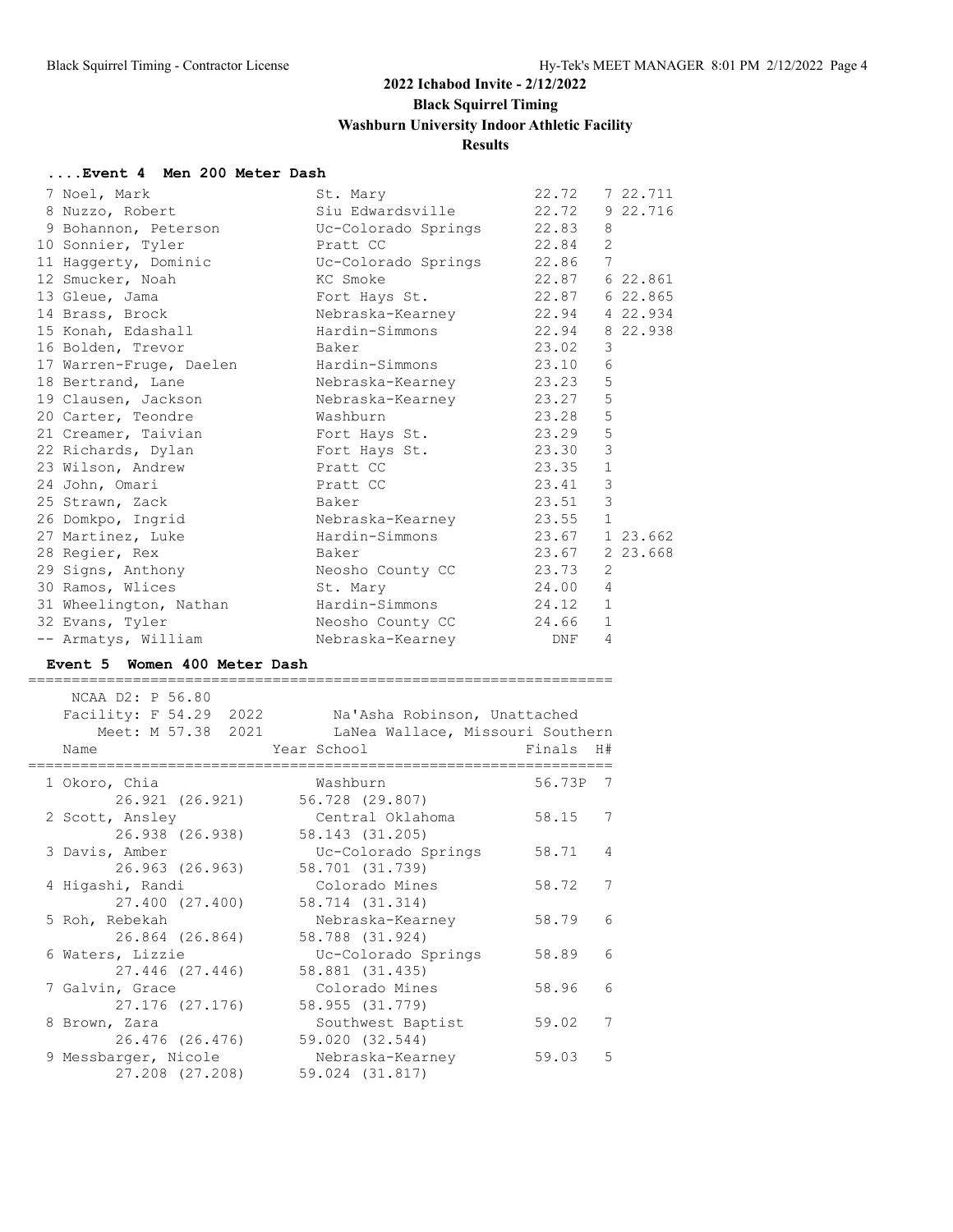#### **....Event 5 Women 400 Meter Dash**

| 10 Carter, Kailah<br>27.553 (27.553)   | Siu Edwardsville<br>59.378 (31.825) | 59.38   | 6           |
|----------------------------------------|-------------------------------------|---------|-------------|
| 11 Stinson, Lyndsay<br>27.539 (27.539) | Washburn<br>59.639 (32.100)         | 59.64   | 6           |
| 12 Nelson, Amena                       | Colorado Mines                      | 59.66   | 7           |
| 27.594 (27.594)                        | 59.658 (32.064)                     |         |             |
| 13 Lopez, Alyssa                       | Uc-Colorado Springs                 | 59.67   | 5           |
| 27.412 (27.412)                        | 59.669 (32.258)                     |         |             |
| 14 Thomure, Reagan                     | Southwest Baptist                   | 59.92   | 5           |
| 27.009 (27.009)                        | 59.913 (32.904)                     |         |             |
| 15 Papierski, Emaleigh                 | Uc-Colorado Springs                 | 1:00.14 | 4           |
| 28.324 (28.324)                        | 1:00.131(31.808)                    |         |             |
| 16 Wardlow, Lexi                       | St. Mary                            | 1:00.68 | 4           |
| 29.080 (29.080)                        | 1:00.673(31.593)                    |         |             |
| 17 Butts, Shelby                       | Baker                               | 1:01.10 | 3           |
| 28.337 (28.337)                        | 1:01.095(32.759)                    |         |             |
| 18 Gleason, Rylee                      | Fort Hays St.                       | 1:01.40 | 3           |
| 29.003 (29.003)                        | $1:01.394$ (32.392)                 |         |             |
| 19 Downing, Jasey                      | Fort Hays St.                       | 1:01.64 | 1           |
| 28.254 (28.254)                        | 1:01.640(33.387)                    |         |             |
| 20 Poe, Tori                           | Fort Hays St.                       | 1:01.92 | 3           |
| 28.010 (28.010)                        |                                     |         |             |
|                                        | 1:01.919(33.909)                    |         |             |
| 21 Brown, Kinley                       | Fort Hays St.                       | 1:02.50 | $\mathbf 1$ |
| 29.856 (29.856)                        | $1:02.491$ (32.635)                 |         |             |
| 22 Johnson, Jaycee                     | Neosho County CC                    | 1:03.04 | 2           |
| 30.205 (30.205)                        | $1:03.040$ (32.835)                 |         |             |
| 23 Boyce, Yoland                       | Southwest Baptist                   | 1:03.49 | 2           |
| 29.455 (29.455)                        | $1:03.484$ (34.029)                 |         |             |
| 24 Birmingham, Shelby                  | Park U.                             | 1:03.67 | 5           |
| 27.829 (27.829)                        | $1:03.670$ (35.842)                 |         |             |
| 25 Williams, Faith                     | Park U.                             | 1:03.99 | 5           |
| 28.239 (28.239)                        | $1:03.982$ (35.743)                 |         |             |
| 26 Rodgers, Rebekah                    | Southwest Baptist                   | 1:04.97 | 2           |
| 30.444 (30.444)                        | $1:04.965$ (34.522)                 |         |             |
| 27 Cooper, Destiny                     | Tabor                               | 1:05.26 | 4           |
| 30.664 (30.664)                        | $1:05.258$ $(34.594)$               |         |             |
| 28 Juarez, Laura                       | Neosho County CC                    | 1:05.33 | 2           |
| 30.720 (30.720)                        | $1:05.328$ $(34.608)$               |         |             |
| 29 Raney, Gretchen                     | St. Mary                            | 1:05.60 | 3           |
| 31.515 (31.515)                        | 1:05.600(34.085)                    |         |             |
| 30 Hopkins, Jasmine                    | Central Oklahoma                    | 1:06.16 | 4           |
| 29.831 (29.831)                        | 1:06.156(36.325)                    |         |             |
| 31 Edwards, Jacie                      | Central Oklahoma                    | 1:06.46 | 1           |
| 30.098 (30.098)                        | 1:06.451(36.354)                    |         |             |
| 32 Lutz, Marah                         | Baker                               | 1:06.91 | $\mathbf 1$ |
| 31.773 (31.773)                        |                                     |         |             |
|                                        | $1:06.908$ (35.135)                 |         |             |
| 33 Havlik, Lauren                      | Baker                               | 1:07.53 | 1           |
| 30.631 (30.631)                        | 1:07.523(36.892)                    |         |             |
| 34 Bagley, Briley                      | St. Mary                            | 1:08.57 | 3           |
| 32.267 (32.267)                        | 1:08.562 (36.295)                   |         |             |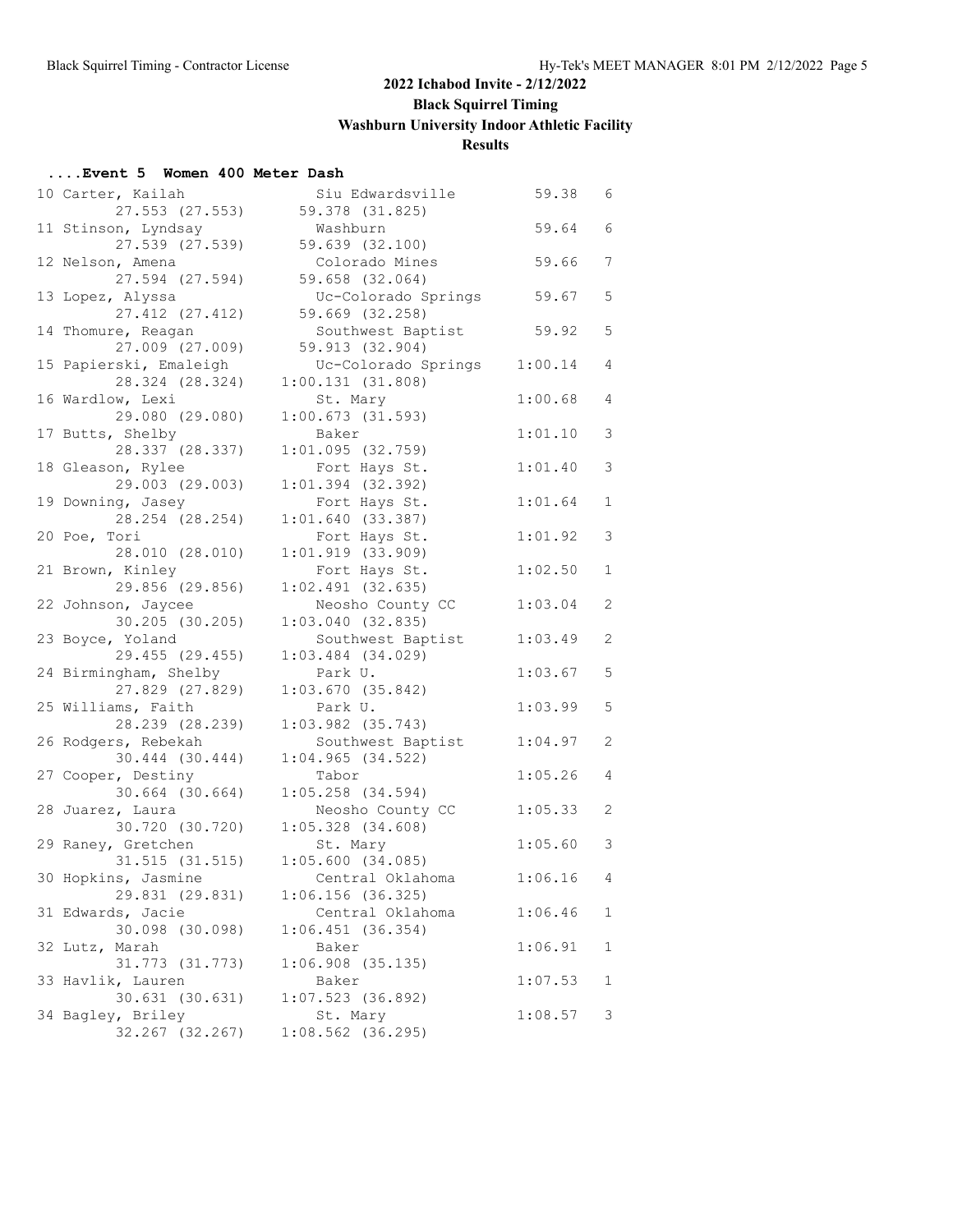## **Event 6 Men 400 Meter Dash**

| NCAA D2: P 48.52                                       |                                                                                          |                |          |  |
|--------------------------------------------------------|------------------------------------------------------------------------------------------|----------------|----------|--|
|                                                        | Facility: F 47.15 2021 Samuel Yaro, Lindenwood<br>Meet: M 47.66 2021 Jalon White, Quincy |                |          |  |
| Name                                                   | Year School                                                                              | Finals H#      |          |  |
| 1 Laca, Angel                                          | Uc-Colorado Springs<br>23.285 (23.285) 49.112 (25.828)                                   | 49.12          | 4        |  |
| 2 O'Neal, Ryan<br>23.156 (23.156)                      | Uc-Colorado Springs 49.67<br>49.661 (26.505)                                             |                | 6        |  |
| 3 Andrews, Dillon<br>23.792 (23.792)                   | Uc-Colorado Springs<br>49.759 (25.968)                                                   | 49.76          | 5        |  |
| 4 Bretz, Brandon                                       | Siu Edwardsville<br>22.856 (22.856) 49.775 (26.919)                                      | 49.78          | 6        |  |
| 5 Pratt, Malik                                         | Hardin-Simmons<br>22.850 (22.850) 49.925 (27.075)                                        | 49.93          | 6        |  |
| 6 Sterling, Kymani<br>24.375 (24.375)                  | Uc-Colorado Springs 50.01<br>$50.007$ $(25.633)$                                         |                | 4        |  |
| 7 Sonnier, Tyler<br>23.114 (23.114)                    | Pratt CC<br>50.183 (27.069)                                                              | 50.19          | 5        |  |
| 8 Weimer, Jordan<br>23.293 (23.293)                    | Baker<br>50.284 (26.992)                                                                 | 50.29          | 5 50.284 |  |
| 9 Maguire, Joey<br>23.779 (23.779)                     | Colorado Mines<br>50.290 (26.512)                                                        | 50.29 6 50.290 |          |  |
| 10 Hess, Hunter<br>23.360 (23.360)                     | Washburn<br>50.447 (27.087)                                                              | 50.45          | 3        |  |
| 11 wright, tanner<br>24.157 (24.157)                   | Usa Paralympic Team 50.59 3 50.589<br>50.589 (26.433)                                    |                |          |  |
| 11 White, Torrey<br>23.333 (23.333)                    | St. Mary<br>50.589 (27.257)                                                              | 50.59 6 50.589 |          |  |
| 13 Smucker, Noah<br>24.513 (24.513)                    | KC Smoke<br>50.935 (26.422)                                                              | 50.94          | 4        |  |
| 14 Gleue, Jama<br>23.876 (23.876)                      | Fort Hays St.<br>51.107 (27.232)                                                         | 51.11          | 4        |  |
| 15 Forbes, Makaylin<br>23.308 (23.308)                 | Southwest Baptist 51.32<br>$51.314$ $(28.007)$                                           |                | 5        |  |
| 16 Creamer, Taivian                                    | Fort Hays St.<br>24.050 (24.050) 51.421 (27.372)                                         | 51.43          | 4        |  |
| 17 Bolden, Trevor<br>24.004 (24.004)                   | Baker<br>51.869 (27.865)                                                                 | 51.87          | 2        |  |
| 18 Strawn, Zack<br>24.484 (24.484)                     | Baker<br>52.154 (27.670)                                                                 | 52.16          | 2        |  |
| 19 Vercher, Blake<br>25.404 (25.404)                   | Colby CC<br>53.084 (27.680)                                                              | 53.09          | 3        |  |
| 20 Wilson, Andrew<br>23.475 (23.475)                   | Pratt CC<br>53.164 (29.689)                                                              | 53.17          | 1        |  |
| 21 Laurance, Gunnar<br>24.752 (24.752)                 | Neosho County CC                                                                         | 53.22          | 2        |  |
| 22 Morstorf, Chase                                     | 53.218 (28.467)<br>St. Mary                                                              | 53.25          | 3        |  |
| 24.605 (24.605)<br>23 Cardoza, Seaver                  | 53.248 (28.643)<br>Baker                                                                 | 53.26          | 3        |  |
| 25.570 (25.570)<br>24 Darling, Cole<br>24.424 (24.424) | 53.253 (27.683)<br>Pratt CC<br>53.722 (29.298)                                           | 53.73          | 1        |  |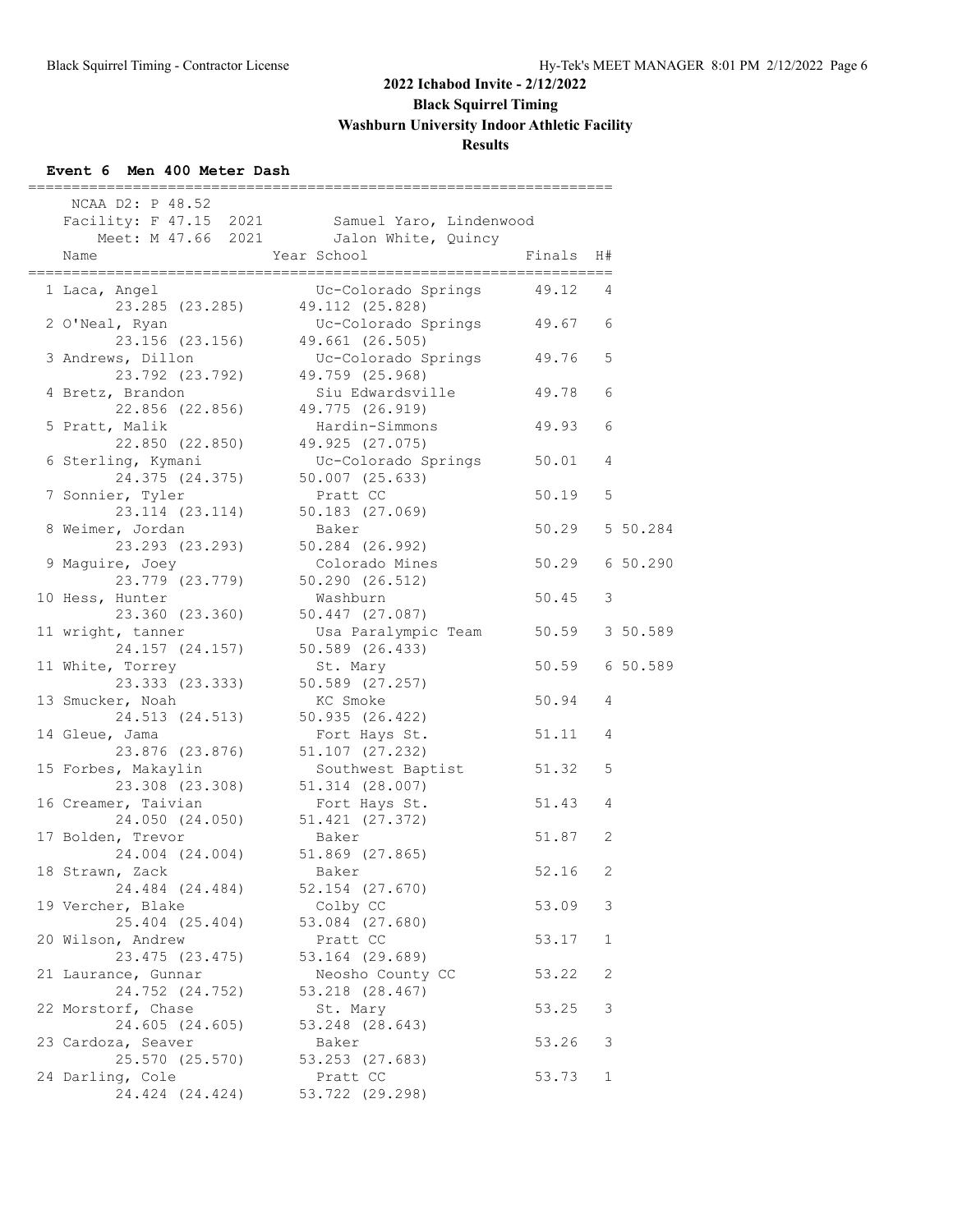#### **....Event 6 Men 400 Meter Dash**

| 25 Bryan, Joseph        | Colby CC        | 53.75 2 |              |
|-------------------------|-----------------|---------|--------------|
| 25.015 (25.015)         | 53.748 (28.733) |         |              |
| 26 Martinez, Luke       | Hardin-Simmons  | 54.17   | $\mathbf{1}$ |
| 24.227 (24.227)         | 54.169 (29.943) |         |              |
| 27 Freeman, Chris       | Hardin-Simmons  | 54.21   | 2            |
| 26.322 (26.322)         | 54.202 (27.880) |         |              |
| 28 Rehm, Jeffrey        | Unattached      | 55.24   | 2            |
| 25.962 (25.962)         | 55.238 (29.277) |         |              |
| 29 Wiltshire, Malcolm   | Fort Hays St.   | 55.83   | $\mathbf{1}$ |
| 25.580 (25.580)         | 55.825 (30.245) |         |              |
| 30 Warren-Fruge, Daelen | Hardin-Simmons  | 57.42   |              |
| 23.300 (23.300)         | 57.413 (34.113) |         |              |

#### **Event 7 Women 600 Yard Run**

| Facility: F 1:24.10<br>Meet: M 1:26.69 | 2022<br>2021     | Chia Okoro, Washburn<br>Kaylee Harp, NW Missouri |
|----------------------------------------|------------------|--------------------------------------------------|
| Name                                   | Year School      | Finals                                           |
| 1 Carlson, Kyla                        | Nebraska-Kearney | 1:27.52                                          |
| 21.295 (21.295)                        | 52.885 (31.590)  | $1:27.519$ $(34.634)$                            |
| 2 Hahlbeck, Jena                       | Park U.          | 1:28.33                                          |
| 22.163 (22.163)                        | 54.798 (32.635)  | $1:28.324$ (33.527)                              |
| 3 Jones, Katelyn                       | Washburn         | 1:29.07                                          |
| $21.125$ $(21.125)$                    | 52.948 (31.823)  | $1:29.069$ $(36.122)$                            |
| 4 Dusselier, Ellie                     | Fort Hays St.    | 1:34.95                                          |
| 23.002 (23.002)                        | 56.660 (33.659)  | $1:34.942$ (38.282)                              |
| 5 Williams, Hadley                     | Fort Hays St.    | 1:34.97                                          |
| 22.039 (22.039)                        | 54.924 (32.885)  | $1:34.970$ $(40.047)$                            |

#### **Event 8 Men 600 Yard Run**

===================================================================

|                        |                     | Emannuel Wanga, Fort Hays St                                                                              |
|------------------------|---------------------|-----------------------------------------------------------------------------------------------------------|
|                        |                     | Abdelrahim Mahqoub, NW Missour                                                                            |
| Name                   | Year School         | Finals H#                                                                                                 |
| 1 Penner, Toby         | Tabor               | 1:13.85 2                                                                                                 |
| 18.287 (18.287)        | 44.982 (26.695)     | $1:13.848$ (28.867)                                                                                       |
| 2 Herr, Jacob          | Washburn            | $1:14.93$ 2                                                                                               |
|                        | 45.893 (27.435)     | $1:14.921$ $(29.028)$                                                                                     |
| 3 Hernandez, David     | St. Mary            | $1:17.41$ 2                                                                                               |
| 18.766 (18.766)        | 46.924 (28.159)     | $1:17.407$ (30.483)                                                                                       |
| 4 Radke, Isaac         | Fort Hays St.       | $1:18.56$ 2                                                                                               |
| 19.336 (19.336)        | 47.667 (28.332)     | 1:18.556(30.889)                                                                                          |
| 5 Hernandez, Alejandro |                     | 1:18.91 1                                                                                                 |
|                        | 1:18.905(31.453)    |                                                                                                           |
| 6 Echeverria, Nerwuin  | St. Mary            | 1:19.26<br>$\mathbf{1}$                                                                                   |
| 47.998 (47.998)        | 1:19.260(31.263)    |                                                                                                           |
| 7 Townes, Jaylen       | St. Mary            | 1:22.34 2                                                                                                 |
| 18.611 (18.611)        |                     | $1:22.334$ (35.083)                                                                                       |
|                        | Facility: F 1:10.90 | 2022<br>Meet: M 1:11.77 2021<br>18.458 (18.458)<br>Neosho County CC<br>47.453 (47.453)<br>47.252 (28.642) |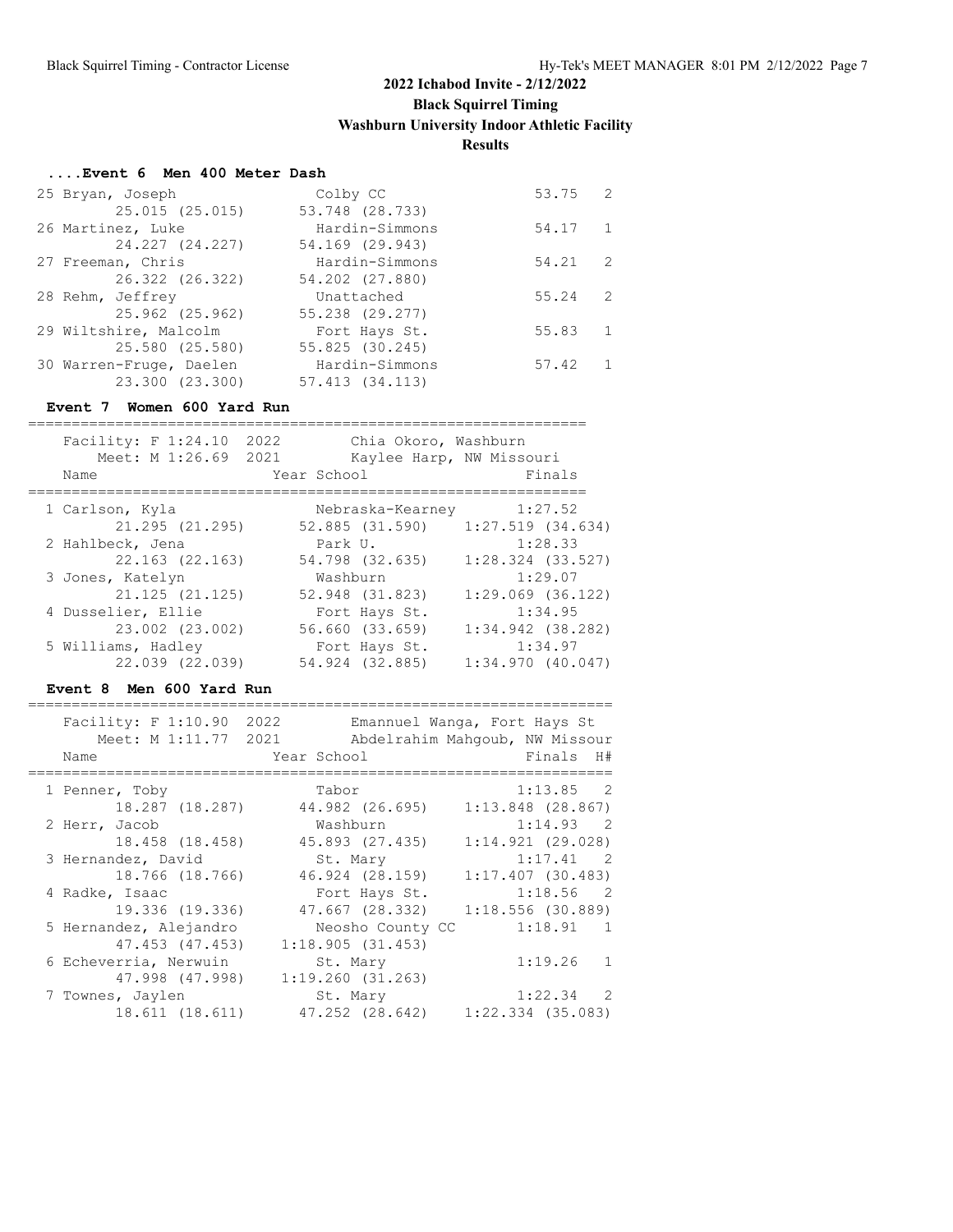#### **Event 9 Women 800 Meter Run**

| NCAA D2: P 2:14.51                    | Facility: F 2:11.28 2022 Yazmine Wright, Wichita St                      |                                |                       |  |
|---------------------------------------|--------------------------------------------------------------------------|--------------------------------|-----------------------|--|
| Name                                  | Meet: M 2:12.59 2021 Yasmine Hernandez, CSU-Pueblo<br>Year School        | Finals H#                      |                       |  |
|                                       |                                                                          |                                |                       |  |
| 1 Wright, Aryelle                     | Colorado Mines                                                           | $2:12.37M$ 2                   |                       |  |
| 31.229 (31.229)                       | $1:04.023$ (32.794) $1:38.338$ (34.315)                                  |                                | $2:12.363$ $(34.025)$ |  |
| 2 Duck, Mackenzie                     |                                                                          | Colorado Mines 2:12.56M 2      |                       |  |
| 32.297 (32.297)                       | $1:05.593$ (33.297) $1:39.547$ (33.954)                                  |                                | $2:12.553$ (33.007)   |  |
| 3 Hedlund, Kate                       |                                                                          | Uc-Colorado Springs 2:12.82P 2 |                       |  |
| 32.092 (32.092)                       | $1:05.288$ (33.197)                                                      | $1:38.528$ (33.240)            | $2:12.818$ $(34.290)$ |  |
| 4 Hewitt, Michela                     | Uc-Colorado Springs 2:17.01                                              | $\overline{2}$                 |                       |  |
| 31.940 (31.940)                       | $1:05.065$ (33.125) $1:38.857$ (33.792)                                  |                                | $2:17.004$ (38.148)   |  |
| 5 Loeks, Ashten                       |                                                                          | Uc-Colorado Springs 2:17.76 2  |                       |  |
| 32.813 (32.813)                       | $1:05.999$ (33.187) $1:40.543$ (34.544)                                  | $\overline{2}$                 | $2:17.759$ (37.217)   |  |
| 6 Barber, Brocklyn<br>32.993 (32.993) | Southwest Baptist 2:21.27<br>$1:07.419$ $(34.427)$ $1:44.245$ $(36.827)$ |                                | $2:21.267$ (37.022)   |  |
| 7 Bindert, Elizabeth                  |                                                                          | Uc-Colorado Springs 2:21.95 2  |                       |  |
| 33.212 (33.212)                       | $1:07.895$ (34.684) $1:44.307$ (36.412)                                  |                                | $2:21.945$ (37.639)   |  |
| 8 Anderson, Hannah                    |                                                                          | Nebraska-Kearney 2:23.02 1     |                       |  |
| 33.502 (33.502)                       | $1:10.252$ (36.750)                                                      | $1:47.373$ (37.122)            | $2:23.013$ $(35.640)$ |  |
| 9 Little, Faith                       | Fort Hays St.                                                            | 2:24.88<br>$\overline{2}$      |                       |  |
| 33.964 (33.964)                       | $1:09.394$ (35.430)                                                      | $1:47.254$ (37.860)            | $2:24.874$ (37.620)   |  |
| 10 Lukert, Hattie                     | Fort Hays St.                                                            | $2:25.97$ 1                    |                       |  |
| 33.118 (33.118)                       | $1:09.429$ $(36.312)$                                                    | $1:48.678$ (39.249)            | $2:25.968$ (37.290)   |  |
| 11 Bina, Mason                        | Emporia St.                                                              | 2:27.65 1                      |                       |  |
| 32.934 (32.934)                       | 1:09.174(36.240)                                                         | $1:48.784$ (39.610)            | $2:27.649$ (38.865)   |  |
| 12 Hedlund, Natalie                   | Colby CC                                                                 | 2:30.11 1                      |                       |  |
| 33.337 (33.337)                       | $1:09.997$ (36.660)                                                      | 1:49.615(39.619)               | $2:30.103$ (40.488)   |  |
| 13 Stowers, Tabby                     | Fort Hays St.                                                            | 2:30.62 1                      |                       |  |
| 33.599 (33.599)                       | 1:10.550(36.952)                                                         | $1:49.724$ (39.174)            | $2:30.618$ (40.894)   |  |
| 14 Garrison, Bethany                  | Central Oklahoma                                                         | 2:34.83<br>1                   |                       |  |
| 35.439 (35.439)                       | $1:14.753$ (39.314)                                                      | $1:55.777$ (41.024)            | $2:34.823$ (39.047)   |  |
| 15 Cozine, Elsa                       | Washburn                                                                 | 2:34.93 1                      |                       |  |
| 34.448 (34.448)                       | $1:12.038$ $(37.590)$                                                    | $1:52.835$ (40.798)            | $2:34.922$ $(42.087)$ |  |
| 16 Quintana, Kianna                   | Trinidad State                                                           | 2:35.61 1                      |                       |  |
| 37.310 (37.310)<br>17 Stewart, Tamsin | 1:15.655(38.345)<br>Trinidad State                                       | 1:56.195(40.540)<br>2:36.17 1  | $2:35.602$ (39.407)   |  |
| 37.459 (37.459)                       | $1:18.458$ (40.999)                                                      | $1:57.932$ (39.474)            | $2:36.165$ (38.234)   |  |
|                                       |                                                                          |                                |                       |  |
| Event 10 Men 800 Meter Run            |                                                                          |                                |                       |  |

===================================================================

 NCAA D2: P 1:52.85 Facility: F 1:51.18 2021 Terry Robinson Jr., Central Ar Meet: M 1:52.09 2021 Mathan Hood, CSU-Pueblo Name  $Year School$  Finals H# =================================================================== 1 O'Keefe, Will Southwest Baptist 1:54.92 4 28.939 (28.939) 56.766 (27.827) 1:25.039 (28.274) 1:54.913 (29.874) 2 Sado, Ahmed Unattached 1:55.70 4 29.696 (29.696) 58.963 (29.268) 1:27.699 (28.737) 1:55.693 (27.994) 3 Coyhis, Ethan Trinidad State 1:55.81 4 29.482 (29.482) 58.444 (28.963) 1:27.512 (29.068) 1:55.803 (28.292)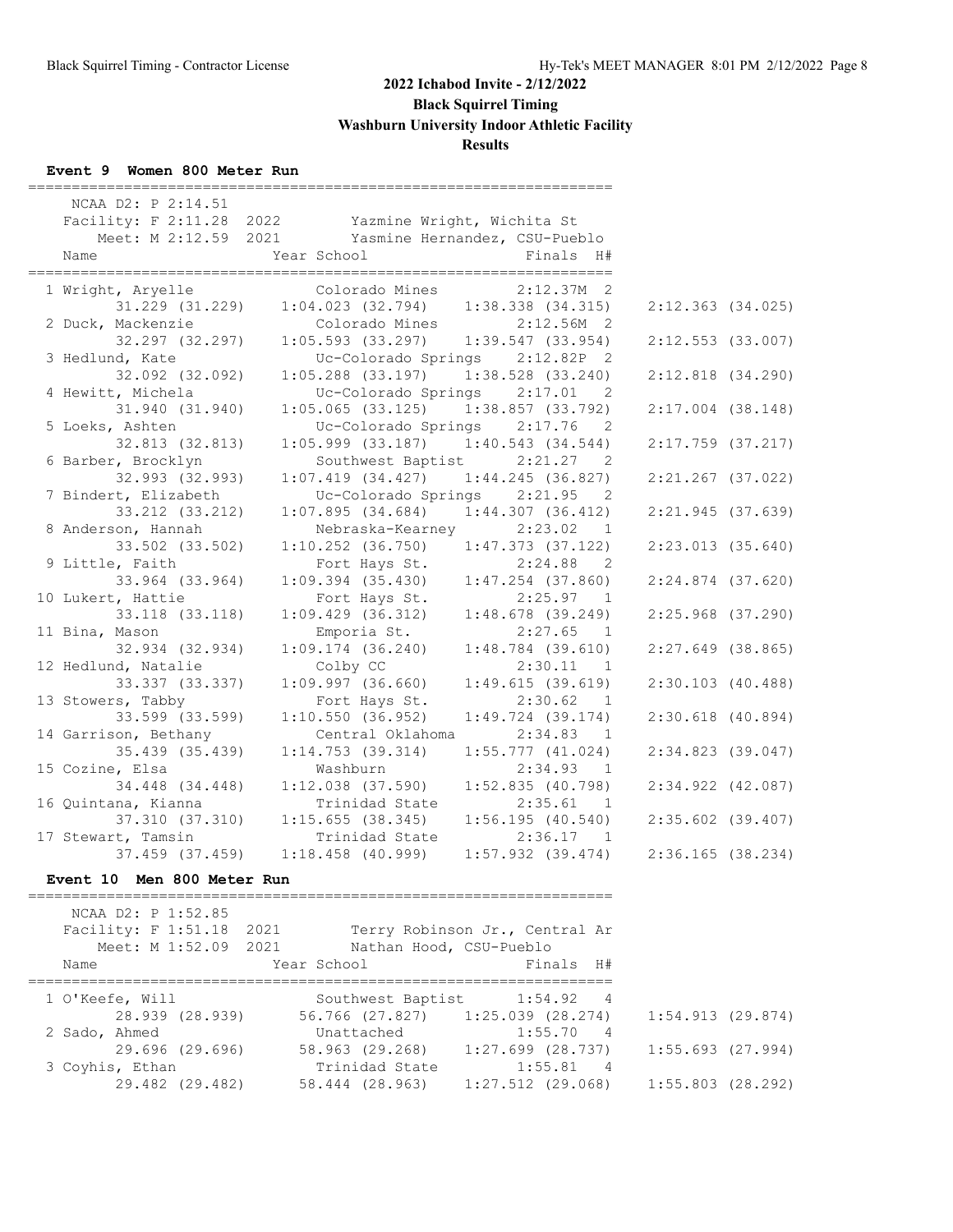| 4 Gebhardt, Andrew     | Colorado Mines                    | 1:55.95<br>4                          |                     |  |
|------------------------|-----------------------------------|---------------------------------------|---------------------|--|
| 27.568 (27.568)        | 55.691 (28.123)                   | $1:24.659$ (28.969)                   | $1:55.942$ (31.283) |  |
| 5 Davidson, Troy       | Southwest Baptist                 | 1:56.21<br>4                          |                     |  |
| 28.336 (28.336)        | 57.001 (28.665)                   | $1:26.841$ (29.840)                   | $1:56.204$ (29.364) |  |
| 6 Kipyego, Nathan      | Northwest Kansas                  | 1:56.29<br>$\overline{\phantom{a}}$   |                     |  |
|                        |                                   |                                       |                     |  |
| 27.964 (27.964)        | 56.867 (28.903)                   | $1:26.167$ (29.300)                   | $1:56.287$ (30.120) |  |
| 7 Abueg, Ben           | Colorado Mines                    | 1:56.47<br>4                          |                     |  |
| 29.181 (29.181)        | 57.116 (27.935)                   | $1:25.862$ (28.747)                   | $1:56.464$ (30.603) |  |
| 8 Chinya, Gabriel      | Washburn                          | 1:56.72<br>$\overline{\phantom{a}}$   |                     |  |
| 28.398 (28.398)        | 57.380 (28.983)                   | $1:27.270$ (29.890)                   | $1:56.717$ (29.447) |  |
| 9 Leck, Andrew         | Neosho County CC                  | 1:57.43<br>2                          |                     |  |
| 27.934 (27.934)        | 57.370 (29.437)                   | $1:27.085$ (29.715)                   | 1:57.430(30.345)    |  |
| 10 Abade, Abdi         | Adams State                       | 1:57.45<br>4                          |                     |  |
|                        |                                   |                                       |                     |  |
| 29.274 (29.274)        | 58.832 (29.558)                   | $1:27.864$ (29.033)                   | $1:57.449$ (29.585) |  |
| 11 Dosmann, Conner     | Trinidad State                    | 1:57.94<br>- 3                        |                     |  |
| 29.213 (29.213)        | 58.009 (28.797)                   | $1:28.124$ (30.115)                   | 1:57.937(29.813)    |  |
| 12 Eckhardt, Landon    | Nebraska-Kearney                  | $1:58.15$ 3                           |                     |  |
| 28.200 (28.200)        | 57.443 (29.243)                   | 1:27.540(30.098)                      | $1:58.148$ (30.608) |  |
| 13 Maline, Alex        | Colorado Mines                    | 1:58.17<br>$\overline{\phantom{a}}$   |                     |  |
| 28.427 (28.427)        | 57.710 (29.284)                   | $1:27.522$ (29.812)                   | 1:58.170(30.649)    |  |
| 14 Goeckel, Matt       | Unattached                        | 1:58.54                               |                     |  |
| 28.724 (28.724)        | 58.492 (29.768) 1:28.535 (30.044) |                                       | 1:58.538 (30.003)   |  |
|                        | Siu Edwardsville 1:58.59          |                                       |                     |  |
| 15 Stone, Joseph       |                                   | $\overline{\phantom{a}}$              |                     |  |
| 27.767 (27.767)        | 56.652 (28.885)                   | 1:26.915(30.264)                      | $1:58.588$ (31.673) |  |
| 16 De La Cerda, Elijah | Adams State                       | 1:58.69<br>$\overline{\mathbf{3}}$    |                     |  |
| 28.967 (28.967)        | 57.859 (28.893)                   | $1:27.748$ (29.889)                   | $1:58.684$ (30.937) |  |
| 17 Arafol, Joshua      | Neosho County CC                  | 1:58.86<br>3                          |                     |  |
| 28.042 (28.042)        | 57.075 (29.034)                   | $1:27.220$ (30.145)                   | $1:58.854$ (31.634) |  |
| 18 Huebert, Robert     | Baker                             | 1:59.00 3                             |                     |  |
| 28.380 (28.380)        | 57.683(29.303)                    | 1:28.035(30.353)                      | 1:58.997(30.962)    |  |
| 19 Smith, Evan         | Southwest Baptist                 | 1:59.52<br>- 2                        |                     |  |
| 29.661 (29.661)        | $1:00.047$ (30.387)               | $1:29.874$ (29.827)                   | $1:59.520$ (29.647) |  |
| 20 McElhaney, Gage     | Southwest Baptist                 | 1:59.77<br>$\overline{\phantom{0}}^2$ |                     |  |
| 29.012 (29.012)        | 59.560 (30.548)                   | 1:30.211(30.652)                      | $1:59.769$ (29.558) |  |
|                        |                                   |                                       |                     |  |
| 21 Ecord, Kael         | Washburn                          | 1:59.90<br>$\overline{\phantom{0}}^2$ |                     |  |
| 28.774 (28.774)        | 59.051 (30.278)                   | 1:29.671(30.620)                      | $1:59.894$ (30.223) |  |
| 22 Mitchell, Zach      | Hardin-Simmons                    | 2:00.16 2 2:00.151                    |                     |  |
| 29.260 (29.260)        | 59.804 (30.544)                   | 1:30.472(30.669)                      | $2:00.151$ (29.679) |  |
| 23 Villarreal, Adrian  | Trinidad State                    | $2:00.16$ 2 2:00.156                  |                     |  |
| 29.345 (29.345)        | $1:00.066$ (30.722)               | 1:30.740(30.674)                      | $2:00.156$ (29.417) |  |
| 24 Perez, Elias        | Adams State                       | 2:01.28<br>$\overline{4}$             |                     |  |
| 29.376 (29.376)        | 59.726 (30.350)                   | $1:29.903$ (30.178)                   | 2:01.279 (31.377)   |  |
| 25 Atukwatse, Crispus  | Pratt CC                          | 2:01.41<br>$\overline{\mathbf{3}}$    |                     |  |
| 28.184 (28.184)        | 57.229 (29.045)                   | $1:27.914$ (30.685)                   | $2:01.403$ (33.489) |  |
|                        |                                   | 2:02.33                               |                     |  |
| 26 Carrasco, Caleb     | Fort Hays St.                     | - 4                                   |                     |  |
| 29.814 (29.814)        | 59.891 (30.077)                   | $1:30.508$ (30.618)                   | 2:02.329 (31.822)   |  |
| 27 Packard, Ty         | Baker                             | 2:03.62<br>$\overline{1}$             |                     |  |
| 29.513 (29.513)        | $1:00.283$ (30.770)               | 1:32.196(31.913)                      | 2:03.613(31.418)    |  |
| 28 Mallam, Abraham     | Neosho County CC                  | 2:04.80<br>-1                         |                     |  |
| 30.181 (30.181)        | 1:01.925(31.744)                  | 1:34.332 (32.408)                     | $2:04.796$ (30.464) |  |
| 29 Lopez, Alexander    | Neosho County CC                  | 2:04.99<br>$\overline{1}$             |                     |  |
| 29.943 (29.943)        | $1:00.701$ (30.758)               | 1:32.817(32.117)                      | 2:04.986(32.169)    |  |
| 30 Ruiz, Andrew        | Neosho County CC                  | 2:06.38<br>$\overline{1}$             |                     |  |
| 29.928 (29.928)        | 1:00.936(31.008)                  | $1:33.278$ (32.343)                   | 2:06.372 (33.094)   |  |
|                        |                                   |                                       |                     |  |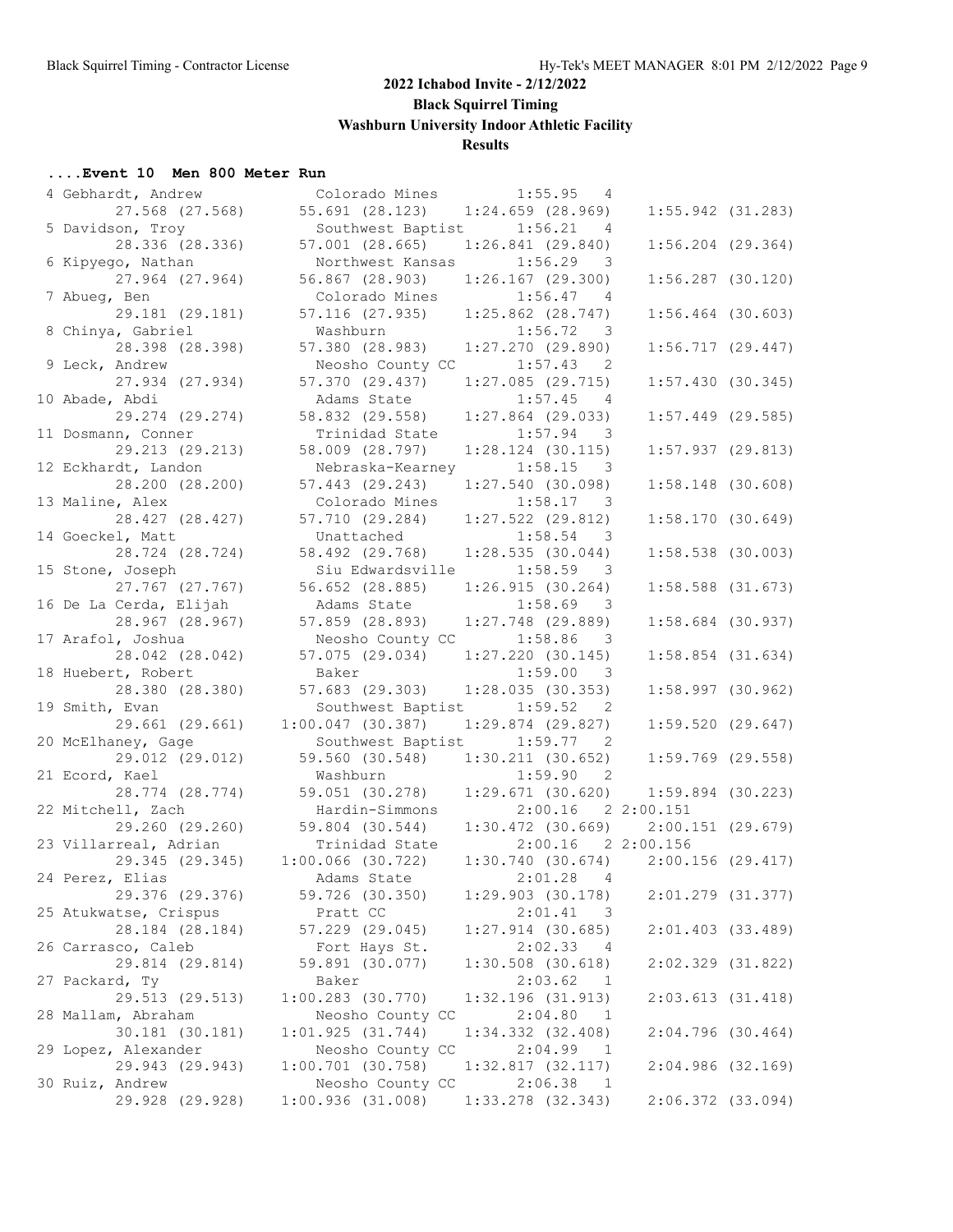#### **....Event 10 Men 800 Meter Run**

| 31 Wilson, Austin  |                       | Southwest Baptist 2:06.39 1             |                   |  |
|--------------------|-----------------------|-----------------------------------------|-------------------|--|
| 29.307 (29.307)    | 1:00.332 (31.025)     | 1:33.856 (33.524)                       | 2:06.387 (32.532) |  |
| 32 Sanders, Colby  | Southwest Baptist     | $2:06.50$ 2                             |                   |  |
| 29.815 (29.815)    | $1:00.655$ (30.840)   | $1:32.594$ (31.939) $2:06.500$ (33.907) |                   |  |
| 33 Emmons, Ethan   | Fort Hays St.         | 2:07.69 1 2:07.682                      |                   |  |
| 29.756 (29.756)    | 1:01.591 (31.835)     | $1:34.907$ (33.317) $2:07.682$ (32.775) |                   |  |
| 34 Green, Nicholas | Tabor                 | $2:07.69$ 1 2:07.687                    |                   |  |
| 29.151 (29.151)    | 59.431 (30.280)       | $1:32.996$ (33.565) $2:07.687$ (34.692) |                   |  |
| 35 Ahmed, Sharif   | Hardin-Simmons        | $2:09.34$ 1                             |                   |  |
| 30.270 (30.270)    | $1:02.208$ $(31.939)$ | 1:35.582 (33.374)                       | 2:09.335 (33.753) |  |
| 36 Grabert, Troy   | Washburn              | $2:09.64$ 1                             |                   |  |
| 29.987 (29.987)    | 1:01.991(32.004)      | $1:35.990$ (33.999)                     | 2:09.631(33.642)  |  |
| 37 Haynes, Tyrel   | Tabor                 | $2:18.14$ 1                             |                   |  |
| 30.730 (30.730)    | 1:02.696 (31.967)     | $1:38.585$ (35.889)                     | 2:18.131(39.547)  |  |
|                    |                       |                                         |                   |  |

#### **Event 11 Women 1 Mile Run**

===================================================================

| NCAA D2: P 4:58.15  | Facility: F 4:46.85 2021 Stephanie Cotter, Adams St<br>Meet: M 4:46.85 2021 Stephanie Cotter, Adams St              |                                                           |                       |
|---------------------|---------------------------------------------------------------------------------------------------------------------|-----------------------------------------------------------|-----------------------|
|                     |                                                                                                                     |                                                           |                       |
|                     | 1 Wright, Yazmine Michita State 4:45.47F 3<br>34.758 (34.758) 1:08.862 (34.104) 1:44.707 (35.845) 2:21.173 (36.467) |                                                           |                       |
|                     |                                                                                                                     |                                                           |                       |
|                     | $2:58.325$ (37.153) 3:35.579 (37.254) 4:12.115 (36.537)                                                             |                                                           | $4:45.465$ (33.350)   |
| 2 Beasley, Allison  |                                                                                                                     | Western Colorado 4:59.54 3                                |                       |
|                     | 35.620 (35.620)  1:11.677 (36.057)  1:49.920 (38.244)                                                               |                                                           | 2:28.978 (39.058)     |
| $3:08.178$ (39.200) |                                                                                                                     | $3:46.297$ (38.119) $4:23.965$ (37.669)                   | 4:59.540(35.575)      |
| 3 Johnson, Lily     | Washburn                                                                                                            | Washburn 5:00.45 3<br>1:13.605 (35.979) 1:51.157 (37.552) |                       |
| 37.627 (37.627)     |                                                                                                                     |                                                           | $2:30.107$ (38.950)   |
| $3:08.663$ (38.557) | $3:47.873$ (39.210)                                                                                                 | 4:25.173 (37.300)                                         | $5:00.448$ (35.275)   |
| 4 Fauske, Anna      |                                                                                                                     | Uc-Colorado Springs 5:00.46 3                             |                       |
| 37.178 (37.178)     | $1:13.273$ (36.095) $1:50.818$ (37.545)                                                                             |                                                           | 2:29.760 (38.943)     |
| 3:08.685(38.925)    | $3:47.710$ (39.025) $4:25.074$ (37.364)                                                                             |                                                           | $5:00.457$ (35.383)   |
| 5 Raichart, Alex    | Colorado Mines                                                                                                      | $5:00.58$ 3                                               |                       |
|                     | 36.095 (36.095) 1:11.984 (35.889) 1:50.093 (38.109)                                                                 |                                                           | $2:28.707$ (38.614)   |
| $3:07.918$ (39.212) | $3:46.823$ (38.905) $4:25.295$ (38.473)                                                                             |                                                           | $5:00.578$ (35.283)   |
| 6 Hemmer, Mara      | Nebraska-Kearney 5:06.79 3                                                                                          |                                                           |                       |
| 36.300 (36.300)     |                                                                                                                     | $1:12.358$ (36.058) $1:50.420$ (38.063)                   | 2:29.228 (38.808)     |
| $3:08.532$ (39.304) | $3:48.503$ (39.972) $4:27.704$ (39.202)                                                                             |                                                           | $5:06.787$ (39.083)   |
| 7 Reinke, Destiny   | Nebraska-Kearney                                                                                                    | 5:08.61 3                                                 |                       |
| 37.958 (37.958)     |                                                                                                                     | $1:14.043$ (36.085) $1:52.148$ (38.105)                   | $2:31.618$ (39.470)   |
| $3:10.893$ (39.275) | $3:50.134$ (39.242) $4:30.144$ (40.010)                                                                             |                                                           | $5:08.602$ (38.458)   |
| 8 Barber, Brocklyn  |                                                                                                                     | Southwest Baptist 5:09.28 3                               |                       |
| 36.443 (36.443)     |                                                                                                                     | $1:12.718$ (36.275) $1:50.614$ (37.897)                   | 2:29.500(38.887)      |
| $3:08.475$ (38.975) | $3:48.142$ (39.667) $4:28.612$ (40.470)                                                                             |                                                           | $5:09.272$ (40.660)   |
| 9 Alstrom, Baylee   | Nebraska-Kearney                                                                                                    | 5:09.90 3                                                 |                       |
|                     | 37.488 (37.488) 1:13.405 (35.918) 1:50.953 (37.548)                                                                 |                                                           | 2:33.843 (42.890)     |
|                     | $3:10.975$ (37.133) $3:50.288$ (39.313) $4:30.323$ (40.035)                                                         |                                                           | $5:09.899$ (39.577)   |
|                     | 10 Bracker, Shelby Mebraska-Kearney                                                                                 | 5:18.52 2                                                 |                       |
|                     | $39.684$ (39.684) 1:18.303 (38.619) 1:58.921 (40.618)                                                               |                                                           | 2:40.023(41.103)      |
| $3:20.097$ (40.074) | $4:01.272$ $(41.175)$ $4:43.077$ $(41.805)$                                                                         |                                                           | $5:18.519$ $(35.443)$ |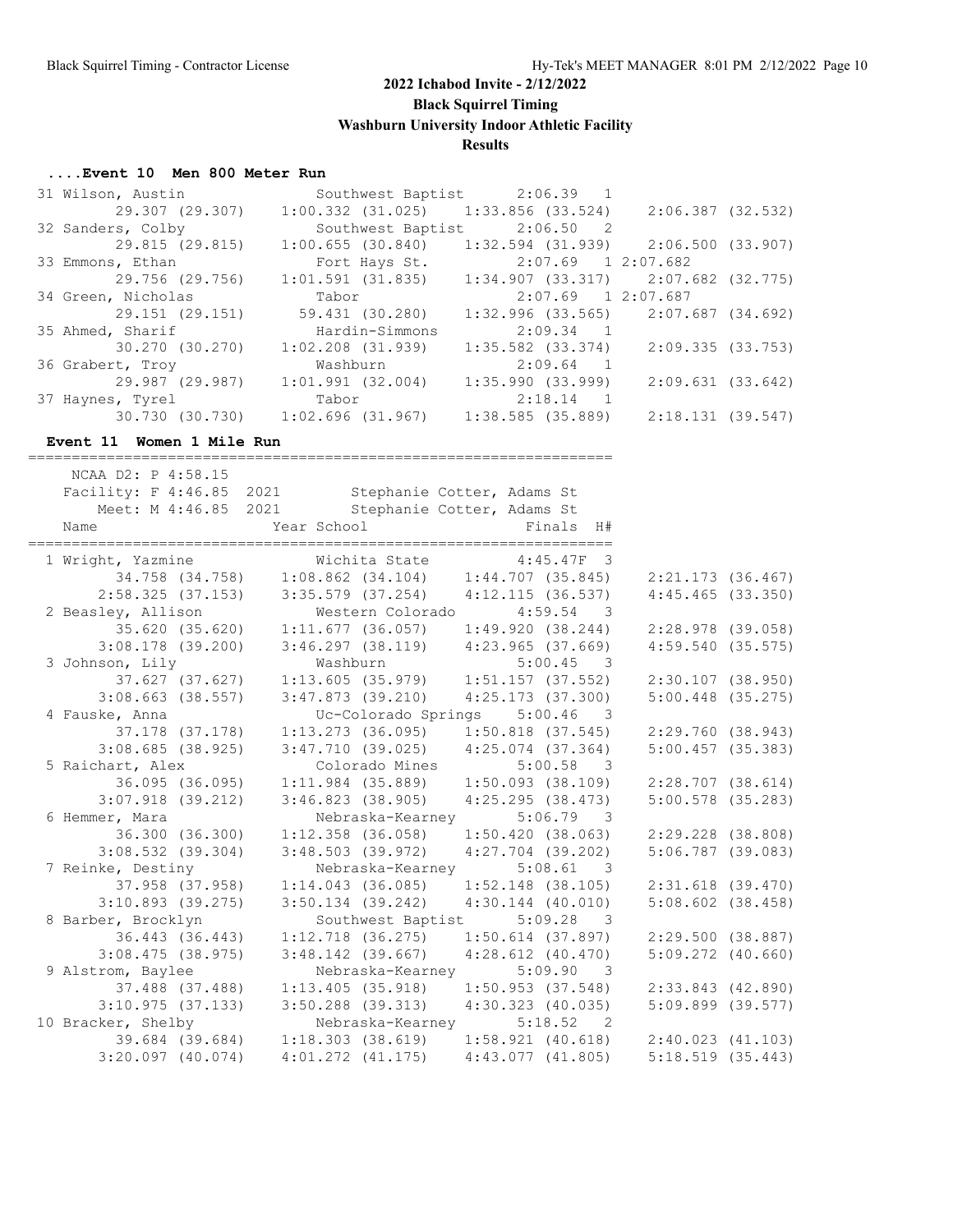#### **....Event 11 Women 1 Mile Run**

| 11 Polk, Elizabeth      | Nebraska-Kearney      | 5:18.63<br>- 2                        |                       |  |
|-------------------------|-----------------------|---------------------------------------|-----------------------|--|
| 38.837 (38.837)         | 1:16.917(38.080)      | $1:56.868$ (39.952)                   | $2:37.809$ (40.942)   |  |
| $3:18.303$ (40.494)     | $3:58.709$ (40.407)   | $4:38.959$ $(40.250)$                 | 5:18.627(39.668)      |  |
| 12 Graham, Autumn       | Nebraska-Kearney      | 5:19.79<br>$\overline{2}$             |                       |  |
| 39.659 (39.659)         | $1:18.024$ (38.365)   | $1:57.327$ (39.303)                   | $2:37.863$ (40.537)   |  |
| $3:18.374$ (40.512)     | $3:58.782$ (40.408)   | $4:38.822$ $(40.040)$                 | $5:19.787$ (40.965)   |  |
| 13 Hanson, Harlie       | Central Oklahoma      | 5:21.19<br>$\overline{2}$             |                       |  |
| 40.638 (40.638)         | $1:19.199$ $(38.562)$ | $1:59.456$ (40.257)                   | $2:39.511$ (40.055)   |  |
| $3:20.166$ (40.655)     | $4:00.412$ $(40.247)$ | $4:42.211$ $(41.799)$                 | $5:21.188$ (38.978)   |  |
| 14 Ayala Chanez, Dulce  | Washburn              | $5:22.46$ 2                           |                       |  |
| 40.018 (40.018)         | 1:18.437(38.419)      | $1:59.234$ (40.798)                   | 2:40.847(41.613)      |  |
| $3:22.829$ (41.983)     | $4:04.299$ $(41.470)$ | $4:45.338$ $(41.039)$                 | $5:22.459$ (37.122)   |  |
| 15 Vath, Jaycee         | Fort Hays St.         | 5:22.71<br>$\overline{2}$             |                       |  |
| 39.027 (39.027)         | $1:17.184$ (38.158)   | $1:57.379$ (40.195)                   | $2:38.096$ (40.717)   |  |
| $3:19.446$ (41.350)     | $4:01.489$ $(42.044)$ | $4:43.894$ $(42.405)$                 | $5:22.702$ (38.808)   |  |
| 16 Weber, Eve           | Washburn              | $5:23.04$ 2                           |                       |  |
| 39.312 (39.312)         | $1:18.092$ (38.780)   | $1:58.652$ (40.560)                   | $2:40.063$ $(41.412)$ |  |
| $3:21.163$ (41.100)     | $4:02.989$ $(41.827)$ | $4:44.702$ $(41.713)$                 | $5:23.036$ (38.334)   |  |
| 17 Pierce, Carson       | Fort Hays St.         | 5:30.59<br>$\overline{2}$             |                       |  |
| 38.748 (38.748)         | $1:17.521$ (38.773)   | $1:58.338$ $(40.818)$                 | $2:40.459$ (42.122)   |  |
| $3:23.296$ (42.837)     | $4:06.793$ $(43.498)$ |                                       | $5:30.584$ (40.897)   |  |
| 18 Dent, Kelsie         | Washburn              | $4:49.688$ $(42.895)$<br>$5:33.44$ 2  |                       |  |
| 40.954 (40.954)         | $1:19.556$ (38.602)   | $2:00.463$ (40.908)                   | $2:42.436$ (41.973)   |  |
|                         |                       |                                       |                       |  |
| $3:25.196$ (42.760)     | $4:08.593$ $(43.398)$ | $4:51.872$ $(43.279)$                 | $5:33.432$ $(41.560)$ |  |
| 19 Wagner, Keely        | Washburn              | 5:36.83<br>$\overline{2}$             |                       |  |
| 40.287 (40.287)         | 1:18.871(38.584)      | $1:59.738$ (40.868)                   | $2:41.974$ $(42.237)$ |  |
| $3:25.044$ (43.070)     | $4:09.006$ $(43.962)$ | $4:53.914$ $(44.909)$                 | $5:36.828$ $(42.914)$ |  |
| 20 Wood, Gabby          | Siu Edwardsville      | 5:38.50<br>$\overline{1}$             |                       |  |
| 39.537 (39.537)         | 1:18.855(39.318)      | 1:59.916(41.062)                      | $2:42.971$ (43.055)   |  |
| $3:27.199$ $(44.228)$   | $4:11.802$ $(44.604)$ | $4:55.914$ $(44.112)$                 | $5:38.497$ (42.584)   |  |
| 21 Burks, Hayley        | Fort Hays St.         | $5:39.54$ 2                           |                       |  |
| 38.946 (38.946)         | $1:17.892$ (38.947)   | $1:58.891$ (40.999)                   | $2:42.423$ $(43.533)$ |  |
| $3:27.277$ $(44.854)$   | $4:13.503$ $(46.227)$ | $4:59.704$ $(46.202)$                 | 5:39.538 (39.834)     |  |
| 22 Stewart, Tamsin      | Trinidad State        | 5:39.63<br>$\overline{1}$             |                       |  |
| 42.515 (42.515)         | $1:23.675$ $(41.160)$ | 2:06.375(42.700)                      | $2:50.140$ (43.765)   |  |
| $3:34.324$ $(44.184)$   | $4:18.534$ $(44.210)$ | 5:01.031(42.498)                      | $5:39.621$ (38.590)   |  |
| 23 Rodriguez, Natalia   | Siu Edwardsville      | 5:40.24<br>$\overline{2}$             |                       |  |
| 38.329 (38.329)         | $1:15.749$ (37.420)   | $1:58.084$ (42.335)                   | $2:40.901$ $(42.817)$ |  |
| $3:25.252$ $(44.352)$   | $4:10.557$ (45.305)   | $4:58.234$ $(47.678)$                 | $5:40.237$ $(42.003)$ |  |
| 24 Hummingbird, Arizona | Central Oklahoma      | 5:40.33 3                             |                       |  |
| 37.895 (37.895)         | $1:14.198$ (36.303)   | $1:52.729$ (38.532)                   | $2:34.443$ $(41.714)$ |  |
| $3:18.722$ $(44.279)$   | $4:05.157$ (46.435)   | $4:52.734$ $(47.578)$                 | $5:40.324$ $(47.590)$ |  |
| 25 Kopala, Gracie       | Baker                 | 5:45.95<br>$\overline{1}$             |                       |  |
| 42.182 (42.182)         | $1:23.752$ $(41.570)$ | $2:06.766$ $(43.014)$                 | $2:51.281$ $(44.515)$ |  |
| 3:37.330(46.049)        | $4:22.875$ (45.545)   | 5:06.105(43.230)                      | $5:45.944$ (39.839)   |  |
| 26 Hutchinson, Shiloh   | Central Oklahoma      | 5:47.01<br>$\mathbf{1}$               |                       |  |
| 42.377 (42.377)         | $1:23.289$ $(40.912)$ | 2:05.795(42.507)                      | 2:49.285(43.490)      |  |
| $3:34.856$ (45.572)     | $4:19.784$ $(44.928)$ | $5:05.319$ (45.535)                   | $5:47.005$ $(41.687)$ |  |
| 27 Sannan, Peyton       | Baker                 | 5:48.31<br>$\overline{1}$             |                       |  |
| 41.581 (41.581)         | 1:23.072 (41.492)     | 2:06.016(42.944)                      | 2:50.320(44.304)      |  |
| $3:36.472$ $(46.153)$   | $4:22.757$ (46.285)   | $5:07.465$ $(44.708)$                 | $5:48.307$ $(40.843)$ |  |
| 28 Cozine, Elsa         | Washburn              | 5:48.78<br>$\overline{\phantom{0}}^2$ |                       |  |
| 40.619 (40.619)         | $1:20.093$ (39.474)   | 2:02.317(42.224)                      | $2:46.646$ (44.329)   |  |
| $3:32.686$ (46.040)     | $4:19.616$ (46.930)   | $5:05.578$ (45.963)                   | $5:48.772$ (43.194)   |  |
|                         |                       |                                       |                       |  |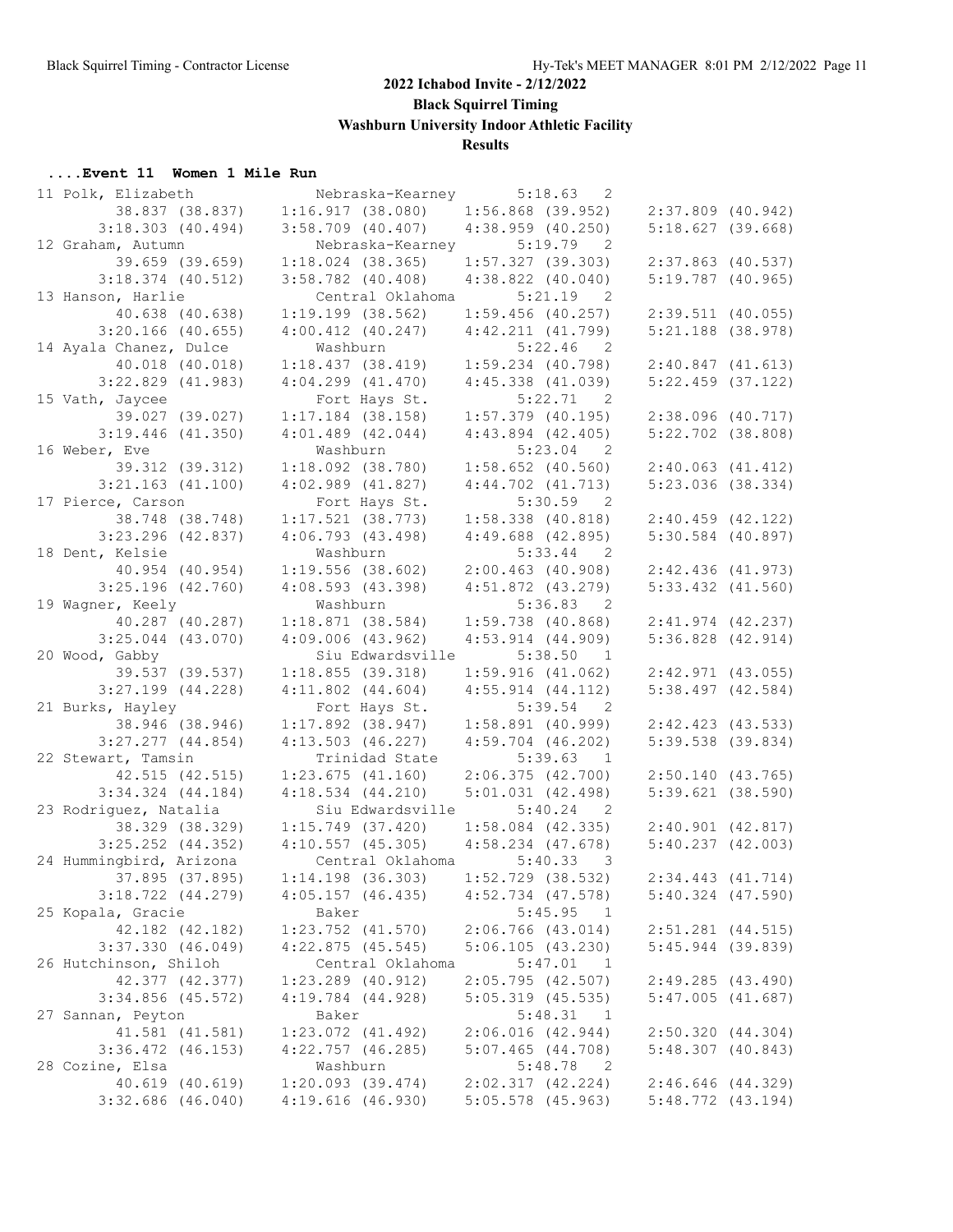**Black Squirrel Timing**

**Washburn University Indoor Athletic Facility**

#### **Results**

#### **....Event 11 Women 1 Mile Run**

| 29 Gaither, Jamie |                 | Baker             |                   | 5:49.10 1 |                   |  |
|-------------------|-----------------|-------------------|-------------------|-----------|-------------------|--|
|                   | 39.816 (39.816) | 1:19.962 (40.147) | 2:03.542 (43.580) |           | 2:49.171 (45.629) |  |
| 3:35.797 (46.627) |                 | 4:22.619 (46.822) | 5:07.886 (45.268) |           | 5:49.099 (41.213) |  |

===================================================================

#### **Event 12 Men 1 Mile Run**

 NCAA D2: P 4:10.99 Facility: F 3:58.39 2021 Brett Meyer, Hays Track Club Meet: M 3:58.39 2021 Brett Meyer, Hays Track Club Name  $Year School$  Finals H# =================================================================== Wichita State 4:01.08P 3 31.060 (31.060) 1:01.101 (30.042) 1:31.809 (30.708) 2:02.128 (30.319) 2:32.476 (30.349) 3:02.498 (30.022) 3:32.148 (29.650) 4:01.074 (28.927) 2 Moore, Willie Elmwood Athletics 4:05.82P 3 31.733 (31.733) 1:01.683 (29.950) 1:32.245 (30.563) 2:02.603 (30.358) 2:33.244 (30.642) 3:04.228 (30.984) 3:35.184 (30.957) 4:05.814 (30.630) 3 Graff, Evan Uc-Colorado Springs 4:07.48P 3 31.488 (31.488) 1:01.455 (29.968) 1:32.013 (30.558) 2:02.354 (30.342) 2:32.966 (30.613) 3:03.926 (30.960) 3:34.978 (31.052) 4:07.478 (32.500) 4 Nchogu, Vincent 1988 Northwest Kansas 4:08.65P 3 32.440 (32.440) 1:02.201 (29.762) 1:32.990 (30.789) 2:03.499 (30.509) 2:34.583 (31.084) 3:06.245 (31.663) 3:37.984 (31.739) 4:08.641 (30.658) 5 Sado, Ahmed Unattached 4:08.71P 3 33.574 (33.574) 1:03.523 (29.949) 1:34.686 (31.164) 2:06.359 (31.673) 2:37.661 (31.303) 3:07.978 (30.317) 3:38.583 (30.605) 4:08.704 (30.122) 6 Osowski, Keith Black Hills St. 4:09.20P 3 32.934 (32.934) 1:02.938 (30.004) 1:33.530 (30.593) 2:04.306 (30.777) 2:35.291 (30.985) 3:06.639 (31.348) 3:38.788 (32.149) 4:09.196 (30.409) 7 Merriman, Bryce Wichita State 4:10.97P 3 32.243 (32.243) 1:01.938 (29.695) 1:32.593 (30.655) 2:03.228 (30.635) 2:34.263 (31.035) 3:06.049 (31.787) 3:38.213 (32.164) 4:10.966 (32.754) 8 Outler, Ryan Mestern Colorado 4:12.58 3 31.989 (31.989) 1:02.066 (30.078) 1:32.830 (30.764) 2:03.439 (30.609) 2:34.421 (30.983) 3:06.398 (31.977) 3:38.823 (32.425) 4:12.580 (33.758) 9 Perez, Elias Adams State 4:13.45 3 32.699 (32.699) 1:02.735 (30.037) 1:33.948 (31.213) 2:05.394 (31.447) 2:36.993 (31.599) 3:08.648 (31.655) 3:40.754 (32.107) 4:13.450 (32.697) 10 Kimutai, Enock Northwest Kansas 4:14.77 2 33.123 (33.123) 1:03.333 (30.210) 1:33.823 (30.490) 2:05.543 (31.720) 2:37.326 (31.783) 3:09.746 (32.420) 3:42.634 (32.889) 4:14.761 (32.127) 11 Henry, William First City TC 4:15.81 2 33.939 (33.939) 1:05.299 (31.360) 1:37.406 (32.107) 2:09.701 (32.295) 2:42.788 (33.088) 3:16.239 (33.452) 3:47.356 (31.117) 4:15.807 (28.452) 12 Harden, Gavin Uc-Colorado Springs 4:15.95 3 33.161 (33.161) 1:02.434 (29.273) 1:33.238 (30.804) 2:04.126 (30.889) 2:35.614 (31.488) 3:08.479 (32.865) 3:41.478 (32.999) 4:15.949 (34.472) 13 Davis, Payton Nebraska-Kearney 4:16.57 2 33.626 (33.626) 1:04.888 (31.263) 1:37.084 (32.197) 2:09.866 (32.782) 2:43.091 (33.225) 3:15.831 (32.740) 3:47.106 (31.275) 4:16.568 (29.463) 14 Lindgren, Max Nebraska-Kearney 4:16.76 2 33.292 (33.292) 1:03.947 (30.655) 1:36.066 (32.119) 2:09.142 (33.077) 2:42.512 (33.370) 3:15.138 (32.627) 3:46.978 (31.840) 4:16.754 (29.777)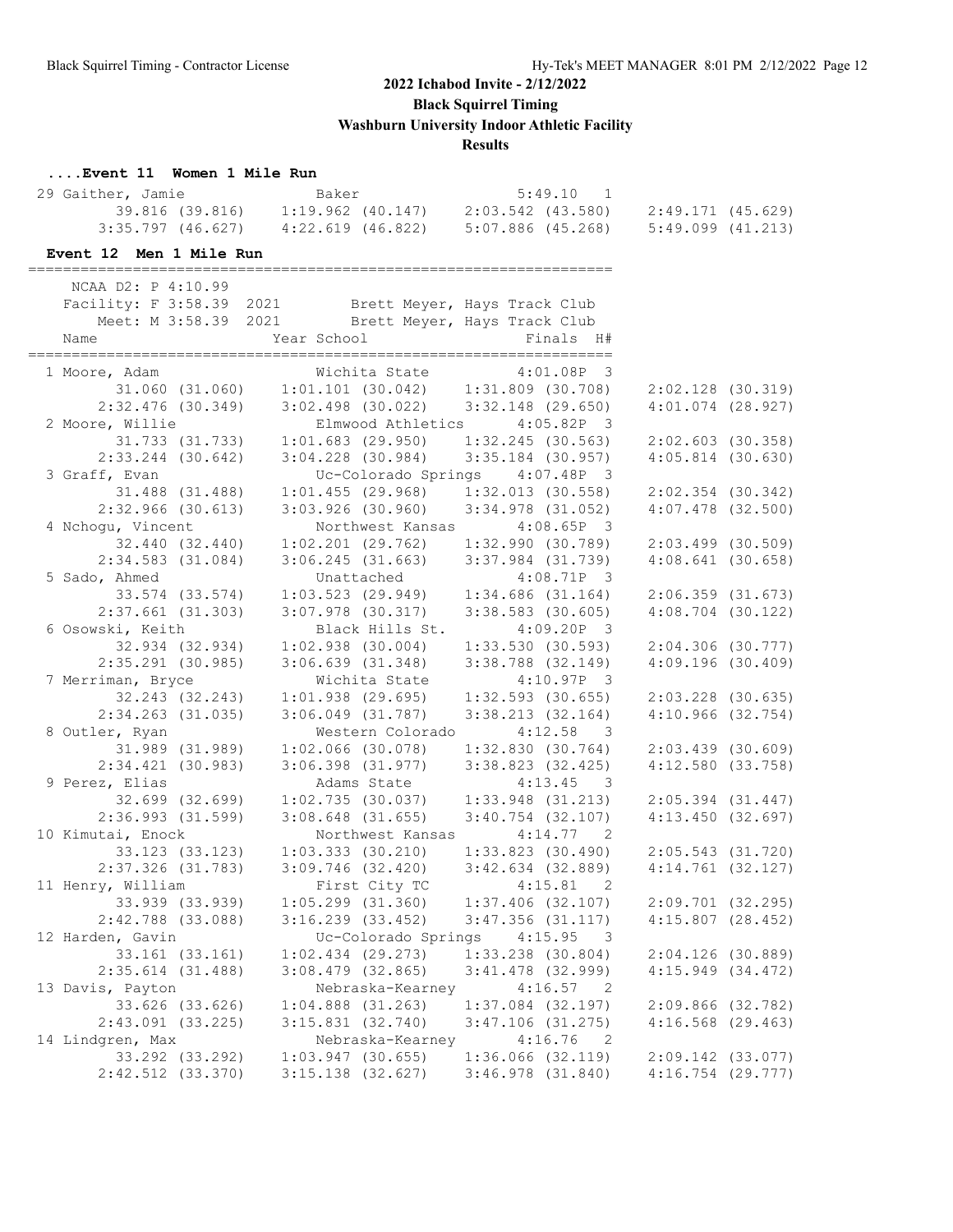**Black Squirrel Timing**

**Washburn University Indoor Athletic Facility**

## **Results**

## **....Event 12 Men 1 Mile Run**

| 15 Gray, Nathan       | Washburn                                | 4:16.99<br>- 2              |                       |
|-----------------------|-----------------------------------------|-----------------------------|-----------------------|
| 33.828 (33.828)       | $1:05.079$ (31.252)                     | 1:36.961(31.882)            | $2:09.389$ $(32.429)$ |
| $2:42.461$ (33.072)   | $3:15.482$ (33.022)                     | $3:47.287$ (31.805)         | 4:16.986(29.699)      |
| 16 Coatney, Caleb     | Colorado Mines                          | 4:18.46<br>$\overline{2}$   |                       |
| 33.467 (33.467)       | $1:04.188$ (30.722)                     | $1:36.312$ (32.124)         | $2:08.569$ (32.258)   |
| 2:40.432(31.863)      | $3:13.472$ (33.040)                     | $3:46.194$ (32.723)         | $4:18.451$ (32.257)   |
| 17 Morch, Gustav      | Washburn                                | 4:19.90<br>$\overline{2}$   |                       |
| 34.163 (34.163)       | $1:05.608$ $(31.445)$                   | $1:37.688$ (32.080)         | $2:10.307$ $(32.619)$ |
| $2:42.962$ (32.655)   | $3:15.707$ (32.745)                     | $3:48.343$ (32.637)         | $4:19.897$ $(31.554)$ |
| 18 Mettler, Matthew   | Colorado Mines                          | $4:20.35$ 3                 |                       |
| 33.830 (33.830)       | $1:03.931$ (30.102)                     | 1:35.160(31.229)            | $2:06.976$ $(31.817)$ |
| $2:39.428$ (32.452)   | $3:13.241$ (33.814)                     | 3:45.835(32.594)            | $4:20.349$ $(34.514)$ |
| 19 Sanders, Colby     | Southwest Baptist 4:20.88               | $\overline{2}$              |                       |
| 34.336 (34.336)       | $1:05.708$ (31.373)                     | 1:38.128(32.420)            | $2:10.647$ (32.519)   |
| $2:43.691$ (33.044)   | 3:16.531(32.840)                        | 3:49.513(32.983)            | $4:20.876$ (31.363)   |
| 20 Davis, Nathan      | Colorado Mines                          | $4:21.06$ 3                 |                       |
| 33.639 (33.639)       | 1:03.715(30.077)                        | 1:34.956(31.242)            | 2:06.615(31.659)      |
| 2:38.400(31.785)      | 3:11.735(33.335)                        | $3:45.696$ (33.962)         | $4:21.055$ (35.359)   |
| 21 Kiptoo, Oliver     |                                         | Northwest Kansas 4:21.47 2  |                       |
| 33.589 (33.589)       |                                         |                             |                       |
|                       | $1:04.416$ (30.827)                     | 1:36.521(32.105)            | 2:08.927(32.407)      |
| 2:42.224 (33.298)     | $3:15.983$ (33.759)                     | $3:49.299$ $(33.317)$       | $4:21.461$ (32.162)   |
| 22 Smith, Evan        |                                         | Southwest Baptist 4:24.28 2 |                       |
| 33.362 (33.362)       | $1:03.799$ (30.438)                     | 1:35.771(31.972)            | $2:08.778$ (33.008)   |
| $2:42.179$ (33.402)   | $3:15.923$ (33.744)                     | $3:49.432$ $(33.509)$       | $4:24.278$ $(34.847)$ |
| 23 McElhaney, Gage    | Southwest Baptist 4:25.10               | $\overline{2}$              |                       |
| 34.132 (34.132)       | 1:06.176(32.044)                        | $1:38.512$ (32.337)         | $2:11.387$ (32.875)   |
| $2:44.798$ (33.412)   | $3:18.694$ (33.897)                     | $3:52.672$ (33.978)         | $4:25.091$ $(32.419)$ |
| 24 Villarreal, Adrian | Trinidad State                          | 4:26.18<br>$\overline{1}$   |                       |
| 35.336 (35.336)       | 1:07.410(32.074)                        | $1:40.676$ (33.267)         | 2:15.330(34.654)      |
| $2:50.469$ (35.139)   | $3:24.440$ (33.972)                     | $3:56.609$ (32.169)         | $4:26.177$ (29.569)   |
| 25 Ecord, Kael        | Washburn                                | 4:26.53<br>$\overline{1}$   |                       |
| 35.016 (35.016)       | 1:07.977(32.962)                        | 1:41.105(33.128)            | 2:15.716(34.612)      |
| 2:50.740(35.024)      | $3:24.691$ (33.952)                     | 3:56.925(32.234)            | $4:26.527$ (29.603)   |
| 26 Dosmann, Conner    | Trinidad State                          | $4:27.13$ 2                 |                       |
| 34.448 (34.448)       | $1:06.127$ $(31.679)$                   | $1:37.854$ (31.728)         | $2:10.521$ (32.667)   |
| $2:43.448$ (32.928)   | $3:16.732$ $(33.284)$                   | $3:50.787$ (34.055)         | $4:27.123$ (36.337)   |
| 27 Garrison, Daniel   | Southwest Baptist 4:27.94               | $\overline{2}$              |                       |
| 34.412 (34.412)       | $1:05.928$ (31.517)                     | 1:38.166(32.238)            | $2:11.044$ (32.879)   |
| $2:44.666$ (33.622)   | $3:19.724$ (35.059) $3:54.188$ (34.464) |                             | $4:27.931$ $(33.743)$ |
| 28 Dutton, Max        | Baker                                   | 4:31.73 1                   |                       |
| 35.502 (35.502)       | $1:08.241$ (32.739)                     | $1:41.319$ (33.078)         | $2:15.922$ $(34.604)$ |
| $2:51.017$ (35.095)   | $3:25.524$ $(34.507)$                   | $3:59.547$ $(34.024)$       | $4:31.729$ $(32.182)$ |
| 29 Klaassen, Pierce   | Tabor                                   | 4:32.11<br>$\mathbf{1}$     |                       |
| 35.709 (35.709)       | $1:08.476$ (32.768)                     | $1:41.546$ (33.070)         | 2:15.945(34.399)      |
| $2:51.247$ (35.303)   | $3:25.781$ $(34.534)$                   | $3:59.764$ (33.983)         | 4:32.110(32.347)      |
| 30 Davis, Anthony     | Baker                                   | 4:32.16<br>$\mathbf{1}$     |                       |
| 35.211 (35.211)       | $1:07.682$ (32.472)                     | 1:40.919(33.237)            | 2:15.124 (34.205)     |
| 2:50.111 (34.988)     | 3:24.242 (34.132)                       | $3:58.367$ $(34.125)$       | 4:32.160 (33.793)     |
| 31 Adams, Dawson      | St. Mary                                | 4:32.48<br>$\overline{1}$   |                       |
| 35.012 (35.012)       | $1:07.264$ (32.252)                     | 1:40.720(33.457)            | 2:15.495(34.775)      |
| $2:50.764$ (35.269)   | $3:25.367$ $(34.604)$                   | 4:00.210(34.843)            | $4:32.471$ $(32.262)$ |
| 32 Brady, Gavin       | Fort Hays St.                           | 4:33.21<br>$\mathbf{1}$     |                       |
| 34.705 (34.705)       | $1:07.209$ (32.504)                     | $1:40.492$ (33.284)         | $2:15.197$ (34.705)   |
| $2:50.494$ (35.297)   | $3:25.574$ (35.080)                     | $4:00.584$ (35.010)         | $4:33.205$ (32.622)   |
|                       |                                         |                             |                       |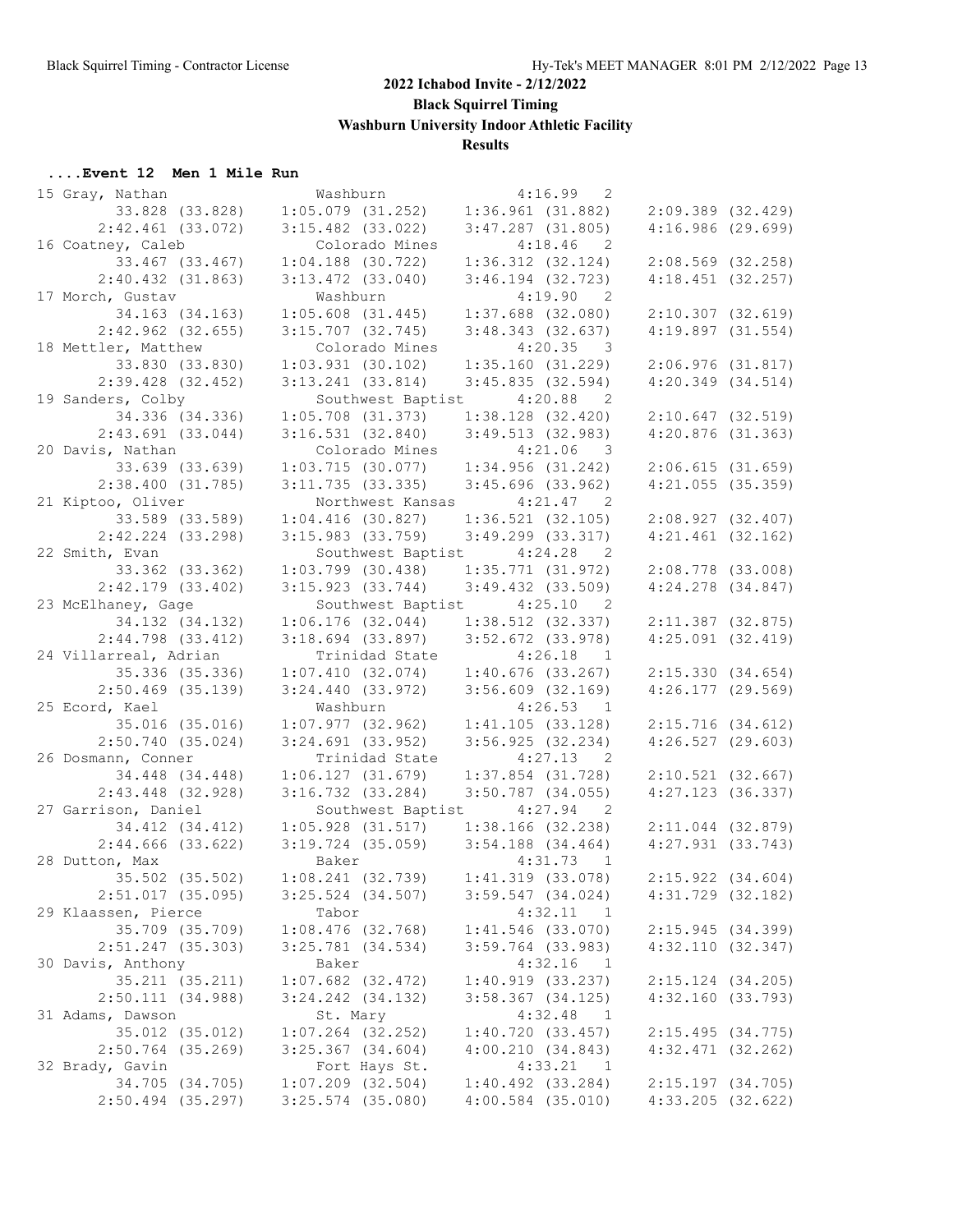# **....Event 12 Men 1 Mile Run**

| 33 Nichols, Garrett                      |                                                                                                                                                                                                 | Nebraska-Kearney 4:33.62 1                   |                       |  |
|------------------------------------------|-------------------------------------------------------------------------------------------------------------------------------------------------------------------------------------------------|----------------------------------------------|-----------------------|--|
|                                          | 34.741 (34.741) 1:06.957 (32.217) 1:40.234 (33.277) 2:14.941 (34.708)                                                                                                                           |                                              |                       |  |
|                                          | $2:50.274$ (35.333) 3:25.054 (34.780) 3:59.827 (34.774)                                                                                                                                         |                                              | 4:33.611(33.784)      |  |
| 34 Kinsey, Garrett                       | 1:33.89 1<br>35.755 (35.755) 1:08.487 (32.733) 1:41.629 (33.142)<br>51.820 (35.414) 3:26.177.624.350                                                                                            |                                              |                       |  |
|                                          |                                                                                                                                                                                                 |                                              | $2:16.406$ $(34.778)$ |  |
| 2:51.820(35.414)                         | $3:26.177$ (34.358) $4:01.650$ (35.473)                                                                                                                                                         |                                              | $4:33.889$ $(32.239)$ |  |
| 35 Walters, Zach                         | Siu Edwardsville 4:36.18 1                                                                                                                                                                      |                                              |                       |  |
| 34.789 (34.789)                          | $1:07.824$ (33.035) $1:41.881$ (34.058) $2:16.311$ (34.430)                                                                                                                                     |                                              |                       |  |
| $2:51.122$ $(34.812)$                    | $3:26.450$ (35.328) $4:03.002$ (36.553)                                                                                                                                                         |                                              | $4:36.176$ (33.174)   |  |
| 36 Schmidt, Jerah                        |                                                                                                                                                                                                 |                                              |                       |  |
| 36.012 (36.012)                          | Tabor 4:36.28 1<br>1:08.844 (32.832) 1:42.385 (33.542)                                                                                                                                          |                                              | 2:16.739(34.354)      |  |
| 2:52.120(35.382)                         | $3:27.382$ (35.263) $4:02.597$ (35.215)                                                                                                                                                         |                                              | 4:36.277(33.680)      |  |
| 37 Pierce, Daniel                        | Nebraska-Kearney 4:36.52 1                                                                                                                                                                      |                                              |                       |  |
| 35.474 (35.474)                          | $1:08.772$ (33.299) $1:42.162$ (33.390) $2:16.992$ (34.830)                                                                                                                                     |                                              |                       |  |
|                                          |                                                                                                                                                                                                 |                                              |                       |  |
| $2:51.479$ $(34.487)$                    | $3:27.101$ (35.623) $4:02.465$ (35.364)                                                                                                                                                         |                                              | 4:36.516(34.052)      |  |
| 38 Turley, Collin                        | y, Collin Pratt CC 4:48.64 1<br>36.111 (36.111) 1:09.426 (33.315) 1:44.369 (34.943)                                                                                                             |                                              |                       |  |
|                                          |                                                                                                                                                                                                 |                                              | 2:20.945 (36.577)     |  |
|                                          | $3:34.912$ (37.918) $4:11.991$ (37.079)                                                                                                                                                         |                                              |                       |  |
|                                          | 2:56.995 (36.050) 3:34.912 (37.918) 4:11.991 (37.079) 4:48.636 (36.645)<br>-- Hamilton, Joey Uc-Colorado Springs DNF 3<br>30.650 (30.650) 1:00.881 (30.232) 1:31.339 (30.458) 2:02.199 (30.860) |                                              |                       |  |
|                                          |                                                                                                                                                                                                 |                                              |                       |  |
| -- Maal, Adam                            |                                                                                                                                                                                                 | Uc-Colorado Springs DNF 3                    |                       |  |
|                                          | 30.384 (30.384) 1:00.676 (30.293)                                                                                                                                                               |                                              |                       |  |
| Event 13 Women 3000 Meter Run            |                                                                                                                                                                                                 |                                              |                       |  |
|                                          |                                                                                                                                                                                                 |                                              |                       |  |
|                                          |                                                                                                                                                                                                 |                                              |                       |  |
|                                          |                                                                                                                                                                                                 |                                              |                       |  |
| NCAA D2: P 9:58.36                       |                                                                                                                                                                                                 |                                              |                       |  |
|                                          | Facility: F 9:36.27 2021 Erin Norton, Metro St Denver                                                                                                                                           |                                              |                       |  |
|                                          | Meet: M 9:36.27 2021 Erin Norton, MSU Denver                                                                                                                                                    |                                              |                       |  |
| Name                                     | Year School <a> Finals H#</a>                                                                                                                                                                   |                                              |                       |  |
|                                          |                                                                                                                                                                                                 |                                              |                       |  |
|                                          |                                                                                                                                                                                                 |                                              |                       |  |
|                                          | 1 Almasri, Layla<br>39.049 (39.049) 1:18.351 (39.302) 1:56.808 (38.458)                                                                                                                         |                                              | 2:35.231 (38.423)     |  |
|                                          | $3:12.892$ (37.662) $3:51.046$ (38.154) $4:29.354$ (38.309)                                                                                                                                     |                                              | $5:07.612$ (38.258)   |  |
|                                          | 5:46.442 (38.830) 6:25.211 (38.769) 7:04.147 (38.937)                                                                                                                                           |                                              | 7:43.331 (39.184)     |  |
|                                          |                                                                                                                                                                                                 |                                              |                       |  |
| 2 McGrath, Riley                         |                                                                                                                                                                                                 |                                              |                       |  |
|                                          |                                                                                                                                                                                                 |                                              |                       |  |
|                                          | $3:14.908$ (38.803) $3:53.683$ (38.775) $4:32.604$ (38.922)                                                                                                                                     |                                              | $5:11.532$ (38.928)   |  |
|                                          | 5:51.057 (39.525) 6:30.748 (39.692) 7:10.626 (39.878)                                                                                                                                           |                                              | 7:50.223 (39.598)     |  |
| 8:29.597(39.374)                         | 9:07.967 (38.370) 9:43.366 (35.399)                                                                                                                                                             |                                              |                       |  |
| 3 Lindquist, Ruby                        |                                                                                                                                                                                                 | Black Hills St. 9:52.12P 2                   |                       |  |
| 39.934 (39.934)                          | 1:19.764 (39.830)                                                                                                                                                                               | $1:58.361$ (38.597)                          | $2:36.734$ (38.374)   |  |
| 3:15.738 (39.004)                        | $3:54.548$ (38.810)                                                                                                                                                                             | 4:33.296 (38.748)                            | $5:12.976$ (39.680)   |  |
| $5:53.129$ (40.154)                      | $6:33.562$ $(40.433)$                                                                                                                                                                           | $7:13.943$ (40.382)                          | $7:54.242$ $(40.299)$ |  |
| $8:34.263$ (40.022)                      | 9:13.423(39.160)                                                                                                                                                                                | 9:52.111(38.688)                             |                       |  |
|                                          | Adams State                                                                                                                                                                                     |                                              |                       |  |
| 4 Wills, Sarah                           |                                                                                                                                                                                                 | 9:54.65P 2                                   |                       |  |
| 39.339 (39.339)                          | $1:18.588$ (39.249)                                                                                                                                                                             | $1:57.094$ (38.507)                          | $2:35.551$ (38.457)   |  |
| 3:13.187 (37.637)                        | $3:51.338$ (38.152)                                                                                                                                                                             | 4:29.674 (38.337)                            | $5:08.109$ (38.435)   |  |
| $5:47.101$ (38.992)<br>8:31.818 (41.940) | $6:26.932$ (39.832)<br>$9:13.994$ $(42.177)$                                                                                                                                                    | $7:08.101$ $(41.169)$<br>$9:54.644$ (40.650) | $7:49.878$ $(41.778)$ |  |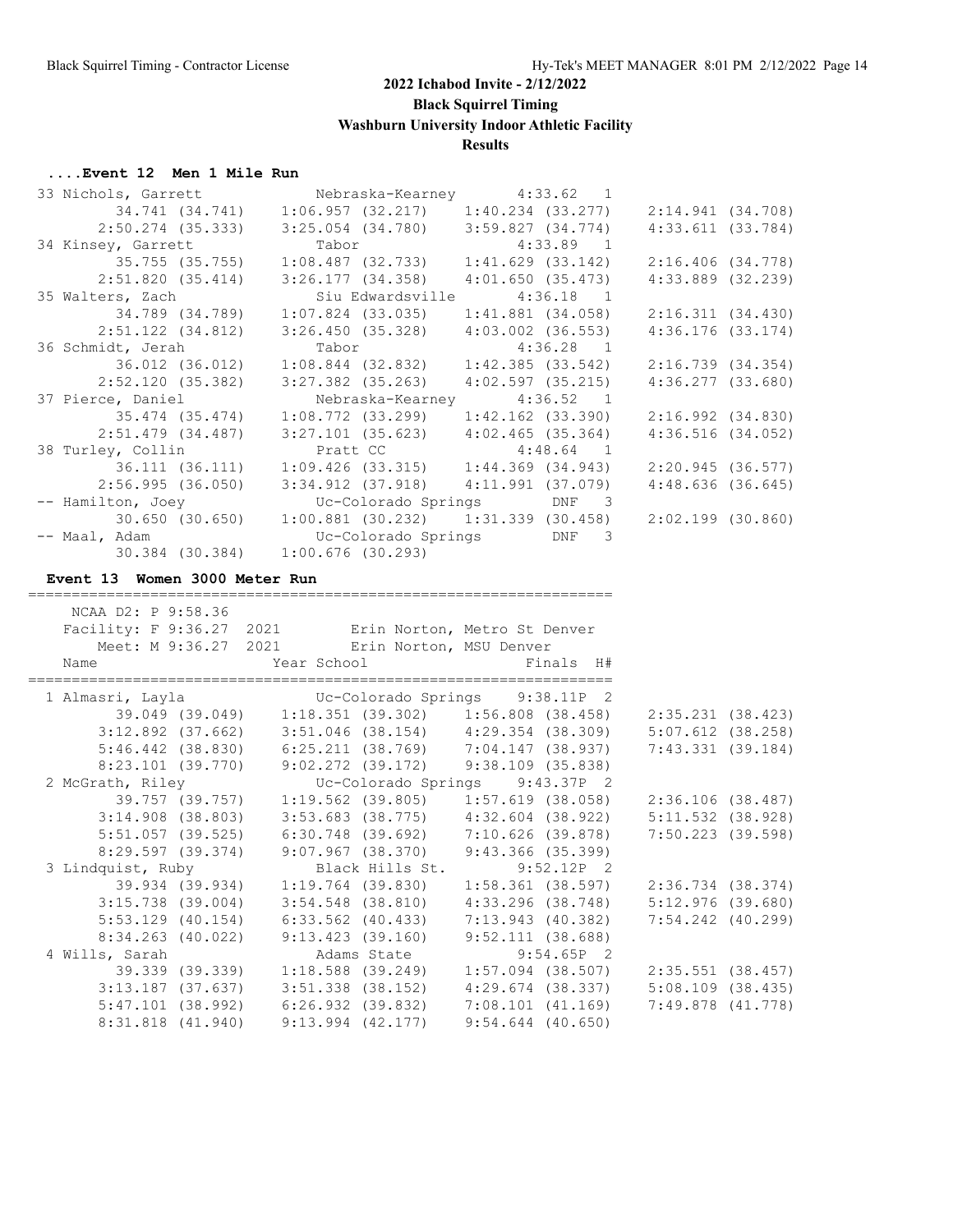**Black Squirrel Timing**

**Washburn University Indoor Athletic Facility**

## **Results**

## **....Event 13 Women 3000 Meter Run**

| 5 Griffin, Aly        |                 |                                     | Siu Edwardsville |                                                             | $9:55.73P$ 2             |                                         |  |
|-----------------------|-----------------|-------------------------------------|------------------|-------------------------------------------------------------|--------------------------|-----------------------------------------|--|
|                       | 39.522 (39.522) | 1:19.359(39.838)                    |                  | 1:58.177(38.818)                                            |                          | 2:37.126 (38.949)                       |  |
| $3:15.308$ (38.183)   |                 |                                     |                  | $3:54.321$ (39.013) $4:33.049$ (38.729)                     |                          | $5:12.894$ (39.845)                     |  |
| $5:52.912$ $(40.018)$ |                 | $6:33.342$ $(40.430)$               |                  | 7:14.499(41.158)                                            |                          | $7:56.754$ (42.255)                     |  |
| 8:38.416(41.662)      |                 | $9:18.203$ (39.788)                 |                  | 9:55.723(37.520)                                            |                          |                                         |  |
| 6 Dexheimer, Kassidy  |                 |                                     |                  | Siu Edwardsville 10:04.51 2                                 |                          |                                         |  |
|                       | 39.209 (39.209) | $1:18.998$ (39.789)                 |                  |                                                             | $1:57.502$ (38.504)      | 2:36.473 (38.972)                       |  |
| $3:15.657$ (39.184)   |                 | $3:54.948$ (39.292)                 |                  | 4:34.857 (39.909)                                           |                          | $5:15.844$ (40.988)                     |  |
| $5:57.474$ $(41.630)$ |                 | $6:39.663$ $(42.189)$               |                  | 7:21.999 (42.337)                                           |                          | 8:04.132(42.133)                        |  |
| $8:45.761$ (41.629)   |                 | $9:26.548$ (40.788)                 |                  | $10:04.502$ (37.954)                                        |                          |                                         |  |
| 7 Bach, Maddie        |                 |                                     |                  | Nebraska-Kearney 10:12.58 2                                 |                          |                                         |  |
|                       | 40.239 (40.239) | $1:20.568$ (40.329)                 |                  | $2:00.602$ (40.034)                                         |                          | 2:40.332 (39.730)                       |  |
| $3:20.287$ (39.955)   |                 |                                     |                  | $4:01.008$ (40.722) $4:41.356$ (40.348)                     |                          | $5:21.154$ (39.799)                     |  |
| $6:01.938$ $(40.784)$ |                 |                                     |                  | $6:43.264$ (41.327) 7:26.206 (42.942)                       |                          | 8:09.889 (43.684)                       |  |
|                       |                 | $9:37.279$ $(41.768)$               |                  |                                                             |                          |                                         |  |
| $8:55.512$ (45.623)   |                 |                                     |                  | $10:12.577$ (35.298)                                        |                          |                                         |  |
| 8 Mortensen, Sierra   |                 | Washburn                            |                  | Washburn 10:14.24 2<br>1:20.316 (40.160) 2:00.554 (40.239)  | $10:14.24$ 2             |                                         |  |
| 40.156 (40.156)       |                 |                                     |                  | $4:01.268$ (40.794) $4:41.706$ (40.438)                     |                          | 2:40.441 (39.887)                       |  |
| $3:20.474$ (40.034)   |                 |                                     |                  |                                                             |                          | $5:21.782$ (40.077)                     |  |
| 6:02.956(41.174)      |                 | $6:44.578$ $(41.623)$               |                  | 7:26.996 (42.418)                                           |                          | $8:09.492$ $(42.497)$                   |  |
| $8:52.022$ $(42.530)$ |                 | 9:33.741(41.719)                    |                  | $10:14.234$ $(40.494)$                                      |                          |                                         |  |
| 9 Hanson, Harlie      |                 |                                     |                  | Central Oklahoma 10:14.95 2                                 |                          |                                         |  |
|                       | 39.728 (39.728) | 1:20.871(41.143)                    |                  | $2:01.052$ (40.182)                                         |                          | 2:41.059(40.008)                        |  |
| $3:21.134$ (40.075)   |                 |                                     |                  | $4:01.848$ (40.714) $4:42.296$ (40.448)                     |                          | $5:23.302$ $(41.007)$                   |  |
| $6:05.077$ $(41.775)$ |                 | $6:47.141$ $(42.064)$               |                  | $7:29.256$ (42.115)                                         |                          | 8:11.504 (42.249)                       |  |
| 8:54.388 (42.884)     |                 | $9:35.924$ (41.537)                 |                  | $10:14.942$ (39.018)                                        |                          |                                         |  |
| 10 Bonsall, Grace     |                 |                                     |                  | Nebraska-Kearney 10:24.19 2                                 |                          |                                         |  |
| 39.444 (39.444)       |                 | $1:20.197$ (40.753)                 |                  | $2:00.857$ (40.660)                                         |                          | 2:40.846 (39.989)                       |  |
| $3:20.753$ (39.908)   |                 |                                     |                  | $4:01.548$ (40.795) $4:42.014$ (40.467)                     |                          | $5:22.432$ $(40.418)$                   |  |
| $6:03.641$ $(41.209)$ |                 | $6:44.874$ $(41.234)$               |                  | 7:27.359 (42.485)                                           |                          | 8:08.486 (41.127)                       |  |
| $8:51.233$ $(42.748)$ |                 |                                     | 9:35.972(44.739) | $10:24.186$ (48.214)                                        |                          |                                         |  |
| 11 Jesang, Sharon     |                 |                                     | Trinidad State   |                                                             | $10:37.31$ 2             |                                         |  |
|                       | 39.946 (39.946) |                                     |                  | $1:20.307$ (40.362) $2:00.166$ (39.859) $2:40.191$ (40.025) |                          |                                         |  |
| $3:20.223$ (40.033)   |                 | $4:00.983$ $(40.760)$               |                  | $4:42.702$ $(41.719)$                                       |                          | $5:25.047$ (42.345)                     |  |
| $6:10.279$ (45.233)   |                 | $6:55.371$ $(45.092)$               |                  | $7:41.569$ (46.199)                                         |                          | 8:28.234 (46.665)                       |  |
| $9:13.278$ (45.044)   |                 | 9:56.673(43.395)                    |                  | $10:37.307$ (40.634)                                        |                          |                                         |  |
| 12 Fiala, Sinclare    |                 |                                     |                  | Nebraska-Kearney 10:41.94 1                                 |                          |                                         |  |
|                       | 39.244 (39.244) | $1:19.142$ (39.898)                 |                  |                                                             |                          | $2:00.767$ (41.625) $2:43.032$ (42.265) |  |
| $3:25.684$ (42.653)   |                 |                                     |                  | $4:08.986$ (43.302) $4:51.634$ (42.649)                     |                          | $5:33.938$ $(42.304)$                   |  |
| 6:18.359(44.422)      |                 | 7:02.996 (44.637) 7:48.432 (45.437) |                  |                                                             |                          | 8:32.894 (44.463)                       |  |
| 9:18.496(45.602)      |                 |                                     |                  | 10:02.247 (43.752) 10:41.939 (39.693)                       |                          |                                         |  |
| 13 Vesely, Verena     |                 |                                     |                  | Washburn 10:43.08 1                                         |                          |                                         |  |
|                       | 39.914 (39.914) | $1:19.804$ (39.890)                 |                  | 2:01.637(41.833)                                            |                          | $2:44.073$ (42.437)                     |  |
| $3:26.704$ (42.632)   |                 | $4:10.314$ $(43.610)$               |                  | $4:53.621$ $(43.307)$                                       |                          | $5:37.881$ $(44.260)$                   |  |
| $6:23.042$ $(45.162)$ |                 | $7:07.566$ $(44.524)$               |                  | $7:52.186$ $(44.620)$                                       |                          | 8:36.301 (44.115)                       |  |
| $9:21.004$ $(44.704)$ |                 | $10:03.771$ $(42.767)$              |                  | $10:43.076$ (39.305)                                        |                          |                                         |  |
| 14 Vath, Jaycee       |                 |                                     | Fort Hays St.    |                                                             | 10:49.85<br>$\mathbf{1}$ |                                         |  |
|                       | 39.606 (39.606) | 1:19.323 (39.718)                   |                  | $2:00.949$ $(41.627)$                                       |                          | 2:43.317 (42.368)                       |  |
| $3:26.017$ $(42.700)$ |                 | $4:09.357$ $(43.340)$               |                  | $4:52.218$ $(42.862)$                                       |                          | $5:35.799$ $(43.582)$                   |  |
| 6:20.173(44.374)      |                 | $7:05.376$ (45.203)                 |                  | $7:51.153$ (45.778)                                         |                          | 8:36.596(45.443)                        |  |
| $9:21.407$ $(44.812)$ |                 | $10:06.538$ (45.132)                |                  | 10:49.846 (43.308)                                          |                          |                                         |  |
|                       |                 |                                     |                  |                                                             |                          |                                         |  |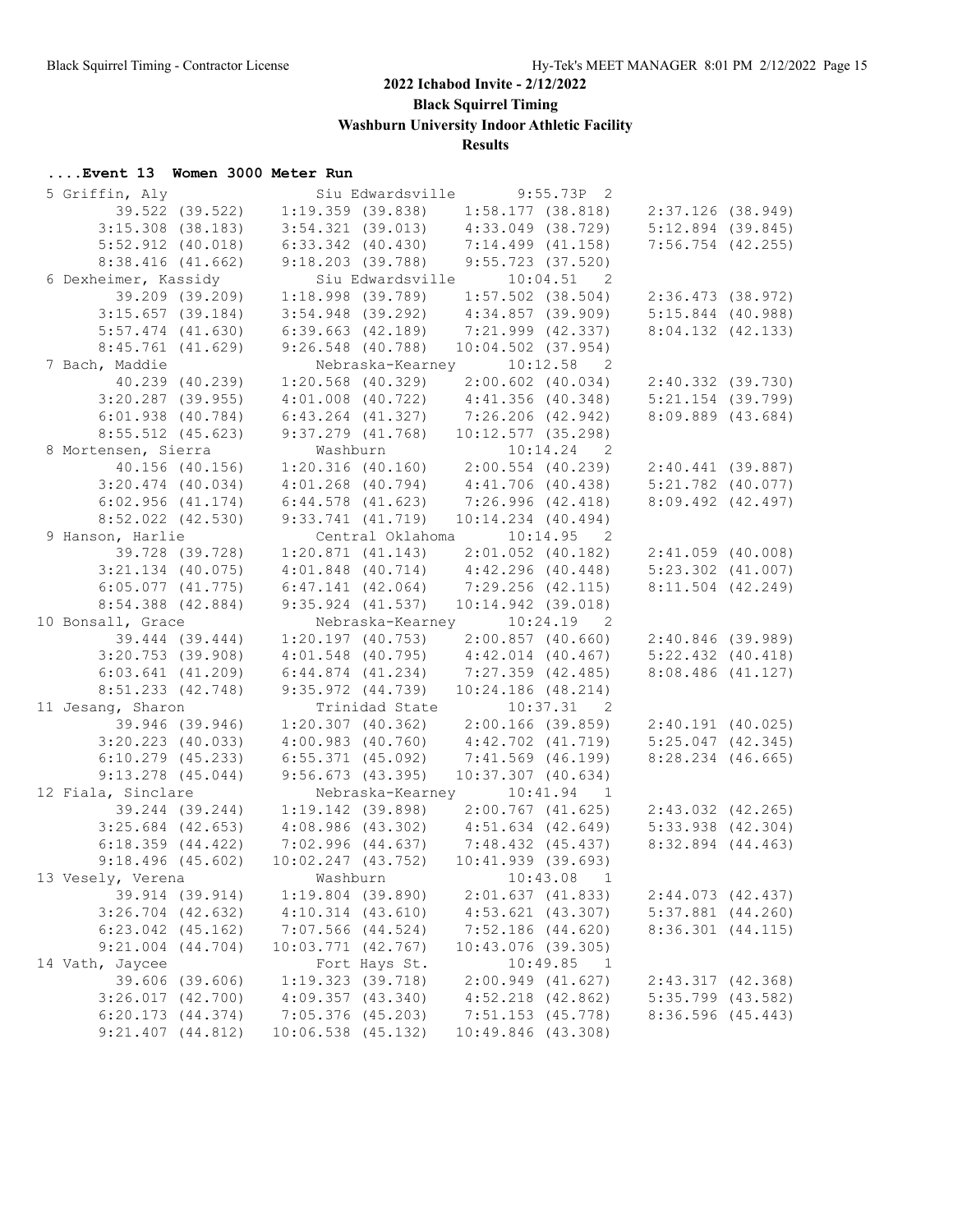**Black Squirrel Timing**

**Washburn University Indoor Athletic Facility**

## **Results**

#### **....Event 13 Women 3000 Meter Run**

| 15 Lemke, Emily                             |                                                     | Siu Edwardsville 10:57.27 1                                 |                       |  |
|---------------------------------------------|-----------------------------------------------------|-------------------------------------------------------------|-----------------------|--|
| 36.451 (36.451)                             |                                                     | $1:15.257$ (38.807) $1:56.867$ (41.610) $2:39.848$ (42.982) |                       |  |
| $3:23.636$ (43.788)                         |                                                     | $4:08.042$ (44.407) $4:51.463$ (43.422)                     | $5:33.687$ $(42.224)$ |  |
| $6:21.077$ $(47.390)$                       | 7:05.987(44.910)                                    | 7:52.802 (46.815)                                           | 8:40.211(47.409)      |  |
| 9:28.193(47.983)                            | $10:14.837$ $(46.644)$                              | $10:57.263$ $(42.427)$                                      |                       |  |
| 16 Poggioli, Kayla                          | Nebraska-Kearney                                    | 10:59.92 1                                                  |                       |  |
| 40.343 (40.343)                             | 1:21.137 (40.794)                                   | 2:05.127(43.990)                                            | 2:49.882 (44.755)     |  |
| $3:35.092$ $(45.210)$                       | $4:19.276$ $(44.184)$                               | 5:03.876 (44.600)                                           | 5:48.251(44.375)      |  |
| $6:33.669$ $(45.419)$                       | 7:19.313(45.644)                                    | 8:05.234 (45.922)                                           | $8:50.291$ (45.057)   |  |
| $9:36.013$ (45.723)                         | $10:20.326$ $(44.313)$                              | 10:59.911(39.585)                                           |                       |  |
| 17 Korus, Allyson                           |                                                     | Nebraska-Kearney 11:00.66 1                                 |                       |  |
| $40.166$ $(40.166)$                         | $1:20.869$ (40.704)                                 | $2:04.868$ (43.999)                                         | $2:49.622$ $(44.754)$ |  |
| $3:34.934$ (45.313)                         | $4:19.032$ (44.098) $5:03.694$ (44.663)             |                                                             | 5:48.641(44.947)      |  |
| $6:34.788$ $(46.148)$                       | 7:19.861 (45.073) 8:05.796 (45.935)                 |                                                             | $8:50.472$ $(44.677)$ |  |
| $9:36.471$ (45.999)                         | $10:21.094$ $(44.624)$                              | $11:00.657$ (39.563)                                        |                       |  |
| 18 Lopez-Gonzalez, Luz                      | Washburn                                            | $11:17.12$ 1                                                |                       |  |
| 43.493 (43.493)                             |                                                     | 1:1.1.1.2 1<br>1:27.624 (44.132) 2:11.042 (43.418)          | $2:54.224$ (43.183)   |  |
| $3:38.566$ (44.342)                         | $4:23.477$ $(44.912)$                               | 5:09.503(46.027)                                            | $5:55.733$ (46.230)   |  |
| $6:41.902$ $(46.169)$                       | $7:28.442$ $(46.540)$                               | $8:15.598$ (47.157)                                         | $9:02.119$ (46.522)   |  |
| 9:48.393(46.274)                            | $10:34.213$ $(45.820)$                              | $11:17.112$ $(42.899)$                                      |                       |  |
| 19 Allacher, Megan                          | Washburn                                            | 11:19.31 1                                                  |                       |  |
| 41.737 (41.737)                             |                                                     | $1:25.451$ (43.714) $2:10.471$ (45.020)                     | 2:54.607 (44.137)     |  |
| $3:39.069$ $(44.463)$                       | 4:25.127(46.058)                                    | 5:10.901(45.774)                                            | $5:56.373$ $(45.473)$ |  |
| $6:42.216$ $(45.843)$                       | $7:28.397$ (46.182) 8:15.946 (47.549)               |                                                             | $9:02.567$ (46.622)   |  |
| 9:49.507(46.940)                            | $10:36.284$ $(46.778)$                              | $11:19.308$ (43.024)                                        |                       |  |
| 20 Briggs, Stacy                            | Washburn                                            | $11:19.39$ 1                                                |                       |  |
| 41.672 (41.672)                             | $1:22.686$ (41.014) $2:05.516$ (42.830)             |                                                             | 2:50.127(44.612)      |  |
| $3:35.297$ (45.170)                         | 4:19.103 (43.807) 5:03.599 (44.497)                 |                                                             | 5:48.371(44.772)      |  |
| $6:34.592$ $(46.222)$                       | 7:21.143 (46.552)                                   | 8:08.857 (47.714)                                           | 8:57.818 (48.962)     |  |
| $9:47.543$ (49.725)                         | $10:35.501$ (47.958)                                | $11:19.387$ (43.887)                                        |                       |  |
| 21 Beel, CeeAnna                            |                                                     | Nebraska-Kearney 11:52.49 1                                 |                       |  |
| 41.979 (41.979)                             | $1:23.934$ (41.955) $2:08.083$ (44.149)             |                                                             | $2:53.964$ (45.882)   |  |
| $3:39.977$ $(46.013)$                       | $4:26.996$ (47.019) $5:14.828$ (47.833)             |                                                             | $6:03.467$ $(48.639)$ |  |
| $6:53.216$ $(49.749)$                       | 7:43.206 (49.990) 8:34.223 (51.018)                 |                                                             | 9:25.773 (51.550)     |  |
| $10:17.179$ (51.407)                        | $11:06.899$ (49.720)                                | $11:52.481$ (45.582)                                        |                       |  |
| -- Ellis, Hannah                            | Uc-Colorado Springs                                 | DNF<br>$\overline{2}$                                       |                       |  |
|                                             | 38.813 (38.813) 1:18.154 (39.342) 1:56.601 (38.447) |                                                             | 2:35.163 (38.563)     |  |
|                                             |                                                     |                                                             |                       |  |
| Event 14 Men 3000 Meter Run                 |                                                     |                                                             |                       |  |
| NCAA D2: P 8:21.16                          |                                                     |                                                             |                       |  |
| Facility: F 8:00.39 2021 Shay McEvoy, Tulsa |                                                     |                                                             |                       |  |
| Meet: M 8:10.50 2021                        | Carson Bix, Adams St                                |                                                             |                       |  |
| Name                                        | Year School                                         | Finals H#                                                   |                       |  |
|                                             |                                                     |                                                             |                       |  |
| 1 Arens, Ben                                |                                                     | Nebraska-Kearney 8:12.96P 2                                 |                       |  |
| 33.185 (33.185)                             |                                                     | $1:05.217$ (32.032) $1:37.452$ (32.235)                     | $2:10.272$ (32.820)   |  |
| $2:43.397$ (33.125)                         |                                                     | $3:16.668$ (33.272) $3:49.570$ (32.903)                     | $4:23.245$ (33.675)   |  |
| $4:57.817$ (34.572)                         |                                                     | $5:33.040$ (35.224) 6:06.155 (33.115)                       | $6:38.948$ $(32.793)$ |  |
| 7:11.938 (32.990)                           | $7:43.108$ $(31.170)$                               | 8:12.959 (29.852)                                           |                       |  |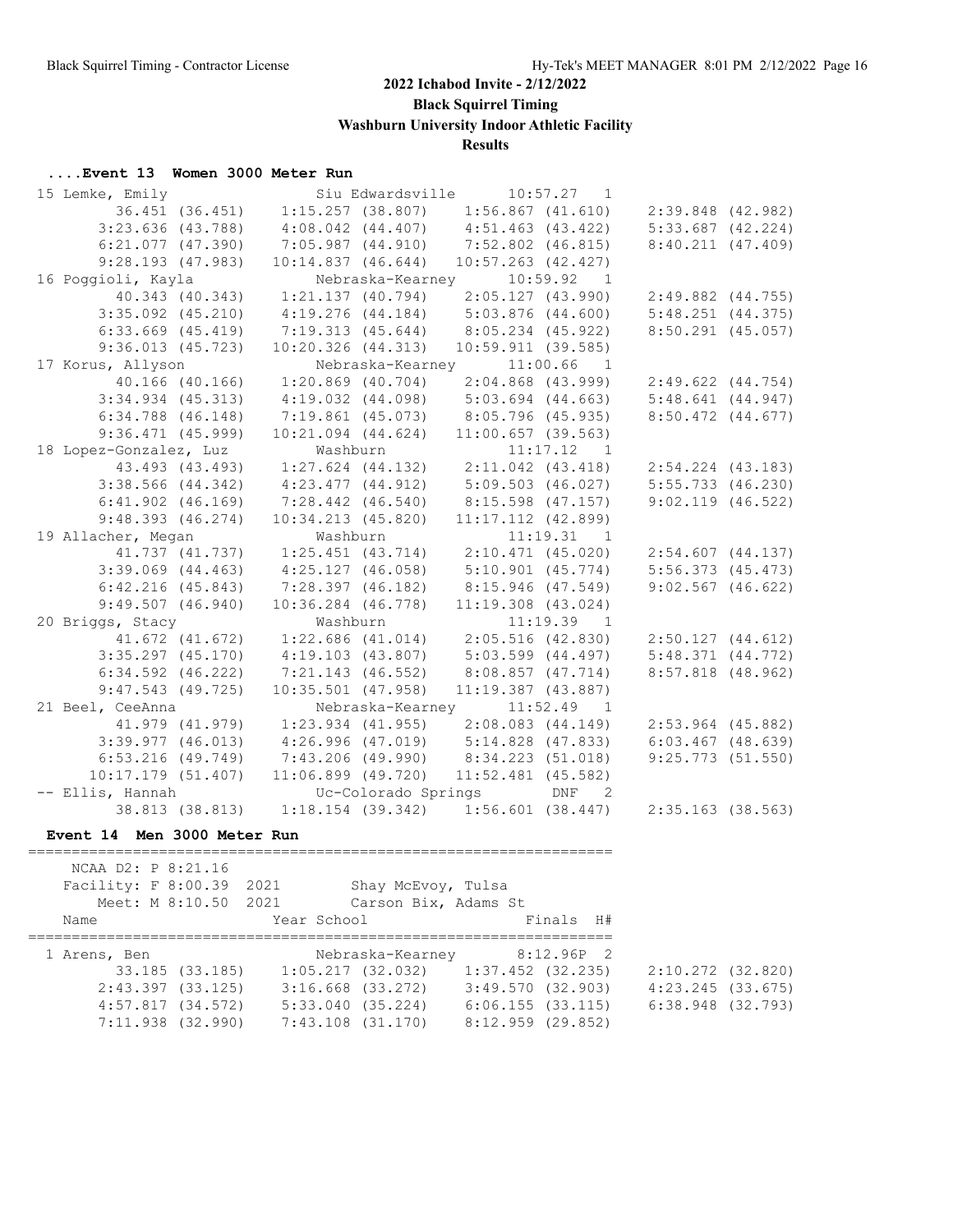**Black Squirrel Timing**

**Washburn University Indoor Athletic Facility**

## **Results**

| 2 Houdeshell, John    |                       | Western Colorado | 8:23.70                                 | $\overline{2}$             |                       |
|-----------------------|-----------------------|------------------|-----------------------------------------|----------------------------|-----------------------|
| 33.094 (33.094)       | 1:04.937(31.843)      |                  | $1:37.152$ (32.215) $2:09.990$ (32.839) |                            |                       |
| $2:43.597$ (33.607)   | $3:17.173$ $(33.577)$ |                  | 3:50.748 (33.575)                       | 4:25.243(34.495)           |                       |
| $5:00.287$ $(35.044)$ | $5:34.869$ $(34.583)$ |                  | 6:09.873(35.004)                        | $6:44.682$ $(34.809)$      |                       |
| $7:19.052$ $(34.370)$ | $7:52.662$ $(33.610)$ |                  | $8:23.699$ $(31.038)$                   |                            |                       |
| 3 Vrooman, Justin     |                       |                  | Nebraska-Kearney 8:28.99 2              |                            |                       |
| 33.703 (33.703)       | $1:06.228$ $(32.525)$ |                  | $1:38.768$ $(32.540)$                   |                            | 2:12.827(34.059)      |
| 2:47.517(34.690)      | $3:22.628$ $(35.112)$ |                  | 3:57.978 (35.350)                       | 4:32.623(34.645)           |                       |
| 5:06.825(34.203)      | $5:41.299$ $(34.474)$ |                  | $6:16.469$ $(35.170)$                   | $6:51.418$ $(34.949)$      |                       |
| $7:25.974$ (34.557)   | 7:59.547(33.573)      |                  | 8:28.990(29.444)                        |                            |                       |
| 4 De La Cerda, Elijah | Adams State           |                  | $8:31.05$ 2                             |                            |                       |
| 33.479 (33.479)       |                       |                  | $1:05.512$ (32.033) $1:37.854$ (32.343) | $2:10.662$ (32.808)        |                       |
| $2:43.879$ (33.218)   |                       |                  | $3:17.007$ (33.128) $3:50.234$ (33.228) | $4:24.848$ $(34.614)$      |                       |
| $4:59.844$ $(34.997)$ |                       |                  | 6:10.557(35.230)                        | 6:44.615(34.059)           |                       |
|                       | 5:35.327 (35.483)     |                  |                                         |                            |                       |
| 7:19.240(34.625)      | $7:55.347$ (36.107)   |                  | 8:31.043 (35.697)                       |                            |                       |
| 5 Abdalla, Nick       |                       |                  | Nebraska-Kearney 8:32.25 2              |                            |                       |
| 34.298 (34.298)       |                       |                  | $1:06.748$ (32.450) $1:39.908$ (33.160) |                            | 2:13.387 (33.479)     |
| $2:48.042$ (34.655)   |                       |                  | $3:22.813$ (34.772) $3:58.020$ (35.208) | 4:32.730(34.710)           |                       |
| 5:07.220(34.490)      | $5:41.599$ $(34.379)$ |                  | 6:16.787 (35.188)                       |                            | $6:51.652$ $(34.865)$ |
| $7:25.729$ $(34.078)$ | 7:59.675(33.947)      |                  | 8:32.247 (32.572)                       |                            |                       |
| 6 Schwartz, Jackson   |                       | Western Colorado | $8:37.74$ 2                             |                            |                       |
| 32.824 (32.824)       | $1:04.628$ (31.804)   |                  | $1:36.768$ $(32.140)$                   | 2:09.409(32.642)           |                       |
| $2:42.883$ $(33.474)$ | $3:15.973$ (33.090)   |                  | $3:48.869$ $(32.897)$                   | $4:22.878$ $(34.009)$      |                       |
| 4:57.620(34.743)      | $5:33.280$ (35.660)   |                  | $6:08.567$ (35.287)                     |                            | 6:44.210(35.644)      |
| $7:20.592$ (36.382)   | 7:58.420(37.829)      |                  | 8:37.739 (39.319)                       |                            |                       |
| 7 Prenzler, Roland    |                       |                  | Siu Edwardsville 8:39.66                | $\overline{\phantom{0}}^2$ |                       |
| 33.653 (33.653)       | $1:06.078$ (32.425)   |                  | $1:39.279$ $(33.202)$                   | 2:13.193(33.914)           |                       |
| 2:47.817(34.624)      | $3:22.975$ $(35.159)$ |                  | $3:58.324$ (35.349)                     | 4:32.957(34.633)           |                       |
| $5:07.423$ (34.467)   | 5:41.945(34.523)      |                  | $6:17.424$ $(35.479)$                   | $6:53.653$ (36.229)        |                       |
| $7:30.005$ (36.353)   | $8:05.745$ (35.740)   |                  | $8:39.658$ (33.913)                     |                            |                       |
| 8 Schoenhofer, Brett  |                       |                  | Nebraska-Kearney 8:54.01 2              |                            |                       |
| 34.579 (34.579)       | $1:08.085$ (33.507)   |                  | 1:42.797(34.712)                        |                            | $2:17.362$ (34.565)   |
| $2:52.385$ (35.024)   | $3:27.937$ (35.552)   |                  | 4:03.763 (35.827)                       | 4:39.465(35.703)           |                       |
| $5:15.287$ (35.822)   | $5:51.184$ (35.898)   |                  | $6:27.138$ (35.954)                     |                            | $7:03.463$ (36.325)   |
| $7:40.269$ (36.807)   | $8:17.038$ $(36.769)$ |                  | 8:54.004 (36.967)                       |                            |                       |
| 9 Estrada, Erick      | Fort Hays St.         |                  | $9:01.18$ 1                             |                            |                       |
| 36.687 (36.687)       | $1:11.742$ (35.055)   |                  | $1:46.502$ $(34.760)$                   | 2:21.886 (35.384)          |                       |
| $2:57.601$ (35.715)   | 3:33.717(36.117)      |                  | 4:09.986(36.269)                        | $4:46.706$ (36.720)        |                       |
| $5:23.393$ (36.688)   | 6:00.877(37.484)      |                  | 6:38.015(37.138)                        |                            | $7:15.276$ (37.262)   |
| $7:52.085$ (36.809)   | 8:28.182 (36.098)     |                  | 9:01.177(32.995)                        |                            |                       |
| 10 Mullen, Shane      |                       | Unattached       | 9:04.63 1                               |                            |                       |
| 34.500 (34.500)       | 1:11.926(37.427)      |                  | $1:48.632$ (36.707)                     |                            | 2:25.620 (36.988)     |
| $3:02.641$ (37.022)   | $3:39.585$ (36.944)   |                  | 4:17.680(38.095)                        |                            | 4:55.320(37.640)      |
| $5:32.655$ (37.335)   | 6:09.510(36.855)      |                  | 6:44.873(35.364)                        |                            | 7:21.722 (36.849)     |
| $7:57.422$ (35.700)   | $8:33.027$ (35.605)   |                  | $9:04.626$ (31.599)                     |                            |                       |
| 11 Petrella, Nick     | Washburn              |                  | 9:05.38                                 | $\mathbf{1}$               |                       |
| 33.916 (33.916)       | $1:10.443$ (36.528)   |                  | $1:47.012$ (36.569)                     |                            | 2:22.810 (35.798)     |
| $2:58.805$ (35.995)   | $3:35.012$ (36.208)   |                  | $4:12.046$ (37.034)                     |                            | 4:48.545(36.499)      |
| $5:25.521$ (36.977)   | $6:02.531$ $(37.010)$ |                  | $6:39.665$ $(37.134)$                   |                            | $7:17.782$ (38.118)   |
|                       |                       |                  |                                         |                            |                       |
| $7:55.838$ (38.057)   | 8:32.661 (36.823)     |                  | $9:05.375$ (32.714)                     |                            |                       |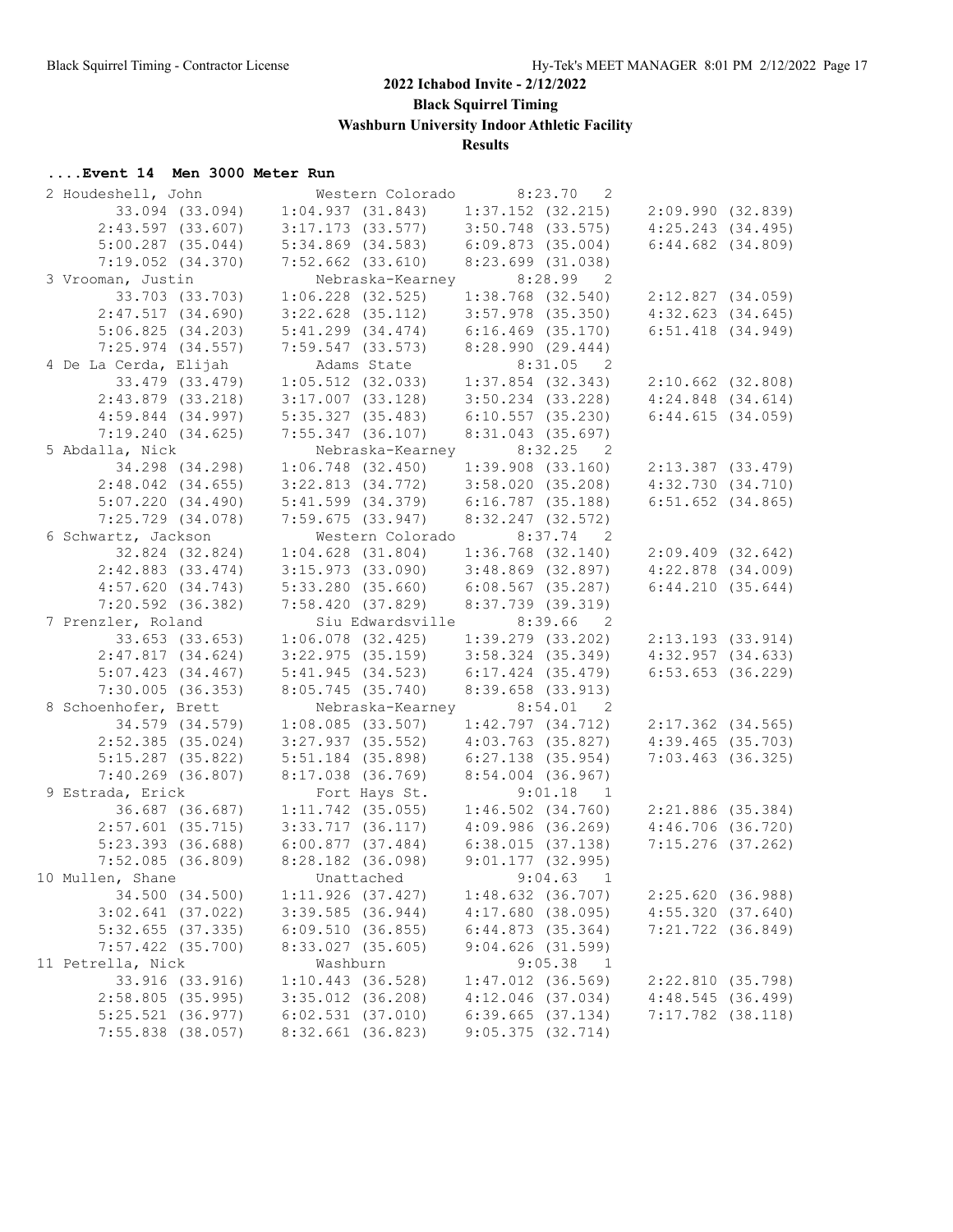**Black Squirrel Timing**

**Washburn University Indoor Athletic Facility**

## **Results**

| 12 McCullough, Chayse | Colby CC                  | 9:06.68<br>1              |                       |
|-----------------------|---------------------------|---------------------------|-----------------------|
| 36.513 (36.513)       | $1:12.231$ (35.718)       | $1:48.098$ (35.868)       | 2:24.058 (35.960)     |
| $3:00.506$ $(36.448)$ | $3:36.803$ (36.298)       | $4:13.178$ (36.375)       | $4:49.357$ $(36.179)$ |
| $5:26.283$ (36.927)   | 6:03.315(37.032)          | 6:40.090(36.775)          | 7:17.533(37.444)      |
| $7:55.441$ (37.908)   | $8:32.342$ (36.902)       | $9:06.676$ $(34.334)$     |                       |
| 13 Panagos, Blake     | Siu Edwardsville          | 9:07.83 1                 |                       |
| 36.263 (36.263)       | $1:12.808$ (36.545)       | 1:49.053(36.245)          | $2:24.626$ (35.573)   |
| 3:00.936(36.310)      | $3:37.103$ (36.168)       | 4:13.530(36.427)          | $4:49.752$ (36.223)   |
| 5:26.537(36.785)      | 6:04.050(37.513)          | 6:41.955(37.905)          | $7:20.016$ (38.062)   |
| $7:57.745$ (37.729)   | 8:34.182 (36.438)         | $9:07.822$ $(33.640)$     |                       |
| 14 Setser, Andy       | Unattached                | $9:08.66$ 1               |                       |
| 36.448 (36.448)       | $1:12.706$ (36.258)       | 1:48.900(36.194)          | $2:25.167$ (36.268)   |
| $3:01.316$ (36.149)   | $3:37.562$ (36.247)       | 4:14.241(36.679)          | 4:51.150(36.909)      |
| $5:27.691$ (36.542)   | $6:04.567$ $(36.877)$     | $6:41.102$ $(36.535)$     | 7:18.110(37.008)      |
| $7:55.378$ (37.269)   | $8:32.043$ (36.665)       | 9:08.660(36.617)          |                       |
| 15 Garcia, Eder       | Nebraska-Kearney          | 9:11.03                   |                       |
| 36.397 (36.397)       |                           | $\overline{1}$            |                       |
|                       | 1:12.040(35.643)          | $1:47.512$ (35.473)       | $2:23.157$ (35.645)   |
| $2:59.018$ (35.862)   | $3:35.288$ (36.270)       | 4:11.830(36.542)          | $4:48.283$ $(36.454)$ |
| 5:25.211(36.928)      | $6:02.773$ $(37.563)$     | 6:40.405(37.632)          | 7:18.070(37.665)      |
| $7:56.342$ (38.273)   | $8:33.457$ (37.115)       | 9:11.021(37.564)          |                       |
| 16 Johnson, Alexander | Unattached                | 9:12.65<br>$\overline{1}$ |                       |
| 34.860 (34.860)       | $1:12.346$ (37.487)       | $1:49.248$ (36.903)       | $2:26.058$ $(36.810)$ |
| 3:02.715(36.657)      | 3:39.111(36.397)          | 4:16.503(37.393)          | $4:53.826$ (37.323)   |
| $5:30.451$ (36.625)   | 6:08.311(37.860)          | 6:45.313(37.003)          | $7:22.107$ (36.794)   |
| $7:59.981$ (37.874)   | 8:37.237(37.257)          | 9:12.643(35.407)          |                       |
| 17 Adams, Carter      | Southwest Baptist 9:12.98 | $\overline{1}$            |                       |
| 34.640 (34.640)       | $1:11.892$ (37.253)       | $1:47.707$ (35.815)       | $2:23.875$ (36.168)   |
| $3:00.743$ (36.869)   | $3:37.400$ (36.657)       | 4:14.016(36.617)          | $4:51.381$ (37.365)   |
| $5:28.455$ (37.074)   | 6:05.921(37.467)          | 6:44.031(38.110)          | $7:22.161$ (38.130)   |
| $8:00.582$ (38.422)   | $8:37.867$ (37.285)       | 9:12.975(35.108)          |                       |
| 18 Edwards, Jackson   | Siu Edwardsville          | 9:17.72<br>$\overline{1}$ |                       |
|                       |                           |                           |                       |
| 36.242 (36.242)       | 1:13.040(36.798)          | 1:49.697(36.658)          | 2:25.013(35.317)      |
| $3:01.822$ (36.809)   | $3:39.357$ (37.535)       | $4:17.666$ (38.309)       | $4:55.595$ (37.929)   |
| 5:33.230(37.635)      | $6:11.608$ $(38.379)$     | $6:49.693$ $(38.085)$     | 7:27.523 (37.830)     |
| 8:05.817(38.294)      | 8:43.373 (37.557)         | 9:17.713(34.340)          |                       |
| 19 Griffin, Cooper    | Washburn                  | 9:18.63 1                 |                       |
| 35.991 (35.991)       | $1:12.632$ (36.642)       | $1:49.463$ (36.832)       | 2:25.485(36.022)      |
| $3:01.938$ (36.454)   | $3:39.192$ (37.254)       | 4:16.928(37.737)          | $4:54.442$ $(37.514)$ |
| $5:32.812$ $(38.370)$ | $6:11.218$ $(38.407)$     | 6:49.355(38.137)          | $7:27.808$ (38.454)   |
| $8:06.801$ (38.993)   | 8:43.992 (37.192)         | 9:18.622(34.630)          |                       |
| 20 Lamparek, Ben      | Baker                     | 9:18.92<br>$\overline{1}$ |                       |
| 35.582 (35.582)       | $1:11.492$ $(35.910)$     | $1:47.108$ $(35.617)$     | 2:22.540 (35.432)     |
| 2:58.626 (36.087)     | $3:35.877$ (37.252)       | $4:12.877$ (37.000)       | $4:50.442$ (37.565)   |
| $5:27.891$ (37.449)   | $6:06.787$ (38.897)       | $6:45.832$ (39.045)       | $7:24.642$ (38.810)   |
| $8:04.061$ (39.419)   | 8:41.493(37.433)          | 9:18.920(37.427)          |                       |
| 21 Schrag, Matthew    | Fort Hays St.             | 9:18.96<br>$\mathbf{1}$   |                       |
| 35.688 (35.688)       | 1:11.615(35.927)          | $1:47.266$ (35.652)       | $2:22.586$ (35.320)   |
| 2:58.520(35.934)      | $3:34.700$ $(36.180)$     | $4:11.775$ (37.075)       | $4:49.102$ $(37.328)$ |
| $5:27.097$ $(37.995)$ | $6:05.461$ (38.364)       | $6:44.562$ (39.102)       | 7:22.996(38.434)      |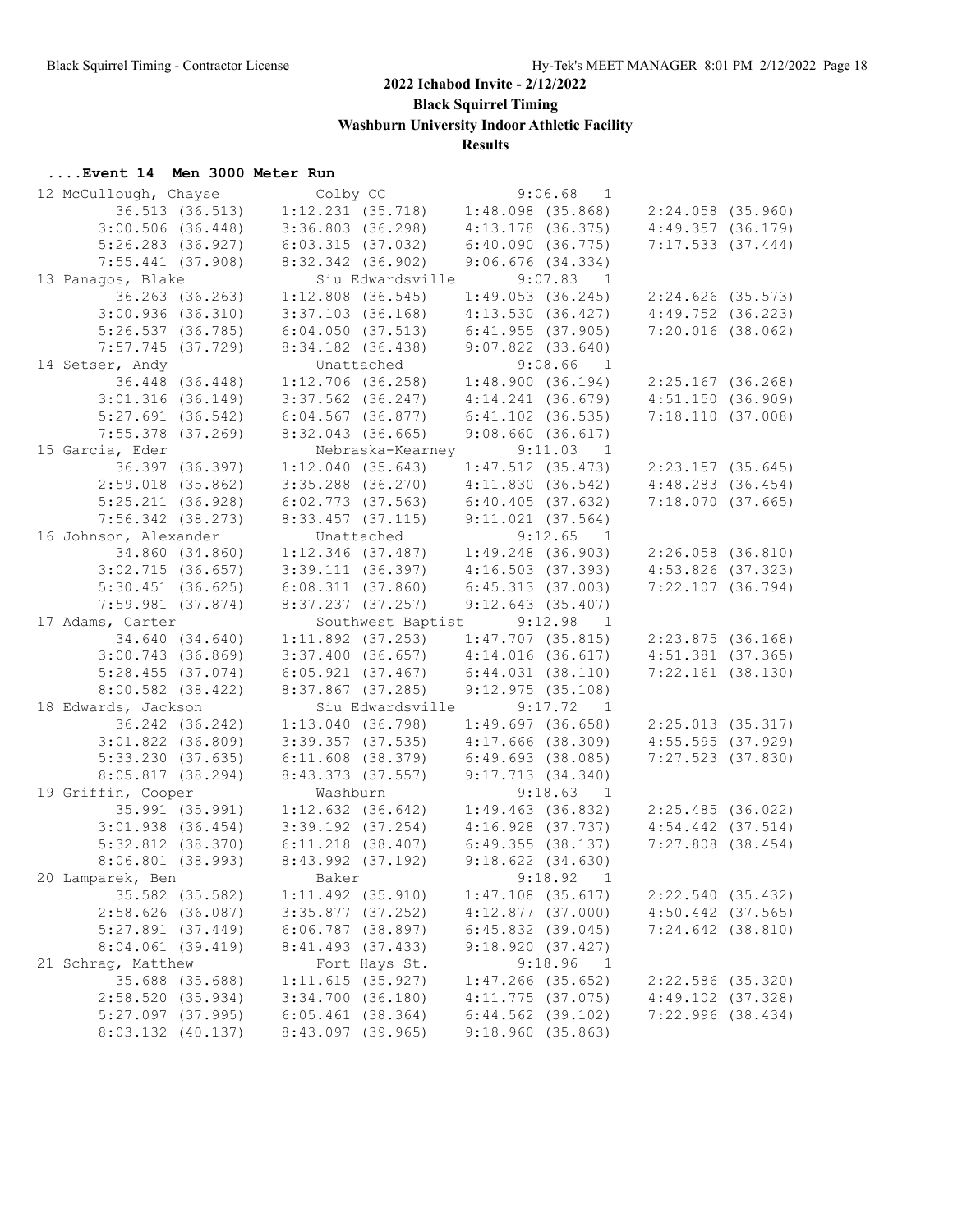**Black Squirrel Timing**

**Washburn University Indoor Athletic Facility**

## **Results**

|                                                                                                                                                    | Unattached                                                                                                                                                                                                                                                                                                                                                                                                                                                                       |                                                                                                                                                                                                                                                                                                                                                                   | 9:20.63 1                                                                                                |                                                                                                                                                                                                                                                                                                                                                                                                                                                                                                                                                                                                                                                                |                                                                                                                                                                                                                                                                                                                                                                                                                                                                                                                                                                                                                                                                                                                                                 |
|----------------------------------------------------------------------------------------------------------------------------------------------------|----------------------------------------------------------------------------------------------------------------------------------------------------------------------------------------------------------------------------------------------------------------------------------------------------------------------------------------------------------------------------------------------------------------------------------------------------------------------------------|-------------------------------------------------------------------------------------------------------------------------------------------------------------------------------------------------------------------------------------------------------------------------------------------------------------------------------------------------------------------|----------------------------------------------------------------------------------------------------------|----------------------------------------------------------------------------------------------------------------------------------------------------------------------------------------------------------------------------------------------------------------------------------------------------------------------------------------------------------------------------------------------------------------------------------------------------------------------------------------------------------------------------------------------------------------------------------------------------------------------------------------------------------------|-------------------------------------------------------------------------------------------------------------------------------------------------------------------------------------------------------------------------------------------------------------------------------------------------------------------------------------------------------------------------------------------------------------------------------------------------------------------------------------------------------------------------------------------------------------------------------------------------------------------------------------------------------------------------------------------------------------------------------------------------|
|                                                                                                                                                    |                                                                                                                                                                                                                                                                                                                                                                                                                                                                                  |                                                                                                                                                                                                                                                                                                                                                                   |                                                                                                          |                                                                                                                                                                                                                                                                                                                                                                                                                                                                                                                                                                                                                                                                |                                                                                                                                                                                                                                                                                                                                                                                                                                                                                                                                                                                                                                                                                                                                                 |
|                                                                                                                                                    |                                                                                                                                                                                                                                                                                                                                                                                                                                                                                  |                                                                                                                                                                                                                                                                                                                                                                   |                                                                                                          |                                                                                                                                                                                                                                                                                                                                                                                                                                                                                                                                                                                                                                                                |                                                                                                                                                                                                                                                                                                                                                                                                                                                                                                                                                                                                                                                                                                                                                 |
|                                                                                                                                                    |                                                                                                                                                                                                                                                                                                                                                                                                                                                                                  |                                                                                                                                                                                                                                                                                                                                                                   |                                                                                                          |                                                                                                                                                                                                                                                                                                                                                                                                                                                                                                                                                                                                                                                                |                                                                                                                                                                                                                                                                                                                                                                                                                                                                                                                                                                                                                                                                                                                                                 |
|                                                                                                                                                    |                                                                                                                                                                                                                                                                                                                                                                                                                                                                                  |                                                                                                                                                                                                                                                                                                                                                                   |                                                                                                          |                                                                                                                                                                                                                                                                                                                                                                                                                                                                                                                                                                                                                                                                |                                                                                                                                                                                                                                                                                                                                                                                                                                                                                                                                                                                                                                                                                                                                                 |
|                                                                                                                                                    |                                                                                                                                                                                                                                                                                                                                                                                                                                                                                  |                                                                                                                                                                                                                                                                                                                                                                   | $\sim$ 1                                                                                                 |                                                                                                                                                                                                                                                                                                                                                                                                                                                                                                                                                                                                                                                                |                                                                                                                                                                                                                                                                                                                                                                                                                                                                                                                                                                                                                                                                                                                                                 |
|                                                                                                                                                    |                                                                                                                                                                                                                                                                                                                                                                                                                                                                                  |                                                                                                                                                                                                                                                                                                                                                                   |                                                                                                          |                                                                                                                                                                                                                                                                                                                                                                                                                                                                                                                                                                                                                                                                |                                                                                                                                                                                                                                                                                                                                                                                                                                                                                                                                                                                                                                                                                                                                                 |
|                                                                                                                                                    |                                                                                                                                                                                                                                                                                                                                                                                                                                                                                  |                                                                                                                                                                                                                                                                                                                                                                   |                                                                                                          |                                                                                                                                                                                                                                                                                                                                                                                                                                                                                                                                                                                                                                                                |                                                                                                                                                                                                                                                                                                                                                                                                                                                                                                                                                                                                                                                                                                                                                 |
|                                                                                                                                                    |                                                                                                                                                                                                                                                                                                                                                                                                                                                                                  |                                                                                                                                                                                                                                                                                                                                                                   |                                                                                                          |                                                                                                                                                                                                                                                                                                                                                                                                                                                                                                                                                                                                                                                                |                                                                                                                                                                                                                                                                                                                                                                                                                                                                                                                                                                                                                                                                                                                                                 |
|                                                                                                                                                    |                                                                                                                                                                                                                                                                                                                                                                                                                                                                                  |                                                                                                                                                                                                                                                                                                                                                                   |                                                                                                          |                                                                                                                                                                                                                                                                                                                                                                                                                                                                                                                                                                                                                                                                |                                                                                                                                                                                                                                                                                                                                                                                                                                                                                                                                                                                                                                                                                                                                                 |
|                                                                                                                                                    |                                                                                                                                                                                                                                                                                                                                                                                                                                                                                  |                                                                                                                                                                                                                                                                                                                                                                   | $\overline{2}$                                                                                           |                                                                                                                                                                                                                                                                                                                                                                                                                                                                                                                                                                                                                                                                |                                                                                                                                                                                                                                                                                                                                                                                                                                                                                                                                                                                                                                                                                                                                                 |
|                                                                                                                                                    |                                                                                                                                                                                                                                                                                                                                                                                                                                                                                  |                                                                                                                                                                                                                                                                                                                                                                   |                                                                                                          |                                                                                                                                                                                                                                                                                                                                                                                                                                                                                                                                                                                                                                                                |                                                                                                                                                                                                                                                                                                                                                                                                                                                                                                                                                                                                                                                                                                                                                 |
|                                                                                                                                                    |                                                                                                                                                                                                                                                                                                                                                                                                                                                                                  |                                                                                                                                                                                                                                                                                                                                                                   |                                                                                                          |                                                                                                                                                                                                                                                                                                                                                                                                                                                                                                                                                                                                                                                                |                                                                                                                                                                                                                                                                                                                                                                                                                                                                                                                                                                                                                                                                                                                                                 |
|                                                                                                                                                    |                                                                                                                                                                                                                                                                                                                                                                                                                                                                                  |                                                                                                                                                                                                                                                                                                                                                                   |                                                                                                          |                                                                                                                                                                                                                                                                                                                                                                                                                                                                                                                                                                                                                                                                |                                                                                                                                                                                                                                                                                                                                                                                                                                                                                                                                                                                                                                                                                                                                                 |
|                                                                                                                                                    |                                                                                                                                                                                                                                                                                                                                                                                                                                                                                  |                                                                                                                                                                                                                                                                                                                                                                   |                                                                                                          |                                                                                                                                                                                                                                                                                                                                                                                                                                                                                                                                                                                                                                                                |                                                                                                                                                                                                                                                                                                                                                                                                                                                                                                                                                                                                                                                                                                                                                 |
|                                                                                                                                                    |                                                                                                                                                                                                                                                                                                                                                                                                                                                                                  |                                                                                                                                                                                                                                                                                                                                                                   |                                                                                                          |                                                                                                                                                                                                                                                                                                                                                                                                                                                                                                                                                                                                                                                                |                                                                                                                                                                                                                                                                                                                                                                                                                                                                                                                                                                                                                                                                                                                                                 |
|                                                                                                                                                    |                                                                                                                                                                                                                                                                                                                                                                                                                                                                                  |                                                                                                                                                                                                                                                                                                                                                                   |                                                                                                          |                                                                                                                                                                                                                                                                                                                                                                                                                                                                                                                                                                                                                                                                |                                                                                                                                                                                                                                                                                                                                                                                                                                                                                                                                                                                                                                                                                                                                                 |
|                                                                                                                                                    |                                                                                                                                                                                                                                                                                                                                                                                                                                                                                  |                                                                                                                                                                                                                                                                                                                                                                   |                                                                                                          |                                                                                                                                                                                                                                                                                                                                                                                                                                                                                                                                                                                                                                                                |                                                                                                                                                                                                                                                                                                                                                                                                                                                                                                                                                                                                                                                                                                                                                 |
|                                                                                                                                                    |                                                                                                                                                                                                                                                                                                                                                                                                                                                                                  |                                                                                                                                                                                                                                                                                                                                                                   |                                                                                                          |                                                                                                                                                                                                                                                                                                                                                                                                                                                                                                                                                                                                                                                                |                                                                                                                                                                                                                                                                                                                                                                                                                                                                                                                                                                                                                                                                                                                                                 |
|                                                                                                                                                    |                                                                                                                                                                                                                                                                                                                                                                                                                                                                                  |                                                                                                                                                                                                                                                                                                                                                                   |                                                                                                          |                                                                                                                                                                                                                                                                                                                                                                                                                                                                                                                                                                                                                                                                |                                                                                                                                                                                                                                                                                                                                                                                                                                                                                                                                                                                                                                                                                                                                                 |
|                                                                                                                                                    |                                                                                                                                                                                                                                                                                                                                                                                                                                                                                  |                                                                                                                                                                                                                                                                                                                                                                   |                                                                                                          |                                                                                                                                                                                                                                                                                                                                                                                                                                                                                                                                                                                                                                                                |                                                                                                                                                                                                                                                                                                                                                                                                                                                                                                                                                                                                                                                                                                                                                 |
|                                                                                                                                                    |                                                                                                                                                                                                                                                                                                                                                                                                                                                                                  |                                                                                                                                                                                                                                                                                                                                                                   |                                                                                                          |                                                                                                                                                                                                                                                                                                                                                                                                                                                                                                                                                                                                                                                                |                                                                                                                                                                                                                                                                                                                                                                                                                                                                                                                                                                                                                                                                                                                                                 |
|                                                                                                                                                    |                                                                                                                                                                                                                                                                                                                                                                                                                                                                                  |                                                                                                                                                                                                                                                                                                                                                                   |                                                                                                          |                                                                                                                                                                                                                                                                                                                                                                                                                                                                                                                                                                                                                                                                |                                                                                                                                                                                                                                                                                                                                                                                                                                                                                                                                                                                                                                                                                                                                                 |
|                                                                                                                                                    |                                                                                                                                                                                                                                                                                                                                                                                                                                                                                  |                                                                                                                                                                                                                                                                                                                                                                   |                                                                                                          |                                                                                                                                                                                                                                                                                                                                                                                                                                                                                                                                                                                                                                                                |                                                                                                                                                                                                                                                                                                                                                                                                                                                                                                                                                                                                                                                                                                                                                 |
|                                                                                                                                                    |                                                                                                                                                                                                                                                                                                                                                                                                                                                                                  |                                                                                                                                                                                                                                                                                                                                                                   |                                                                                                          |                                                                                                                                                                                                                                                                                                                                                                                                                                                                                                                                                                                                                                                                |                                                                                                                                                                                                                                                                                                                                                                                                                                                                                                                                                                                                                                                                                                                                                 |
|                                                                                                                                                    |                                                                                                                                                                                                                                                                                                                                                                                                                                                                                  |                                                                                                                                                                                                                                                                                                                                                                   |                                                                                                          |                                                                                                                                                                                                                                                                                                                                                                                                                                                                                                                                                                                                                                                                |                                                                                                                                                                                                                                                                                                                                                                                                                                                                                                                                                                                                                                                                                                                                                 |
|                                                                                                                                                    |                                                                                                                                                                                                                                                                                                                                                                                                                                                                                  |                                                                                                                                                                                                                                                                                                                                                                   |                                                                                                          |                                                                                                                                                                                                                                                                                                                                                                                                                                                                                                                                                                                                                                                                |                                                                                                                                                                                                                                                                                                                                                                                                                                                                                                                                                                                                                                                                                                                                                 |
|                                                                                                                                                    |                                                                                                                                                                                                                                                                                                                                                                                                                                                                                  |                                                                                                                                                                                                                                                                                                                                                                   |                                                                                                          |                                                                                                                                                                                                                                                                                                                                                                                                                                                                                                                                                                                                                                                                |                                                                                                                                                                                                                                                                                                                                                                                                                                                                                                                                                                                                                                                                                                                                                 |
|                                                                                                                                                    |                                                                                                                                                                                                                                                                                                                                                                                                                                                                                  |                                                                                                                                                                                                                                                                                                                                                                   |                                                                                                          |                                                                                                                                                                                                                                                                                                                                                                                                                                                                                                                                                                                                                                                                |                                                                                                                                                                                                                                                                                                                                                                                                                                                                                                                                                                                                                                                                                                                                                 |
|                                                                                                                                                    |                                                                                                                                                                                                                                                                                                                                                                                                                                                                                  |                                                                                                                                                                                                                                                                                                                                                                   |                                                                                                          |                                                                                                                                                                                                                                                                                                                                                                                                                                                                                                                                                                                                                                                                |                                                                                                                                                                                                                                                                                                                                                                                                                                                                                                                                                                                                                                                                                                                                                 |
|                                                                                                                                                    |                                                                                                                                                                                                                                                                                                                                                                                                                                                                                  |                                                                                                                                                                                                                                                                                                                                                                   |                                                                                                          |                                                                                                                                                                                                                                                                                                                                                                                                                                                                                                                                                                                                                                                                |                                                                                                                                                                                                                                                                                                                                                                                                                                                                                                                                                                                                                                                                                                                                                 |
|                                                                                                                                                    |                                                                                                                                                                                                                                                                                                                                                                                                                                                                                  |                                                                                                                                                                                                                                                                                                                                                                   |                                                                                                          |                                                                                                                                                                                                                                                                                                                                                                                                                                                                                                                                                                                                                                                                |                                                                                                                                                                                                                                                                                                                                                                                                                                                                                                                                                                                                                                                                                                                                                 |
|                                                                                                                                                    |                                                                                                                                                                                                                                                                                                                                                                                                                                                                                  |                                                                                                                                                                                                                                                                                                                                                                   |                                                                                                          |                                                                                                                                                                                                                                                                                                                                                                                                                                                                                                                                                                                                                                                                |                                                                                                                                                                                                                                                                                                                                                                                                                                                                                                                                                                                                                                                                                                                                                 |
|                                                                                                                                                    |                                                                                                                                                                                                                                                                                                                                                                                                                                                                                  |                                                                                                                                                                                                                                                                                                                                                                   |                                                                                                          |                                                                                                                                                                                                                                                                                                                                                                                                                                                                                                                                                                                                                                                                |                                                                                                                                                                                                                                                                                                                                                                                                                                                                                                                                                                                                                                                                                                                                                 |
|                                                                                                                                                    |                                                                                                                                                                                                                                                                                                                                                                                                                                                                                  |                                                                                                                                                                                                                                                                                                                                                                   |                                                                                                          |                                                                                                                                                                                                                                                                                                                                                                                                                                                                                                                                                                                                                                                                |                                                                                                                                                                                                                                                                                                                                                                                                                                                                                                                                                                                                                                                                                                                                                 |
|                                                                                                                                                    |                                                                                                                                                                                                                                                                                                                                                                                                                                                                                  |                                                                                                                                                                                                                                                                                                                                                                   |                                                                                                          |                                                                                                                                                                                                                                                                                                                                                                                                                                                                                                                                                                                                                                                                |                                                                                                                                                                                                                                                                                                                                                                                                                                                                                                                                                                                                                                                                                                                                                 |
|                                                                                                                                                    |                                                                                                                                                                                                                                                                                                                                                                                                                                                                                  |                                                                                                                                                                                                                                                                                                                                                                   |                                                                                                          |                                                                                                                                                                                                                                                                                                                                                                                                                                                                                                                                                                                                                                                                |                                                                                                                                                                                                                                                                                                                                                                                                                                                                                                                                                                                                                                                                                                                                                 |
|                                                                                                                                                    |                                                                                                                                                                                                                                                                                                                                                                                                                                                                                  |                                                                                                                                                                                                                                                                                                                                                                   |                                                                                                          |                                                                                                                                                                                                                                                                                                                                                                                                                                                                                                                                                                                                                                                                |                                                                                                                                                                                                                                                                                                                                                                                                                                                                                                                                                                                                                                                                                                                                                 |
| 8:05.625(38.930)<br>34.227 (34.227)<br>5:24.435(38.127)<br>$8:04.097$ (40.875)<br>$5:34.401$ (38.524)<br>$8:23.106$ (43.017)<br>16:23.486 (35.484) | 36.716 (36.716)<br>$2:57.882$ (35.672)<br>$5:23.747$ (36.714)<br>$7:59.088$ (40.203)<br>35.971 (35.971)<br>$3:03.207$ (36.784)<br>$5:32.378$ (37.325)<br>$2:54.829$ (36.793)<br>34.098 (34.098)<br>$3:01.463$ (37.168)<br>-- Mugrage, Kristoffer<br>2:42.707(33.549)<br>Event 15 Women 5000 Meter Run<br>________________________<br>Facility: F 16:32.95 2021<br>Meet: M 16:51.90 2021<br>$5:53.985$ (39.964)<br>8:33.362 (39.785)<br>11:13.195(39.807)<br>$13:51.559$ (38.769) | $6:01.321$ $(37.574)$<br>$8:40.777$ $(41.689)$<br>Unattached<br>$3:39.776$ (36.569)<br>$6:09.991$ $(37.613)$<br>8:44.280(38.655)<br>$1:07.894$ (33.668)<br>$3:31.650$ (36.822)<br>$6:03.787$ (39.352)<br>8:45.475(41.379)<br>Fort Hays St.<br>$3:38.833$ $(37.370)$<br>$6:15.118$ $(40.718)$<br>$9:05.081$ $(41.975)$<br>Unattached<br>Year School<br>Emporia St. | $1:12.567$ (36.597)<br>Nebraska-Kearney<br>1:10.873(36.775)<br>$3:15.759$ (33.053)<br>14:31.022 (39.464) | $3:34.016$ (36.134) $4:10.287$ (36.272)<br>$6:39.356$ (38.035)<br>$9:20.628$ (39.852)<br>9:23.26<br>4:17.943(38.168)<br>$6:48.086$ $(38.095)$<br>9:23.252 (38.973)<br>9:25.14<br>$4:08.908$ $(37.258)$<br>6:42.929(39.143)<br>9:25.139(39.664)<br>$9:41.79$ 1<br>4:17.430(38.597)<br>$6:56.732$ $(41.614)$<br>9:41.790(36.709)<br>DNF <sub>2</sub><br>Winny Koskei, Wichita St<br>Claire McCune, Drury<br>Finals H#<br>1 Doucette, Katie Mestern Colorado 16:23.49F 2<br>$3:14.995$ (40.013) $3:54.182$ (39.188) $4:34.351$ (40.169)<br>$6:33.950$ (39.965) $7:13.592$ (39.643)<br>$9:13.432$ (40.070) $9:53.515$ (40.083)<br>15:09.421(38.399)<br>16:47.90M 2 | $1:12.077$ (35.362) $1:47.086$ (35.009) $2:22.211$ (35.125)<br>$4:47.033$ $(36.747)$<br>$7:18.886$ (39.530)<br>$1:49.858$ (37.292)<br>2:26.423(36.565)<br>$4:55.053$ $(37.110)$<br>7:26.695(38.609)<br>1:42.594(34.700)<br>2:18.037 (35.443)<br>4:46.309(37.402)<br>$7:23.222$ (40.293)<br>$2:24.296$ (36.610)<br>$1:47.686$ (36.813)<br>$4:55.877$ (38.448)<br>7:40.090(43.358)<br>$32.697$ (32.697) 1:04.392 (31.695) 1:36.552 (32.160)<br>$2:09.158$ (32.607)<br>$3:48.122$ (32.363)<br>$4:20.807$ (32.685)<br>38.515 (38.515) 1:17.851 (39.337) 1:56.001 (38.150) 2:34.982 (38.982)<br>5:14.021(39.670)<br>7:53.577 (39.985)<br>10:33.389 (39.874)<br>$11:52.365$ (39.170) $12:32.475$ (40.110)<br>13:12.790 (40.315)<br>15:48.002 (38.582) |

|  | 40.480 (40.480)<br>$3:19.861$ (39.657)<br>$6:00.709$ $(40.208)$<br>8:42.070(40.673)<br>$11:24.445$ (40.725)<br>14:08.712 (41.267)<br>16:47.899 (37.055)<br>3 Cunningham, Caroline<br>40.689 (40.689)<br>$3:21.421$ $(40.474)$<br>$6:04.459$ $(40.750)$<br>8:49.349 (41.607)<br>11:37.620(41.383)<br>14:27.339 (41.597)<br>$17:04.919$ $(35.873)$ | 1:21.820(41.340)<br>$4:00.352$ $(40.492)$<br>$6:40.984$ $(40.275)$<br>9:22.675(40.605)<br>$12:05.164$ (40.719)<br>14:49.960 (41.248)<br>NW Missouri<br>$1:22.302$ $(41.614)$<br>$4:02.082$ $(40.662)$<br>$6:45.225$ (40.767)<br>$9:31.484$ (42.135)<br>$12:19.457$ $(41.838)$ | 15:08.804 (41.465) | 2:01.490(39.670)<br>$4:40.256$ (39.904)<br>7:21.269 (40.285)<br>$10:03.242$ $(40.568)$<br>$12:46.352$ $(41.189)$<br>15:30.399 (40.439)<br>2:02.110(39.808)<br>4:42.830(40.748)<br>7:26.269 (41.044)<br>$10:14.192$ $(42.709)$<br>$13:02.516$ (43.059) | $2:40.205$ (38.715)<br>$5:20.501$ (40.245)<br>8:01.397(40.129)<br>$10:43.720$ $(40.478)$<br>13:27.446 (41.094)<br>16:10.844 (40.445)<br>$17:04.92$ 2<br>2:40.947 (38.838)<br>$5:23.709$ (40.879)<br>8:07.742 (41.474)<br>$10:56.237$ $(42.045)$<br>13:45.742 (43.227)<br>15:48.764 (39.960)<br>16:29.046 (40.283) |
|--|--------------------------------------------------------------------------------------------------------------------------------------------------------------------------------------------------------------------------------------------------------------------------------------------------------------------------------------------------|-------------------------------------------------------------------------------------------------------------------------------------------------------------------------------------------------------------------------------------------------------------------------------|--------------------|-------------------------------------------------------------------------------------------------------------------------------------------------------------------------------------------------------------------------------------------------------|-------------------------------------------------------------------------------------------------------------------------------------------------------------------------------------------------------------------------------------------------------------------------------------------------------------------|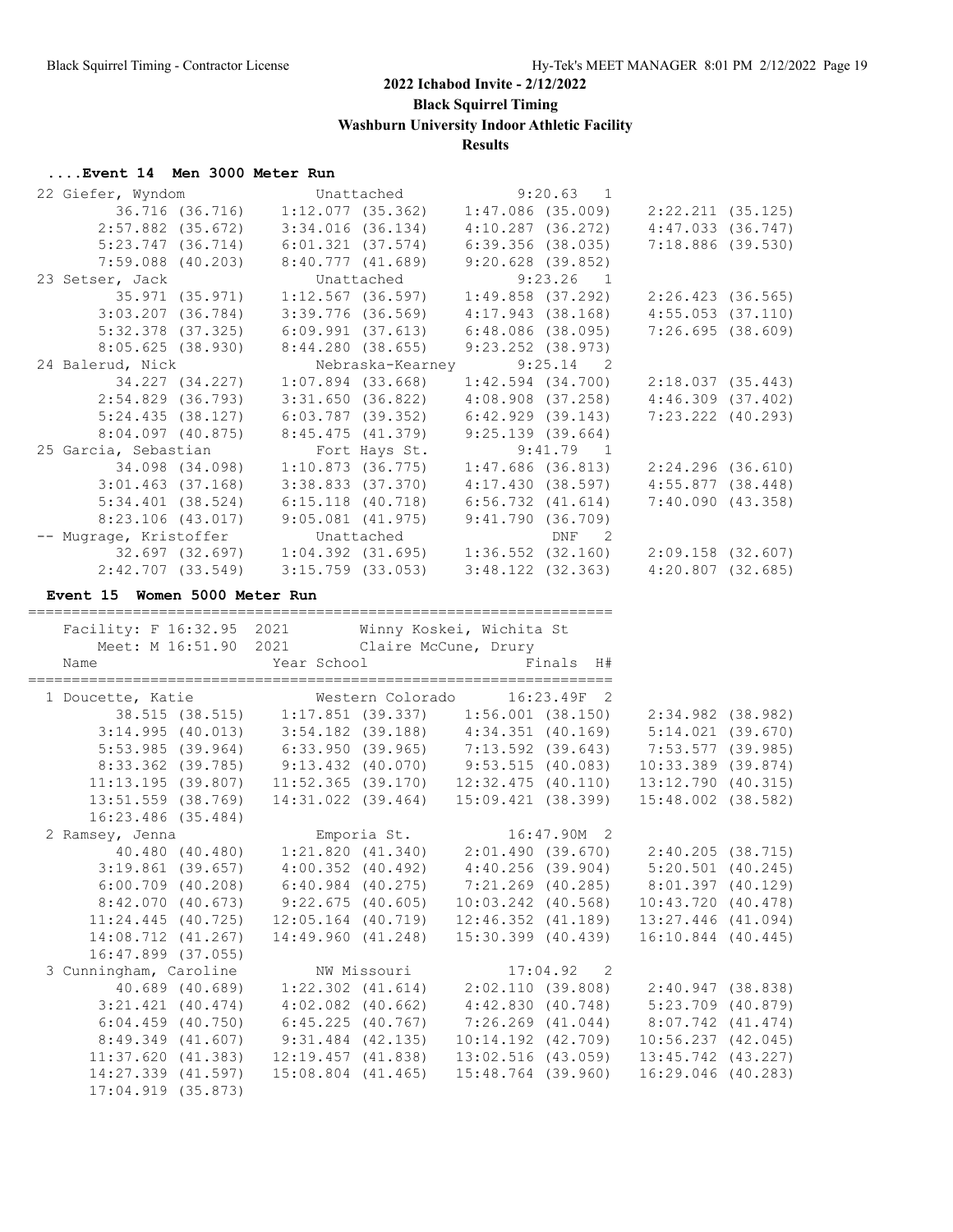**Black Squirrel Timing**

**Washburn University Indoor Athletic Facility**

**Results**

| 4 Strouse, Brin        |                       |                                                     | Colorado Mines  | $17:11.03$ 2                            |              |                                                             |  |
|------------------------|-----------------------|-----------------------------------------------------|-----------------|-----------------------------------------|--------------|-------------------------------------------------------------|--|
|                        | 40.964 (40.964)       |                                                     |                 |                                         |              | $1:22.019$ (41.055) $2:02.150$ (40.132) $2:41.687$ (39.538) |  |
|                        | $3:21.871$ (40.184)   | $4:02.886$ $(41.015)$                               |                 | $4:43.436$ (40.550)                     |              | 5:24.275 (40.839)                                           |  |
|                        | $6:05.506$ $(41.232)$ | $6:46.182$ $(40.677)$                               |                 | 7:27.347 (41.165)                       |              | 8:08.817 (41.470)                                           |  |
|                        | 8:49.971(41.154)      | $9:32.234$ $(42.263)$                               |                 | $10:14.461$ $(42.228)$                  |              | $10:55.991$ $(41.530)$                                      |  |
| $11:37.416$ (41.425)   |                       | 12:19.396(41.980)                                   |                 | 13:01.120 (41.724)                      |              | 13:43.457 (42.338)                                          |  |
| 14:26.200 (42.743)     |                       | 15:08.789 (42.589)                                  |                 | $15:49.585$ (40.797)                    |              | $16:31.399$ $(41.814)$                                      |  |
| $17:11.022$ (39.624)   |                       |                                                     |                 |                                         |              |                                                             |  |
| 5 Paredes, Reina       |                       |                                                     | Adams State     |                                         | $17:14.02$ 2 |                                                             |  |
|                        | 40.151 (40.151)       |                                                     |                 | $1:22.066$ (41.915) $2:02.584$ (40.518) |              | 2:42.796 (40.213)                                           |  |
|                        | $3:21.785$ (38.989)   | 4:02.337(40.553)                                    |                 | 4:42.967(40.630)                        |              | 5:23.991 (41.024)                                           |  |
|                        | 6:05.395(41.404)      | $6:45.729$ $(40.334)$                               |                 | 7:26.819 (41.090)                       |              | 8:08.310(41.492)                                            |  |
|                        | 8:49.560(41.250)      | $9:31.747$ $(42.188)$                               |                 | 10:14.031(42.284)                       |              | $10:55.464$ (41.433)                                        |  |
| $11:37.561$ (42.098)   |                       | $12:19.685$ $(42.124)$                              |                 | 13:01.946 (42.262)                      |              | $13:45.069$ $(43.123)$                                      |  |
| 14:27.610 (42.542)     |                       | $15:10.101$ $(42.492)$                              |                 | $15:53.627$ $(43.527)$                  |              | 16:36.086 (42.459)                                          |  |
| 17:14.011(37.925)      |                       |                                                     |                 |                                         |              |                                                             |  |
| 6 Thiros, Alexia       |                       |                                                     |                 | Western Colorado 17:14.13 2             |              |                                                             |  |
|                        | 40.021 (40.021)       |                                                     |                 |                                         |              | $1:22.084$ (42.063) $2:02.544$ (40.460) $2:42.569$ (40.025) |  |
|                        | $3:22.229$ (39.660)   |                                                     |                 | $4:02.705$ (40.477) $4:43.282$ (40.578) |              | 5:24.171(40.889)                                            |  |
| $6:05.182$ $(41.012)$  |                       | $6:46.002$ (40.820)                                 |                 | 7:27.117(41.115)                        |              | 8:08.594 (41.477)                                           |  |
|                        | 8:49.836(41.243)      | $9:32.069$ $(42.233)$                               |                 | $10:14.291$ $(42.223)$                  |              | 10:55.820(41.529)                                           |  |
| 11:37.317(41.498)      |                       | $12:19.707$ $(42.390)$                              |                 | $13:02.272$ $(42.565)$                  |              | 13:45.592 (43.320)                                          |  |
| $14:28.204$ $(42.612)$ |                       | $15:10.822$ $(42.619)$                              |                 | $15:53.819$ $(42.997)$                  |              | 16:36.149 (42.330)                                          |  |
|                        |                       |                                                     |                 |                                         |              |                                                             |  |
| $17:14.121$ (37.973)   |                       |                                                     |                 | $17:32.51$ 2                            |              |                                                             |  |
| 7 Robinson, Xiomara    | 40.784 (40.784)       |                                                     | Black Hills St. |                                         |              | $1:22.257$ (41.474) $2:01.802$ (39.545) $2:40.636$ (38.834) |  |
|                        | $3:21.149$ (40.513)   | $4:01.982$ (40.834) $4:42.665$ (40.683)             |                 |                                         |              | $5:23.812$ $(41.148)$                                       |  |
|                        | $6:04.799$ (40.987)   |                                                     |                 | $6:45.540$ (40.742) $7:26.572$ (41.033) |              | 8:08.021(41.449)                                            |  |
|                        | 8:49.665(41.644)      | 9:32.491 (42.827)                                   |                 | 10:14.730(42.239)                       |              | $10:56.452$ $(41.723)$                                      |  |
| $11:37.851$ (41.399)   |                       | 12:20.361 (42.510)                                  |                 |                                         |              |                                                             |  |
|                        |                       |                                                     |                 | 13:04.125(43.764)                       |              | 13:48.866 (44.742)                                          |  |
| 14:33.089 (44.223)     |                       | 15:17.855(44.767)                                   |                 | 16:03.437(45.583)                       |              | 16:48.185 (44.748)                                          |  |
| $17:32.509$ $(44.324)$ |                       |                                                     |                 |                                         |              |                                                             |  |
| 8 Dorion, Amalia       |                       |                                                     | Adams State     |                                         | 17:39.22 2   |                                                             |  |
|                        |                       | 40.861 (40.861) 1:23.247 (42.387) 2:04.742 (41.495) |                 |                                         |              | 2:46.721 (41.979)                                           |  |
|                        | $3:29.019$ $(42.298)$ | 4:10.890(41.872)<br>6:57.910(41.439)                |                 | $4:52.832$ $(41.943)$                   |              | 5:34.804 (41.972)                                           |  |
|                        | 6:16.471(41.668)      |                                                     |                 | $7:39.881$ $(41.972)$                   |              | 8:22.086 (42.205)                                           |  |
|                        | $9:04.201$ $(42.115)$ | $9:46.084$ $(41.883)$                               |                 | $10:28.231$ $(42.148)$                  |              | $11:10.322$ (42.092)                                        |  |
| $11:51.989$ $(41.667)$ |                       | $12:34.364$ $(42.375)$                              |                 | $13:18.529$ $(44.165)$                  |              | 14:02.451 (43.923)                                          |  |
| 14:46.432 (43.982)     |                       | $15:30.757$ $(44.325)$                              |                 | $16:14.282$ $(43.525)$                  |              | $16:57.931$ $(43.649)$                                      |  |
| $17:39.216$ (41.285)   |                       |                                                     |                 |                                         |              |                                                             |  |
| 9 Aldulaimi, Lubna     |                       |                                                     |                 | Wichita State 17:44.15                  | 2            |                                                             |  |
|                        | 41.250 (41.250)       | $1:23.516$ $(42.267)$                               |                 | 2:04.907(41.392)                        |              | $2:45.736$ (40.829)                                         |  |
|                        | $3:26.779$ $(41.043)$ | $4:09.872$ $(43.094)$                               |                 | $4:51.534$ $(41.662)$                   |              | $5:34.389$ $(42.855)$                                       |  |
|                        | $6:16.844$ $(42.455)$ | $6:58.206$ $(41.363)$                               |                 | 7:40.112(41.907)                        |              | 8:22.472 (42.360)                                           |  |
|                        | 9:04.541(42.069)      | 9:46.956(42.415)                                    |                 | $10:29.982$ $(43.027)$                  |              | $11:13.697$ (43.715)                                        |  |
| $11:57.244$ (43.547)   |                       | $12:41.779$ $(44.535)$                              |                 | 13:25.532 (43.754)                      |              | 14:09.204 (43.672)                                          |  |
| 14:52.649 (43.445)     |                       | $15:37.614$ (44.965)                                |                 | $16:22.065$ $(44.452)$                  |              | $17:04.974$ $(42.909)$                                      |  |
| 17:44.146 (39.173)     |                       |                                                     |                 |                                         |              |                                                             |  |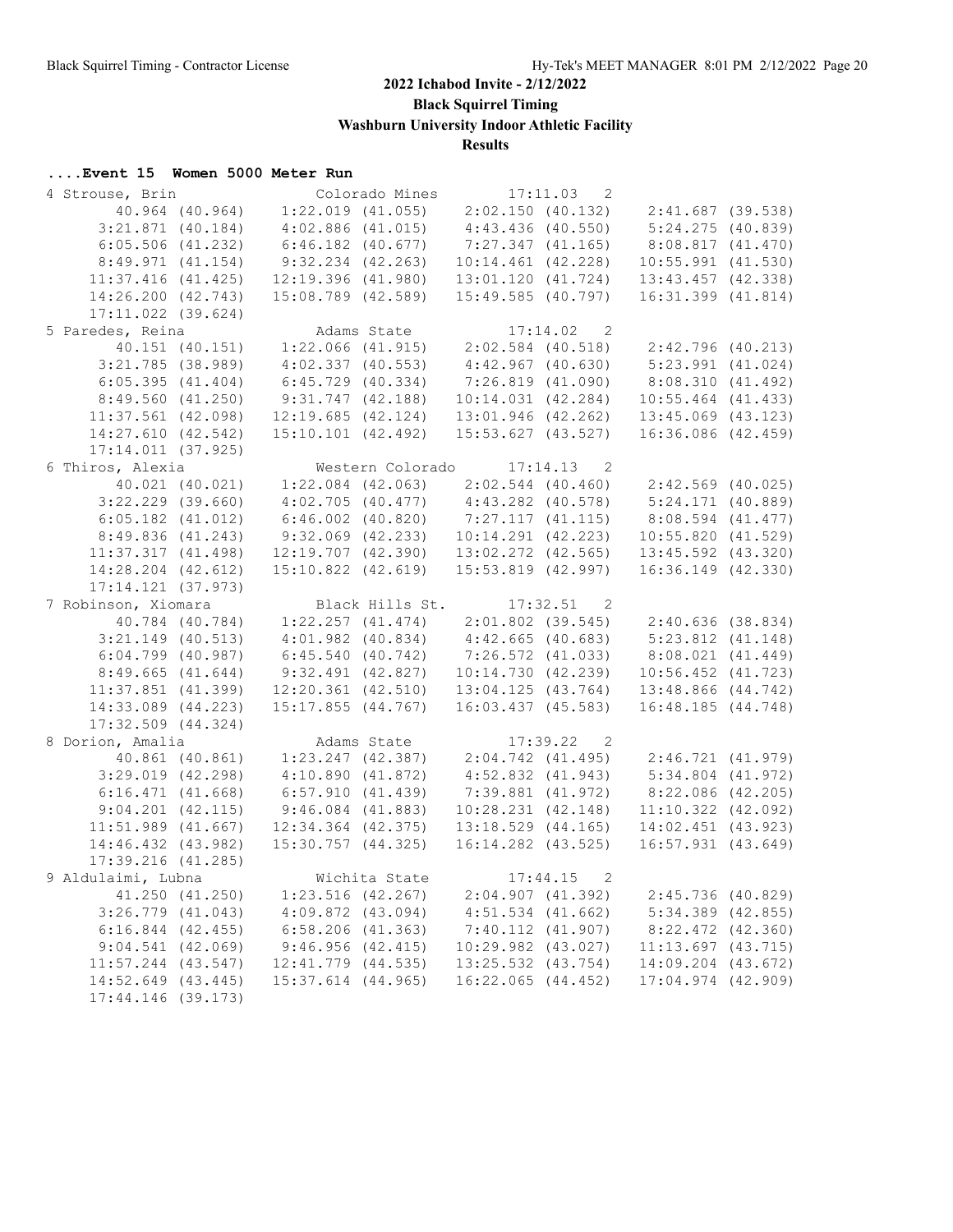**Black Squirrel Timing**

**Washburn University Indoor Athletic Facility**

**Results**

| Event 15 Women 5000 Meter Run |  |  |  |  |  |
|-------------------------------|--|--|--|--|--|
|-------------------------------|--|--|--|--|--|

| 10 Gonzales, Taylor    |                 |                        | Unattached          |                                         | $17:46.45$ 2               |                                                         |  |
|------------------------|-----------------|------------------------|---------------------|-----------------------------------------|----------------------------|---------------------------------------------------------|--|
|                        | 40.990 (40.990) |                        |                     | $1:22.589$ (41.599) $2:03.046$ (40.458) |                            | 2:43.059 (40.013)                                       |  |
| $3:22.625$ (39.567)    |                 | $4:03.557$ $(40.933)$  |                     | $4:43.822$ $(40.265)$                   |                            | $5:24.712$ $(40.890)$                                   |  |
| 6:05.805(41.093)       |                 | $6:46.741$ $(40.937)$  |                     | $7:27.821$ $(41.080)$                   |                            | 8:09.260(41.439)                                        |  |
| $8:50.699$ $(41.439)$  |                 | 9:32.837(42.139)       |                     | $10:15.199$ $(42.362)$                  |                            | $10:57.337$ $(42.139)$                                  |  |
| $11:39.679$ $(42.342)$ |                 | 12:23.277 (43.599)     |                     | $13:08.084$ $(44.807)$                  |                            | 13:53.774 (45.690)                                      |  |
| 14:40.527 (46.754)     |                 | 15:26.479 (45.952)     |                     | $16:13.337$ $(46.859)$                  |                            | 16:59.839 (46.502)                                      |  |
| $17:46.442$ $(46.604)$ |                 |                        |                     |                                         |                            |                                                         |  |
| 11 Stewart, Abigail    |                 |                        | Fort Hays St.       | $17:49.42$ 1                            |                            |                                                         |  |
|                        | 37.448 (37.448) |                        | 1:18.173(40.725)    | 2:00.261 (42.088)                       |                            | 2:42.331(42.070)                                        |  |
| $3:24.920$ (42.589)    |                 | 4:07.305(42.385)       |                     | $4:50.122$ $(42.818)$                   |                            | 5:32.836(42.714)                                        |  |
| 6:15.917(43.082)       |                 | 6:58.795(42.878)       |                     | $7:41.421$ $(42.627)$                   |                            | 8:25.361 (43.940)                                       |  |
|                        |                 |                        |                     |                                         |                            |                                                         |  |
| $9:08.781$ $(43.420)$  |                 | $9:52.758$ (43.978)    |                     | $10:36.468$ $(43.710)$                  |                            | $11:21.540$ (45.072)                                    |  |
| 12:05.827(44.288)      |                 | $12:49.872$ $(44.045)$ |                     | 13:33.331 (43.459)                      |                            | 14:18.090 (44.759)                                      |  |
| $15:02.418$ $(44.329)$ |                 | $15:46.726$ $(44.308)$ |                     | 16:30.767 (44.042)                      |                            | $17:12.560$ $(41.793)$                                  |  |
| 17:49.420(36.860)      |                 |                        |                     |                                         |                            |                                                         |  |
| 12 Navarro, Brooke     |                 |                        | Fort Hays St.       |                                         | 17:55.40 1                 |                                                         |  |
|                        | 38.043 (38.043) |                        |                     |                                         |                            | $1:19.000$ (40.957) 2:01.178 (42.179) 2:43.333 (42.155) |  |
| $3:25.217$ $(41.884)$  |                 | $4:07.906$ $(42.689)$  |                     | 4:50.716(42.810)                        |                            | $5:33.835$ $(43.119)$                                   |  |
| 6:16.760(42.925)       |                 | $6:59.851$ (43.092)    |                     | 7:43.267 (43.417)                       |                            | 8:26.863 (43.597)                                       |  |
| 9:10.916(44.053)       |                 | 9:54.416(43.500)       |                     | $10:38.791$ $(44.375)$                  |                            | $11:22.477$ (43.687)                                    |  |
| 12:06.125(43.648)      |                 | $12:50.272$ $(44.148)$ |                     | $13:33.967$ $(43.695)$                  |                            | 14:18.396 (44.429)                                      |  |
| $15:02.121$ $(43.725)$ |                 | $15:46.561$ $(44.440)$ |                     | $16:30.551$ $(43.990)$                  |                            | $17:14.365$ (43.814)                                    |  |
| $17:55.396$ (41.032)   |                 |                        |                     |                                         |                            |                                                         |  |
| 13 Moser, Holly        |                 |                        | Colorado Mines      | $17:55.98$ 2                            |                            |                                                         |  |
| 41.274 (41.274)        |                 |                        | $1:22.776$ (41.503) |                                         |                            | $2:04.162$ (41.387) $2:45.526$ (41.364)                 |  |
| $3:26.580$ $(41.054)$  |                 | 4:09.611(43.032)       |                     | $4:51.717$ $(42.107)$                   |                            | 5:34.190(42.473)                                        |  |
| 6:17.110(42.920)       |                 | $6:58.705$ (41.595)    |                     | 7:41.076(42.372)                        |                            | 8:24.027 (42.952)                                       |  |
| $9:07.304$ $(43.277)$  |                 | $9:50.490$ (43.187)    |                     | $10:34.157$ $(43.668)$                  |                            | $11:17.980$ (43.823)                                    |  |
| $12:02.105$ $(44.125)$ |                 | 12:46.072 (43.968)     |                     | 13:30.565 (44.493)                      |                            |                                                         |  |
|                        |                 |                        |                     |                                         |                            | $14:15.686$ (45.122)                                    |  |
| $15:01.119$ $(45.433)$ |                 | $15:46.607$ $(45.489)$ |                     | $16:31.696$ (45.089)                    |                            | $17:15.406$ $(43.710)$                                  |  |
| $17:55.977$ (40.572)   |                 |                        |                     |                                         |                            |                                                         |  |
| 14 Edwards, Isabella   |                 |                        | Unattached          |                                         | 18:00.18<br>$\overline{2}$ |                                                         |  |
|                        | 38.900 (38.900) |                        |                     | $1:18.240$ (39.340) $1:57.942$ (39.703) |                            | $2:39.391$ $(41.449)$                                   |  |
| $3:21.360$ $(41.969)$  |                 | $4:03.255$ $(41.895)$  |                     | 4:44.657(41.403)                        |                            | $5:27.621$ $(42.964)$                                   |  |
| $6:11.740$ $(44.119)$  |                 | $6:56.251$ $(44.512)$  |                     | 7:40.315(44.064)                        |                            | 8:22.780(42.465)                                        |  |
| $9:05.114$ $(42.334)$  |                 | $9:49.244$ $(44.130)$  |                     | $10:33.929$ $(44.685)$                  |                            | $11:18.281$ $(44.353)$                                  |  |
| $12:02.722$ $(44.442)$ |                 | $12:47.196$ $(44.474)$ |                     | $13:32.961$ (45.765)                    |                            | $14:19.407$ $(46.447)$                                  |  |
| $15:05.379$ $(45.972)$ |                 | $15:50.486$ (45.108)   |                     | $16:35.364$ $(44.878)$                  |                            | $17:18.652$ $(43.289)$                                  |  |
| 18:00.180 (41.528)     |                 |                        |                     |                                         |                            |                                                         |  |
| 15 Valdivia, Tessa     |                 |                        |                     | Southwest Baptist 18:10.83              | 2                          |                                                         |  |
|                        | 39.309 (39.309) | 1:19.870(40.562)       |                     | $2:01.621$ $(41.752)$                   |                            | $2:43.174$ $(41.553)$                                   |  |
| 3:25.070(41.897)       |                 | $4:07.909$ $(42.839)$  |                     | $4:51.239$ $(43.330)$                   |                            | $5:34.601$ $(43.363)$                                   |  |
| $6:17.447$ $(42.847)$  |                 | $7:00.257$ $(42.810)$  |                     | 7:44.015(43.758)                        |                            | $8:27.866$ (43.852)                                     |  |
| $9:12.412$ $(44.547)$  |                 | $9:57.045$ (44.633)    |                     | 10:41.706 (44.662)                      |                            | $11:26.299$ $(44.593)$                                  |  |
| 12:10.840 (44.542)     |                 | $12:55.907$ (45.068)   |                     | 13:41.297 (45.390)                      |                            | 14:26.992 (45.695)                                      |  |
| 15:11.751 (44.759)     |                 | 15:56.599 (44.848)     |                     | 16:41.342 (44.744)                      |                            | 17:26.371 (45.029)                                      |  |
| 18:10.830 (44.459)     |                 |                        |                     |                                         |                            |                                                         |  |
|                        |                 |                        |                     |                                         |                            |                                                         |  |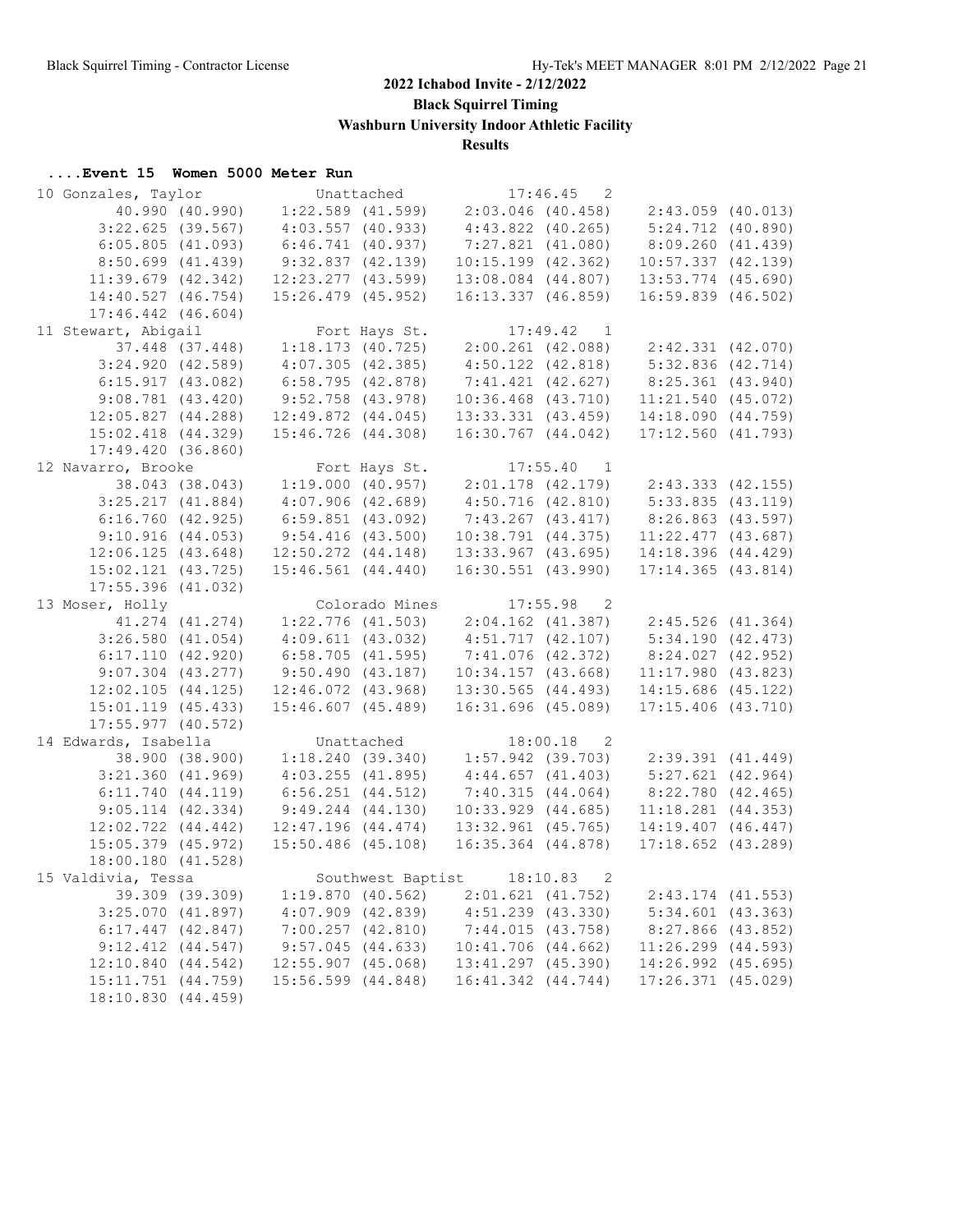**Black Squirrel Timing**

**Washburn University Indoor Athletic Facility**

**Results**

| Event 15 Women 5000 Meter Run |  |  |  |  |  |
|-------------------------------|--|--|--|--|--|
|-------------------------------|--|--|--|--|--|

| 16 Mortensen, Sierra    |                 | Washburn               |                       |                        | 18:17.57<br>$\overline{1}$ |                       |  |
|-------------------------|-----------------|------------------------|-----------------------|------------------------|----------------------------|-----------------------|--|
|                         | 39.170 (39.170) |                        | $1:20.286$ $(41.117)$ | $2:03.261$ $(42.975)$  |                            | 2:45.266 (42.005)     |  |
| $3:26.871$ $(41.605)$   |                 | $4:09.488$ $(42.618)$  |                       | 4:52.120(42.632)       |                            | 5:34.840(42.720)      |  |
| $6:18.028$ $(43.189)$   |                 | $7:01.721$ (43.693)    |                       | 7:45.128(43.408)       |                            | 8:29.042 (43.914)     |  |
| $9:13.058$ $(44.017)$   |                 | $9:57.393$ $(44.335)$  |                       | 10:42.031(44.638)      |                            | $11:27.055$ (45.024)  |  |
| $12:12.175$ $(45.120)$  |                 | $12:57.960$ (45.785)   |                       | $13:43.831$ $(45.872)$ |                            | 14:29.706 (45.875)    |  |
| 15:15.651 (45.945)      |                 | 16:01.243 (45.593)     |                       | 16:47.482 (46.239)     |                            | 17:33.310 (45.828)    |  |
| 18:17.562 (44.253)      |                 |                        |                       |                        |                            |                       |  |
| 17 Arterbury, Emma      |                 |                        | Colorado Mines        |                        | 18:28.65<br>$\overline{1}$ |                       |  |
|                         | 38.300 (38.300) | 1:19.390(41.090)       |                       | $2:02.253$ (42.864)    |                            | $2:44.677$ (42.424)   |  |
| $3:28.063$ (43.387)     |                 | $4:11.590$ $(43.527)$  |                       | $4:55.588$ (43.999)    |                            | 5:39.690(44.102)      |  |
|                         |                 |                        |                       |                        |                            |                       |  |
| $6:24.171$ $(44.482)$   |                 | $7:07.987$ $(43.817)$  |                       | 7:52.907(44.920)       |                            | 8:38.030 (45.123)     |  |
| 9:23.436(45.407)        |                 | $10:09.002$ $(45.567)$ |                       | 10:54.513(45.512)      |                            | 11:40.395(45.882)     |  |
| $12:26.321$ $(45.927)$  |                 | $13:12.921$ $(46.600)$ |                       | 13:59.230 (46.309)     |                            | 14:45.620 (46.390)    |  |
| 15:31.540 (45.920)      |                 | 16:17.847 (46.308)     |                       | $17:03.963$ $(46.117)$ |                            | 17:48.165(44.202)     |  |
| 18:28.650 (40.485)      |                 |                        |                       |                        |                            |                       |  |
| 18 Berkstresser, Amanda |                 |                        | Southwest Baptist     |                        | 18:34.38<br>$\overline{1}$ |                       |  |
|                         | 38.121 (38.121) | 1:18.975(40.854)       |                       | $2:01.302$ $(42.328)$  |                            | $2:43.911$ $(42.609)$ |  |
| $3:27.171$ $(43.260)$   |                 | 4:10.577(43.407)       |                       | $4:53.597$ $(43.020)$  |                            | $5:37.322$ $(43.725)$ |  |
| $6:21.483$ $(44.162)$   |                 | 7:05.853(44.370)       |                       | 7:51.646 (45.793)      |                            | $8:37.801$ (46.155)   |  |
| $9:23.787$ (45.987)     |                 | $10:09.943$ (46.157)   |                       | $10:55.465$ (45.522)   |                            | $11:41.088$ (45.624)  |  |
| $12:26.771$ $(45.683)$  |                 | $13:12.961$ $(46.190)$ |                       | $13:58.897$ (45.937)   |                            | 14:45.215 (46.318)    |  |
| 15:31.841 (46.627)      |                 | 16:18.631 (46.790)     |                       | $17:06.198$ (47.568)   |                            | 17:52.712 (46.514)    |  |
| 18:34.377 (41.665)      |                 |                        |                       |                        |                            |                       |  |
| 19 Walker, Kaitlyn      |                 |                        | Siu Edwardsville      |                        | $18:51.64$ 1               |                       |  |
|                         | 38.363 (38.363) |                        | 1:19.110(40.747)      | $2:01.368$ (42.259)    |                            | 2:43.233(41.865)      |  |
| $3:25.347$ $(42.114)$   |                 | 4:07.597(42.250)       |                       | 4:50.335(42.738)       |                            | $5:33.502$ $(43.168)$ |  |
| $6:18.152$ $(44.650)$   |                 | $7:03.638$ $(45.487)$  |                       | 7:49.081 (45.443)      |                            | 8:34.882 (45.802)     |  |
| $9:21.023$ $(46.142)$   |                 | $10:07.572$ $(46.549)$ |                       | $10:54.506$ (46.934)   |                            | $11:41.248$ (46.743)  |  |
| 12:28.180(46.932)       |                 | $13:14.800$ $(46.620)$ |                       | $14:03.307$ $(48.508)$ |                            | 14:52.323 (49.017)    |  |
| 15:40.736 (48.413)      |                 | 16:28.735(47.999)      |                       | $17:15.998$ $(47.264)$ |                            | 18:04.207 (48.209)    |  |
| 18:51.637 (47.430)      |                 |                        |                       |                        |                            |                       |  |
|                         |                 |                        |                       |                        |                            |                       |  |
| 20 Lagat, Ashley        |                 |                        | Trinidad State        |                        | 18:55.65<br>$\overline{1}$ |                       |  |
|                         | 39.717 (39.717) | $1:21.427$ $(41.710)$  |                       | $2:05.876$ $(44.449)$  |                            | 2:50.532 (44.657)     |  |
| $3:35.613$ (45.082)     |                 | 4:20.675(45.062)       |                       | 5:05.670(44.995)       |                            | $5:50.198$ $(44.529)$ |  |
| $6:34.465$ $(44.267)$   |                 | 7:20.165(45.700)       |                       | $8:06.581$ $(46.417)$  |                            | $8:52.607$ (46.027)   |  |
| $9:38.548$ (45.942)     |                 | 10:25.215(46.667)      |                       | 11:11.710(46.495)      |                            | 11:59.010(47.300)     |  |
| 12:46.076 (47.067)      |                 | $13:32.980$ $(46.904)$ |                       | 14:18.693 (45.714)     |                            | 15:04.478 (45.785)    |  |
| $15:51.693$ (47.215)    |                 | $16:39.652$ $(47.959)$ |                       | $17:27.226$ $(47.574)$ |                            | 18:13.830 (46.604)    |  |
| 18:55.642 (41.813)      |                 |                        |                       |                        |                            |                       |  |
| 21 Dominguez, Vanessa   |                 |                        | Trinidad State        |                        | 19:12.21<br>$\overline{1}$ |                       |  |
|                         | 42.630 (42.630) |                        | $1:28.452$ (45.823)   | $2:15.978$ (47.527)    |                            | $3:03.326$ (47.348)   |  |
| $3:49.350$ $(46.024)$   |                 | $4:33.773$ $(44.424)$  |                       | 5:18.676(44.903)       |                            | $6:03.647$ $(44.972)$ |  |
| 6:49.865(46.218)        |                 | 7:35.470(45.605)       |                       | $8:21.052$ (45.583)    |                            | 9:07.213(46.162)      |  |
| 9:53.815(46.602)        |                 | $10:39.726$ (45.912)   |                       | 11:26.073(46.348)      |                            | 12:13.357 (47.284)    |  |
| 13:00.910(47.553)       |                 | 13:48.702 (47.793)     |                       | 14:35.913 (47.212)     |                            | $15:23.565$ (47.652)  |  |
| 16:12.026 (48.462)      |                 | 17:00.417(48.392)      |                       | $17:47.561$ (47.144)   |                            | 18:32.697 (45.137)    |  |
| 19:12.202 (39.505)      |                 |                        |                       |                        |                            |                       |  |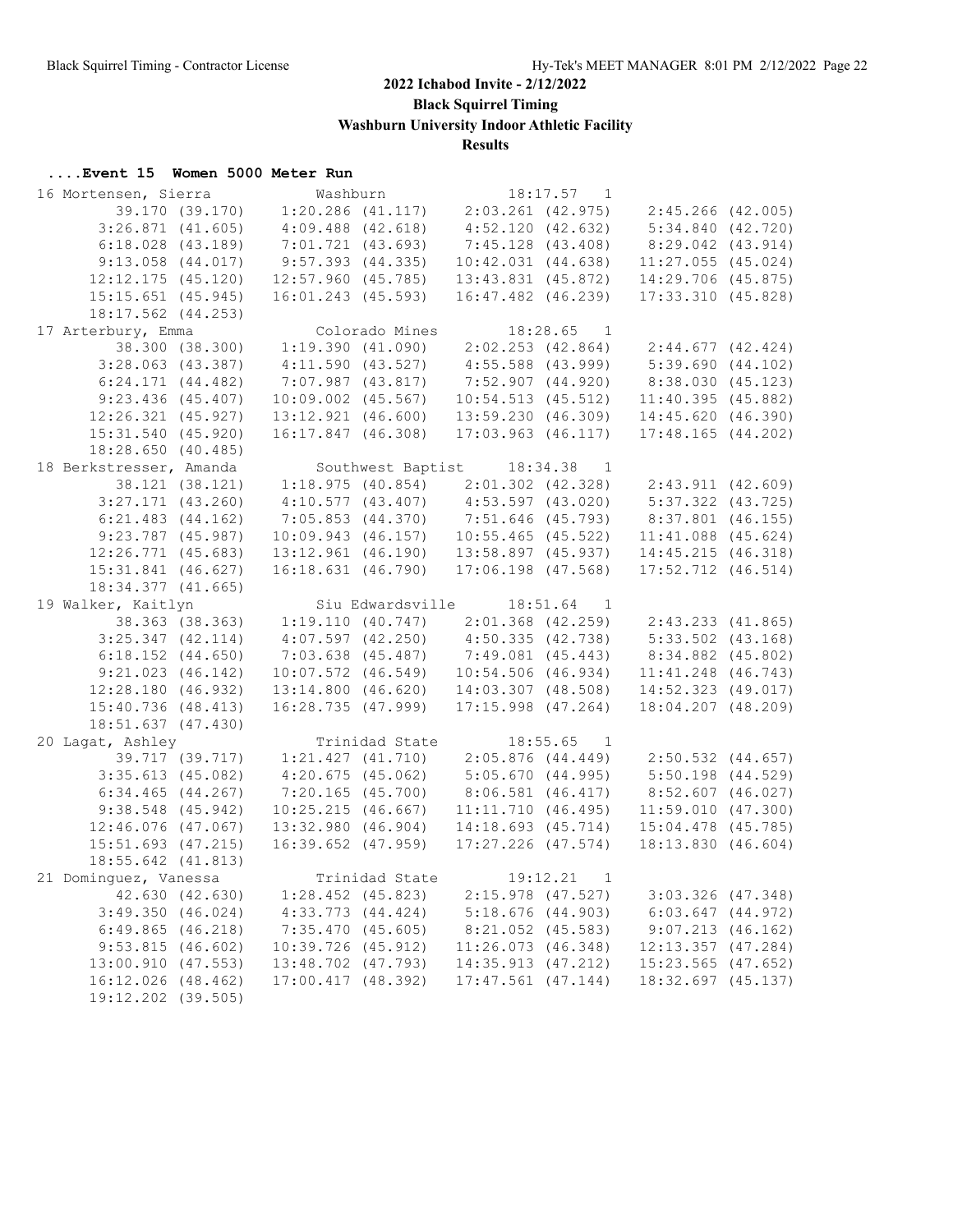**Black Squirrel Timing**

**Washburn University Indoor Athletic Facility**

## **Results**

## **....Event 15 Women 5000 Meter Run**

| 22 Fischer, Alexis     |                 |                                          |               | Siu Edwardsville 19:31.64               | 1                |                                                                       |  |
|------------------------|-----------------|------------------------------------------|---------------|-----------------------------------------|------------------|-----------------------------------------------------------------------|--|
|                        | 37.657 (37.657) | $1:18.431$ (40.774)                      |               | $2:00.537$ $(42.107)$                   |                  | 2:42.788 (42.252)                                                     |  |
| $3:26.005$ $(43.217)$  |                 |                                          |               | $4:10.631$ (44.627) $4:56.548$ (45.918) |                  | 5:43.702 (47.154)                                                     |  |
| $6:31.843$ $(48.142)$  |                 | 7:20.626 (48.783)                        |               | 8:09.138(48.513)                        |                  | 8:57.986 (48.848)                                                     |  |
| $9:47.088$ (49.103)    |                 | 10:36.805 (49.717)                       |               | $11:26.562$ (49.758)                    |                  | $12:16.187$ (49.625)                                                  |  |
| 13:05.972 (49.785)     |                 | $13:56.477$ (50.505)                     |               | $14:46.253$ $(49.777)$                  |                  | $15:35.893$ (49.640)                                                  |  |
| 16:25.305(49.412)      |                 | 17:13.817(48.513)                        |               | 18:01.393 (47.577)                      |                  | $18:47.557$ (46.164)                                                  |  |
| 19:31.636 (44.079)     |                 |                                          |               |                                         |                  |                                                                       |  |
| 23 Nikonowicz, Chessy  |                 |                                          |               | Siu Edwardsville 20:11.07 1             |                  |                                                                       |  |
|                        |                 |                                          |               |                                         |                  | 37.866 (37.866) 1:18.710 (40.844) 2:00.900 (42.190) 2:43.087 (42.188) |  |
| 3:26.790(43.703)       |                 |                                          |               | $4:13.933$ (47.144) $5:03.651$ (49.718) |                  | $5:50.242$ (46.592)                                                   |  |
| $6:34.428$ $(44.187)$  |                 |                                          |               | 7:22.286 (47.858) 8:11.067 (48.782)     |                  | $9:00.071$ $(49.004)$                                                 |  |
| $9:49.851$ (49.780)    |                 | 10:40.228 (50.378)<br>14:10.911 (52.209) |               | 11:34.315(54.087)                       |                  | $12:26.812$ (52.498)                                                  |  |
| 13:18.702 (51.890)     |                 |                                          |               |                                         |                  | 15:03.750 (52.839) 15:57.210 (53.460)                                 |  |
| 16:51.608 (54.399)     |                 | $17:44.622$ $(53.014)$                   |               | 18:36.461 (51.839)                      |                  | 19:26.702 (50.242)                                                    |  |
| $20:11.062$ $(44.360)$ |                 |                                          |               |                                         |                  |                                                                       |  |
| 24 Navarro, Mya        |                 |                                          | Fort Hays St. | $20:18.74$ 1                            |                  |                                                                       |  |
|                        |                 |                                          |               |                                         |                  | 41.786 (41.786) 1:23.812 (42.027) 2:07.405 (43.593) 2:52.406 (45.002) |  |
| $3:38.767$ (46.362)    |                 | 4:25.673(46.907)                         |               | $5:13.503$ (47.830)                     |                  | $6:01.861$ (48.358)                                                   |  |
| $6:51.256$ (49.395)    |                 | 7:41.401(50.145)                         |               | 8:30.735 (49.334)                       |                  | 9:20.727(49.993)                                                      |  |
| $10:10.987$ (50.260)   |                 | $11:01.647$ (50.660)                     |               | $11:52.883$ (51.237)                    |                  | 12:43.776 (50.893)                                                    |  |
| $13:35.005$ (51.229)   |                 | 14:26.366 (51.362)                       |               | 15:18.145(51.779)                       |                  | $16:09.701$ (51.557)                                                  |  |
| 17:01.037(51.337)      |                 | $17:52.026$ (50.989)                     |               | $18:41.151$ (49.125)                    |                  | 19:29.941 (48.790)                                                    |  |
| 20:18.736 (48.795)     |                 |                                          |               |                                         |                  |                                                                       |  |
| 25 Ball, Blaise        |                 | Baker                                    |               |                                         | $22:00.04$ 1     |                                                                       |  |
|                        | 43.053 (43.053) |                                          |               |                                         |                  | 1:29.557 (46.504) 2:16.596 (47.039) 3:06.310 (49.714)                 |  |
| 3:56.925(50.615)       |                 | 4:49.216(52.292)                         |               | 5:38.781 (49.565)                       |                  | 6:29.436(50.655)                                                      |  |
| 7:21.245 (51.809)      |                 | 8:13.695(52.450)                         |               | 9:06.553(52.859)                        |                  | $9:59.758$ (53.205)                                                   |  |
| 10:54.230(54.472)      |                 | 11:49.823(55.594)                        |               | $12:46.178$ (56.355)                    |                  | 13:41.410(55.232)                                                     |  |
| 14:38.595(57.185)      |                 | 15:35.115(56.520)                        |               | 16:31.693(56.579)                       |                  | 17:27.640(55.947)                                                     |  |
| 18:23.635 (55.995)     |                 | 19:18.758 (55.124)                       |               | 20:12.473(53.715)                       |                  | $21:06.387$ (53.914)                                                  |  |
| 22:00.040 (53.653)     |                 |                                          |               |                                         |                  |                                                                       |  |
| -- Wills, Sarah        |                 |                                          | Adams State   |                                         | DNF <sub>2</sub> |                                                                       |  |
|                        | 40.651 (40.651) |                                          |               |                                         |                  | $1:22.992$ (42.342) 2:04.556 (41.564) 2:46.517 (41.962)               |  |
| $3:28.836$ $(42.319)$  |                 | $4:10.684$ $(41.848)$                    |               |                                         |                  | $4:52.686$ (42.003) $5:34.660$ (41.974)                               |  |
| 6:16.380(41.720)       |                 | 6:57.766 (41.387)                        |               | $7:39.751$ (41.985)                     |                  | 8:21.866 (42.115)                                                     |  |
| $9:03.959$ $(42.093)$  |                 | 9:45.857(41.899)                         |               | 10:28.025(42.168)                       |                  | $11:10.074$ $(42.049)$                                                |  |
| $11:51.734$ $(41.660)$ |                 | $12:34.524$ $(42.790)$                   |               |                                         |                  |                                                                       |  |
| -- Beasley, Allison    |                 |                                          |               | Western Colorado DNF                    | $\overline{2}$   |                                                                       |  |
|                        |                 | 38.140 (38.140) 1:17.537 (39.398)        |               |                                         |                  | $1:55.682$ (38.145) $2:34.629$ (38.947)                               |  |
|                        |                 | $3:14.647$ (40.019) $3:53.890$ (39.243)  |               | $4:34.077$ (40.188)                     |                  | $5:13.709$ (39.632)                                                   |  |
| $5:53.735$ (40.027)    |                 | $6:33.756$ (40.022)                      |               |                                         |                  |                                                                       |  |

| Facility: F 13:59.79 2021 |                       |             | Charlie Sweeney, Western Colo |           |  |
|---------------------------|-----------------------|-------------|-------------------------------|-----------|--|
|                           | Meet: M 13:59.79 2021 |             | Charlie Sweeney, Western Colo |           |  |
| Name                      |                       | Year School |                               | Finals H# |  |
|                           |                       |             |                               |           |  |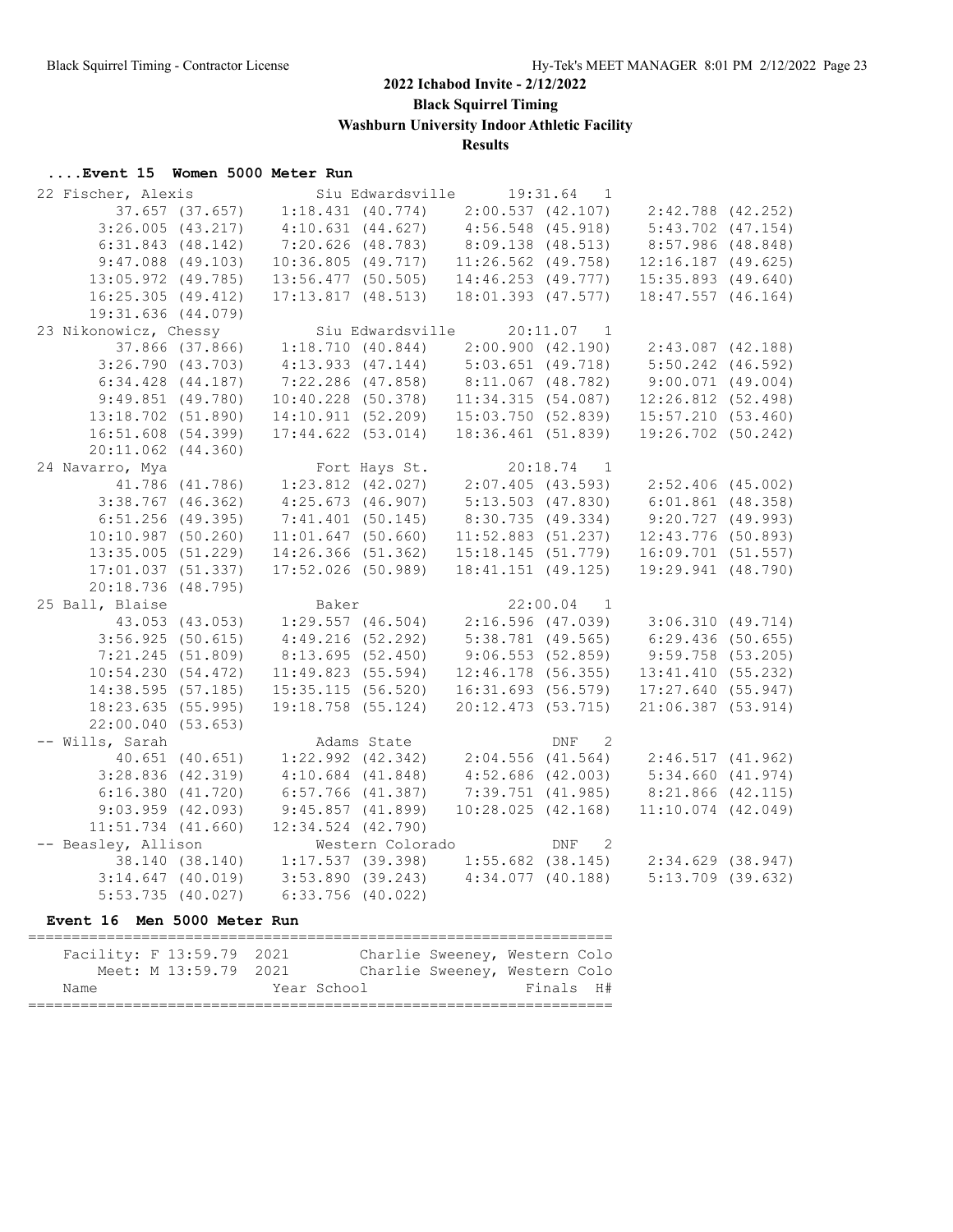**Black Squirrel Timing**

**Washburn University Indoor Athletic Facility**

## **Results**

| 1 Rutledge, JP         |                 |                                                       |                | Missouri Southern 14:08.19 2                  |                        |                                                                                                                        |  |
|------------------------|-----------------|-------------------------------------------------------|----------------|-----------------------------------------------|------------------------|------------------------------------------------------------------------------------------------------------------------|--|
| 35.484 (35.484)        |                 |                                                       |                |                                               |                        | $1:09.757$ (34.273) $1:43.298$ (33.542) $2:16.414$ (33.117)                                                            |  |
| $2:50.234$ (33.820)    |                 | $3:24.376$ (34.142) $3:58.141$ (33.765)               |                |                                               |                        | $4:32.334$ $(34.194)$                                                                                                  |  |
| $5:05.489$ (33.155)    |                 |                                                       |                | 5:39.226 (33.737) 6:12.988 (33.763)           |                        | $6:47.049$ $(34.062)$                                                                                                  |  |
| 7:20.973(33.924)       |                 |                                                       |                | 7:54.914 (33.942) 8:29.361 (34.447)           |                        | 9:04.138(34.778)                                                                                                       |  |
| $9:39.167$ (35.029)    |                 | 10:12.332 (33.165)                                    |                |                                               | 10:45.994 (33.663)     | $11:20.088$ $(34.094)$                                                                                                 |  |
| $11:55.083$ (34.995)   |                 | $12:29.444$ $(34.362)$                                |                |                                               | 13:03.362 (33.918)     | 13:37.182 (33.820)                                                                                                     |  |
| 14:08.181 (30.999)     |                 |                                                       |                |                                               |                        |                                                                                                                        |  |
| 2 Michael, Cade        |                 |                                                       |                | Western Colorado 14:13.05 2                   |                        |                                                                                                                        |  |
|                        |                 | 35.231 (35.231) 1:09.929 (34.699) 1:43.848 (33.919)   |                |                                               |                        | 2:17.149 (33.302)                                                                                                      |  |
| $2:50.454$ (33.305)    |                 |                                                       |                | $3:24.309$ (33.855) $3:57.966$ (33.657)       |                        | $4:32.162$ $(34.197)$                                                                                                  |  |
| $5:05.562$ (33.400)    |                 |                                                       |                |                                               |                        | 5:39.427 (33.865) 6:13.242 (33.815) 6:47.262 (34.020)                                                                  |  |
| $7:21.252$ $(33.990)$  |                 |                                                       |                |                                               |                        | 7:55.136 (33.884) 8:29.586 (34.450) 9:04.229 (34.644)                                                                  |  |
|                        |                 |                                                       |                | $10:12.111$ $(33.330)$ $10:45.788$ $(33.678)$ |                        |                                                                                                                        |  |
| 9:38.781(34.552)       |                 |                                                       |                |                                               |                        | 11:19.849(34.062)                                                                                                      |  |
| $11:54.873$ (35.024)   |                 | $12:30.142$ $(35.269)$                                |                |                                               | 13:06.209 (36.068)     | 13:42.308 (36.099)                                                                                                     |  |
| 14:13.044 (30.737)     |                 |                                                       |                |                                               |                        |                                                                                                                        |  |
| 3 Fuehne, Duncan       |                 |                                                       | Colorado Mines |                                               | 14:13.19 2             |                                                                                                                        |  |
|                        |                 | $35.332$ (35.332) 1:10.168 (34.837) 1:44.102 (33.934) |                |                                               |                        | 2:17.479 (33.378)                                                                                                      |  |
| $2:51.381$ (33.902)    |                 | $3:25.374$ (33.994) $3:58.979$ (33.605)               |                |                                               |                        | 4:33.337(34.358)                                                                                                       |  |
| $5:06.608$ $(33.272)$  |                 | 5:40.214 (33.607) 6:13.942 (33.728)                   |                |                                               |                        | $6:47.932$ $(33.990)$                                                                                                  |  |
| 7:22.013(34.082)       |                 | 7:56.006 (33.993)                                     |                | 8:30.038 (34.033)                             |                        | $9:04.694$ $(34.657)$                                                                                                  |  |
| $9:39.591$ $(34.897)$  |                 |                                                       |                |                                               |                        | $10:12.571 (32.980) 10:46.293 (33.723) 11:20.338 (34.045)$                                                             |  |
| $11:55.314$ (34.977)   |                 | 12:30.286 (34.972)                                    |                |                                               | 13:03.811 (33.525)     | $13:37.458$ (33.648)                                                                                                   |  |
| 14:13.183 (35.725)     |                 |                                                       |                |                                               |                        |                                                                                                                        |  |
| 4 Zeru, Afewerki       |                 |                                                       |                | Uc-Colorado Springs 14:14.49 2                |                        |                                                                                                                        |  |
| 35.114 (35.114)        |                 |                                                       |                |                                               |                        | $1:09.691$ (34.577) $1:43.426$ (33.735) $2:16.481$ (33.055)                                                            |  |
| $2:50.087$ (33.607)    |                 |                                                       |                |                                               |                        | $3:24.113$ $(34.027)$ $3:57.839$ $(33.727)$ $4:32.031$ $(34.192)$                                                      |  |
| $5:05.219$ $(33.189)$  |                 |                                                       |                |                                               |                        | $6:46.828$ $(34.034)$                                                                                                  |  |
| 7:20.721(33.893)       |                 |                                                       |                |                                               |                        | 5:39.019 (33.800)   6:12.794 (33.775)   6:46.828 (34.034)<br>7:54.662 (33.942)   8:29.137 (34.475)   9:03.926 (34.789) |  |
| $9:39.007$ (35.082)    |                 |                                                       |                |                                               |                        | $10:12.736$ (33.729) $10:46.922$ (34.187) $11:21.783$ (34.862)                                                         |  |
| $11:57.083$ (35.300)   |                 |                                                       |                | 12:32.473 (35.390) 13:07.621 (35.148)         |                        | 13:41.417 (33.797)                                                                                                     |  |
| 14:14.486 (33.069)     |                 |                                                       |                |                                               |                        |                                                                                                                        |  |
| 5 Landes, Evan         |                 | KC Smoke                                              |                |                                               | 14:15.31 2             |                                                                                                                        |  |
|                        | 33.617 (33.617) | $1:09.592$ (35.975) $1:43.787$ (34.195)               |                |                                               |                        | $2:17.403$ (33.617)                                                                                                    |  |
| $2:51.089$ (33.687)    |                 | $3:25.572$ $(34.483)$                                 |                |                                               | 3:59.207(33.635)       | $4:33.567$ $(34.360)$                                                                                                  |  |
| $5:07.106$ (33.539)    |                 | $5:40.404$ $(33.299)$                                 |                |                                               |                        | $6:14.284$ (33.880) $6:48.313$ (34.029)                                                                                |  |
| $7:22.272$ (33.959)    |                 | $7:56.483$ $(34.212)$                                 |                | 8:30.537(34.054)                              |                        | $9:05.492$ $(34.955)$                                                                                                  |  |
| 9:40.306(34.814)       |                 | $10:14.886$ $(34.580)$                                |                |                                               | 10:49.763 (34.878)     | $11:24.694$ (34.932)                                                                                                   |  |
| 11:59.491(34.797)      |                 | 12:34.537(35.047)                                     |                |                                               | $13:09.104$ $(34.568)$ | 13:43.122 (34.018)                                                                                                     |  |
| 14:15.306 (32.184)     |                 |                                                       |                |                                               |                        |                                                                                                                        |  |
|                        |                 |                                                       |                |                                               |                        |                                                                                                                        |  |
| 6 Bach, Myles          |                 |                                                       |                | Nebraska-Kearney 14:17.42                     | 2                      |                                                                                                                        |  |
|                        | 32.822 (32.822) | $1:08.279$ (35.458)                                   |                |                                               | $1:42.552$ $(34.273)$  | $2:16.174$ (33.623)                                                                                                    |  |
| 2:50.312(34.138)       |                 | $3:24.602$ $(34.290)$                                 |                |                                               | 3:58.311(33.709)       | $4:32.593$ $(34.283)$                                                                                                  |  |
| $5:06.799$ $(34.207)$  |                 | $5:40.067$ $(33.268)$                                 |                |                                               | $6:14.514$ $(34.448)$  | $6:49.342$ $(34.828)$                                                                                                  |  |
| 7:23.917(34.575)       |                 | $7:58.368$ $(34.452)$                                 |                |                                               | 8:33.092 (34.724)      | 9:07.711(34.619)                                                                                                       |  |
| $9:42.529$ $(34.819)$  |                 | 10:16.051 (33.522)                                    |                |                                               | $10:50.366$ $(34.315)$ | $11:24.931$ (34.565)                                                                                                   |  |
| $11:59.499$ $(34.569)$ |                 | 12:34.736 (35.237)                                    |                |                                               | 13:10.087 (35.352)     | 13:44.797 (34.710)                                                                                                     |  |
| 14:17.413 (32.617)     |                 |                                                       |                |                                               |                        |                                                                                                                        |  |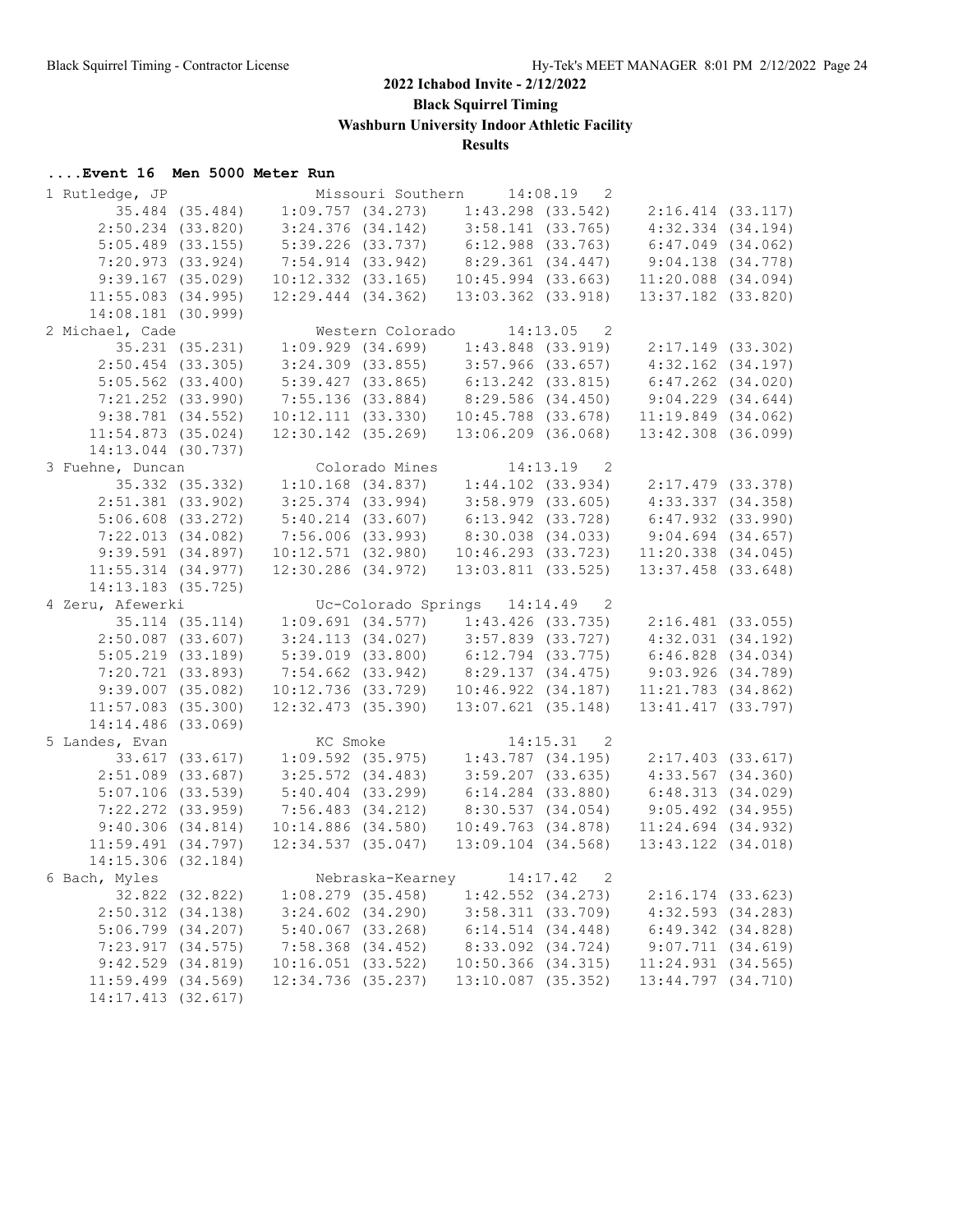**Black Squirrel Timing**

**Washburn University Indoor Athletic Facility**

**Results**

| 7 Kaye, Andrew         |                 |                                                     |                     | Colorado Mines 14:18.56 2               |              |                                     |  |
|------------------------|-----------------|-----------------------------------------------------|---------------------|-----------------------------------------|--------------|-------------------------------------|--|
|                        | 33.428 (33.428) |                                                     |                     | $1:09.084$ (35.657) $1:43.571$ (34.487) |              | 2:17.282 (33.712)                   |  |
| $2:51.227$ (33.945)    |                 | $3:25.757$ $(34.530)$                               |                     | $3:59.468$ (33.712)                     |              | $4:33.748$ $(34.280)$               |  |
| $5:07.382$ $(33.634)$  |                 | 5:40.911(33.529)                                    |                     | 6:14.907 (33.997)                       |              | 6:49.056(34.149)                    |  |
| $7:22.592$ $(33.537)$  |                 | 7:56.737 (34.145)                                   |                     | 8:30.994 (34.258)                       |              | $9:06.029$ $(35.035)$               |  |
| 9:40.759(34.730)       |                 | $10:15.772$ (35.013)                                |                     | 10:50.742 (34.970)                      |              | $11:25.813$ (35.072)                |  |
| $12:01.458$ (35.645)   |                 | 12:38.117(36.659)                                   |                     | $13:15.043$ (36.927)                    |              | $13:48.703$ (33.660)                |  |
| 14:18.559 (29.857)     |                 |                                                     |                     |                                         |              |                                     |  |
| 8 Dervin, Mitchell     |                 |                                                     | Adams State         |                                         | $14:19.61$ 2 |                                     |  |
|                        |                 | 33.136 (33.136) 1:09.536 (36.400) 1:44.014 (34.479) |                     |                                         |              | 2:18.124 (34.110)                   |  |
| $2:52.033$ (33.909)    |                 | $3:26.609$ $(34.577)$                               |                     | $4:01.116$ (34.507)                     |              | 4:35.479(34.364)                    |  |
| $5:09.529$ $(34.050)$  |                 | 5:43.746(34.217)                                    |                     | 6:18.011(34.265)                        |              | 6:52.709 (34.699)                   |  |
| $7:27.861$ (35.152)    |                 | 8:02.694 (34.834)                                   |                     | $8:37.438$ $(34.744)$                   |              | $9:11.962$ $(34.524)$               |  |
| 9:46.599(34.638)       |                 | $10:21.076$ $(34.477)$                              |                     | 10:55.996(34.920)                       |              | $11:30.858$ $(34.863)$              |  |
|                        |                 | $12:40.632$ (35.058)                                |                     | 13:15.439 (34.808)                      |              |                                     |  |
| $12:05.574$ (34.717)   |                 |                                                     |                     |                                         |              | $13:48.506$ (33.067)                |  |
| 14:19.602 (31.097)     |                 |                                                     |                     |                                         |              |                                     |  |
| 9 Rotich, Brian        |                 |                                                     | Trinidad State      |                                         | 14:23.36 2   |                                     |  |
|                        |                 | 34.294 (34.294) 1:10.091 (35.797) 1:44.426 (34.335) |                     |                                         |              | $2:18.198$ (33.773)                 |  |
| $2:51.642$ (33.444)    |                 | $3:26.373$ $(34.732)$ $4:00.647$ $(34.274)$         |                     |                                         |              | $4:35.248$ $(34.602)$               |  |
| 5:09.301(34.053)       |                 |                                                     |                     | 5:43.638 (34.338) 6:17.712 (34.074)     |              | 6:52.371 (34.659)                   |  |
| 7:28.016(35.645)       |                 | $8:03.234$ (35.219)                                 |                     | 8:37.986 (34.752)                       |              | $9:12.532$ $(34.547)$               |  |
| $9:47.188$ $(34.657)$  |                 | 10:21.712 (34.524)                                  |                     | 10:56.816(35.104)                       |              | 11:31.767 (34.952)                  |  |
| $12:07.312$ (35.545)   |                 | $12:42.914$ $(35.603)$                              |                     | $13:18.082$ (35.168)                    |              | $13:52.254$ $(34.173)$              |  |
| $14:23.359$ $(31.105)$ |                 |                                                     |                     |                                         |              |                                     |  |
| 10 O'Malley, John      |                 |                                                     | Colorado Mines      | $14:23.94$ 2                            |              |                                     |  |
| 34.654 (34.654)        |                 |                                                     | 1:09.797(35.143)    | 1:43.548 (33.752)                       |              | $2:16.902$ $(33.354)$               |  |
| $2:50.698$ (33.797)    |                 | $3:24.912$ (34.214) $3:58.558$ (33.647)             |                     |                                         |              | $4:32.879$ $(34.322)$               |  |
| 5:06.077(33.198)       |                 | $5:39.762$ (33.685)                                 |                     | $6:13.444$ (33.683)                     |              | 6:47.453(34.009)                    |  |
| 7:21.507(34.054)       |                 | 7:55.324 (33.818)                                   |                     |                                         |              | 8:29.824 (34.500) 9:04.432 (34.608) |  |
| $9:39.454$ (35.023)    |                 | $10:14.189$ $(34.735)$                              |                     | 10:49.601(35.412)                       |              | $11:24.988$ (35.388)                |  |
| $12:00.973$ (35.985)   |                 | $12:37.871$ (36.898)                                |                     | $13:15.509$ (37.639)                    |              | 13:51.016 (35.507)                  |  |
| 14:23.933 (32.918)     |                 |                                                     |                     |                                         |              |                                     |  |
| 11 Grabowski, Michael  |                 |                                                     |                     | Western Colorado 14:24.58 2             |              |                                     |  |
|                        | 32.948 (32.948) |                                                     |                     | $1:08.686$ (35.738) $1:43.191$ (34.505) |              | 2:16.744 (33.554)                   |  |
| $2:50.572$ (33.828)    |                 |                                                     | $3:24.626$ (34.054) | 3:58.341 (33.715)                       |              | $4:32.656$ $(34.315)$               |  |
| $5:06.474$ (33.819)    |                 |                                                     |                     | $5:40.511(34.037)$ $6:14.478(33.968)$   |              | $6:48.728$ $(34.250)$               |  |
| $7:22.708$ (33.980)    |                 |                                                     |                     | $7:57.071$ (34.363) 8:31.551 (34.480)   |              | $9:06.309$ $(34.759)$               |  |
| 9:41.277(34.968)       |                 | 10:16.403(35.127)                                   |                     | $10:51.094$ $(34.692)$                  |              | 11:26.926(35.832)                   |  |
| $12:02.679$ (35.754)   |                 | 12:39.132(36.453)                                   |                     | $13:15.704$ (36.573)                    |              | $13:50.509$ $(34.805)$              |  |
| 14:24.573 (34.064)     |                 |                                                     |                     |                                         |              |                                     |  |
| 12 Orar, Aron          |                 |                                                     |                     | Adams State 14:26.07                    | 2            |                                     |  |
|                        | 34.043 (34.043) | $1:10.492$ (36.449)                                 |                     | $1:44.562$ $(34.070)$                   |              | $2:18.642$ $(34.080)$               |  |
| 2:52.019 (33.378)      |                 | $3:27.131$ $(35.112)$                               |                     | 4:00.923(33.793)                        |              | $4:34.561$ (33.638)                 |  |
| $5:08.222$ $(33.662)$  |                 | $5:42.146$ (33.924)                                 |                     | $6:16.982$ $(34.837)$                   |              | $6:52.322$ $(35.340)$               |  |
| $7:27.773$ (35.452)    |                 | 8:02.951(35.178)                                    |                     | 8:37.658 (34.708)                       |              | $9:12.228$ $(34.570)$               |  |
| 9:46.921(34.693)       |                 | 10:21.458 (34.538)                                  |                     |                                         |              |                                     |  |
| 12:07.577 (35.889)     |                 | 12:43.346 (35.769)                                  |                     | $10:56.529$ (35.072)                    |              | $11:31.688$ (35.159)                |  |
|                        |                 |                                                     |                     | 13:18.578 (35.233)                      |              | 13:53.924 (35.347)                  |  |
| 14:26.064 (32.140)     |                 |                                                     |                     |                                         |              |                                     |  |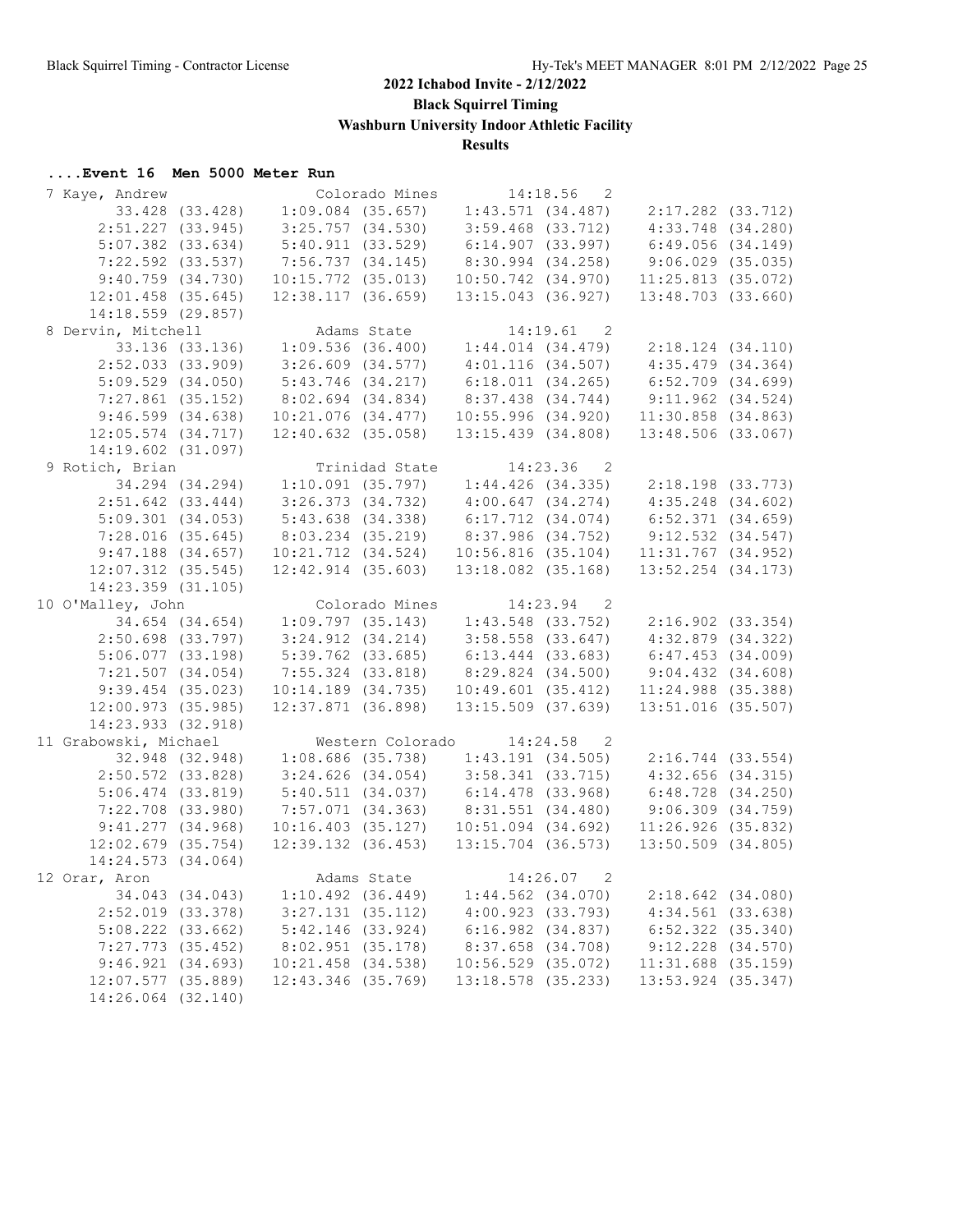**Black Squirrel Timing**

**Washburn University Indoor Athletic Facility**

**Results**

| 13 Cathcart, Chris     |                       |                        | Colorado Mines   |                        | 14:27.82<br>2              |                       |  |
|------------------------|-----------------------|------------------------|------------------|------------------------|----------------------------|-----------------------|--|
|                        | 33.234 (33.234)       |                        | 1:08.897(35.663) | $1:43.407$ $(34.510)$  |                            | 2:17.053(33.647)      |  |
|                        | $2:50.898$ (33.845)   | $3:25.134$ (34.237)    |                  | $3:58.757$ (33.623)    |                            | $4:33.067$ $(34.310)$ |  |
|                        | 5:06.333(33.267)      | $5:39.972$ $(33.639)$  |                  | 6:13.673(33.702)       |                            | $6:47.692$ $(34.019)$ |  |
|                        | 7:21.716(34.024)      | 7:55.767 (34.052)      |                  | 8:30.791 (35.024)      |                            | 9:05.777(34.987)      |  |
|                        | 9:40.549(34.773)      | $10:15.962$ $(35.413)$ |                  | $10:51.348$ (35.387)   |                            | $11:27.746$ (36.398)  |  |
| $12:04.654$ (36.909)   |                       | $12:42.193$ (37.539)   |                  | 13:18.879 (36.687)     |                            | 13:54.992 (36.113)    |  |
| 14:27.819 (32.828)     |                       |                        |                  |                        |                            |                       |  |
| 14 Schmidt, Robbie     |                       |                        | Fort Hays St.    |                        | 14:33.84<br>$\overline{1}$ |                       |  |
|                        | 35.718 (35.718)       | $1:12.364$ (36.647)    |                  | 1:46.818(34.454)       |                            | 2:20.453(33.635)      |  |
|                        | $2:54.314$ (33.862)   | $3:28.808$ $(34.494)$  |                  | $4:03.368$ $(34.560)$  |                            | $4:37.636$ $(34.269)$ |  |
|                        |                       |                        |                  |                        |                            |                       |  |
|                        | 5:12.049(34.413)      | 5:46.305(34.257)       |                  | 6:20.541(34.237)       |                            | 6:54.535(33.994)      |  |
|                        | $7:29.066$ $(34.532)$ | 8:03.310(34.244)       |                  | 8:37.644 (34.334)      |                            | 9:11.805(34.162)      |  |
|                        | $9:46.879$ (35.074)   | $10:22.445$ (35.567)   |                  | 10:58.245(35.800)      |                            | $11:34.101$ (35.857)  |  |
| $12:10.096$ (35.995)   |                       | $12:46.041$ (35.945)   |                  | 13:22.311 (36.270)     |                            | $13:58.695$ (36.384)  |  |
| 14:33.839 (35.144)     |                       |                        |                  |                        |                            |                       |  |
| 15 Flowers, Ben        |                       |                        | Wichita State    |                        | 14:42.64<br>$\overline{1}$ |                       |  |
|                        | 35.853 (35.853)       | $1:13.283$ (37.430)    |                  | $1:47.566$ $(34.284)$  |                            | $2:22.393$ $(34.827)$ |  |
|                        | $2:57.238$ $(34.845)$ | $3:32.191$ $(34.954)$  |                  | 4:07.413(35.222)       |                            | 4:42.430(35.018)      |  |
|                        | $5:17.381$ (34.952)   | $5:52.629$ $(35.248)$  |                  | 6:28.316(35.688)       |                            | $7:03.984$ $(35.668)$ |  |
|                        | $7:39.593$ $(35.609)$ | $8:15.558$ (35.965)    |                  | 8:51.410 (35.853)      |                            | $9:27.253$ (35.843)   |  |
| $10:03.308$ (36.055)   |                       | $10:38.773$ $(35.465)$ |                  | $11:14.483$ $(35.710)$ |                            | $11:50.051$ (35.569)  |  |
| $12:25.576$ (35.525)   |                       | 13:01.468 (35.892)     |                  | 13:36.416 (34.949)     |                            | 14:11.040 (34.624)    |  |
| 14:42.634 (31.594)     |                       |                        |                  |                        |                            |                       |  |
| 16 Kibet, David        |                       | Washburn               |                  |                        | 14:43.42 1                 |                       |  |
|                        | 35.266 (35.266)       | $1:09.604$ $(34.338)$  |                  | 1:43.950(34.347)       |                            | 2:18.938(34.988)      |  |
|                        | $2:54.338$ $(35.400)$ | $3:29.078$ $(34.740)$  |                  | 4:03.619(34.542)       |                            | $4:37.908$ $(34.289)$ |  |
|                        | 5:12.270(34.363)      | 5:46.800(34.530)       |                  | $6:21.941$ $(35.142)$  |                            | $6:57.970$ $(36.029)$ |  |
|                        | $7:34.374$ $(36.404)$ | 8:10.940(36.567)       |                  | 8:47.250(36.310)       |                            | $9:23.671$ (36.422)   |  |
| 10:00.013(36.342)      |                       | $10:36.303$ (36.290)   |                  | 11:12.513(36.210)      |                            | 11:48.780 (36.268)    |  |
| 12:24.786 (36.007)     |                       | 13:01.223 (36.437)     |                  | $13:37.325$ (36.103)   |                            | 14:11.926 (34.602)    |  |
|                        |                       |                        |                  |                        |                            |                       |  |
| 14:43.418 (31.492)     |                       |                        |                  |                        |                            |                       |  |
| 17 Shaw, Alex          |                       |                        | Colorado Mines   |                        | $14:44.44$ 1               |                       |  |
|                        | 35.540 (35.540)       | $1:12.466$ (36.927)    |                  | $1:48.044$ (35.578)    |                            | $2:23.228$ (35.184)   |  |
|                        | $2:57.911$ (34.684)   | 3:32.845(34.934)       |                  | $4:08.259$ $(35.414)$  |                            | $4:43.589$ $(35.330)$ |  |
|                        | $5:19.129$ $(35.540)$ | 5:55.040(35.912)       |                  | 6:30.480(35.440)       |                            | 7:05.980(35.500)      |  |
|                        | $7:41.909$ (35.929)   | 8:17.631(35.723)       |                  | 8:53.249 (35.618)      |                            | 9:28.750(35.502)      |  |
| 10:03.700 (34.950)     |                       | $10:39.578$ (35.878)   |                  | $11:15.066$ (35.489)   |                            | $11:50.403$ (35.337)  |  |
| 12:26.088 (35.685)     |                       | 13:01.730 (35.643)     |                  | 13:36.155(34.425)      |                            | 14:10.886 (34.732)    |  |
| 14:44.433 (33.547)     |                       |                        |                  |                        |                            |                       |  |
| 18 Bonenberger, Max    |                       |                        | Colorado Mines   |                        | 14:47.16<br>$\overline{1}$ |                       |  |
|                        | $35.695$ (35.695)     |                        | 1:12.715(37.020) | $1:48.241$ (35.527)    |                            | $2:23.715$ (35.474)   |  |
|                        | $2:58.365$ (34.650)   | $3:33.335$ $(34.970)$  |                  | $4:08.691$ $(35.357)$  |                            | $4:44.013$ (35.322)   |  |
|                        | 5:18.938(34.925)      | 5:54.680(35.743)       |                  | $6:30.189$ $(35.509)$  |                            | 7:05.660(35.472)      |  |
|                        | $7:41.584$ (35.924)   | 8:17.345(35.762)       |                  | $8:52.959$ (35.614)    |                            | 9:28.553(35.594)      |  |
| $10:04.063$ $(35.510)$ |                       | 10:39.890(35.828)      |                  | $11:15.446$ (35.557)   |                            | 11:50.810(35.364)     |  |
| 12:26.536 (35.727)     |                       | 13:02.990(36.454)      |                  | 13:39.763 (36.773)     |                            | 14:15.114 (35.352)    |  |
| 14:47.154 (32.040)     |                       |                        |                  |                        |                            |                       |  |
|                        |                       |                        |                  |                        |                            |                       |  |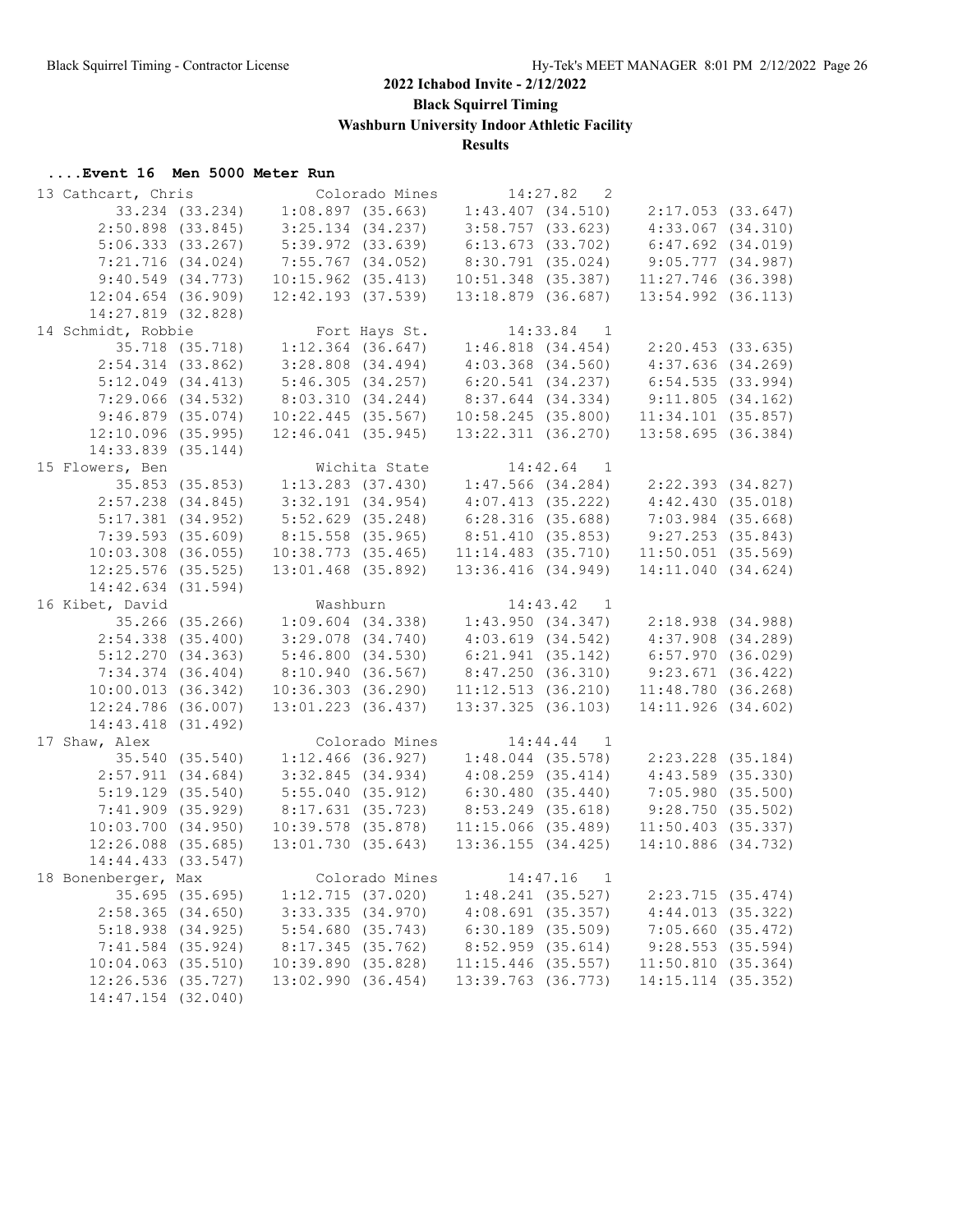**Black Squirrel Timing**

**Washburn University Indoor Athletic Facility**

**Results**

| 19 Brown, Rylan        |                 |                       | Unattached |                                                                            | $14:51.97$ 1 |                                                                           |  |
|------------------------|-----------------|-----------------------|------------|----------------------------------------------------------------------------|--------------|---------------------------------------------------------------------------|--|
| 35.996 (35.996)        |                 |                       |            |                                                                            |              | $1:13.279$ (37.283) $1:48.409$ (35.130) $2:24.035$ (35.627)               |  |
| $2:59.106$ (35.072)    |                 | 3:33.715(34.609)      |            | 4:08.923(35.208)                                                           |              | $4:44.186$ (35.264)                                                       |  |
| $5:19.488$ (35.302)    |                 | $5:55.245$ (35.758)   |            | 6:30.743(35.498)                                                           |              | $7:06.294$ (35.552)                                                       |  |
| 7:42.133 (35.839)      |                 | 8:17.884 (35.752)     |            | 8:53.483 (35.599)                                                          |              | $9:29.021$ (35.539)                                                       |  |
| $10:04.386$ (35.365)   |                 | 10:40.200(35.814)     |            | 11:15.835(35.635)                                                          |              | $11:51.959$ (36.124)                                                      |  |
| 12:28.130(36.172)      |                 | 13:04.226 (36.097)    |            | $13:40.778$ (36.552)                                                       |              | $14:17.099$ (36.322)                                                      |  |
| 14:51.961 (34.863)     |                 |                       |            |                                                                            |              |                                                                           |  |
| 20 Lueders, Sam        |                 |                       |            | Nebraska-Kearney 14:52.38 1                                                |              |                                                                           |  |
|                        | 35.661 (35.661) |                       |            |                                                                            |              | 2:23.593 (35.530)                                                         |  |
| $2:59.403$ (35.810)    |                 |                       |            | 1:12.808 (37.147) 1:48.063 (35.255)<br>3:34.685 (35.283) 4:10.159 (35.474) |              | $4:45.634$ (35.475)                                                       |  |
| 5:20.441(34.808)       |                 |                       |            | $5:55.518$ (35.077) 6:31.016 (35.499)                                      |              | 7:06.723 (35.707)                                                         |  |
| 7:42.413(35.690)       |                 |                       |            | 8:18.253 (35.840) 8:53.801 (35.549)                                        |              | 9:29.399 (35.598)                                                         |  |
| $10:05.125$ (35.727)   |                 |                       |            | $10:40.491$ (35.367) $11:16.261$ (35.770)                                  |              | 11:52.190(35.929)                                                         |  |
|                        |                 |                       |            |                                                                            |              |                                                                           |  |
| 12:28.421(36.232)      |                 |                       |            | $13:04.484$ (36.063) $13:40.989$ (36.505)                                  |              | 14:16.858 (35.869)                                                        |  |
| $14:52.374$ (35.517)   |                 |                       |            |                                                                            |              |                                                                           |  |
| 21 Ozee, Jared         |                 |                       |            | Missouri Southern 15:00.80 2                                               |              |                                                                           |  |
|                        |                 |                       |            |                                                                            |              | 33.971 (33.971) 1:09.951 (35.980) 1:44.304 (34.354) 2:18.497 (34.193)     |  |
| $2:52.131$ (33.634)    |                 |                       |            | $3:26.812$ (34.682) $4:00.949$ (34.138)                                    |              | 4:34.956 (34.007)                                                         |  |
| 5:09.011(34.055)       |                 |                       |            | $5:43.533$ (34.523) 6:18.389 (34.857)                                      |              | $6:53.952$ (35.563)                                                       |  |
| 7:30.372 (36.420)      |                 |                       |            | 8:07.583 (37.212) 8:44.958 (37.375)                                        |              | 9:21.723 (36.765)                                                         |  |
| 9:59.211(37.488)       |                 |                       |            |                                                                            |              | $10:36.587\ (37.377)\qquad 11:13.988\ (37.402)\qquad 11:52.176\ (38.188)$ |  |
| 12:30.941 (38.765)     |                 | 13:10.122 (39.182)    |            | 13:49.432 (39.310)                                                         |              | $14:26.657$ (37.225)                                                      |  |
| 15:00.791(34.134)      |                 |                       |            |                                                                            |              |                                                                           |  |
| 22 Young, Will         |                 |                       |            | Uc-Colorado Springs 15:00.86 1                                             |              |                                                                           |  |
| 35.958 (35.958)        |                 |                       |            |                                                                            |              | $1:13.735$ (37.778) $1:49.254$ (35.519) $2:25.115$ (35.862)               |  |
| $3:00.516$ (35.402)    |                 |                       |            | $3:36.155$ (35.639) $4:11.788$ (35.633)                                    |              | $4:47.128$ $(35.340)$                                                     |  |
| $5:23.226$ (36.099)    |                 |                       |            |                                                                            |              |                                                                           |  |
| 7:46.074(36.113)       |                 |                       |            |                                                                            |              |                                                                           |  |
| $10:12.271$ (36.759)   |                 |                       |            | $10:48.921$ (36.650) $11:25.659$ (36.738)                                  |              | $12:02.876$ (37.218)                                                      |  |
| 12:39.413(36.537)      |                 | 13:15.819 (36.407)    |            | 13:52.685 (36.867)                                                         |              | 14:28.456 (35.772)                                                        |  |
| 15:00.853 (32.397)     |                 |                       |            |                                                                            |              |                                                                           |  |
| 23 Pfizenmaier, Jaret  |                 | Fort Hays St.         |            |                                                                            | $15:07.51$ 1 |                                                                           |  |
|                        |                 |                       |            | 35.920 (35.920) 1:13.934 (38.014) 1:49.584 (35.650)                        |              | 2:25.373 (35.789)                                                         |  |
| 3:00.815(35.443)       |                 | $3:36.199$ $(35.384)$ |            | $4:11.944$ (35.745)                                                        |              | $4:47.889$ $(35.945)$                                                     |  |
| $5:23.724$ (35.835)    |                 | $5:59.903$ (36.179)   |            | 6:35.905(36.003)                                                           |              | 7:12.488 (36.583)                                                         |  |
| 7:48.540(36.053)       |                 | 8:24.713(36.173)      |            | 9:01.375(36.663)                                                           |              | 9:37.878 (36.503)                                                         |  |
| $10:15.565$ (37.688)   |                 | $10:52.949$ (37.384)  |            | $11:30.499$ $(37.550)$                                                     |              | $12:08.334$ (37.835)                                                      |  |
| $12:46.033$ $(37.699)$ |                 | $13:23.694$ (37.662)  |            | 14:00.768 (37.074)                                                         |              | 14:36.499 (35.732)                                                        |  |
| $15:07.501$ (31.003)   |                 |                       |            |                                                                            |              |                                                                           |  |
| 24 Hielkema, Spencer   |                 |                       |            | Siu Edwardsville 15:08.04                                                  | 1            |                                                                           |  |
|                        |                 |                       |            |                                                                            |              |                                                                           |  |
|                        | 35.776 (35.776) | 1:13.013 (37.237)     |            | 1:48.499 (35.487)                                                          |              | 2:24.413(35.914)                                                          |  |
| $2:59.554$ (35.142)    |                 | $3:34.924$ $(35.370)$ |            | 4:10.339(35.415)                                                           |              | $4:46.071$ (35.733)                                                       |  |
| $5:21.718$ $(35.647)$  |                 | $5:57.489$ (35.772)   |            | $6:33.954$ $(36.465)$                                                      |              | $7:09.548$ (35.594)                                                       |  |
| $7:45.851$ (36.304)    |                 | 8:22.454 (36.603)     |            | 8:59.528 (37.074)                                                          |              | $9:36.594$ (37.067)                                                       |  |
| 10:14.125 (37.532)     |                 | 10:50.530(36.405)     |            | $11:27.401$ (36.872)                                                       |              | $12:04.301$ (36.900)                                                      |  |
| 12:41.629 (37.328)     |                 | 13:19.195 (37.567)    |            | 13:56.859 (37.664)                                                         |              | 14:33.884 (37.025)                                                        |  |
| 15:08.033 (34.149)     |                 |                       |            |                                                                            |              |                                                                           |  |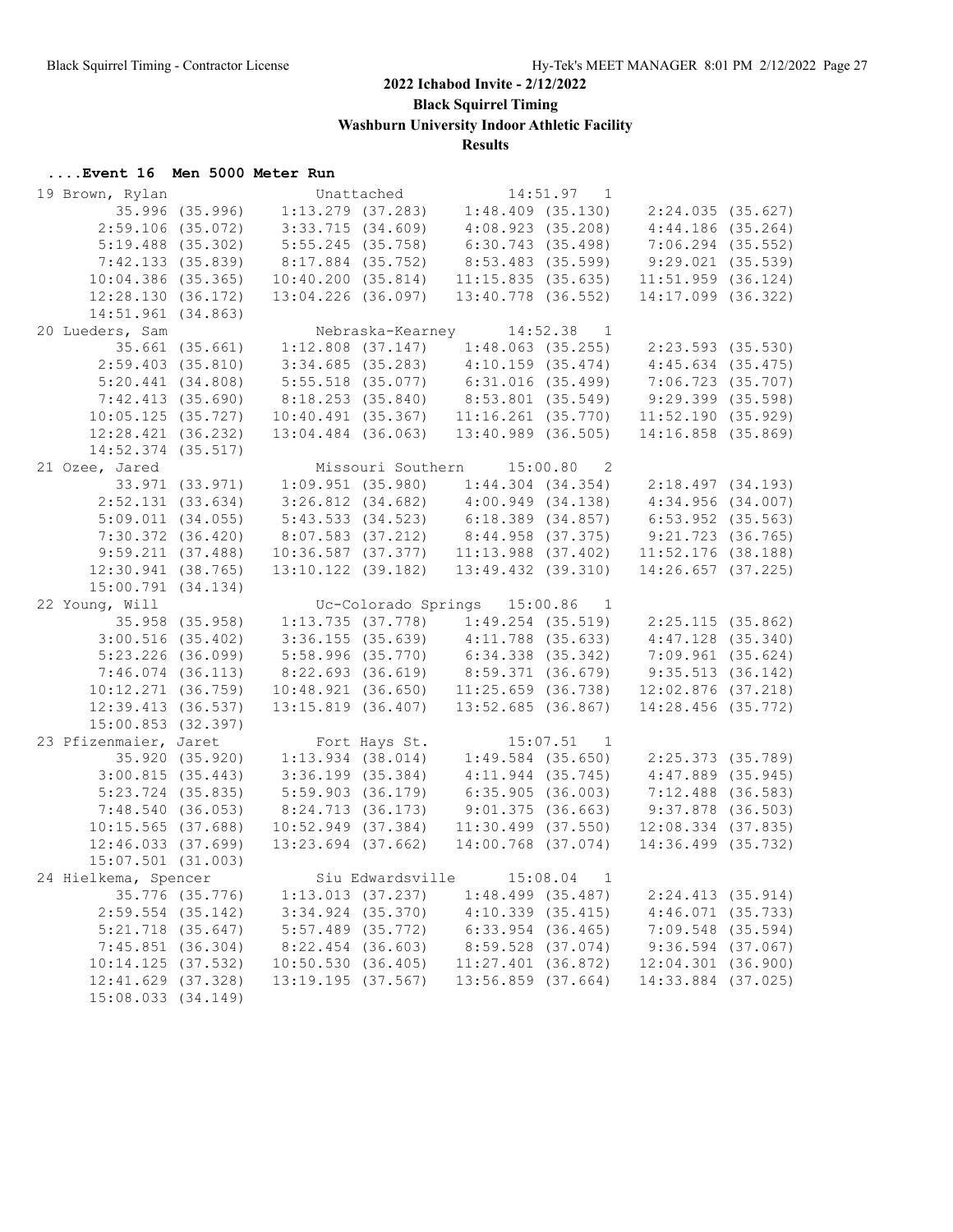**Black Squirrel Timing**

**Washburn University Indoor Athletic Facility**

**Results**

| 25 Baca, Jarred        |                 |                                                             | Trinidad State | $15:12.03$ 1                              |                |                       |  |
|------------------------|-----------------|-------------------------------------------------------------|----------------|-------------------------------------------|----------------|-----------------------|--|
|                        | 36.134 (36.134) | $1:13.149$ (37.015)                                         |                | $1:48.669$ (35.520)                       |                | 2:24.591 (35.923)     |  |
| 2:59.915(35.324)       |                 | $3:35.523$ (35.608)                                         |                | 4:10.931(35.409)                          |                | $4:46.499$ $(35.568)$ |  |
| 5:22.936(36.438)       |                 | $5:59.254$ (36.318)                                         |                | $6:35.444$ (36.190)                       |                | $7:12.049$ (36.605)   |  |
| 7:47.679 (35.630)      |                 | 8:23.759 (36.080)                                           |                | 9:01.191(37.433)                          |                | 9:38.206(37.015)      |  |
| 10:14.851(36.645)      |                 | $10:51.388$ (36.537)                                        |                | $11:29.198$ $(37.810)$                    |                | 12:07.390(38.193)     |  |
| 12:45.450(38.060)      |                 | 13:22.963 (37.513)                                          |                | $13:59.519$ (36.557)                      |                | 14:34.354 (34.835)    |  |
| 15:12.030(37.677)      |                 |                                                             |                |                                           |                |                       |  |
| 26 Fisher, Ethan       |                 |                                                             |                | Fort Hays St. 15:13.57 1                  |                |                       |  |
|                        | 36.376 (36.376) | 1:14.110 (37.734) 1:49.684 (35.574)                         |                |                                           |                | 2:25.411 (35.728)     |  |
| $3:00.686$ (35.275)    |                 | 3:35.925(35.239)                                            |                | $4:11.506$ (35.582)                       |                | 4:47.430(35.924)      |  |
| $5:23.374$ (35.944)    |                 | $5:59.585$ (36.212)                                         |                | $6:35.569$ (35.984)                       |                | $7:11.739$ (36.170)   |  |
| $7:47.051$ (35.313)    |                 | 8:22.976 (35.925)                                           |                | 8:59.739 (36.763)                         |                | 9:36.896(37.158)      |  |
| $10:14.474$ (37.578)   |                 | 10:51.849 (37.375)                                          |                | 11:29.906(38.058)                         |                | $12:07.770$ (37.864)  |  |
| $12:45.761$ (37.992)   |                 | 13:23.498 (37.737)                                          |                | 14:01.220 (37.723)                        |                | 14:38.660 (37.440)    |  |
| 15:13.564 (34.904)     |                 |                                                             |                |                                           |                |                       |  |
| 27 Edwards, Immanuel   |                 |                                                             |                |                                           |                |                       |  |
|                        |                 | $1:12.149$ (36.750) $1:47.780$ (35.632)                     |                | Unattached 15:15.15 1                     |                |                       |  |
|                        | 35.399 (35.399) |                                                             |                |                                           |                | $2:23.353$ (35.573)   |  |
| $2:59.071$ (35.719)    |                 | $3:34.303$ $(35.232)$                                       |                | $4:09.936$ (35.634)                       |                | 4:45.810(35.874)      |  |
| $5:21.331$ $(35.522)$  |                 | $5:57.181$ (35.850)                                         |                | $6:33.643$ (36.462)                       |                | $7:09.205$ (35.563)   |  |
| $7:45.506$ (36.302)    |                 | $8:22.081$ (36.575)                                         |                | 8:59.168 (37.087)                         |                | $9:36.323$ (37.155)   |  |
| $10:13.868$ (37.545)   |                 | $10:51.479$ (37.612)                                        |                | $11:29.458$ (37.979)                      |                | 12:07.439 (37.982)    |  |
| $12:45.383$ $(37.944)$ |                 | 13:23.259 (37.877)                                          |                | $14:01.709$ $(38.450)$                    |                | 14:39.333 (37.624)    |  |
| 15:15.148 (35.815)     |                 |                                                             |                |                                           |                |                       |  |
| 28 Diaz, Jaime         |                 |                                                             | Emporia St.    |                                           | $15:35.41$ 1   |                       |  |
|                        | 35.879 (35.879) | $1:13.458$ (37.579) $1:48.966$ (35.509) $2:24.324$ (35.358) |                |                                           |                |                       |  |
| $2:59.675$ (35.352)    |                 | $3:35.213$ (35.538)                                         |                | $4:10.598$ (35.385)                       |                | 4:46.736(36.139)      |  |
| $5:23.069$ (36.333)    |                 | 5:59.390 (36.322)                                           |                | 6:36.101(36.712)                          |                | $7:13.165$ (37.064)   |  |
| $7:50.519$ (37.354)    |                 | 8:28.325 (37.807)                                           |                | $9:06.886$ (38.562)                       |                | 9:45.920(39.034)      |  |
| 10:25.135(39.215)      |                 | $11:04.364$ (39.229)                                        |                | $11:44.293$ (39.929)                      |                | $12:24.225$ (39.933)  |  |
| $13:03.859$ (39.634)   |                 | $13:43.109$ (39.250)                                        |                | 14:22.611(39.503)                         |                | 15:00.794 (38.183)    |  |
| $15:35.405$ (34.612)   |                 |                                                             |                |                                           |                |                       |  |
| 29 Masco, Ty           |                 |                                                             |                | Nebraska-Kearney 15:36.01                 | $\overline{1}$ |                       |  |
|                        | 36.156 (36.156) |                                                             |                | $1:13.963$ (37.807) $1:50.051$ (36.089)   |                | 2:26.173(36.122)      |  |
| $3:02.008$ (35.835)    |                 |                                                             |                | $3:38.123$ (36.115) $4:14.364$ (36.242)   |                | 4:50.913(36.549)      |  |
| $5:27.294$ (36.382)    |                 | $6:04.381$ (37.088)                                         |                | 6:41.289 (36.908)                         |                | $7:18.909$ $(37.620)$ |  |
| $7:56.503$ (37.594)    |                 | $8:34.253$ (37.750) 9:12.415 (38.163)                       |                |                                           |                | 9:50.515(38.100)      |  |
| $10:29.059$ $(38.544)$ |                 |                                                             |                | $11:07.883$ (38.824) $11:46.725$ (38.843) |                | $12:25.829$ (39.104)  |  |
| $13:04.285$ (38.457)   |                 |                                                             |                | 13:42.365 (38.080) 14:20.921 (38.557)     |                | 14:59.503 (38.582)    |  |
| 15:36.005 (36.503)     |                 |                                                             |                |                                           |                |                       |  |
|                        |                 |                                                             |                | Southwest Baptist 15:49.88 1              |                |                       |  |
| 30 Maxville, Trevor    |                 |                                                             |                |                                           |                |                       |  |
|                        | 36.031 (36.031) | $1:13.514$ (37.483)                                         |                | 1:48.933(35.419)                          |                | $2:24.869$ (35.937)   |  |
| 2:59.961 (35.093)      |                 | $3:35.769$ (35.808)                                         |                | 4:11.371(35.603)                          |                | 4:47.480(36.109)      |  |
| 5:24.613(37.133)       |                 | $6:02.914$ $(38.302)$                                       |                | 6:41.169 (38.255)                         |                | $7:19.476$ (38.308)   |  |
| 7:58.671(39.195)       |                 | 8:38.320 (39.649)                                           |                | 9:18.179(39.859)                          |                | 9:57.313(39.134)      |  |
| 10:36.999 (39.687)     |                 | 11:16.400(39.402)                                           |                | $11:55.958$ (39.558)                      |                | 12:36.231 (40.274)    |  |
| 13:16.448 (40.217)     |                 | 13:56.321 (39.874)                                          |                | 14:36.055 (39.734)                        |                | 15:13.795 (37.740)    |  |
| 15:49.873 (36.078)     |                 |                                                             |                |                                           |                |                       |  |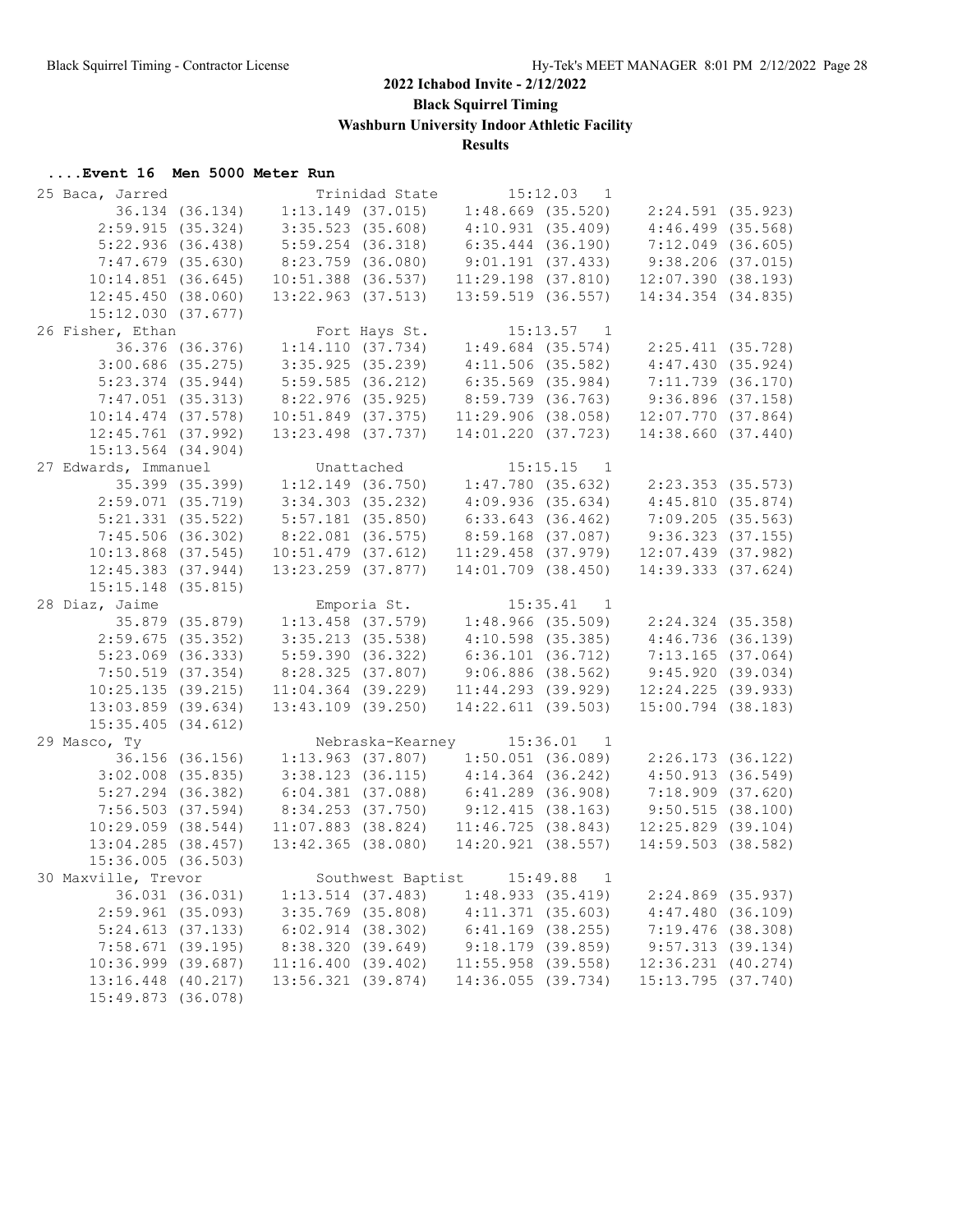**Black Squirrel Timing**

**Washburn University Indoor Athletic Facility**

## **Results**

#### **....Event 16 Men 5000 Meter Run**

| 31 Bowling, Peter                               |                        |                        | Southwest Baptist 16:04.94 1                                |       |                                                                         |  |
|-------------------------------------------------|------------------------|------------------------|-------------------------------------------------------------|-------|-------------------------------------------------------------------------|--|
|                                                 |                        |                        |                                                             |       | 2:25.591 (35.573)                                                       |  |
|                                                 | $3:01.153$ (35.562)    |                        | 3:36.615 (35.463)  4:12.895 (36.280)                        |       | 4:49.603(36.708)                                                        |  |
|                                                 |                        |                        |                                                             |       | 5:27.349 (37.747) 6:05.050 (37.702) 6:44.215 (39.165) 7:24.245 (40.030) |  |
|                                                 |                        |                        | $8:03.030$ (38.785) $8:43.149$ (40.119) $9:24.099$ (40.950) |       | 10:04.275(40.177)                                                       |  |
|                                                 | 10:41.470 (37.195)     | $11:23.049$ $(41.579)$ | $12:04.705$ $(41.657)$                                      |       | $12:44.879$ $(40.174)$                                                  |  |
|                                                 | $13:25.944$ $(41.065)$ | 14:06.660 (40.717)     | 14:45.181 (38.522)                                          |       | 15:25.079 (39.898)                                                      |  |
| 16:04.936 (39.858)                              |                        |                        |                                                             |       |                                                                         |  |
| -- Moore, Willie <b>Elmwood Athletics</b> DNF 2 |                        |                        |                                                             |       |                                                                         |  |
|                                                 |                        |                        |                                                             |       | $2:16.152$ (33.167)                                                     |  |
| 2:49.796 (33.644)                               |                        |                        | $3:23.814$ (34.019) $3:57.691$ (33.877)                     |       | $4:31.838$ $(34.148)$                                                   |  |
|                                                 | 5:04.904(33.067)       |                        | $5:38.694$ (33.790) $6:12.541$ (33.847)                     |       | $6:46.572$ $(34.032)$                                                   |  |
|                                                 | 7:20.137(33.565)       | 7:54.274 (34.138)      | 8:28.932(34.658)                                            |       |                                                                         |  |
| -- Mettler, Matthew                             |                        | Colorado Mines         |                                                             | DNF 2 |                                                                         |  |
|                                                 | 32.643 (32.643)        | $1:07.717$ (35.074)    | $1:41.984$ (34.268)                                         |       | $2:15.328$ $(33.344)$                                                   |  |
|                                                 | $2:48.889$ (33.562)    |                        |                                                             |       |                                                                         |  |
| -- Davis, Nathan                                |                        | Colorado Mines         | DNF 2                                                       |       |                                                                         |  |
| 32.841 (32.841)                                 |                        |                        | $1:08.001$ (35.160) $1:42.368$ (34.368)                     |       | $2:15.502$ (33.134)                                                     |  |
|                                                 | 2:49.098 (33.597)      | 3:22.927 (33.829)      | 3:56.946 (34.019)                                           |       | 4:31.006(34.060)                                                        |  |
| -- Graff, Evan                                  |                        |                        | Uc-Colorado Springs DNF 2                                   |       |                                                                         |  |
| 34.554 (34.554)                                 |                        |                        | $1:09.666$ (35.112) $1:43.203$ (33.538)                     |       | $2:15.983$ (32.780)                                                     |  |
| 2:49.597 (33.614)                               |                        |                        | $3:23.561$ (33.964) $3:57.454$ (33.894)                     |       | $4:31.578$ $(34.124)$                                                   |  |
|                                                 | $5:04.666$ (33.088)    |                        | $5:38.483$ (33.818) $6:12.276$ (33.793)                     |       | $6:46.318$ $(34.043)$                                                   |  |
| -- Harden, Gavin                                |                        |                        | Uc-Colorado Springs DNF 2                                   |       |                                                                         |  |
|                                                 |                        |                        |                                                             |       | 2:15.677(32.935)                                                        |  |
|                                                 | 2:49.352(33.675)       |                        | $3:23.308$ (33.957) $3:57.209$ (33.902)                     |       | $4:31.316$ (34.107)                                                     |  |
|                                                 | $5:04.441$ $(33.125)$  |                        | $5:38.213$ (33.773) 6:12.673 (34.460)                       |       |                                                                         |  |
|                                                 |                        |                        |                                                             |       |                                                                         |  |

#### **Event 17 Women 60 Meter Hurdles**

**8 Advance: Top 1 Each Heat plus Next 5 Best Times**

| ___<br>____ |               |  |     |  |  |  | ____ |
|-------------|---------------|--|-----|--|--|--|------|
|             | $N\cap$<br>ΔΔ |  | . . |  |  |  |      |

| Facility: F 8.01 2022<br>Meet: M 8.65 2021<br>Name |  | Christina Clemons, Adidas<br>Claire Luallen, Missouri Souther<br>Year School Prelims H# |                      |
|----------------------------------------------------|--|-----------------------------------------------------------------------------------------|----------------------|
| Preliminaries                                      |  |                                                                                         |                      |
| 1 Moreni, Missy                                    |  | Uc-Colorado Springs                                                                     | 8.840 3              |
| 2 Valadez, Terra                                   |  | Uc-Colorado Springs                                                                     | $9.02Q$ 1            |
| 3 Klipstein, Abby                                  |  | Unattached                                                                              | 9.0902               |
| 4 Somerville, Paris                                |  | Siu Edwardsville                                                                        | $9.14q$ 3            |
| 5 Remsberg, Maggie                                 |  | Uc-Colorado Springs                                                                     | 9.15 $q$ 2           |
| 6 McKenzie, Lisha                                  |  | Park U.                                                                                 | $9.17q$ 3            |
| 7 Waters, Lizzie                                   |  | Uc-Colorado Springs                                                                     | $9.20q$ 3            |
| 8 Sullivan, Savannah                               |  | Siu Edwardsville                                                                        | $9.36q$ 1            |
| 9 Kunkler, Elysia                                  |  | Fort Hays St.                                                                           | 9.41<br>2            |
| 10 Osborn, Jade                                    |  | Baker                                                                                   | 2<br>9.47            |
| 11 Carroll, Alexis                                 |  | Uc-Colorado Springs                                                                     | $9.52 \quad 1$       |
| 12 Brown, Kennede                                  |  | Colorado Mines                                                                          | 9.56 2               |
| 13 Ray, Kylie                                      |  | Washburn                                                                                | 9.58 3               |
| 14 Gleason, Rylee                                  |  | Fort Hays St.                                                                           | $9.59$ 1             |
| 15 Grasser, Taylor                                 |  | Washburn                                                                                | 9.85<br>$\mathbf{1}$ |
| 16 Williams, Hadley                                |  | Fort Hays St.                                                                           | 9.87<br>2            |
| 17 Simmons, Lily                                   |  | Southwest Baptist                                                                       | 3<br>9.98            |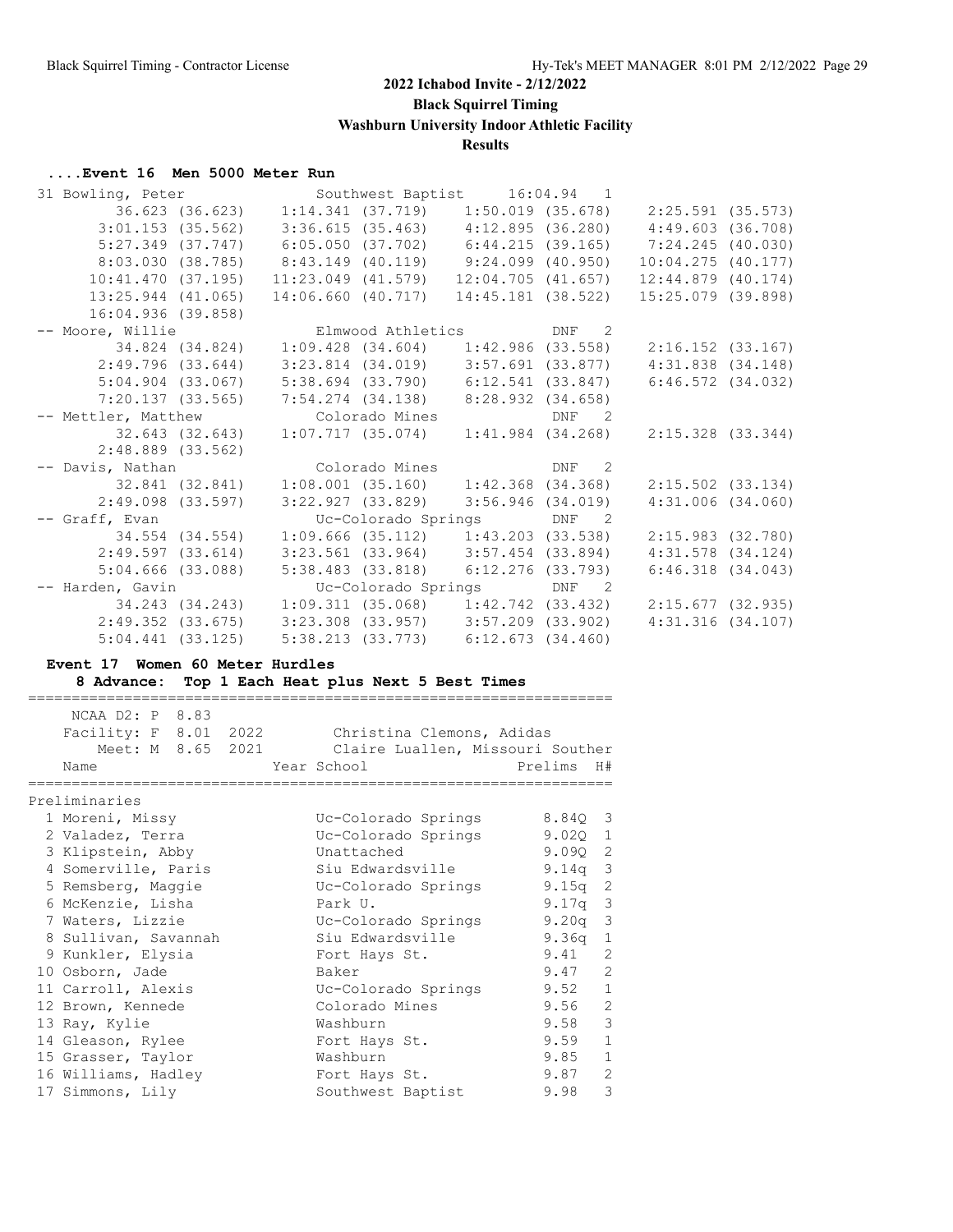## **....Event 17 Women 60 Meter Hurdles**

| 18 Moore, Gabrielle | St. Mary      | 10.18 2 |
|---------------------|---------------|---------|
| 19 Dusselier, Ellie | Fort Hays St. | 10.36 1 |
| 20 DuTeil, Jane     | St. Mary      | 10.61 2 |
| 21 Colson, Samantha | St. Mary      | 10.65 3 |

#### **Event 17 Women 60 Meter Hurdles**

================================================================

|        | $NCAA$ $D2: P$<br>Facility: F<br>Meet: M 8.65 | 8.83<br>8.01 | 2022<br>2021 | Christina Clemons, Adidas<br>Claire Luallen, Missouri Sout |        |
|--------|-----------------------------------------------|--------------|--------------|------------------------------------------------------------|--------|
|        | Name                                          |              |              | Year School                                                | Finals |
| Finals |                                               |              |              |                                                            |        |
|        | 1 Moreni, Missy                               |              |              | Uc-Colorado Springs                                        | 8.61M  |
|        | 2 Valadez, Terra                              |              |              | Uc-Colorado Springs                                        | 9.05   |
|        | 3 Waters, Lizzie                              |              |              | Uc-Colorado Springs                                        | 9.12   |
|        | 4 McKenzie, Lisha                             |              |              | Park U.                                                    | 9.14   |
|        | 5 Klipstein, Abby                             |              |              | Unattached                                                 | 9.15   |
|        | 6 Remsberg, Maggie                            |              |              | Uc-Colorado Springs                                        | 9.18   |
|        | 7 Sullivan, Savannah                          |              |              | Siu Edwardsville                                           | 9.39   |
|        | -- Somerville, Paris                          |              |              | Siu Edwardsville                                           | DNF    |

#### **Event 18 Men 60 Meter Hurdles**

**8 Advance: Top 1 Each Heat plus Next 5 Best Times**

===================================================================

| NCAA D2: P 8.23       |  |                                                     |      |                |                |  |
|-----------------------|--|-----------------------------------------------------|------|----------------|----------------|--|
|                       |  | Facility: F 7.79 2021 Brithton Senior, South Dakota |      |                |                |  |
|                       |  | Meet: M 8.06 2021 Dorian Andrews, TAMU-Commerce     |      |                |                |  |
| Name                  |  |                                                     |      |                |                |  |
|                       |  |                                                     |      |                |                |  |
| Preliminaries         |  |                                                     |      |                |                |  |
| 1 Henry, Romain       |  | Washburn                                            |      | P 8.150 3      |                |  |
| 2 Delate, Everett     |  | Colorado Mines P 8.180 2                            |      |                |                |  |
| 3 Hudnall, Chris      |  | Uc-Colorado Springs 8.31Q 1                         |      |                |                |  |
| 4 Mack, Kevyere       |  | Siu Edwardsville 8.40q 1 8.394                      |      |                |                |  |
| 5 Moore, Justin       |  | Baker                                               |      | 8.40g 2 8.395  |                |  |
| 6 Stock, Logan        |  | Washburn                                            |      | $8.42q$ 3      |                |  |
| 7 Bertrand, Lane      |  | Nebraska-Kearney                                    |      | $8.49q$ 3      |                |  |
| 8 Skinner, Jacob      |  | Tabor                                               |      | $8.55q$ 2      |                |  |
| 9 Hancock, Bladen     |  | Southwest Baptist 8.83 1                            |      |                |                |  |
| 10 McIntyre, James    |  | Hardin-Simmons 8.87 1                               |      |                |                |  |
| 11 Morstorf, Chase    |  | St. Mary                                            |      | 9.10           | 2              |  |
| 12 Nelson, Skyler     |  | Nebraska-Kearney                                    | 9.15 |                | $\mathcal{S}$  |  |
| 13 Milam, Travarus    |  | St. Mary                                            |      | 9.18           | $\overline{c}$ |  |
| 14 Hernandez, David   |  | St. Mary                                            |      | $9.32 \quad 1$ |                |  |
| 15 Shade, Josh        |  | St. Mary                                            |      | 9.49           | 2              |  |
| 16 Wiltshire, Malcolm |  | Fort Hays St.                                       |      | 9.57           | $\mathbf{1}$   |  |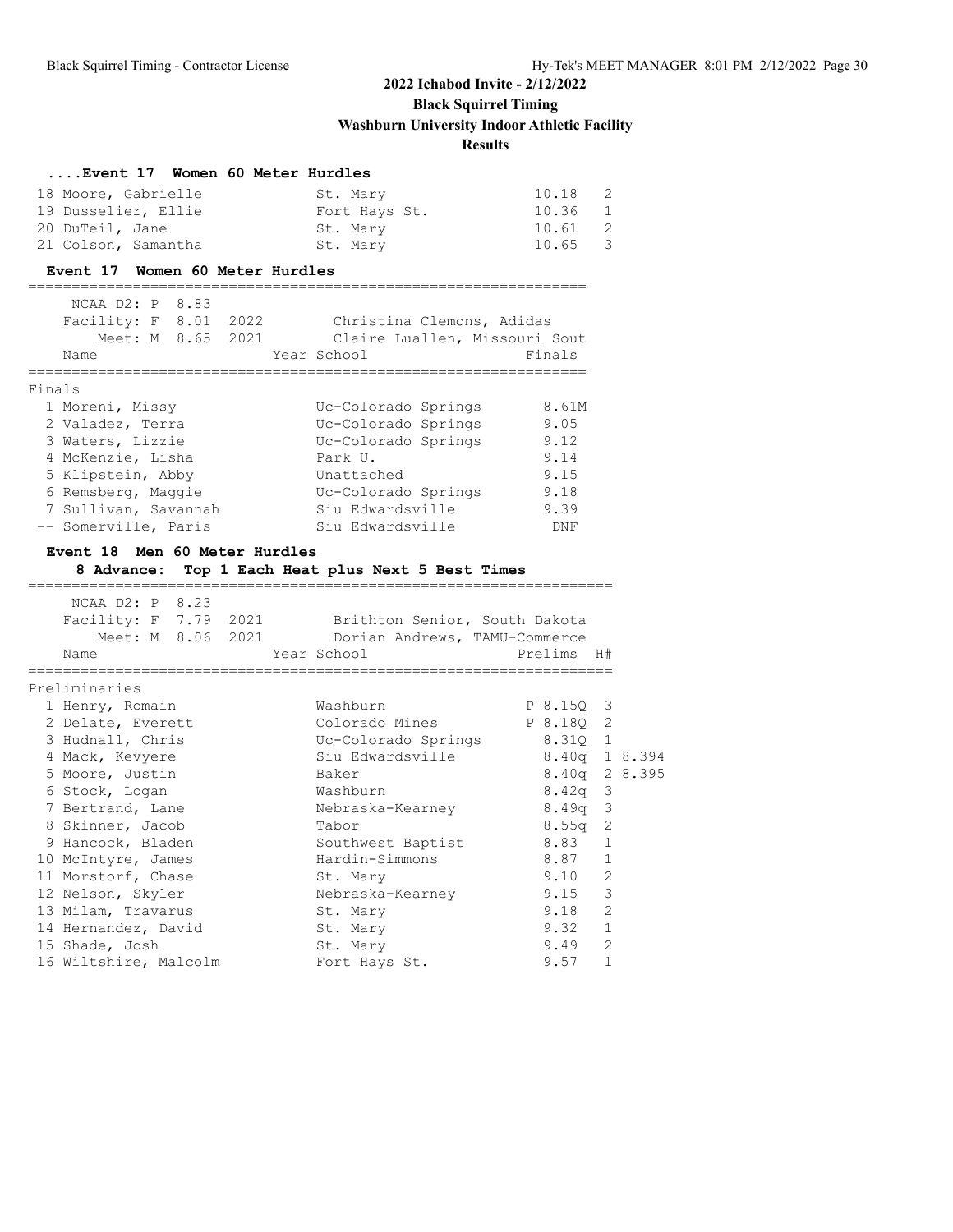**Event 18 Men 60 Meter Hurdles**

| NCAA D2: P 8.23<br>Facility: F 7.79 2021 Brithton Senior, South Dakota<br>Name<br>----------------<br>Finals                                                    | Meet: M 8.06 2021 Dorian Andrews, TAMU-Commerce<br>Year School<br>=====================                                                                | Finals<br>============                                     |                                         |  |
|-----------------------------------------------------------------------------------------------------------------------------------------------------------------|--------------------------------------------------------------------------------------------------------------------------------------------------------|------------------------------------------------------------|-----------------------------------------|--|
| 1 Hudnall, Chris<br>2 Henry, Romain<br>3 Delate, Everett<br>4 Mack, Kevyere<br>5 Stock, Logan<br>6 Bertrand, Lane<br>Event 19 Women 4x400 Meter Relay           | Uc-Colorado Springs<br>Washburn<br>Colorado Mines<br>Siu Edwardsville<br>Washburn<br>Nebraska-Kearney                                                  | 8.13P 8.124<br>8.13P 8.126<br>8.25<br>8.41<br>8.42<br>8.56 |                                         |  |
| NCAA D2: P 3:52.59<br>Facility: F 3:43.12 2022 South Dakota<br>Meet: M 3:54.19 2021<br>School                                                                   | Fort Hays St                                                                                                                                           | Finals                                                     |                                         |  |
| 1 Colorado Mines 'A'<br>1) Higashi, Randi<br>3) Duck, Mackenzie<br>2 Nebraska-Kearney 'A'<br>1) Messbarger, Nicole<br>3) Anderson, Hannah                       | 2) Galvin, Grace<br>4) Wright, Aryelle<br>57.993 (57.993) 1:56.546 (58.553) 2:55.791 (59.245) 3:53.147 (57.357)<br>2) Roh, Rebekah<br>4) Carlson, Kyla | 3:53.15M<br>3:59.47                                        |                                         |  |
| Event 20 Men 4x400 Meter Relay<br>======================<br>NCAA D2: P 3:17.02<br>Facility: F 3:12.91 2021 Northwest Missouri<br>Meet: M 3:13.72 2021<br>School | 59.016 (59.016) 1:57.492 (58.477) 2:59.910 (1:02.418) 3:59.470 (59.560)<br>-------------------<br>Lindenwood                                           | Finals                                                     |                                         |  |
| 1 Colorado Mines<br>$\mathsf{A}$<br>1) Delate, Everett<br>3) Gebhardt, Andrew<br>$50.316$ $(50.316)$<br>2 Siu Edwardsville 'A'<br>1) McCarthy, Conor            | 2) Abueg, Ben<br>4) Maguire, Joey<br>$1:40.762$ (50.447) $2:31.453$ (50.692)<br>2) Stone, Joseph                                                       | 3:21.89<br>3:22.69                                         | 3:21.889 (50.437)                       |  |
| 3) Mack, Kevyere<br>49.667 (49.667)<br>3 Southwest Baptist 'A'<br>1) Wilson, Austin<br>3) Davidson, Troy                                                        | 4) Bretz, Brandon<br>1:40.946(51.279)<br>2) O'Keefe, Will<br>4) McElhaney, Gage                                                                        | $2:33.861$ (52.915)<br>3:28.61                             | $3:22.686$ (48.825)                     |  |
| 54.839 (54.839)<br>4 Neosho County CC 'A'<br>1) Laurance, Gunnar<br>3) Lopez, Alexander<br>54.037 (54.037)                                                      | $1:45.734$ (50.895)<br>2) Arafol, Joshua<br>4) Mallam, Abraham<br>1:45.333(51.297)                                                                     | $2:36.234$ (50.500)<br>3:30.35<br>2:38.494 (53.162)        | $3:28.602$ (52.368)<br>3:30.347(51.853) |  |
| 5 Washburn<br>"B"                                                                                                                                               |                                                                                                                                                        | 3:33.23                                                    |                                         |  |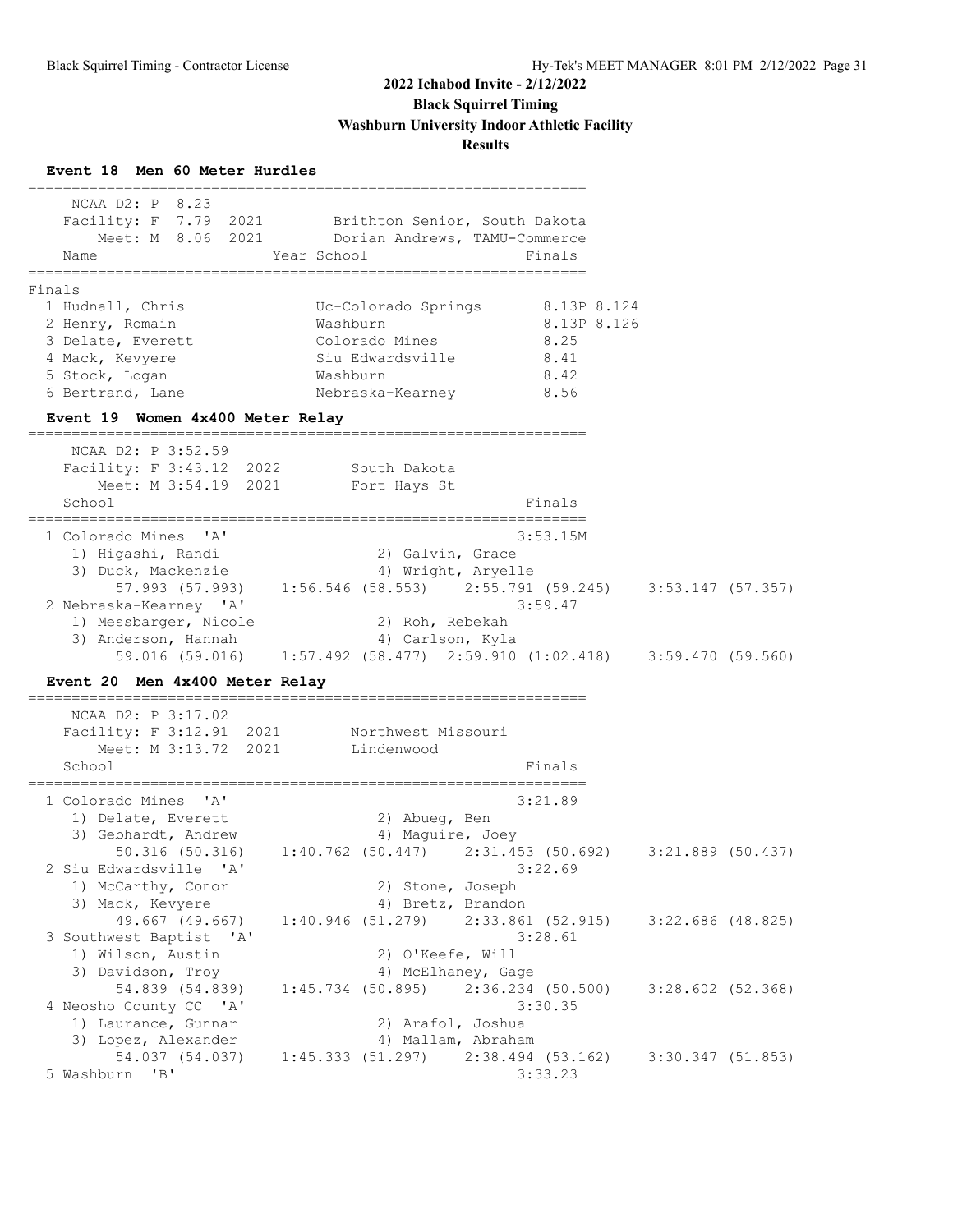**Black Squirrel Timing**

**Washburn University Indoor Athletic Facility**

#### **Results**

#### **....Event 20 Men 4x400 Meter Relay**

1) Chinya, Gabriel 2) Ecord, Kael<br>3) Gray, Nathan 4) Petrella, N 4) Petrella, Nick 52.757 (52.757) 1:46.231 (53.474) 2:39.764 (53.534) 3:33.229 (53.465) 6 Neosho County CC 'B' 3:37.06<br>1) Hernandez, Alejandro 2) Leck, Andrew deosno counc<sub>i</sub> ..<br>1) Hernandez, Alejandro 3) Ruiz, Andrew 4) Signs, Anthony 54.254 (54.254) 1:48.224 (53.970) 2:41.064 (52.840) 3:37.058 (55.994)

#### **Event 23 Women High Jump**

========================================================================== NCAA D2: P 1.67m

| Facility: F 1.79m 2022 Daniella Anglin, South Dakota                    | Meet: M 1.79m 2021 Alexandra Hart, Fort Hays St. |                   |                   |
|-------------------------------------------------------------------------|--------------------------------------------------|-------------------|-------------------|
| Name                                                                    | Year School                                      | Finals            |                   |
|                                                                         |                                                  |                   |                   |
| 1 Hart, Alexandra Manuel Fort Hays St.<br>1.47 1.52 1.57 1.62 1.67 1.72 |                                                  | 1.67mP            | $5 - 05.75$       |
| PPP PPP PPP 0 0 XXX                                                     |                                                  |                   |                   |
| 2 Wood, Lexye                                                           | Colorado Mines J1.67mP 5-05.75                   |                   |                   |
| 1.47 1.52 1.57 1.62 1.67 1.72                                           |                                                  |                   |                   |
| PPP 0 0 XO XO XXX                                                       |                                                  |                   |                   |
| 3 Kragel, Summer                                                        | Fort Hays St.                                    | J1.67mP           | $5 - 05.75$       |
| 1.47 1.52 1.57 1.62 1.67 1.72                                           |                                                  |                   |                   |
| PPP PPP PPP XO XXO XXX                                                  |                                                  |                   |                   |
| 4 Simmons, Lily                                                         | Southwest Baptist 1.62m                          |                   | $5 - 03.75$       |
| 1.47 1.52 1.57 1.62 1.67                                                |                                                  |                   |                   |
| O OXXO OXXX                                                             |                                                  |                   |                   |
| 5 Haller, Logan                                                         | Hardin-Simmons                                   | $1.57m$ $5-01.75$ |                   |
| $1.47$ 1.52 1.57 1.62                                                   |                                                  |                   |                   |
| O O O XXX                                                               |                                                  |                   |                   |
| 5 Everitt, Abby                                                         | Nebraska-Kearney                                 | 1.57m             | $5 - 01.75$       |
| 1.47 1.52 1.57 1.62 1.67                                                |                                                  |                   |                   |
| PPP PPP 0 PPP XXX                                                       |                                                  |                   |                   |
| 5 Pavlenko, Lydia                                                       | Uc-Colorado Springs                              | 1.57m             | $5 - 01.75$       |
| 1.47 1.52 1.57 1.62                                                     |                                                  |                   |                   |
| PPP PPP O XXX<br>8 McMillen, Megan                                      | St. Mary                                         |                   | $1.52m$ $4-11.75$ |
| 1.47 1.52 1.57                                                          |                                                  |                   |                   |
| O XO XXX                                                                |                                                  |                   |                   |
| 8 Williams, Lainy                                                       | Southwest Baptist                                | 1.52m             | $4 - 11.75$       |
| 1.47 1.52 1.57                                                          |                                                  |                   |                   |
| O XO XXX                                                                |                                                  |                   |                   |
| 8 Remsberg, Maggie                                                      | Uc-Colorado Springs                              |                   | $1.52m$ $4-11.75$ |
| 1.47 1.52 1.57                                                          |                                                  |                   |                   |
| PPP XO XXX                                                              |                                                  |                   |                   |
| 8 Souerdyke, Chloe                                                      | Nebraska-Kearney                                 | 1.52m             | $4 - 11.75$       |
| 1.47 1.52 1.57                                                          |                                                  |                   |                   |
| PPP XO XXX                                                              |                                                  |                   |                   |
| 12 Sullivan, Savannah                                                   | Siu Edwardsville                                 | J1.52m            | $4 - 11.75$       |
| 1.47 1.52 1.57                                                          |                                                  |                   |                   |
| O XXO XXX                                                               |                                                  |                   |                   |
| 12 Staab, Brooklyn                                                      | Nebraska-Kearney J1.52m 4-11.75                  |                   |                   |
| 1.47 1.52 1.57                                                          |                                                  |                   |                   |
| PPP XXO XXX                                                             |                                                  |                   |                   |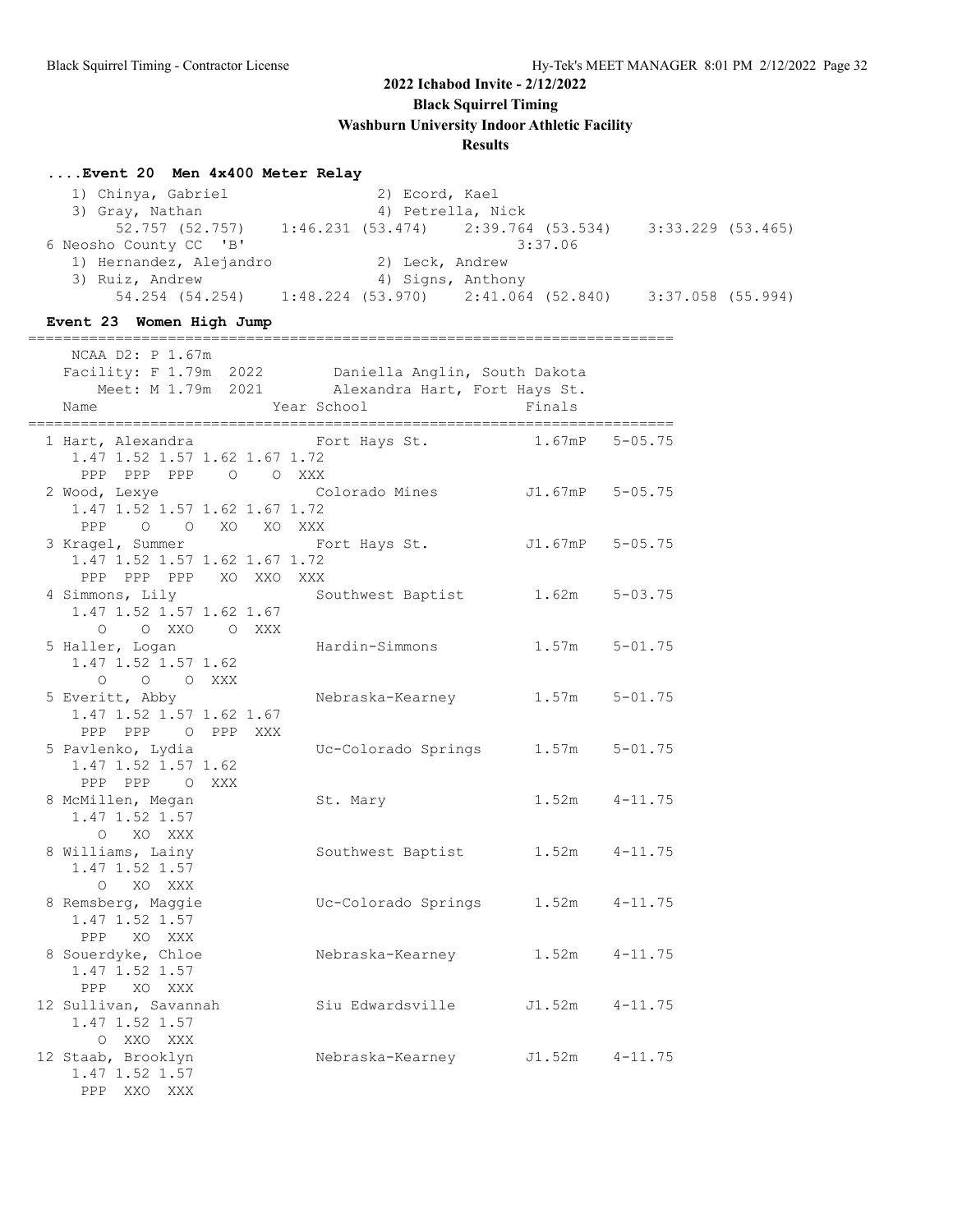**Black Squirrel Timing**

**Washburn University Indoor Athletic Facility**

## **Results**

## **....Event 23 Women High Jump**

| 14 Kamtio, Amy           | Baker               | 1.47m  | $4 - 09.75$ |
|--------------------------|---------------------|--------|-------------|
| 1.47 1.52                |                     |        |             |
| XXX<br>$\Omega$          |                     |        |             |
| 15 Bradley, Paige        | Southwest Baptist   | J1.47m | $4 - 09.75$ |
| 1.47 1.52                |                     |        |             |
| XXO<br>XXX               |                     |        |             |
| -- Hunsaker, Danielle    | St. Mary            | ΝH     |             |
| 1.47                     |                     |        |             |
| XXX                      |                     |        |             |
| -- Novess, Faith         | Uc-Colorado Springs | ΝH     |             |
| 1.47 1.52 1.57 1.62      |                     |        |             |
| PPP<br>PPP<br>PPP<br>XXX |                     |        |             |

## **Event 24 Men High Jump**

| NCAA D2: P 2.04m                                              | Facility: F 2.15m 2021 Brayden Sorenson, Nebraska Kearney<br>Meet: M 2.08m 2021 Brayden Sorensen, Nebraska Kearney |                |  |
|---------------------------------------------------------------|--------------------------------------------------------------------------------------------------------------------|----------------|--|
| Name                                                          | Year School                                                                                                        | Finals         |  |
|                                                               | 1 Redmond, Grant Colorado Mines                                                                                    | 2.09mM 6-10.25 |  |
|                                                               | 1.74 1.79 1.84 1.89 1.94 1.99 2.04 2.09 2.12 2.15                                                                  |                |  |
|                                                               | PPP PPP PPP PPP PPP PPP XXO XO PPP XXX                                                                             |                |  |
| 2 Poston, Ethan<br>1.74 1.79 1.84 1.89 1.94 1.99 2.04 2.09    | Siu Edwardsville 2.04mP 6-08.25                                                                                    |                |  |
| PPP PPP PPP PPP PPP PPP O XXX                                 |                                                                                                                    |                |  |
|                                                               | 3 Sorensen, Brayden Mebraska-Kearney J2.04mP 6-08.25                                                               |                |  |
| 1.74 1.79 1.84 1.89 1.94 1.99 2.04 2.09                       |                                                                                                                    |                |  |
| PPP PPP PPP PPP PPP O XO XXX                                  |                                                                                                                    |                |  |
| 4 Walsh, Tanner                                               | Uc-Colorado Springs J2.04mP 6-08.25                                                                                |                |  |
| 1.74 1.79 1.84 1.89 1.94 1.99 2.04 2.09                       |                                                                                                                    |                |  |
| PPP PPP PPP O XO XO XO XXX                                    |                                                                                                                    |                |  |
|                                                               | 5 Ciccarelli, Skye             Uc-Colorado Springs     J2.04mP   6-08.25                                           |                |  |
| 1.74 1.79 1.84 1.89 1.94 1.99 2.04 2.09                       |                                                                                                                    |                |  |
| PPP PPP PPP PPP O XXO XXO XXX                                 |                                                                                                                    |                |  |
| 6 Jackson, Montrez                                            | Nebraska-Kearney 1.99m 6-06.25                                                                                     |                |  |
| 1.74 1.79 1.84 1.89 1.94 1.99 2.04                            |                                                                                                                    |                |  |
| PPP PPP PPP PPP PPP 0 XXX                                     |                                                                                                                    |                |  |
| 7 Bills, Trevor                                               | Nebraska-Kearney J1.99m 6-06.25                                                                                    |                |  |
| 1.74 1.79 1.84 1.89 1.94 1.99 2.04                            |                                                                                                                    |                |  |
| PPP PPP PPP 0 XO XO XXX                                       |                                                                                                                    |                |  |
| 7 Shewey, Vance                                               | Tabor                                                                                                              | J1.99m 6-06.25 |  |
| 1.74 1.79 1.84 1.89 1.94 1.99 2.04<br>PPP PPP PPP XO O XO XXX |                                                                                                                    |                |  |
| 9 Williams, Dayton Fort Hays St.                              |                                                                                                                    | J1.99m 6-06.25 |  |
| 1.74 1.79 1.84 1.89 1.94 1.99 2.04                            |                                                                                                                    |                |  |
| PPP PPP XO XXO XXO XXX<br>PPP                                 |                                                                                                                    |                |  |
|                                                               | 10 Harbols, Richard Mebraska-Kearney 1.94m 6-04.25                                                                 |                |  |
| 1.74 1.79 1.84 1.89 1.94 1.99                                 |                                                                                                                    |                |  |
| PPP PPP XO XO XO XXX                                          |                                                                                                                    |                |  |
|                                                               | 11 Poston, Isaiah Mardin-Simmons J1.94m 6-04.25                                                                    |                |  |
| 1.74 1.79 1.84 1.89 1.94 1.99                                 |                                                                                                                    |                |  |
| PPP XO O O XXO XXX                                            |                                                                                                                    |                |  |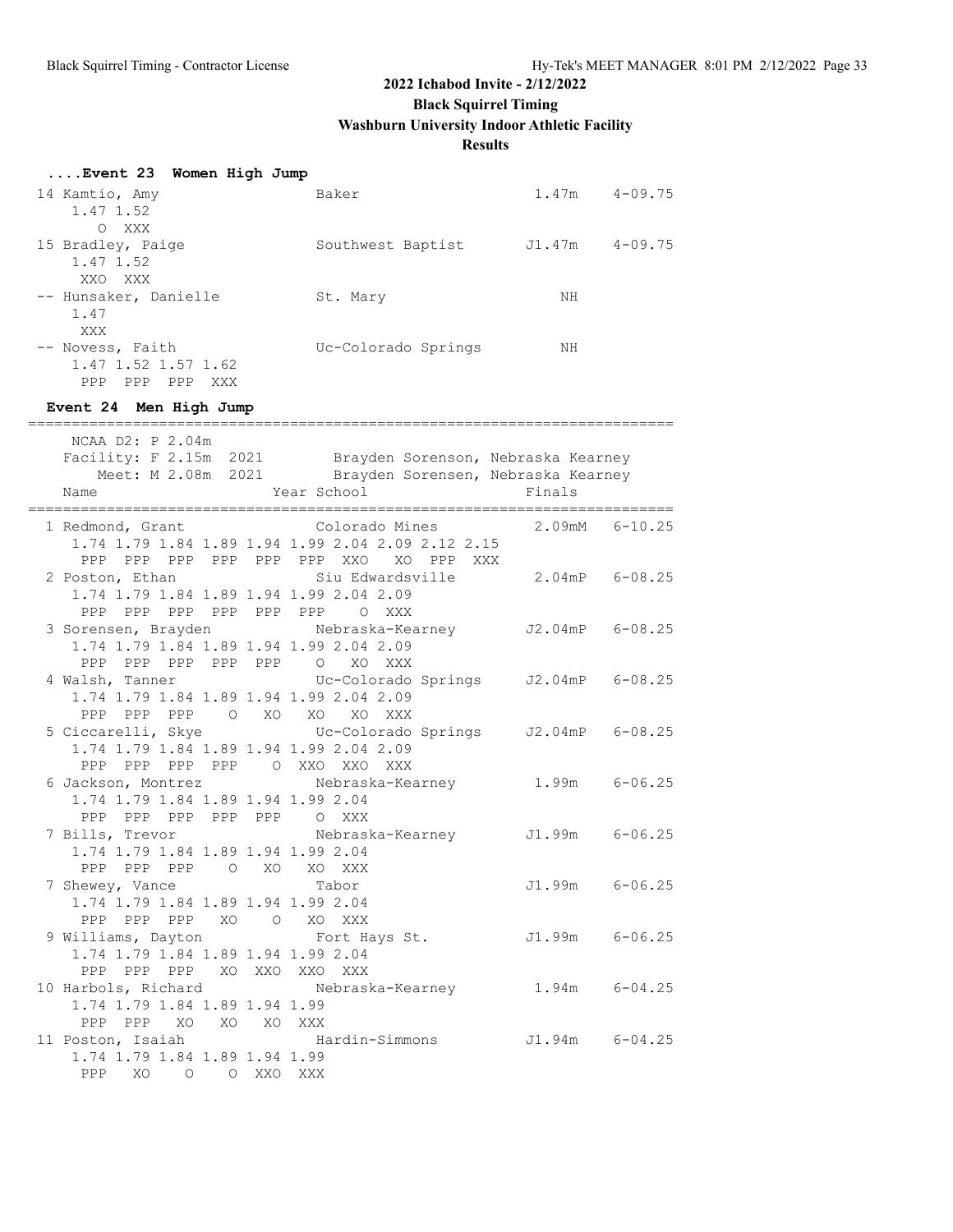## **2022 Ichabod Invite - 2/12/2022 Black Squirrel Timing**

# **Washburn University Indoor Athletic Facility**

## **Results**

| Event 24 Men High Jump                                                                                                    |                   |                   |
|---------------------------------------------------------------------------------------------------------------------------|-------------------|-------------------|
| 12 McIntyre, James<br>1.74 1.79 1.84 1.89 1.94<br>$O$ $O$ $O$ $O$ $XXX$                                                   | Hardin-Simmons    | $1.89m$ $6-02.25$ |
| 13 Kaniper, Kyler<br>1.74 1.79 1.84<br>XXO XO XXX                                                                         | Washburn          | $1.79m$ $5-10.50$ |
| 14 Flores, Jordan<br>1.74 1.79<br>O XXX                                                                                   | Hardin-Simmons    | $1.74m$ $5-08.50$ |
| -- Sanford, Dashaun<br>1.74 1.79 1.84 1.89<br>PPP PPP PPP XXX                                                             | Tabor             | NH                |
| -- Rothans, Garret<br>1.74 1.79 1.84<br>PPP PPP XXX                                                                       | Hardin-Simmons    | NH                |
| -- Mayfield, Brandon<br>1.74<br>XXX                                                                                       | Hardin-Simmons    | NH                |
| -- Housh, Brayden<br>1.74<br>XXX                                                                                          | Southwest Baptist | NH                |
| -- Ranson, Layton<br>1.74 1.79 1.84<br>PPP PPP XXX                                                                        | Hardin-Simmons    | NΗ                |
| Event 25 Women Pole Vault                                                                                                 |                   |                   |
| NCAA D2: P 3.69m<br>Facility: F 4.34m 2022 Gennifer Hirata, South Dakota<br>Meet: M 4.06m 2021 Virgi Scardanzan, Washburn |                   |                   |
| Name                                                                                                                      | Year School       | Finals            |

| 1 Scardanzan, Virgi           |                 |         |         | <b>Washburn</b>                                   |                 | $3.97$ mP $13-00.25$ |
|-------------------------------|-----------------|---------|---------|---------------------------------------------------|-----------------|----------------------|
|                               |                 |         |         | 2.77 3.07 3.22 3.37 3.52 3.67 3.72 3.87 3.97 4.07 |                 |                      |
| PPP                           | PPP PPP         |         | PPP PPP | O XXO<br>$\circ$<br>XO.<br><b>XXX</b>             |                 |                      |
|                               |                 |         |         | 1 Miller, Hannah             Colorado Mines       |                 | 3.97mP 13-00.25      |
|                               |                 |         |         | 2.77 3.07 3.22 3.37 3.52 3.67 3.72 3.87 3.97 4.07 |                 |                      |
| PPP<br>PPP PPP                |                 |         | PPP PPP | PPP<br>$\circ$<br>XXO<br>XO<br>XXX                |                 |                      |
|                               |                 |         |         | 3 Herbold, Avery Colorado Mines                   |                 | $3.72$ mP $12-02.50$ |
|                               |                 |         |         | 2.77 3.07 3.22 3.37 3.52 3.67 3.72 3.87           |                 |                      |
| PPP                           | PPP PPP PPP PPP |         |         | $O$ XO<br>XXX X                                   |                 |                      |
|                               |                 |         |         | 4 Preissler, Hannah Unattached                    |                 | $3.67m$ $12-00.50$   |
|                               |                 |         |         | 2.77 3.07 3.22 3.37 3.52 3.67 3.72                |                 |                      |
| PPP PPP 0                     |                 |         |         | O O O XXX                                         |                 |                      |
|                               |                 |         |         | 5 Lanman, Natalie Mashburn                        |                 | $3.52m$ $11-06.50$   |
| 2.77 3.07 3.22 3.37 3.52 3.67 |                 |         |         |                                                   |                 |                      |
| PPP PPP<br>PPP                |                 |         | XO OXXX |                                                   |                 |                      |
|                               |                 |         |         | 6 Thompson, Dale Colorado Mines                   | J3.52m 11-06.50 |                      |
| 2.77 3.07 3.22 3.37 3.52 3.67 |                 |         |         |                                                   |                 |                      |
| PPP<br>PPP                    | XO              | XO      |         | O XXX                                             |                 |                      |
| 7 Bolin, Tassilyn             |                 |         |         | <b>Washburn</b>                                   |                 | $3.37m$ $11-00.75$   |
| 2.77 3.07 3.22 3.37 3.52      |                 |         |         |                                                   |                 |                      |
| PPP<br>PPP                    | $\Omega$        | $\circ$ | XXX     |                                                   |                 |                      |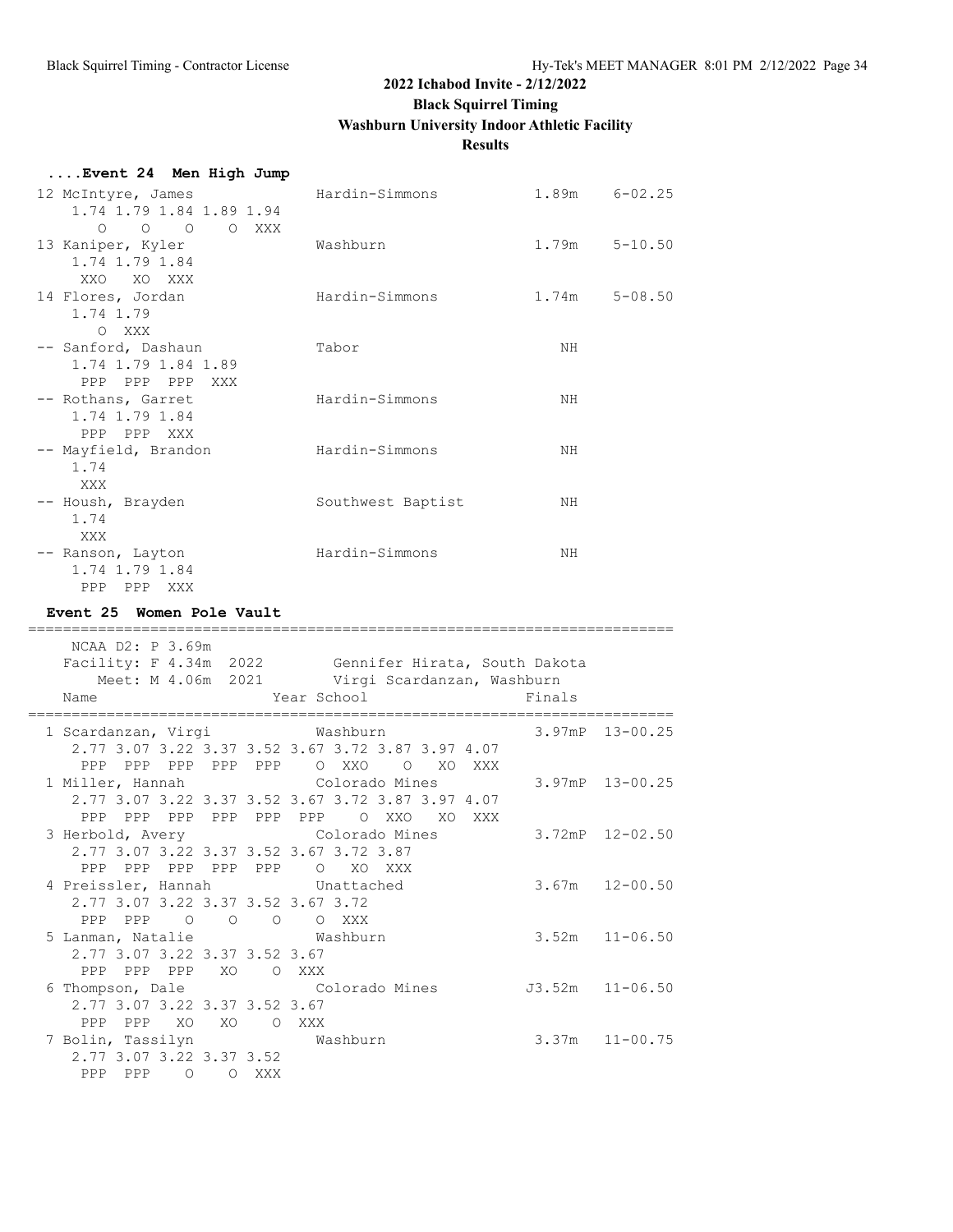**Black Squirrel Timing**

**Washburn University Indoor Athletic Facility**

## **Results**

#### **....Event 25 Women Pole Vault**

| 8 Varela, Gabbi          | Colorado Mines                      |                    | J3.37m 11-00.75 |
|--------------------------|-------------------------------------|--------------------|-----------------|
| 2.77 3.07 3.22 3.37 3.52 |                                     |                    |                 |
| PPP PPP XO XO XXX        |                                     |                    |                 |
| 9 Van Dyke, Alison       | Uc-Colorado Springs J3.37m 11-00.75 |                    |                 |
| 2.77 3.07 3.22 3.37 3.52 |                                     |                    |                 |
| PPP<br>O O XXO XXX       |                                     |                    |                 |
| 10 Beets, Katie          | Southwest Baptist                   | $3.22m$ $10-06.75$ |                 |
| 2.77 3.07 3.22 3.37      |                                     |                    |                 |
| O O O XXX                |                                     |                    |                 |
| 10 Lam, Lilyan           | Nebraska-Kearney                    | $3.22m$ $10-06.75$ |                 |
| 2.77 3.07 3.22 3.37      |                                     |                    |                 |
| O O O XXX                |                                     |                    |                 |
| 10 Thee, Courtney        | Nebraska-Kearney                    | 3.22m              | $10 - 06.75$    |
| 2.77 3.07 3.22 3.37      |                                     |                    |                 |
| PPP O O XXX              |                                     |                    |                 |
| 10 Kowalski, Ava         | Colorado Mines                      | $3.22m$ $10-06.75$ |                 |
| 2.77 3.07 3.22 3.37      |                                     |                    |                 |
| PPP PPP O XXX            |                                     |                    |                 |
| 10 Oborny, Gabrielle     | Nebraska-Kearney                    | 3.22m              | $10 - 06.75$    |
| 2.77 3.07 3.22 3.37      |                                     |                    |                 |
| PPP PPP<br>O XXX         |                                     |                    |                 |
| -- Schemper, Samantha    | Nebraska-Kearney                    | NH                 |                 |
| 2.77 3.07 3.22           |                                     |                    |                 |
| PPP PPP XXX              |                                     |                    |                 |
| -- Lugo-Ponce, Luz       | Central Oklahoma                    | NH                 |                 |
| 2.77                     |                                     |                    |                 |
| <b>XXX</b>               |                                     |                    |                 |
| -- Shugart, Gwen         | St. Mary                            | NH                 |                 |
| 2.77                     |                                     |                    |                 |
| XXX                      |                                     |                    |                 |
| -- Stevens, Reagan       | St. Mary                            | NH                 |                 |
| 2.77                     |                                     |                    |                 |
| XXX                      |                                     |                    |                 |

#### **Event 26 Men Pole Vault**

| NCAA D2: P 4.78m<br>Facility: F 5.65m 2022 Zach Bradford, Kansas<br>Meet: M 5.10m 2021<br>Name |     |     |                                    | Year School |                |            |     |     | Ryan Stanley, Fort Hays St<br>Finals                             |       |
|------------------------------------------------------------------------------------------------|-----|-----|------------------------------------|-------------|----------------|------------|-----|-----|------------------------------------------------------------------|-------|
| 1 Potrykus, Hunter Colorado Mines 5.07mP 16-07.50                                              |     |     |                                    |             |                |            |     |     |                                                                  |       |
|                                                                                                |     |     |                                    |             |                |            |     |     | 3.27 3.57 3.72 3.87 4.02 4.17 4.32 4.47 4.62 4.77 4.92 5.07 5.18 |       |
| PPP                                                                                            |     |     | PPP PPP PPP PPP PPP PPP PPP XO XXO |             |                |            |     |     | PPP                                                              | O XXX |
| 2 Homan, Alex                                                                                  |     |     |                                    |             |                |            |     |     | Nebraska-Kearney $4.62$ m 15-01.75                               |       |
| 3.27 3.57 3.72 3.87 4.02 4.17 4.32 4.47 4.62 4.77                                              |     |     |                                    |             |                |            |     |     |                                                                  |       |
| PPP<br><b>PPP</b>                                                                              | PPP |     | PPP PPP PPP                        |             | XO X           | $\Omega$   | ∩   | XXX |                                                                  |       |
| 3 Banks, Kyler                                                                                 |     |     |                                    |             |                |            |     |     | Nebraska-Kearney 4.47m 14-08.00                                  |       |
| 3.27 3.57 3.72 3.87 4.02 4.17 4.32 4.47 4.62                                                   |     |     |                                    |             |                |            |     |     |                                                                  |       |
| PPP<br>PPP                                                                                     |     |     | PPP PPP PPP PPP                    |             | $\overline{O}$ | $\Omega$   | XXX |     |                                                                  |       |
| 4 Kelly, Noah                                                                                  |     |     | Colorado Mines                     |             |                |            |     |     | J4.47m 14-08.00                                                  |       |
| 3.27 3.57 3.72 3.87 4.02 4.17 4.32 4.47 4.62                                                   |     |     |                                    |             |                |            |     |     |                                                                  |       |
| PPP<br><b>PPP</b>                                                                              | PPP | PPP |                                    | PPP XXO     | $\bigcirc$     | $\bigcirc$ | XXX |     |                                                                  |       |

==========================================================================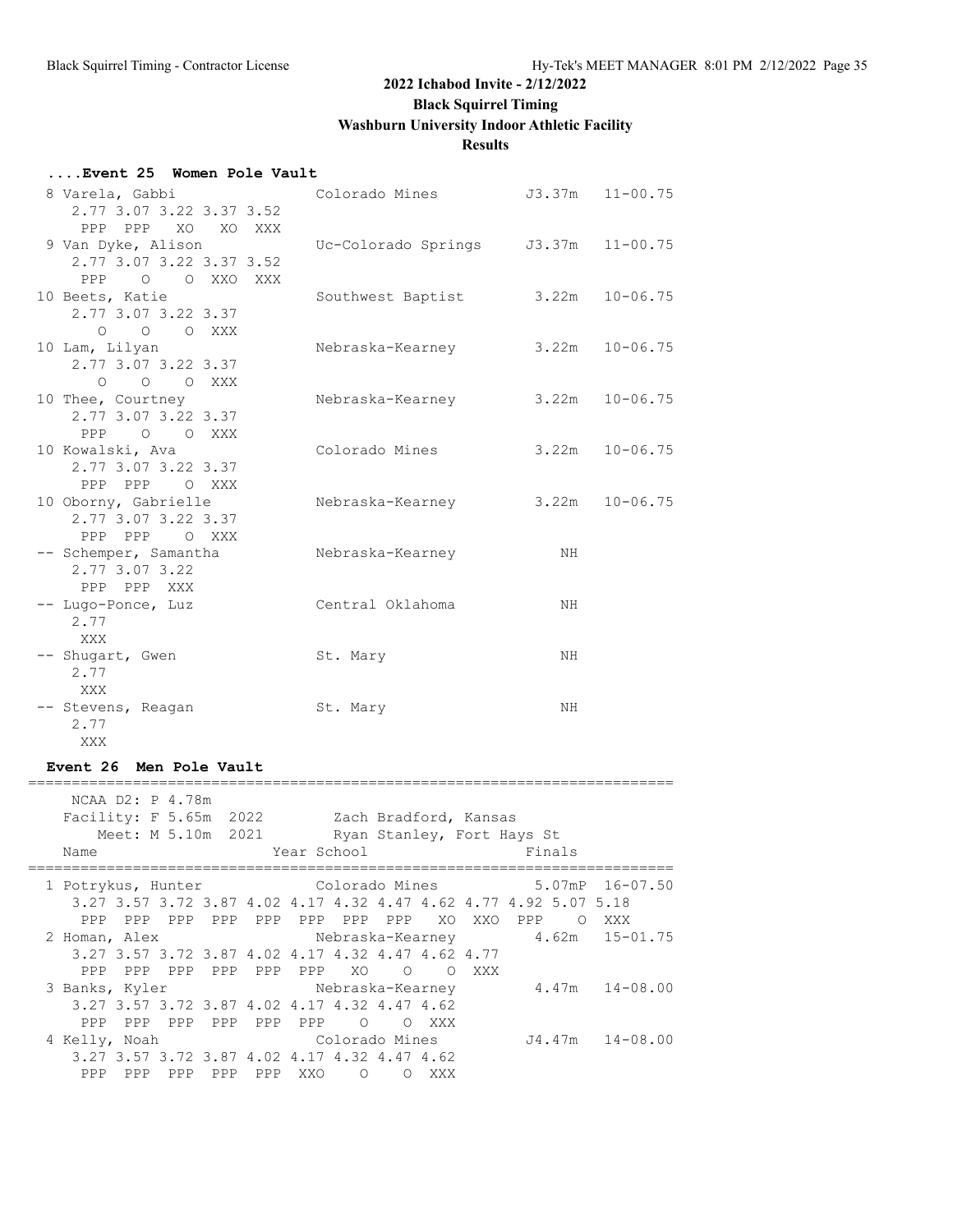## **....Event 26 Men Pole Vault**

|                           |                          | 5 Bruggeman, Noah Mebraska-Kearney J4.47m 14-08.00            |    |                    |
|---------------------------|--------------------------|---------------------------------------------------------------|----|--------------------|
|                           |                          | 3.27 3.57 3.72 3.87 4.02 4.17 4.32 4.47 4.62                  |    |                    |
|                           |                          | PPP PPP PPP PPP PPP PPP XO XXO XXX                            |    |                    |
|                           |                          | 6 Daniels, Holden CDC-Colorado Springs 4.32m 14-02.00         |    |                    |
|                           |                          | 3.27 3.57 3.72 3.87 4.02 4.17 4.32 4.47                       |    |                    |
|                           |                          | PPP PPP PPP PPP PPP PPP O XXX                                 |    |                    |
|                           |                          | 6 Cool, Drennan Mebraska-Kearney 4.32m 14-02.00               |    |                    |
|                           |                          | 3.27 3.57 3.72 3.87 4.02 4.17 4.32 4.47                       |    |                    |
|                           |                          | PPP PPP PPP PPP PPP 0 0 XXX                                   |    |                    |
| 6 Conley, Shane           |                          | Colorado Mines                                                |    | $4.32m$ $14-02.00$ |
|                           |                          | 3.27 3.57 3.72 3.87 4.02 4.17 4.32 4.47                       |    |                    |
|                           |                          | PPP PPP PPP PPP PPP PPP O XXX                                 |    |                    |
|                           |                          | 9 Hunter, Collin Southwest Baptist J4.32m 14-02.00            |    |                    |
|                           |                          | 3.27 3.57 3.72 3.87 4.02 4.17 4.32 4.47                       |    |                    |
|                           |                          | PPP PPP PPP PPP PPP XO XO XXX                                 |    |                    |
|                           |                          | 10 Housh, Brayden Southwest Baptist 4.17m 13-08.25            |    |                    |
|                           |                          | 3.27 3.57 3.72 3.87 4.02 4.17 4.32                            |    |                    |
|                           |                          | PPP PPP PPP 0 0 XO XXX                                        |    |                    |
| 11 Whiteley, Dakota Tabor |                          |                                                               |    | $3.87m$ $12-08.25$ |
|                           | 3.27 3.57 3.72 3.87 4.02 |                                                               |    |                    |
|                           | PPP PPP 0 0 XXX          |                                                               |    |                    |
|                           |                          | 12 Schintgen, Christopher St. Mary                            |    | $3.72m$ $12-02.50$ |
| 3.27 3.57 3.72 3.87       |                          |                                                               |    |                    |
|                           | PPP XXO O XXX            |                                                               |    |                    |
| 13 Caldwell, Guy          |                          | Hardin-Simmons 3.57m 11-08.50                                 |    |                    |
| 3.27 3.57 3.72            |                          |                                                               |    |                    |
| O O XXX                   |                          |                                                               |    |                    |
|                           |                          | -- Hopkinson, Dawson           Uc-Colorado Springs         NH |    |                    |
|                           |                          | 3.27 3.57 3.72 3.87 4.02 4.17 4.32 4.47 4.62 4.77             |    |                    |
|                           |                          | PPP PPP PPP PPP PPP PPP PPP PPP PPP XXX                       |    |                    |
|                           |                          | -- Hancock, Bladen Southwest Baptist                          | ΝH |                    |
| 3.27                      |                          |                                                               |    |                    |
| XXX                       |                          |                                                               |    |                    |
|                           |                          | -- Jones, Carter Fort Hays St.                                | NH |                    |
| 3.27 3.57 3.72 3.87 4.02  |                          |                                                               |    |                    |
| PPP PPP PPP PPP XXX       |                          |                                                               |    |                    |
| -- Wheeler, Logan         |                          | St. Mary                                                      | NH |                    |
| 3.27 3.57                 |                          |                                                               |    |                    |
| PPP XXX                   |                          |                                                               |    |                    |

## **Event 27 Women Long Jump**

| NCAA D2: P 5.67m<br>Facility: F 6.17m 2022<br>Meet: M 5.90m 2021<br>Name                    | Hannah Meek, UC-Colorado Springs<br>Lauren Fairchild, CSU-Pueblo<br>Year School | Finals |                                  | H# |
|---------------------------------------------------------------------------------------------|---------------------------------------------------------------------------------|--------|----------------------------------|----|
| 1 Meek, Hannah                                                                              | Uc-Colorado Springs                                                             |        | $6.14 \text{m}$ M $20 - 01.75$ 2 |    |
| 5.86m 6.08m FOUL 5.97m 6.14m 6.13m<br>2 Turner, Bailey<br>FOUL 5.45m 5.56m 5.36m FOUL 5.45m | Park U.                                                                         | 5.56m  | $18 - 03.00$ 2                   |    |
| 3 Sullivan, Savannah<br>5.26m 5.39m 5.38m 5.14m FOUL FOUL                                   | Siu Edwardsville                                                                |        | $5.39m$ $17-08.25$ 2             |    |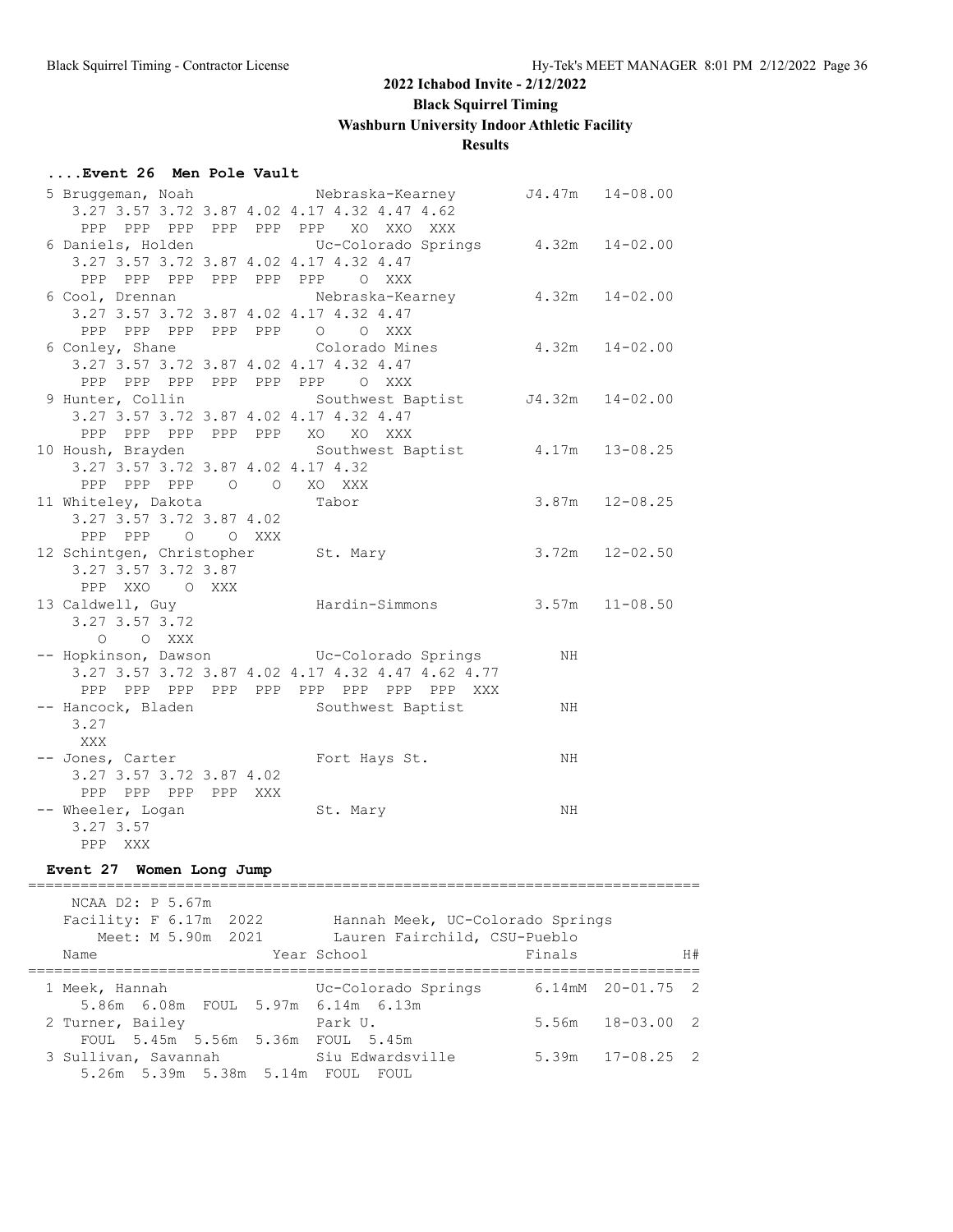## **....Event 27 Women Long Jump**

| 4 Cornell, Claire                               | Nebraska-Kearney 5.37m |        | $17 - 07.50$ 2 |                |
|-------------------------------------------------|------------------------|--------|----------------|----------------|
| FOUL 5.33m 5.32m FOUL 5.37m FOUL                |                        |        |                |                |
| 5 Hutcherson, Alyssa Mashburn                   |                        | J5.37m | $17 - 07.50$ 2 |                |
| FOUL 5.37m FOUL 5.10m FOUL 5.28m                |                        |        |                |                |
| 6 Bloomquist, Audrey CDC-Colorado Springs 5.25m |                        |        | $17 - 02.75$ 2 |                |
| FOUL 5.18m 5.17m 5.25m 5.12m FOUL               |                        |        |                |                |
| 7 Cumberbatch, Sheena                           | Siu Edwardsville       | J5.25m | $17 - 02.75$   | 1              |
| 4.87m 5.25m 4.99m FOUL 4.08m FOUL               |                        |        |                |                |
| 8 Schall, Haley                                 | Nebraska-Kearney       | 5.24m  | $17 - 02.25$   | $\overline{2}$ |
| 5.24m 5.13m 4.85m FOUL FOUL FOUL                |                        |        |                |                |
| 9 Browne, Princess                              | Colby CC               | 5.23m  | $17 - 02.00$ 2 |                |
| 5.14m 5.23m 5.23m 5.19m 5.00m PASS              |                        |        |                |                |
| 10 Klipstein, Abby                              | Unattached             | 5.14m  | $16 - 10.50$ 1 |                |
| 4.98m 5.03m 5.14m                               |                        |        |                |                |
| 11 McMillen, Megan                              | St. Mary               | 5.11m  | $16 - 09.25$ 1 |                |
| 4.86m 5.07m 5.11m                               |                        |        |                |                |
| 12 Kunkler, Elysia                              | Fort Hays St.          | 5.02m  | $16 - 05.75$ 2 |                |
| 5.02m  4.98m  4.90m                             |                        |        |                |                |
| 13 Hunsaker, Danielle                           | St. Mary               | 4.89m  | $16 - 00.50$ 1 |                |
| 4.78m FOUL 4.89m                                |                        |        |                |                |
| 14 Bivins, Jade                                 | Siu Edwardsville       | 4.79m  | $15 - 08.75$ 1 |                |
| 4.38m  4.79m  4.71m                             |                        |        |                |                |
| 15 Colson, Samantha                             | St. Mary               | 4.74m  | $15 - 06.75$ 1 |                |
| 4.57m  4.58m  4.74m                             |                        |        |                |                |
| 16 Krone, Dakota                                | Siu Edwardsville       | 4.71m  | $15 - 05.50$ 2 |                |
| FOUL FOUL 4.71m                                 |                        |        |                |                |
| 17 Dusselier, Ellie                             | Fort Hays St.          | 4.65m  | $15 - 03.25$ 1 |                |
| FOUL FOUL 4.65m                                 |                        |        |                |                |
| 18 Williams, Hadley                             | Fort Hays St.          | 4.62m  | $15 - 02.00$ 1 |                |
| 4.50m FOUL 4.62m                                |                        |        |                |                |
| 19 Rolle, C'Aijah                               | Colby CC               | 4.58m  | $15 - 00.50$ 1 |                |
| FOUL 4.38m 4.58m                                |                        |        |                |                |
| 20 Hunter, Alyssa                               | Neosho County CC       | 4.33m  | $14 - 02.50$ 1 |                |
| 4.33m  4.33m  4.25m                             |                        |        |                |                |
| Event 28 Men Long Jump                          |                        |        |                |                |
|                                                 |                        |        |                |                |
| NCAA D2: P 7.12m                                |                        |        |                |                |

| Facility: F 7.61m 2021<br>Meet: M 7.60m 2021<br>Name                                                     | Connor Last, Washburn<br>Connor Last, Washburn<br>Year School | Finals | H#                   |
|----------------------------------------------------------------------------------------------------------|---------------------------------------------------------------|--------|----------------------|
| 1 Last, Connor                                                                                           | Washburn                                                      |        | 7.41mP 24-03.75 2    |
| 7.22m FOUL 7.09m 7.21m 6.87m 7.41m<br>2 Hopkins, Josh<br>7.16m FOUL FOUL FOUL 6.85m 7.13m                | Washburn                                                      |        | 7.16mP 23-06.00 2    |
| 3 Wilson, Daryon<br>6.72m FOUL 7.13m 6.63m FOUL FOUL                                                     | Uc-Colorado Springs                                           |        | 7.13mP 23-04.75 2    |
| 4 Turnage, Peyton                                                                                        | Uc-Colorado Springs                                           |        | 7.03m 23-00.75 2     |
| 6.96m 7.00m 6.86m 7.03m PASS PASS<br>5 Borillo-Febrer, Pau Mashburn<br>6.81m 6.70m FOUL 6.34m 6.42m PASS |                                                               |        | $6.81m$ $22-04.25$ 1 |
| 6 Abbott, Dakota<br>6.81m FOUL FOUL PASS PASS PASS                                                       | Uc-Colorado Springs 56.81m 22-04.25 2                         |        |                      |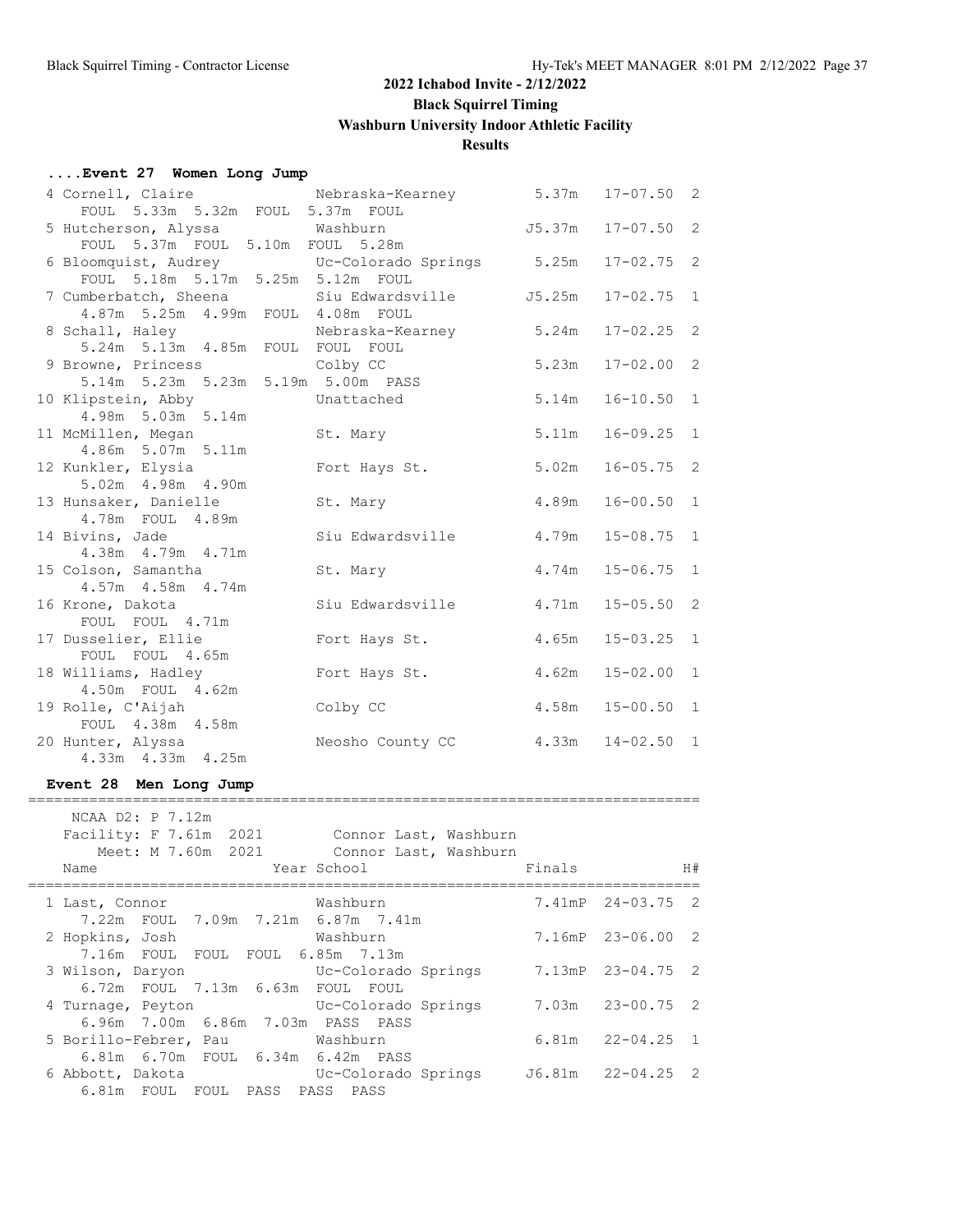## **....Event 28 Men Long Jump**

| 7 McCarthy, Conor Siu Edwardsville                        |                  | $6.67m$ $21-10.75$ 2 |  |
|-----------------------------------------------------------|------------------|----------------------|--|
| FOUL 6.57m 6.67m 6.36m FOUL 6.41m                         |                  |                      |  |
| 8 Bohannon, Peterson Uc-Colorado Springs 6.62m 21-08.75 2 |                  |                      |  |
| 6.62m FOUL PASS PASS PASS PASS                            |                  |                      |  |
| 9 Ranson, Layton Mardin-Simmons                           |                  | $6.53m$ $21-05.25$ 1 |  |
| 6.53m 6.36m 6.37m 6.26m 6.29m 6.24m                       |                  |                      |  |
| 10 Flores, Jordan Mardin-Simmons                          |                  | $6.51m$ $21-04.25$ 2 |  |
| $6.26m$ $6.24m$ $6.51m$                                   |                  |                      |  |
| 11 Konah, Edashall Mardin-Simmons                         |                  | $6.50m$ $21-04.00$ 1 |  |
| FOUL FOUL 6.50m                                           |                  |                      |  |
| 12 Stock, Logan                                           | Washburn         | $6.43m$ $21-01.25$ 2 |  |
| 5.79m 6.43m 6.41m                                         |                  |                      |  |
| 13 Touch, Christian                                       | Hardin-Simmons   | $6.31m$ $20-08.50$ 1 |  |
| $6.07m$ $6.31m$ $6.19m$                                   |                  |                      |  |
| 14 McIntyre, James                                        | Hardin-Simmons   | $6.22m$ $20-05.00$ 1 |  |
| 6.22m FOUL 5.74m                                          |                  |                      |  |
| 15 Gutekunst, Ben                                         | Baker            | $6.04m$ 19-09.75 1   |  |
| 4.48m 6.04m FOUL                                          |                  |                      |  |
| 16 Jack, Donel                                            | St. Mary         | 5.91m 19-04.75 1     |  |
| 5.91m 5.84m 5.88m                                         |                  |                      |  |
| 17 Spangler, Colby                                        | Nebraska-Kearney | 5.78m  18-11.75  1   |  |
| 5.78m FOUL 5.50m                                          |                  |                      |  |
| 18 Jonas, Tanner                                          | Nebraska-Kearney | $5.42m$ $17-09.50$ 1 |  |
| 5.30m 5.42m FOUL                                          |                  |                      |  |

## **Event 29 Women Triple Jump**

| NCAA D2: P 11.70m                                                                                                                          |                     |
|--------------------------------------------------------------------------------------------------------------------------------------------|---------------------|
| Facility: F 12.70m 2021 Flore Gracia, West Texas A&M<br>Meet: M 11.78m 2021 Mackenzie Puckett, Nebraska Kearney<br>Name Year School Finals |                     |
|                                                                                                                                            |                     |
| 1 Turner, Bailey <b>22 Canadian Park U.</b> 21.44m 37-06.50                                                                                |                     |
| 11.40m  11.44m  11.32m  11.16m  11.43m  11.39m                                                                                             |                     |
| 2 Browne, Princess Colby CC                                                                                                                | 11.36m 37-03.25     |
| 11.36m  11.05m  11.09m  PASS  PASS  PASS                                                                                                   |                     |
| 3 Moore, Gabrielle St. Mary 11.34m 37-02.50                                                                                                |                     |
| 11.02m  11.11m  FOUL  10.90m  11.34m  FOUL                                                                                                 |                     |
| 4 Bloomquist, Audrey CC-Colorado Springs 11.33m 37-02.25                                                                                   |                     |
| FOUL FOUL 11.03m 11.28m FOUL 11.33m                                                                                                        |                     |
| 5 Pavlenko, Lydia (Uc-Colorado Springs 5 J11.33m 37-02.25                                                                                  |                     |
| 10.89m 11.22m 11.24m 11.02m FOUL 11.33m                                                                                                    |                     |
| 6 Cooper, Jayda St. Mary                                                                                                                   | $11.31m$ $37-01.25$ |
| 11.28m  10.82m  11.31m  FOUL  11.16m  11.03m                                                                                               |                     |
|                                                                                                                                            | $10.92m$ $35-10.00$ |
|                                                                                                                                            |                     |
| 8 Haller, Logan Mardin-Simmons                                                                                                             | $10.78m$ $35-04.50$ |
| 10.56m  10.67m  10.78m  FOUL  10.52m  10.68m                                                                                               |                     |
| 9 Hickerson, Josie<br>Washburn                                                                                                             | $10.74m$ $35-03.00$ |
| 10.51m  10.54m  FOUL  10.53m  FOUL  10.74m                                                                                                 |                     |
| 10 Krone, Dakota (2008) Siu Edwardsville                                                                                                   | $10.54m$ $34-07.00$ |
| 10.24m 10.29m 10.54m                                                                                                                       |                     |
| 11 Greenfield, Toni Mebraska-Kearney                                                                                                       | $9.95m$ $32-07.75$  |
| 9.69m 9.75m 9.95m                                                                                                                          |                     |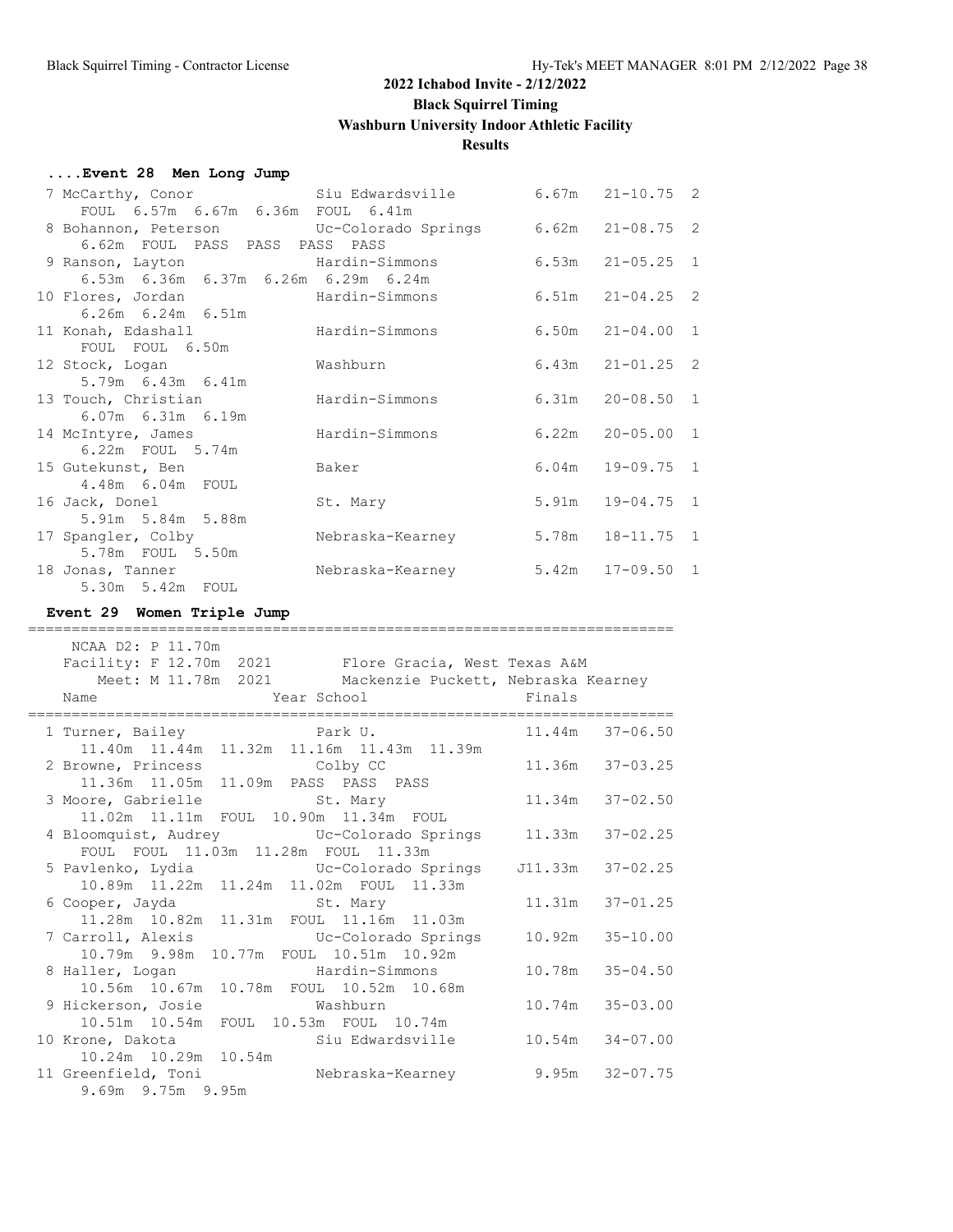**Black Squirrel Timing**

**Washburn University Indoor Athletic Facility**

## **Results**

| Event 29 Women Triple Jump                                                         |                               |                    |                     |
|------------------------------------------------------------------------------------|-------------------------------|--------------------|---------------------|
| 12 Bagley, Briley                                                                  | St. Mary                      | $9.85m$ $32-03.75$ |                     |
| FOUL FOUL 9.85m                                                                    |                               |                    |                     |
| -- Shuqart, Gwen<br>FOUL FOUL FOUL                                                 | St. Mary                      | FOUL               |                     |
|                                                                                    |                               |                    |                     |
| Event 30 Men Triple Jump                                                           |                               |                    |                     |
| NCAA D2: P 14.44m                                                                  |                               |                    |                     |
| Facility: F 15.47m 2022 Kizan David, Lincoln                                       |                               |                    |                     |
| Meet: M 14.91m 2021 Tahje Tolliver, SW Baptist                                     |                               |                    |                     |
| Year School<br>Name                                                                | _____________________________ | Finals             |                     |
| 1 Abbott, Dakota (C-Colorado Springs 14.89mP 48-10.25)                             |                               |                    |                     |
| 14.73m 14.89m FOUL PASS PASS PASS                                                  |                               |                    |                     |
| 2 Turnage, Peyton CC-Colorado Springs 14.76mP 48-05.25                             |                               |                    |                     |
| 14.00m  14.30m  14.37m  14.07m  14.69m  14.76m<br>3 Robinson, Xavier Fort Hays St. |                               | J14.76mP 48-05.25  |                     |
| FOUL 14.76m 14.28m PASS PASS PASS                                                  |                               |                    |                     |
| 4 Norville, Kevin                                                                  | Unattached                    | 14.54mP 47-08.50   |                     |
| 14.54m FOUL PASS PASS PASS PASS                                                    |                               |                    |                     |
| 5 Argosino, Fischer                                                                | Colorado Mines                |                    | $14.41m$ $47-03.50$ |
| 14.21m FOUL 13.56m 14.04m FOUL 14.41m<br>6 Colgin, William                         | Tabor                         | 14.12m             | $46 - 04.00$        |
| FOUL 13.85m 13.75m FOUL 13.28m 14.12m                                              |                               |                    |                     |
| 7 Flores, Jordan                                                                   | Hardin-Simmons                | 13.79m             | $45 - 03.00$        |
| 13.53m 13.67m 13.55m 13.41m 13.62m 13.79m                                          |                               |                    |                     |
| 8 Harnden, Blake                                                                   | Fort Hays St.                 | 13.73m             | $45 - 00.50$        |
| FOUL FOUL 13.68m 13.39m 13.39m 13.73m                                              |                               | 13.52m             | $44 - 04.25$        |
|                                                                                    |                               |                    |                     |
| 10 Jack, Donel                                                                     | St. Mary                      |                    | 13.38m  43-10.75    |
| 13.04m 13.38m 12.92m                                                               |                               |                    |                     |
| 11 Calhoun, Malike                                                                 | Park U.                       |                    | 13.29m 43-07.25     |
| FOUL FOUL 13.29m                                                                   | Hardin-Simmons                | FOUL               |                     |
| -- McIntyre, James<br>FOUL FOUL PASS                                               |                               |                    |                     |
| -- Mason, Kareem                                                                   | Hardin-Simmons                | FOUL               |                     |
| FOUL FOUL FOUL                                                                     |                               |                    |                     |
| -- Jonas, Tanner                                                                   | Nebraska-Kearney FOUL         |                    |                     |
| FOUL FOUL FOUL                                                                     |                               |                    |                     |
| Women Shot Put<br><b>Event 31</b>                                                  |                               |                    |                     |
| NCAA D2: P 13.70m                                                                  |                               |                    |                     |
| Facility: F 16.17m 2022                                                            | Dani Hartung, Unattached      |                    |                     |
| Meet: M 14.51m 2021                                                                | Jenna McKinley, CSU-Pueblo    |                    |                     |
| Name                                                                               | Year School                   | Finals             | H#                  |
| 1 Hutchins, Alexis                                                                 | Siu Edwardsville              | 13.68m             | 2<br>$44 - 10.75$   |
| 12.45m  13.34m                                                                     | 13.68m FOUL 12.89m 13.67m     |                    |                     |
| 2 Lyday, Dahsauni                                                                  | Central Oklahoma              | 13.15m             | $43 - 01.75$<br>2   |
| 13.15m  13.05m  FOUL  12.24m  FOUL  12.72m                                         |                               |                    |                     |
| 3 Sylvester, Karly<br>FOUL 12.31m 12.92m 12.80m FOUL 12.72m                        | Nebraska-Kearney              | 12.92m             | $42 - 04.75$<br>2   |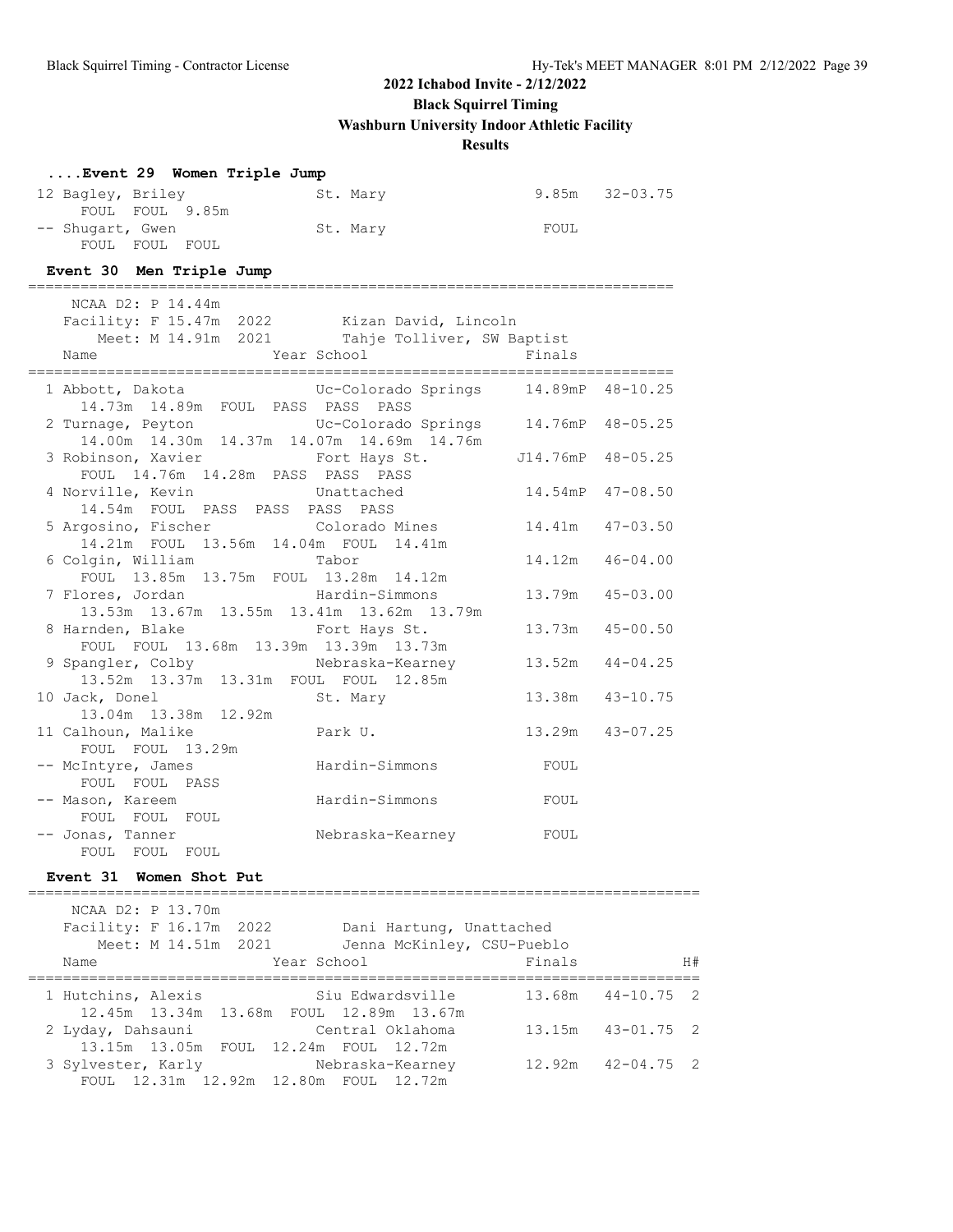#### **....Event 31 Women Shot Put**

| 4 Sorrell, Aubrie                                      | Southwest Baptist   | 12.24m | $40 - 02.00$ 2 |              |
|--------------------------------------------------------|---------------------|--------|----------------|--------------|
| 12.02m  12.24m  11.35m  FOUL  FOUL  FOUL               |                     |        |                |              |
| 5 Snyder, Cassidy<br>FOUL FOUL 11.97m FOUL 12.17m FOUL | Nebraska-Kearney    | 12.17m | $39 - 11.25$   | - 2          |
| 6 Adams, Savannah                                      | Colby CC            | 11.73m | $38 - 06.00$   | 2            |
| 11.72m  11.73m  FOUL  FOUL  11.42m  FOUL               |                     |        |                |              |
| 7 Holland, Anna                                        | Uc-Colorado Springs | 11.57m | $37 - 11.50$ 2 |              |
| 10.26m  11.27m  FOUL  FOUL  11.57m  FOUL               |                     |        |                |              |
| 8 Marr, Sydney                                         | Uc-Colorado Springs | 11.49m | $37 - 08.50$   | 1            |
| FOUL 11.38m 11.49m 11.24m 11.42m 11.45m                |                     |        |                |              |
| 9 Tabron, Jamie                                        | Siu Edwardsville    | 11.33m | $37 - 02.25$   | $\mathbf{1}$ |
| 11.12m  11.21m  FOUL  10.74m  FOUL  11.33m             |                     |        |                |              |
| 10 Montenegro, Stephanie                               | Siu Edwardsville    | 11.15m | $36 - 07.00$   | 2            |
| 10.75m  11.02m  11.15m                                 |                     |        |                |              |
| 11 Smith, Mackenzie                                    | Nebraska-Kearney    | 11.14m | $36 - 06.75$   | 2            |
| FOUL FOUL 11.14m                                       |                     |        |                |              |
| 12 Martin, Madison                                     | Baker               | 10.90m | $35 - 09.25$   | 1            |
| 10.80m  10.89m  10.90m                                 |                     |        |                |              |
| 13 Comstock, Kennedy                                   | Baker               | 10.71m | $35 - 01.75$   | $\mathbf{1}$ |
| 10.58m  10.71m  10.17m                                 |                     |        |                |              |
| 14 Robertson, Tatum                                    | Central Oklahoma    | 10.65m | $34 - 11.25$   | 2            |
| 10.59m  10.65m  FOUL                                   |                     |        |                |              |
| 15 Lozano, sammy                                       | Hardin-Simmons      | 10.57m | $34 - 08.25$   | $\mathbf{1}$ |
| 10.19m 9.83m 10.57m                                    |                     |        |                |              |
| 16 Meeks, Jamirah                                      | Siu Edwardsville    | 10.24m | $33 - 07.25$   | $\mathbf{1}$ |
| 9.72m FOUL 10.24m                                      |                     |        |                |              |
| 17 Farmer, Lynda                                       | Hardin-Simmons      | 10.13m | $33 - 03.00$   | $\mathbf{1}$ |
| 9.15m 9.73m 10.13m                                     |                     |        |                |              |
| 18 Fairley, Colbie                                     | Baker               | 9.74m  | $31 - 11.50$   | 1            |
| 9.23m 9.74m 8.58m                                      |                     |        |                |              |
| 19 Sexton, Lydia                                       | Southwest Baptist   | 9.50m  | $31 - 02.00$   | $\mathbf{1}$ |
| 8.57m FOUL 9.50m                                       |                     |        |                |              |
| 20 Bradley, Paige                                      | Southwest Baptist   | 8.15m  | $26 - 09.00$   | $\mathbf{1}$ |
| 8.15m 6.06m 6.80m                                      |                     |        |                |              |
| -- Arseneau, Emily                                     | Uc-Colorado Springs | FOUL   |                | 2            |
| FOUL FOUL FOUL                                         |                     |        |                |              |
| -- Meinke, Abby                                        | Nebraska-Kearney    | FOUL   |                | $\mathbf{2}$ |
| FOUL FOUL FOUL                                         |                     |        |                |              |
| -- Denson, Raelynn                                     | St. Mary            | FOUL   |                | $\mathbf{1}$ |
| FOUL FOUL FOUL                                         |                     |        |                |              |
| -- Tomon, Kathleen                                     | Colorado Mines      | FOUL   |                | 2            |
| FOUL FOUL FOUL                                         |                     |        |                |              |

#### **Event 32 Men Shot Put**

| NCAA D2: P 16.38m       |                     |                                         |                              |        |                    |    |
|-------------------------|---------------------|-----------------------------------------|------------------------------|--------|--------------------|----|
| Facility: F 18.16m 2021 |                     |                                         | Courtney Lawrence, Cloud Co  |        |                    |    |
|                         | Meet: M 18.87m 2021 |                                         | Nathaniel Miller, CSU-Pueblo |        |                    |    |
| Name                    |                     | Year School                             |                              | Finals |                    | H# |
| 1 Veidmark, Arvid       |                     |                                         | Colorado Mines               |        | 17.06mP 55-11.75 2 |    |
|                         |                     | 16.66m 17.06m FOUL 16.73m 16.89m FOUL   |                              |        |                    |    |
| 2 Berggren, Ross        |                     | 15.86m 15.80m 16.22m 16.50m FOUL 16.82m | Nebraska-Kearney             |        | 16.82mP 55-02.25 2 |    |
|                         |                     |                                         |                              |        |                    |    |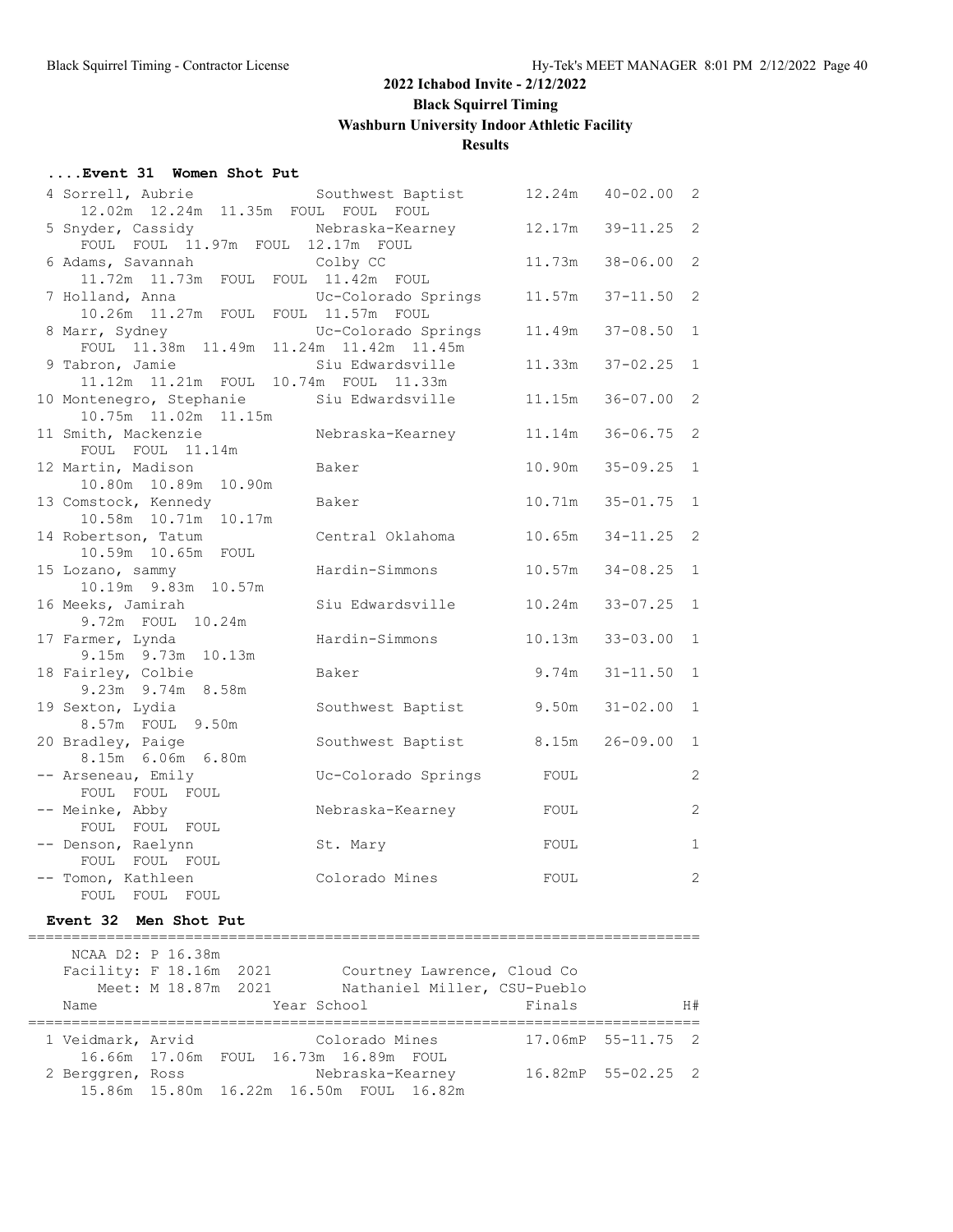#### **....Event 32 Men Shot Put**

| 3 Goracke, Alex                                | Nebraska-Kearney 16.35m |        | $53 - 07.75$ 2  |               |
|------------------------------------------------|-------------------------|--------|-----------------|---------------|
| FOUL 15.95m FOUL 15.79m FOUL 16.35m            |                         |        |                 |               |
|                                                |                         |        | $50 - 04.50$    | $\mathbf{1}$  |
|                                                |                         |        |                 |               |
| 5 Card, Daniel                                 | Siu Edwardsville        | 15.32m | $50 - 03.25$    | $\mathcal{L}$ |
| FOUL 13.92m 14.42m 15.32m 15.13m 15.00m        |                         |        |                 |               |
| 6 Rose, Braden                                 | Washburn                | 15.31m | $50 - 02.75$ 2  |               |
| FOUL 13.74m 15.31m FOUL 14.93m FOUL            |                         |        |                 |               |
| 7 Miller, Mitch Washburn                       |                         | 14.65m | $48 - 00.75$    | 2             |
| 12.54m  14.41m  13.26m  13.33m  14.65m  14.65m |                         |        |                 |               |
| 8 Stranathan, Sam Mashburn                     |                         | 14.40m | $47 - 03.00$    | 2             |
| FOUL 14.10m FOUL 14.40m FOUL 13.94m            |                         |        |                 |               |
| 9 Magana, Jaden Mashburn                       |                         | 14.35m | $47 - 01.00$ 1  |               |
| 11.93m  14.35m  13.29m                         |                         |        |                 |               |
| 10 Chaffee, Tyler Baker                        |                         | 13.41m | $44 - 00.00$    | 2             |
| FOUL 13.41m FOUL FOUL FOUL FOUL                |                         |        |                 |               |
| 11 Robinson, Marquis                           | Southwest Baptist       |        | 13.31m 43-08.00 | $\mathbf{1}$  |
| 12.24m FOUL 13.31m                             |                         |        |                 |               |
| 12 Hatten, Luke                                | Siu Edwardsville 13.28m |        | $43 - 07.00$    | 1             |
| 13.28m 13.19m FOUL                             |                         |        |                 |               |
| 13 Akinmoladun, Justice                        | Washburn                | 13.19m | $43 - 03.25$    | 2             |
| FOUL 13.19m FOUL                               |                         |        |                 |               |
| 14 Nichols, Quinn                              | Baker                   | 12.80m | $42 - 00.00$    | $\mathbf{1}$  |
| 12.29m 12.70m 12.80m                           |                         |        |                 |               |
| 15 Brown, Jayson<br>FOUL FOUL 12.58m           | Neosho County CC        | 12.58m | $41 - 03.25$    | 1             |
|                                                |                         |        |                 | $\mathbf{1}$  |
| 16 Jones, Ryan<br>12.43m 12.39m 12.13m         | Southwest Baptist       | 12.43m | $40 - 09.50$    |               |
| 17 Taylor, Latrell                             | Colby CC                | 12.10m | $39 - 08.50$    | $\mathbf{1}$  |
| FOUL 12.10m FOUL                               |                         |        |                 |               |
| 18 Housh, Brayden                              | Southwest Baptist 9.83m |        | $32 - 03.00$ 1  |               |
| 9.83m 8.76m 9.72m                              |                         |        |                 |               |
|                                                |                         |        |                 |               |

#### **Event 33 Women Weight Throw**

| NCAA D2: P 17.08m<br>Name           | Facility: F 20.25m 2021 Grace Flowers, Arkansas St<br>Meet: M 19.87m 2021 Mckenzie Scheil, Wayne St<br>Year School and the School and the School | Finals | H#                    |  |
|-------------------------------------|--------------------------------------------------------------------------------------------------------------------------------------------------|--------|-----------------------|--|
| 1 Marr, Sydney                      | Uc-Colorado Springs 18.19mP 59-08.25 2<br>16.29m  16.83m  17.39m  18.19m  17.63m  16.73m                                                         |        |                       |  |
|                                     | 2 Hutchins, Alexis 3iu Edwardsville 17.17mP 56-04.00 2<br>17.06m  17.17m  16.89m  FOUL  16.20m  FOUL                                             |        |                       |  |
|                                     | FOUL 15.26m 16.43m 15.21m 16.05m FOUL                                                                                                            |        | $16.43m$ $53-11.00$ 2 |  |
|                                     | 13.08m 15.24m FOUL 15.04m 15.74m 16.06m                                                                                                          |        | 16.06m 52-08.25 2     |  |
| 15.22m FOUL 14.95m FOUL FOUL 15.30m | 5 Meinke, Abby Mebraska-Kearney                                                                                                                  |        | 15.30m 50-02.50 2     |  |
| 15.25m FOUL FOUL FOUL FOUL 14.77m   | 6 Smith, Mackenzie 6 Mebraska-Kearney 15.25m 50-00.50 2                                                                                          |        |                       |  |
|                                     | 7 Sylvester, Karly Mebraska-Kearney 14.68m 48-02.00 2<br>FOUL 14.41m 14.68m 13.99m 14.25m 14.14m                                                 |        |                       |  |

=============================================================================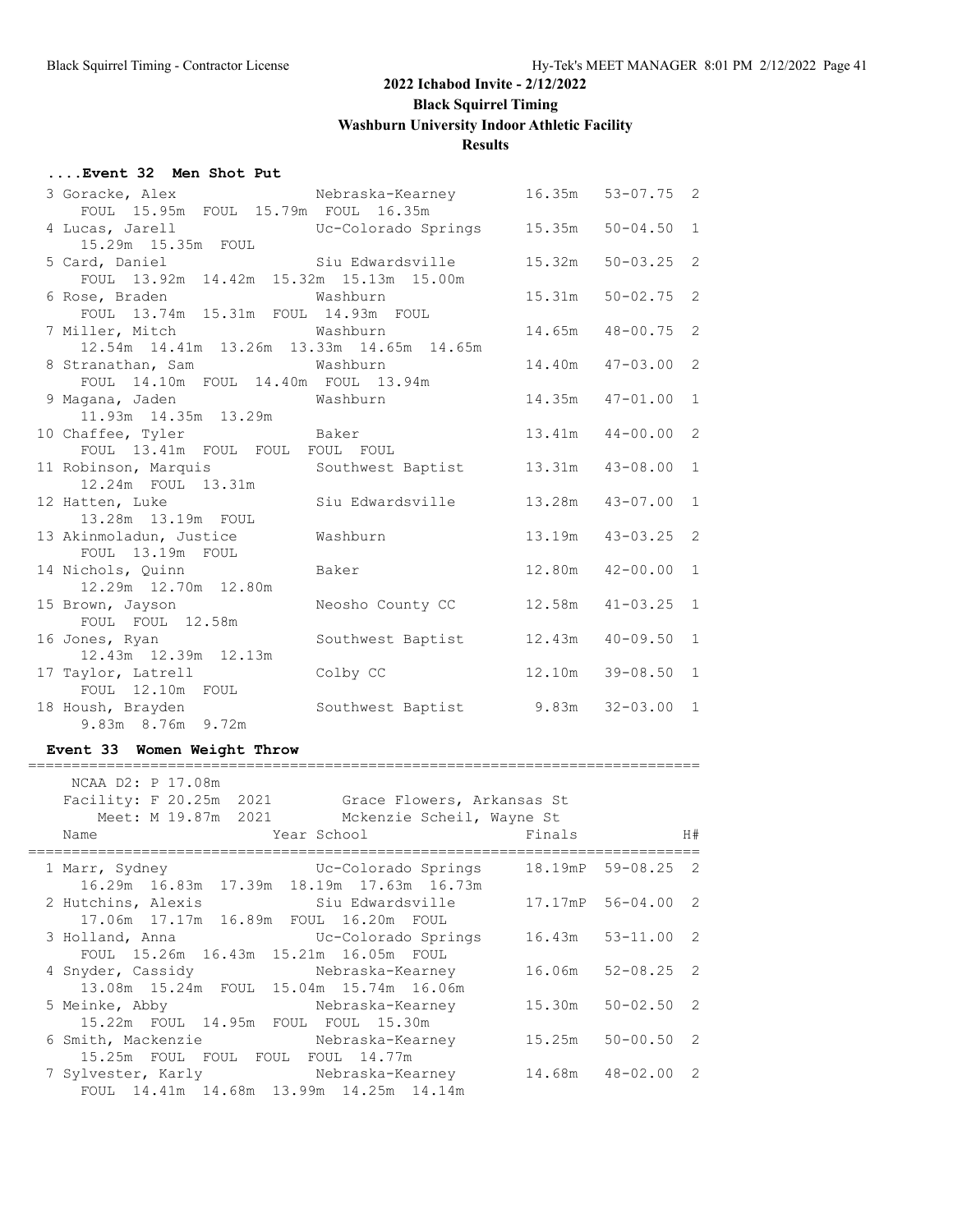**Black Squirrel Timing**

**Washburn University Indoor Athletic Facility**

## **Results**

#### **....Event 33 Women Weight Throw**

| 8 Goebel, Hayley                                 | Siu Edwardsville  | 14.62m | $47 - 11.75$ | 1            |
|--------------------------------------------------|-------------------|--------|--------------|--------------|
| 14.52m  14.62m  14.43m  14.28m  FOUL  14.27m     |                   |        |              |              |
| 9 Sorrell, Aubrie                                | Southwest Baptist | 14.39m | $47 - 02.50$ | 2            |
| 14.39m FOUL 14.18m FOUL 14.05m 13.45m            |                   |        |              |              |
| 10 Castellucci, Jessie                           | Fort Hays St.     | 14.35m | $47 - 01.00$ | 2            |
| 14.35m FOUL 13.40m                               |                   |        |              |              |
| 11 Denson, Raelynn                               | St. Mary          | 14.28m | $46 - 10.25$ | 1            |
| 14.28m  13.44m  13.49m                           |                   |        |              |              |
| 12 Robertson, Tatum                              | Central Oklahoma  | 14.23m | $46 - 08.25$ | $\mathbf{1}$ |
| 12.63m  14.23m  13.36m                           |                   |        |              |              |
| 13 Anderson, JahnAsia                            | Washburn          | 14.20m | $46 - 07.25$ | $\mathbf{1}$ |
| 13.99m  14.20m  FOUL                             |                   |        |              |              |
| 14 Castaldi, Paola                               | Washburn          | 14.19m | $46 - 06.75$ | 2            |
| FOUL 14.19m 12.93m                               |                   |        |              |              |
| 15 Montenegro, Stephanie<br>11.88m 12.67m 14.05m | Siu Edwardsville  | 14.05m | $46 - 01.25$ | $\mathbf{1}$ |
| 16 Baranska, Dominika                            | Siu Edwardsville  | 14.03m | $46 - 00.50$ | 2            |
| 14.03m 13.85m FOUL                               |                   |        |              |              |
| 17 Staab, Brooklyn                               | Nebraska-Kearney  | 13.40m | $43 - 11.75$ | $\mathbf{1}$ |
| FOUL FOUL 13.40m                                 |                   |        |              |              |
| 18 Tabron, Jamie                                 | Siu Edwardsville  | 13.33m | $43 - 09.00$ | $\mathbf{1}$ |
| 12.66m FOUL 13.33m                               |                   |        |              |              |
| 19 Walker, Shikayla                              | Park U.           | 13.30m | $43 - 07.75$ | $\mathbf{1}$ |
| FOUL 12.46m 13.30m                               |                   |        |              |              |
| 20 Fairley, Colbie                               | Baker             | 13.11m | $43 - 00.25$ | 1            |
| 13.11m 13.08m FOUL                               |                   |        |              |              |
| 21 Brennan, Eve                                  | Central Oklahoma  | 12.90m | $42 - 04.00$ | 1            |
| 11.78m 12.17m 12.90m                             |                   |        |              |              |
| 22 Meeks, Jamirah                                | Siu Edwardsville  | 11.87m | $38 - 11.50$ | $\mathbf{1}$ |
| 11.87m FOUL FOUL                                 |                   |        |              |              |
| 23 Martin, Madison                               | Baker             | 11.77m | $38 - 07.50$ | $\mathbf{1}$ |
| FOUL 11.77m FOUL                                 |                   |        |              |              |
| -- Lyday, Dahsauni                               | Central Oklahoma  | FOUL   |              | 2            |
| FOUL FOUL FOUL                                   |                   |        |              |              |
|                                                  |                   |        |              |              |

#### **Event 34 Men Weight Throw**

| Name              | NCAA D2: P 17.84m<br>Meet: M 22.53m 2021 | Facility: F 20.95m 2022 Jessie Sullivan, South Dakota<br>Daniel Roberts, Unattached<br>Year School | Finals |                       | H# |
|-------------------|------------------------------------------|----------------------------------------------------------------------------------------------------|--------|-----------------------|----|
| 1 Rose, Braden    |                                          | Washburn                                                                                           |        | 18.61mP 61-00.75 2    |    |
|                   | 17.98m 18.61m FOUL FOUL FOUL 17.30m      |                                                                                                    |        |                       |    |
|                   |                                          | 2 Goracke, Alex Mebraska-Kearney 18.56mP 60-10.75 2                                                |        |                       |    |
|                   | 16.49m FOUL 18.56m FOUL FOUL 17.97m      |                                                                                                    |        |                       |    |
|                   |                                          | 3 Schuller, Andrew Mebraska-Kearney                                                                |        | 18.48mP 60-07.75 2    |    |
|                   |                                          | 18.05m 18.34m 18.48m FOUL 18.14m 18.43m                                                            |        |                       |    |
|                   |                                          | 4 Veidmark, Arvid Colorado Mines                                                                   |        | 17.70m 58-01.00 2     |    |
|                   | 17.70m FOUL 17.18m FOUL FOUL 17.26m      |                                                                                                    |        |                       |    |
| 5 Ohl, Kolgan     |                                          | Fort Hays St.                                                                                      |        | $17.65m$ $57-11.00$ 2 |    |
|                   | 15.86m  17.65m  FOUL  FOUL  FOUL  16.25m |                                                                                                    |        |                       |    |
| 6 Wiggins, Connor |                                          | Nebraska-Kearney 17.50m 57-05.00 2                                                                 |        |                       |    |
|                   | 17.36m FOUL 17.13m FOUL 17.50m FOUL      |                                                                                                    |        |                       |    |